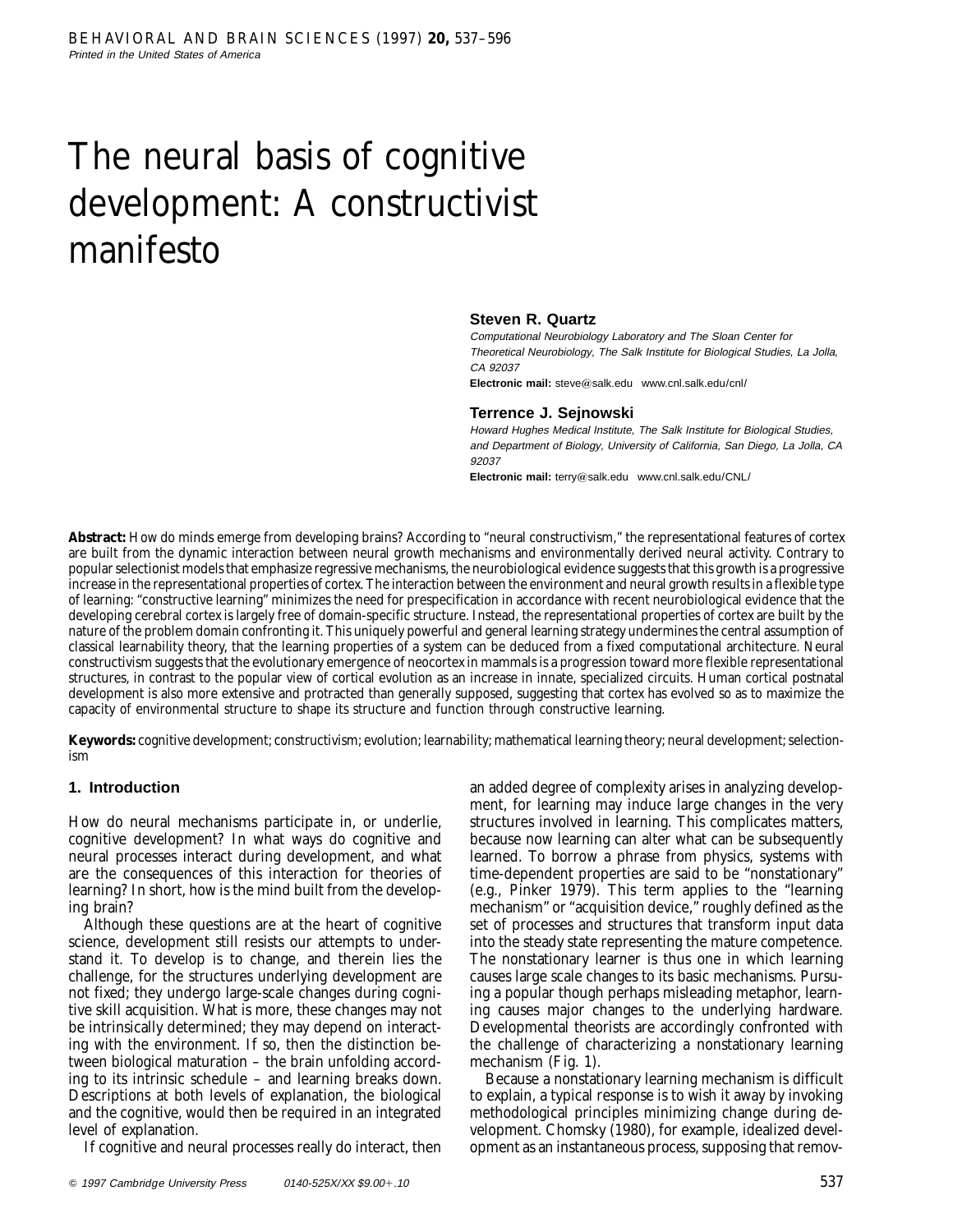

Figure 1. The logic of the problem of development. At its most abstract, the problem is defined as one of characterizing the mapping from some set of input data into the target state (the adult competence; see Wexler & Culicover, 1980, for such a treatment). This problem is complicated by two elements that are often dismissed from such a characterization: changing resource limitations in terms of working memory and structural/representational change.

ing all temporal elements would have no effect on a developing system's acquisition profile. And Pinker (1984), following Macnamara (1982), formulated the "continuity hypothesis," that children and adults should be viewed as qualitatively identical until we are forced to abandon this principle by some explanatory failure.

The possibility that learning guides brain development was also excluded from much of developmental psychology, although there are some important exceptions (e.g., Gottlieb 1976; Greenough et al. 1987; Hebb 1949; Purves 1988; 1994). In his classic work on biology and language, for example, Lenneberg (1967) viewed the biological contribution as unfolding according to an intrinsic schedule. Interest in the neurobiological underpinnings of cognitive development thus waned. More recently, however, a renewed excitement over the prospect of reuniting brain and cognitive development has begun to emerge. At its center is a vibrant developmental cognitive neuroscience (e.g., Bates & Elman 1993; Elman et al. 1996; Johnson 1990; Karmiloff-Smith 1992; Neville 1991; Plunkett & Sinha 1992; [see also multiple book review of Karmiloff-Smith's *Beyond Modularity. BBS* (17) 1994]). It is complemented by a resurgence of neural network research placing learning and the creation of internal representations once again in the fore of cognitive science (Rumelhart et al. 1986). Combined, these advances have led to the central assumptions of cognitive and computational neuroscience that: (1) meaningful and far-ranging connections can be made between cognitive and neural levels of description, and (2) it is only through the mutual constraints that both levels impose on each other that a satisfactory theory can emerge (Churchland & Sejnowski 1988).

### **1.1. A neurocomputational approach to nonstationarity**

In this target article, we examine how nonstationarity in development can be characterized from a neurocomputational perspective and we explore its implications for development. A difficult methodological problem must first be addressed, however. As already mentioned, nonstationarity is troublesome because it introduces time-dependent changes to the structures underlying acquisition. Since the currency of cognition is representations, the developmental

problem is to characterize representational change in terms that correspond to structural changes in the learning mechanism. As we explore, the strength of cognitive neuroscience lies in its power to characterize just this sort of change.

Our method for studying nonstationarity in development is the following:

1. Characterize the changes to the neural substrates underlying acquisition;

2. characterize the processes regulating these changes; 3. examine their correspondence to representational change;

4. explore their implications for the developing system's learning properties.

This methodology focuses on the neural basis of cognitive development. It has long been claimed that the dearth of neural constraints makes such an approach hopeless, but recent advances in developmental and computational neuroscience make it possible to characterize the learning mechanism structurally. This approach may provide a basis for understanding change in development with constraints that other developmental accounts have largely lacked.

The first step is to provide an appropriate structural way to measure representational change. This is one of the primary aims of this target article. We will explore three possible measures for representational change: synaptic numbers, axonal arborization, and dendritic arborization (Fig. 2). Applying the above methodology, we will then examine the neurobiology of these changes during development, the involvement of intrinsic and extrinsic factors in regulating them, and their adequacy as indicators of representational complexity.

Two themes emerge from finding a structural measure of representational complexity: (1) development is a progressive increase in the structures underlying representational complexity, and (2) this increase depends on interaction with a structured environment to guide development. These form the basis of *neural constructivism,* the developmental theory we present. This name reflects the Piagetian



Figure 2. Candidate measures of structural/representational complexity. There are three possible (nonexclusive) measures: synaptic numbers, dendritic arborization, and axonal arborization. The figure also summarizes the basics of neural information processing elements: synaptic input travels along the dendrites to the cell body, where it is integrated and an action potential fires down the axon if some threshold is exceeded.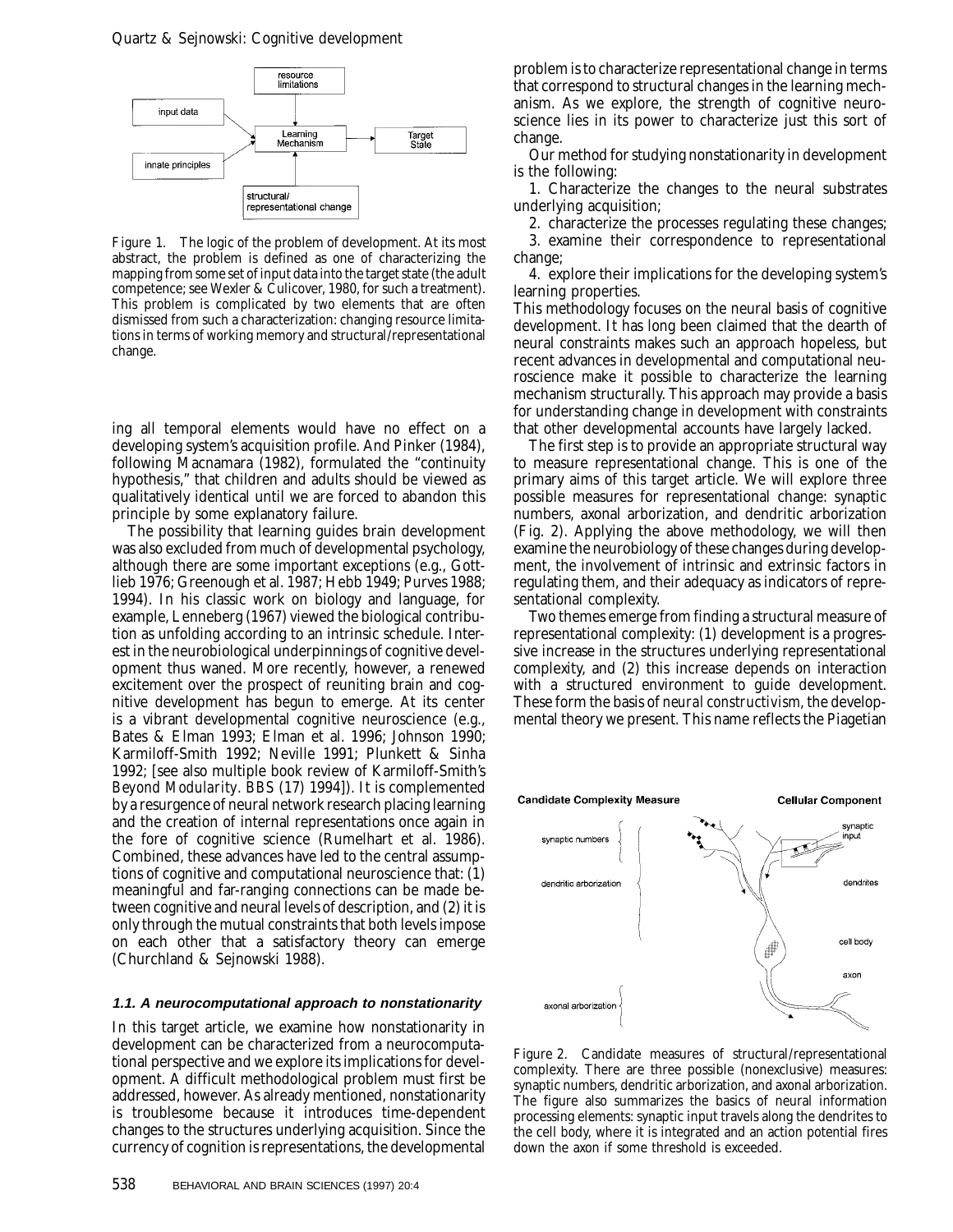view that there is an active interaction between the developing system and the environment in which it is embedded. Like Piaget's theory, ours also emphasizes the constructive nature of this interaction, with representational structures progressively added during development. Our primary concern in this target article, however, is to examine the neural processes regulating structural change and their implications for representational change. In particular, dendritic development fulfills important requirements for a nonstationary learning mechanism, suggesting how dendritic development under the influence of environmentally derived activity conforms to cognitive schemes for the construction of mental representations. Although cortical development is often thought limited primarily to the first two years of life, this development is far more extensive, prolonged, and progressive. This indicates that the extent of human cortical postnatal development has been widely underestimated along with its potential role in building mental representations under the guidance of environmentally derived information.

This environmentally guided neural circuit building is a form of learning, "constructive learning," a unique and powerful response to the learning pressures confronting a developing system, undermining the central assumptions of classical formal learning theory. The central problem confronting a cognitive system is to find an appropriate class of representations for specific problem domains. Many views suppose that these representations have to be preexisting, but constructive learning builds these under the influence of the environment, acting alongside the general constraints that are imposed by the neural architecture. As a result, it offers powerful learning abilities while minimizing the need for domain-specific prespecification and so avoiding the heavy burden that nativism places on genetic mechanisms.

Ours is not a return to *tabula rasa* learning, however; learning is a dynamic interaction between a changing, structured environment and neural mechanisms. The neural machinery is extensively shaped by activity stemming from the environment, while its intrinsic properties also constrain this modulation and play an indispensable role in shaping the resulting structures. This interaction, however, is sufficient to determine the mature representational properties of cortex with no need for domain-specific predispositions somehow embedded a priori in the recipient cortex. As a consequence, this makes the relation between environmental changes – whether natural or cultural – and brain structure a direct one. This suggests an evolutionary perspective as a progression to more flexible representations, in contrast to evolutionary psychology (e.g., Barkow et al. 1992; Pinker 1994).

The far-reaching interaction between environmental structure and neural growth mechanisms suggests that development has been in the grip of a misleading dichotomy. On the one hand, empiricists offer a generalpurpose, computational architecture with generic learning procedures; on the other hand, rationalists offer domain-specific knowledge implanted in cognitive structures. It is striking how readily so much of the developmental literature falls into these two extremes. Neural constructivism rejects this dichotomy, positing general, intrinsic processes along with environmentally derived neural activity carrying domain-specific information. Together, through constructive learning, these two sources build the mature computational architecture and its representational properties. This interaction thus promises a rich account of development that integrates both cognitive and neural levels of description into a single framework, opening up new opportunities for collaboration between psychologists and neurobiologists.

# **2. Measures of representational complexity**

The brain is above all a representational device (for a detailed discussion, see Churchland & Sejnowski 1992; Pylyshyn 1984). By "representation" we mean the neural encoding of environmentally derived information and transformations resulting from the application of mental operations. The best-known account of mental representation is in terms of language-like systems with a primitive lexicon and syntactic rules corresponding to mental operations (Chomsky 1980). Neural networks offer alternative representational encodings, particularly distributed representations (Churchland & Sejnowski 1992). Although representational complexity can be defined for both types of representations (Quartz 1993), neural network measures depend on structural properties, making the relationship between complexity and structure a direct one.

For development the first concern is the source of mental representations and second, the extent of representational change (Bates & Elman 1993; Karmiloff-Smith 1992). This latter concern brings us back to nonstationarity. Although nonstationarity was minimized in cognitive theories such as Chomsky's, two neurobiologically-inspired views embrace nonstationarity: selectionism and neural constructivism. Neural constructivism belongs to the tradition starting with Hebb (1949) and taken up by Gottlieb (1976; 1991) and Greenough et al. (1987), who, rejecting a dichotomy between cognitive and neural, explored how learning guides the developing brain. A contrasting tradition began with Jerne (1967), who applied selectionist thinking to brain development, although the roots of this tradition go back to Wilhelm Roux's (1883) application of Darwinian principles to cellular interactions in 1881. Variants of selectionism have been defended by cognitive psychologists (e.g., Mehler 1985; Piatelli-Palmarini 1989), psycholinguists (e.g., Lightfoot 1989; 1991), and selectionist brain theorists (e.g., Changeux & Danchin 1976; Edelman 1987; Jerne 1967; Rakic et al. 1986).

Selectionism takes its inspiration from immunology and population biology, with subsets of populations being selected on the basis of fitness criteria. Selectionism divides development into two discrete stages. The first involves an intrinsic construction of "prerepresentations" through both genetic and epigenetic means. The second stage involves the selective elimination of those prerepresentations through competitive stabilization mechanisms. The goal of the latter stage is to pick out those representations with the highest "fitness" to underlie mature skills (Fig. 3 presents a summary of developmental positions). Although not identified with selectionism, a popular view of neural development stemming from Hubel and Wiesel's work on the visual system also emphasizes development as the selective elimination of exuberant initial growth (Hubel & Wiesel 1962; 1963; 1965; LeVay et al. 1980; Shatz & Stryker 1978). To avoid a proliferation of terminology, we will refer to any view positing an initial exuberant growth followed by elim-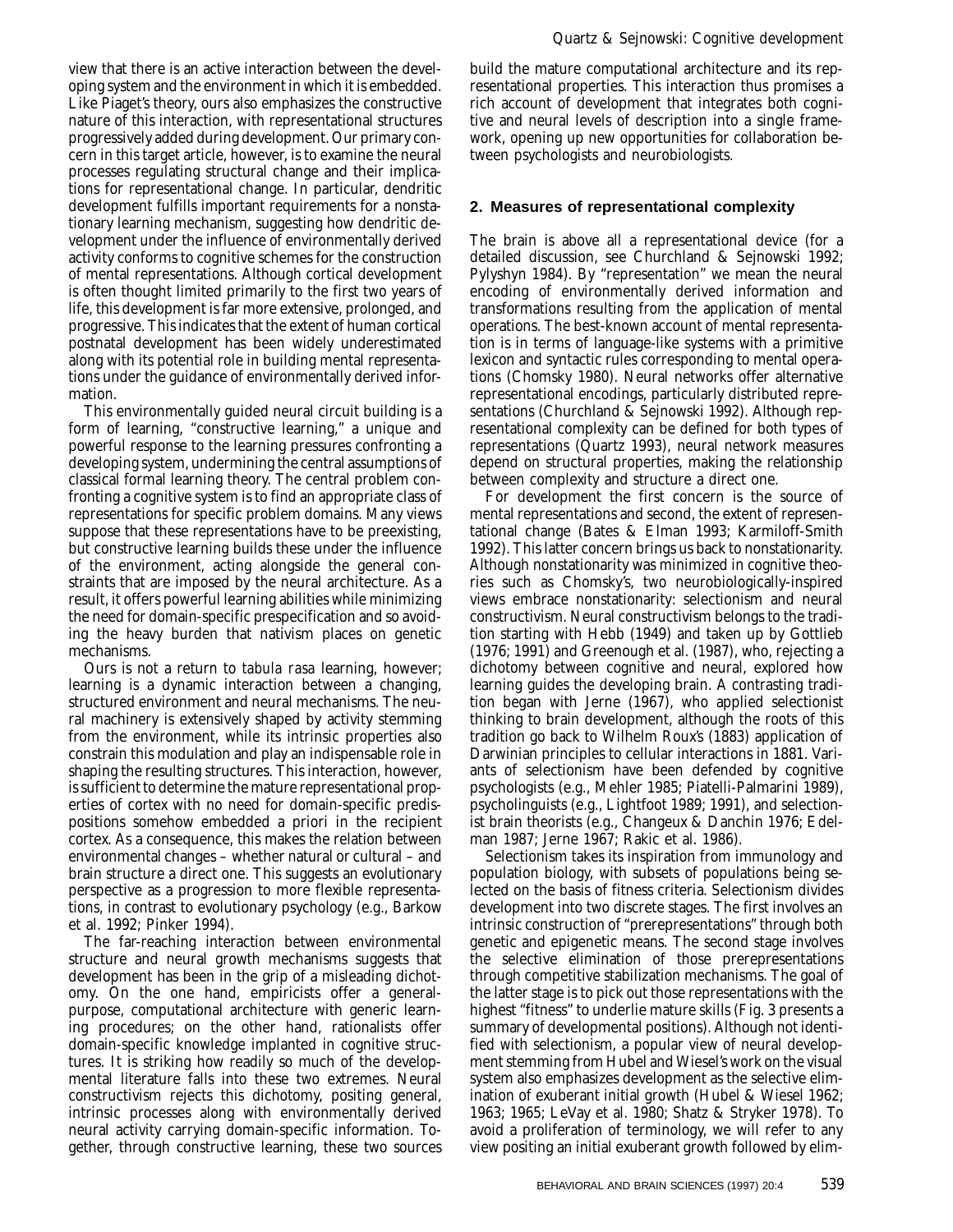### Quartz & Sejnowski: Cognitive development



Figure 3. Summary of the relations among major cognitive and neural theories. Instructivism is often identified with Hebb's work, since in his view the environment guides or instructs brain growth. We refer to such theories as constructivist since the latter is a more widely recognized class of theories.

ination as "selectionism," keeping in mind that it comes in different strengths.

Selectionism's learning mechanism operates by reducing an overly complex set of representations to a subset in the mature state. In an important selectionist statement, Changeux and Dehaene (1989, p. 82) bluntly put it this way: "activity does not create novel connections, but, rather, contributes to the elimination of pre-existing ones." Indeed, completing the evolutionary analogy, allowing for directed growth in development would be akin to allowing for Lamarkian processes in evolution. For selectionism, then, development marks a reduction in representational complexity. In contrast, neural constructivism sees development as a progressive increase in representational complexity. Since these differ over changes in representational complexity, it is important to ask, What do these accounts use as a measure of representational complexity?

There are three main candidates for this measure: synaptic numbers, axonal arborization, and dendritic arborization (Fig. 2). Although these are all related, it is worthwhile to examine them separately, as a change in one does not necessarily imply a change in the others. In the remainder of this section, we consider the support for changes in these measures along with their adequacy as measures of representational power.

### **2.1. Synaptic numbers**

**2.1.1. Synaptic numbers over development.** Synapses, the anatomically defined connections between brain cells, are probably the most widely used measure of brain complexity. Studies of structural plasticity after learning, for example, typically hold that "more is better" (e.g., Turner & Greenough 1985). Developmental neurobiology has made a major effort to examine changes in synaptic numbers quantitatively. This effort was made despite the technical difficulties such studies present, both in obtaining unbiased counts (Coggeshall 1992; Coggeshall & Lekan 1996) and in the amount of labor demanded by the techniques involved, such as serial reconstruction in electron microscopy (Bourgeois et al. 1989; Huttenlocher & de Courten 1987; Huttenlocher et al. 1982; O'Kusky & Collonnier 1982a; 1982b; Rakic et al. 1986; Zecevic et al. 1989).

Among these quantitative studies, that of Rakic et al. (1986) has been the most influential. Taking a brute force

approach, they measured synaptic density in motor, somatosensory, prefrontal, visual, and limbic cortices of the rhesus monkey at a number of developmental ages. A striking finding was that synaptic density levels changed uniformly across all regions they examined, with a peak between 2 and 4 months of age, followed immediately by a dramatic decline. Their interpretation of these findings was that a single, intrinsic signal regulated cortical synaptogenesis.

This conclusion was eagerly adopted by selectionists, who took it as strong evidence for their view of an initial creation of prerepresentations followed by selective loss. As Rakic et al. (1986, p. 234) state, "if experience alters synaptic number during development it does so by causing selective survival of certain synapses, not by regulating their initial formation." A limitation of this study, however, was that synaptic density was not related to particular cell types. If particular cell types matured at different rates, only a direct examination of their development would make these differences apparent. Indeed, the study of Lund and Holbach (1990a), for example, found that the synapses of cells in adjacent sublamina of visual cortex (layer 4c alpha and beta stellate cells) reach various landmarks almost 4 weeks apart. This indicates that even nearby cells do not necessarily follow a similar, intrinsic developmental timetable.

What could make these neighboring cells mature at different rates? Although near one another, they receive input from distinct pathways, the magno- and parvocellular, which carry two different types of information about the visual world from the retina to the cortex, with different spatial resolutions and sensitivities to contrast and motion (see Churchland & Sejnowski, 1992, for a review). Under various deprivation conditions minimizing differences in the activity of these pathways, the development of these adjacent cells was more synchronous (Lund et al. 1990b). This suggests that differences in input activity, and not just intrinsic mechanisms, play an important role in regulating cellular maturation, a theme we explore in detail in section 2.1.2.

If concurrent synaptogenesis does not seem to hold as a general property, then how has the claim of initial synaptic overproduction followed by selective elimination held up? Reinterpretation has been forced by a recent study by Rakic and colleagues (Bourgeois et al. 1994) on synaptic development in the prefrontal cortex of macaque monkeys. With a larger sample, they found that synaptic density reached a peak around 2 months of age and did not begin to decline until puberty. Even then, the decline was a gradual one, lasting until 20 years of age (their last sample point). It is hard to reconcile this finding with the claim that selective synapse elimination underlies cognitive development since no such process appears to operate in the prefrontal cortex during the most formative years of cognitive development. Indeed, an additional complication comes from studies showing that brain volume increases during this period, particularly in prefrontal cortical areas (see Dekaban & Sadowsky 1978; Jernigan et al. 1991; and references therein). Even if synaptic density remains constant, these volume increases imply synapse addition.

Human studies analogous to Rakic et al.'s have been influential in forming a selectionist view of human development, one that has been particularly popular in psychology (e.g., Siegler 1989). The actual data on human cortical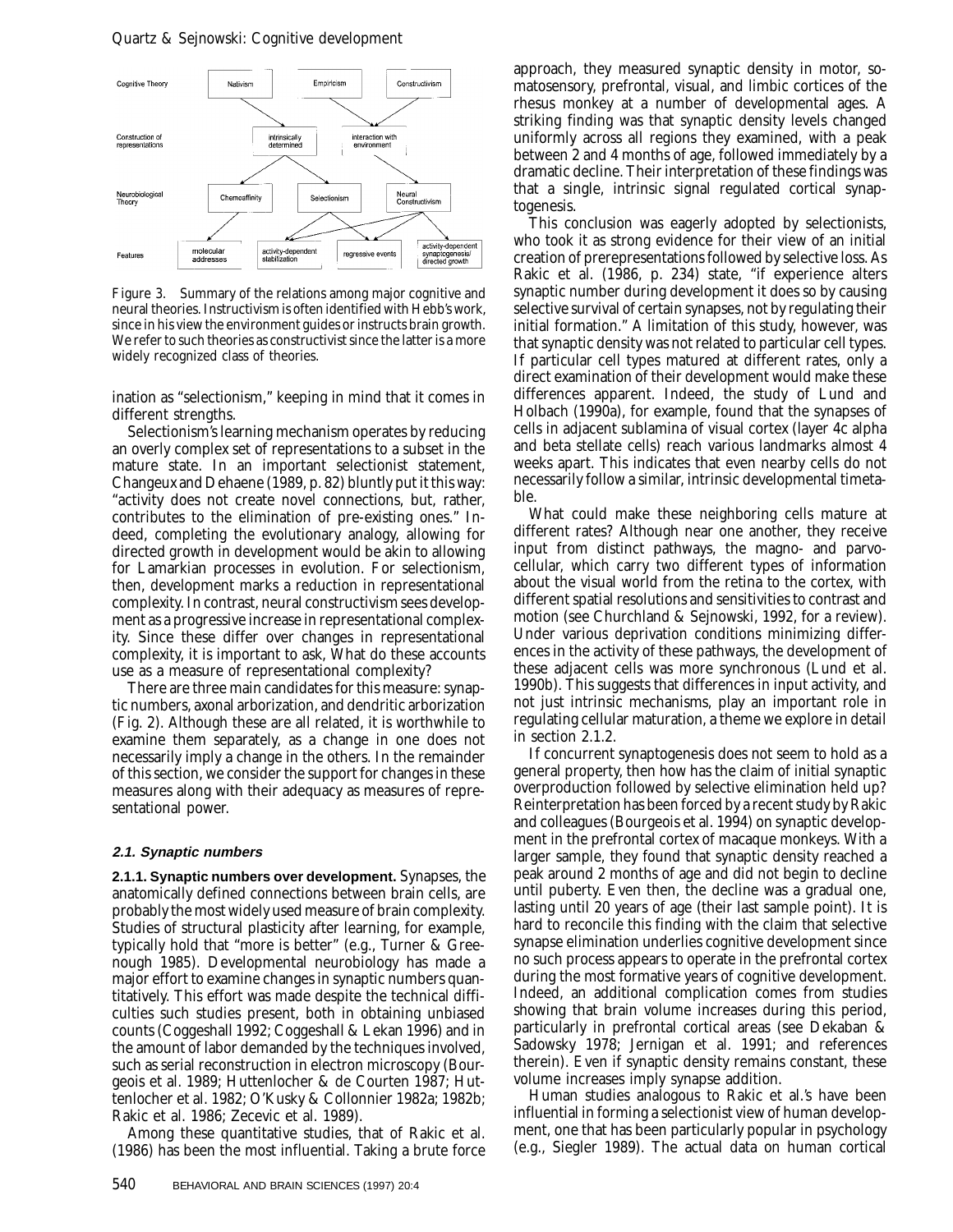

Figure 4. Synaptic density in layer III, human middle frontal gyrus from birth to 8 years. Data from Huttenlocher (1979). Note the absence of data points between 1 and 5 years of age.

development, however, are scarce. In fact, the only published quantitative study of synaptic measures in developing human nonvisual cortex is Huttenlocher's (1979) widely cited one (Fig. 4). This work is important and more such basic human neuroanatomical work is certainly needed. It is worthwhile, however, to point out some of this study's limitations. Huttenlocher examined a total of 21 brains (with data only for layer III of middle frontal gyrus) from subjects ranging in age from newborn to 91 years of age (without gender distinctions). The major limitation, though, in attempting to infer general timetables of human prefrontal development, is the lack of samples between the ages of 1 to 5 and 8 to 15. This alone severely weakens a selectionist interpretation, as the ages of interest are not represented in the data sample; Huttenlocher (1990) himself raises many of these caveats, but they do not seem to have been heeded. From what data there are, however, no significant differences in synaptic density measures emerge between 1 year and 8 years of age. This study, therefore, provides no evidence for a selectionism.

Some of the confusion surrounding claims of selective human cortical development can be clarified by the study of Bourgeois et al. (1994; see also Rakic et al. 1994). Matching their data with conceptual ages in the human data, Bourgeois and colleagues suggest that human prefrontal synaptic development does not undergo any significant reduction before puberty. This, then, renders the claim that selective elimination underlies cognitive skill acquisition highly problematic. Instead, to the degree that there is a reduction in synaptic density, it takes place well after the formative years of cognitive development.

We conclude that although these results do not imply that synaptic overproduction is not real (see O'Leary 1992 for a review of pruning in development), its generality has been overstated. The link between cognitive development and synaptic elimination in cerebral cortex is questionable. And, as we consider below, its intrinsic source of structure is likewise overstated.

**2.1.2. Environmental conditions and synaptic numbers.** The study by Lund et al. (1990) suggests that differences in input activity might underlie differences in the growth rates of two nearby cell types. This raises the question of whether activity-dependent mechanisms are involved in establishing neuronal structure. A major source of evidence for this role comes from differential rearing/environment studies. These are important for distinguishing between competing models of development as they can distinguish between activity-dependent and independent modes of growth throughout the lifespan. Being able to assess environmental effects across the lifespan is important because it rules out the possibility that these changes reflect only stabilization of already-present structure. In some cases, this research also correlates specific structural changes with a single manipulated environmental parameter (e.g., Tieman & Hirsch 1982).

Early work examined the effects of differential rearing conditions on synaptic numbers and density (reviewed in Boothe et al. 1979). Systematic structural changes were found to mirror changes in the animal's environment (summarized in Table 1). Of particular interest was Valverde's (1971) finding that these effects were largely reversible.

This paradigm has also been used to examine whether the number of synapses changes in mature forms of plasticity (Table 1). Black et al. (1990) have shown that the formation of new synapses accompanies motor learning tasks in behaving animals. To distinguish between the possibility that motor activity and not motor learning caused the increases in synaptic number, a control group underwent exercise on tasks that were easily mastered and required little learning. In these cases, there were no significant increases in cortical synapses. There was, however, angiogenesis (increased capillary support), as one would expect from increased demands. In contrast, cerebellar Purkinje cells in rats that learned complex locomotor tasks showed a 25% increase in synaptic numbers.

This line of work indicates that an important activitydependent component in synaptic development remains as a lifetime capacity. Biological systems often conserve useful mechanisms; this appears to be another example of a mechanism that had an important developmental role that was then utilized in mature forms of plasticity (learning).

**2.1.3. Synapse number as a measure of circuit complexity.** Although there is good evidence for activity-dependent synapse formation, there are a number of reasons why synaptic numbers alone are an inadequate measure of representational complexity. What is the relation between synaptic numbers and a cell's computational or representational power? For this relation to be direct, many functional assumptions must be made about a cell's signal integration properties. In connectionist models, for example, there is a direct relation between the number of connections and a network's complexity. Each input and weight effectively serves as a parameter or degree of freedom because the connectionist unit is a "point neuron." This idealization abstracts away the spatial properties of integration and possible nonlinear conductance properties – the spatial arrangement of the units plays no role in processing.

In many real neurons the spatial arrangement of pre- and postsynaptic elements is thought to be crucial to their response properties. One reason for this is the presence of active conductance properties in the cell's membrane; these amplify or otherwise change the incoming signal in nonlinear ways. Nonlinear dendritic conductance properties, now well established (Mainen et al. 1995; Stuart & Sak-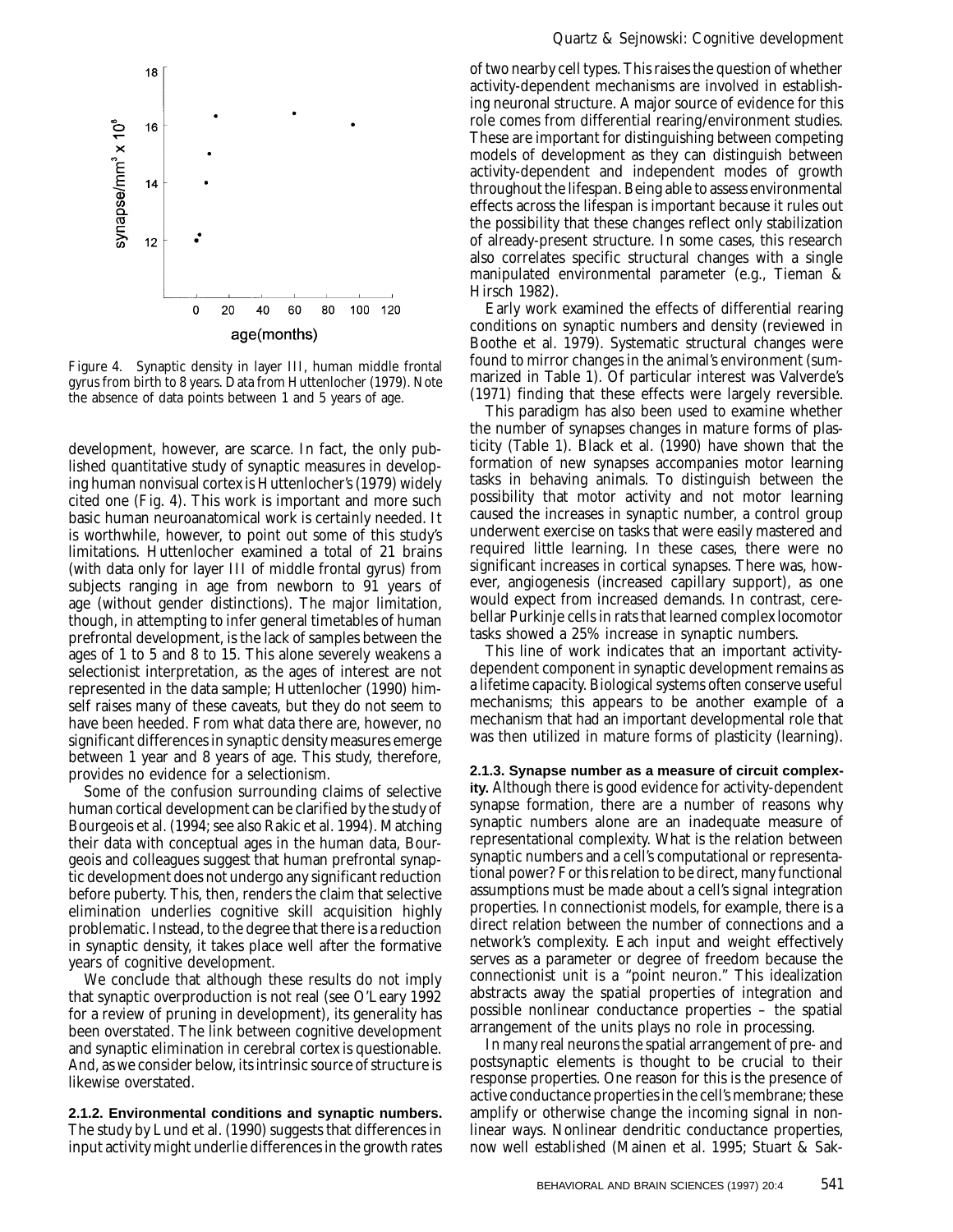| Study                                         | System                                                      | Remarks                                                                                                                            |
|-----------------------------------------------|-------------------------------------------------------------|------------------------------------------------------------------------------------------------------------------------------------|
| Valverde 1967; 1968<br>Globus & Scheibel 1967 | mouse visual cortex, stellate cells<br>rabbit visual cortex | decrease in spine density, numbers in dark rearing<br>visual deprivation resulted in deformed spine<br>morphology                  |
| Valverde 1971                                 | mouse visual cortex, layer V<br>pyramidal cells             | mice raised in darkness for 20 days attain normal<br>spine values when returned to normal<br>environment                           |
| Globus et al. 1973                            | rat visual cortex                                           | increase in spine density, numbers in complex<br>environments                                                                      |
| Cragg 1975                                    | cat visual cortex                                           | bilateral suture or deafferentation, 30% reduction in<br>the number of synapses per neuron                                         |
| Lee et al. 1980                               | CA1, hippocampus                                            | increased synapse numbers with long-term<br>potentiation                                                                           |
| Winfield 1981                                 | cat visual cortex                                           | bilateral eye suture slows rate of development and<br>decreases synapses per neuron by 32%                                         |
| Chang & Greenough 1984                        | CA1, hippocampus                                            | increased synapse numbers with long-term<br>potentiation, but not non-LTP inducing<br>stimulation                                  |
| Turner & Greenough 1985                       | rat visual cortex                                           | used electron microscopy to quantify<br>synapse/neuron; highest numbers in complex<br>environments, lowest in isolated environment |
| Bailey & Chen 1988a; 1988b                    | Aplysia                                                     | sensitization led to 50% increase in synapse/neuron;<br>habituation led to a 35% decrease                                          |
| Black et al. 1990                             | rat cerebellum                                              | motor learning led to 25% increase in<br>synapses/neuron whereas motor activity alone<br>caused no increase                        |
| Chang et al. 1991                             | CA1, hippocampus                                            | long-term potentiation increased synaptic numbers<br>in aged (two year old) rats                                                   |

Table 1. *Representative studies demonstrate the effects of rearing and manipulations to activity on synaptic numbers. See text for details*

mann 1994), shift the emphasis from absolute synaptic numbers to the spatial arrangement of synapses and the branching patterns of postsynaptic structures. This suggests that axonal and dendritic arborization may be more central determinants of circuit complexity than absolute synaptic numbers. We consider these two measures below.

# **2.2. Axonal arborization**

Patterns of axonal arborization have been widely used as a measure of representational complexity. Indeed, studies of axonal arborization have largely contributed to selectionism.

**2.2.1. Axonal arborization over development.** The electrophysiological, developmental, and anatomical study of early vision is central to modern neuroscience. In particular, the retinogeniculocortical pathway, and especially the development of ocular dominance (OD) columns of layer IV, primary visual cortex have been important sources for selectionism (Hubel & Wiesel 1962; 1963; 1965; LeVay et al. 1980; Shatz & Stryker 1978). Ocular dominance columns are alternating, anatomically defined regions of input from primarily one eye (OD development is summarized in Fig. 5). As noted by Antonini and Stryker (1993, p. 3549), two hypotheses regarding their development have been suggested. One, conforming to selectionism, emphasizes two phases in OD development: a period of exuberant axonal

growth followed by selective axonal pruning. The other, more constructivist, hypothesis emphasizes the general expansion of axon collaterals alongside selective pruning.

The early studies on OD formation used a technique known as autoradiography (Hubel & Wiesel 1972; Shatz et al. 1977): a sugar or amino acid with an attached radioactive label is injected into the eye, whence it is transported into the visual system, thereby marking its path. Autoradiographs, pictures of the pattern of radioactivity, revealed an originally diffuse pattern that became segregated into periodic structures at later developmental stages.

Although the evidence from autoradiography suggested a selectionist interpretation, as did evidence from other developing systems, such as the neuromuscular junction (Bennett & Pettigrew 1974), autoradiography has a poor spatial resolution, limiting the ability to identify cellular components. Because of these technical limitations, it would be desirable to have more direct anatomical evidence, including studies of identified arbors.

Because of the small diameter of geniculocortical axons during development, they are very difficult to fill intracellularly. For this reason, there have been few direct studies of individual cells. The lack of such studies, along with other systems appearing to support selectionism (e.g., the neuromuscular junction), has led to the common interpretation that OD development fits selectionism, an interpretation particularly popular among neural modelers and cognitive scientists (e.g., Linsker 1986; Miller et al. 1989;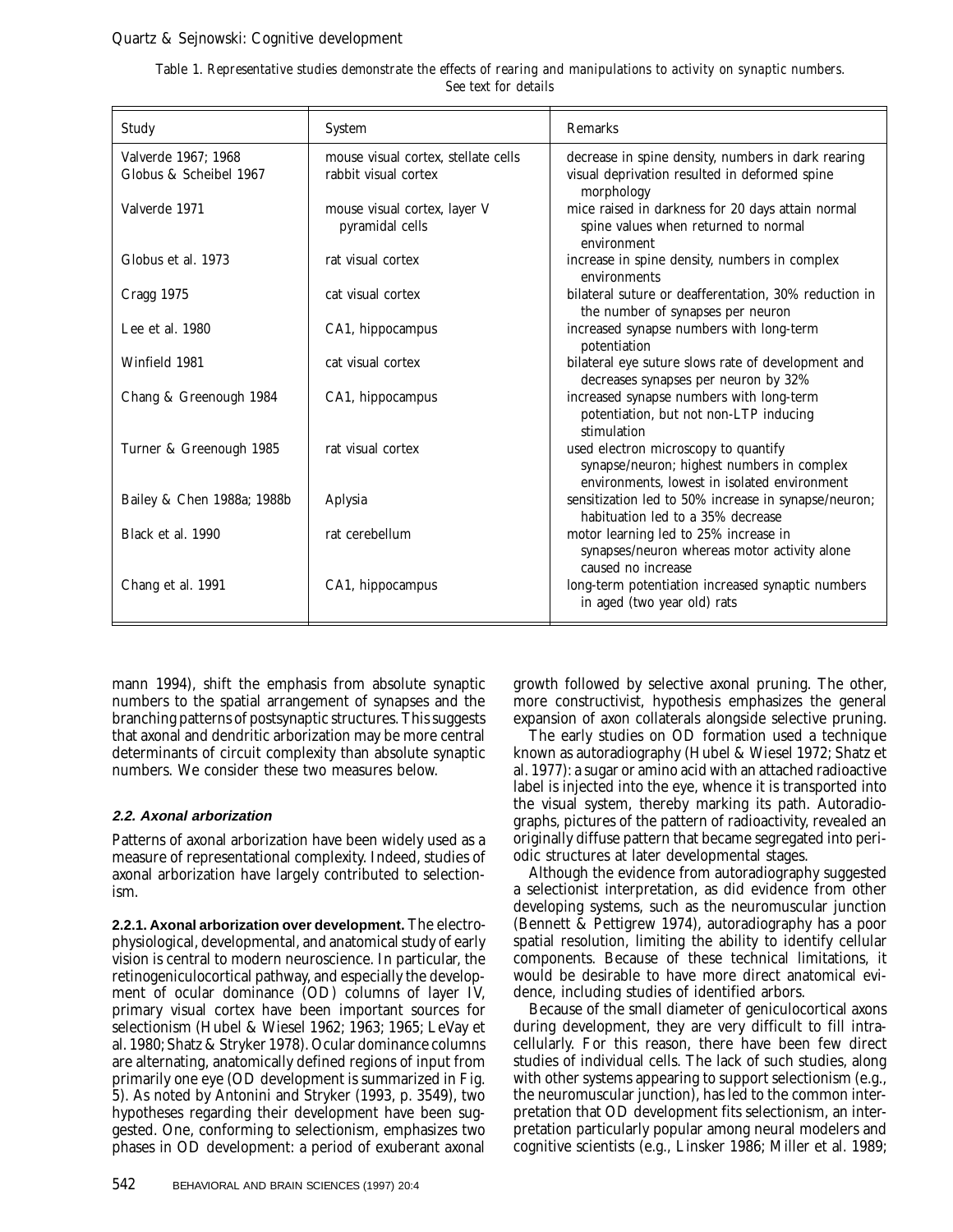

Figure 5. The generation of specificity according to the standard model. A, schematic representation of the connections between retinal ganglion cells and the lateral geniculate nucleus of the thalamus and connections to primary visual cortex. B, the twophased process of development and perturbations to that development. An initial projection shows a wide overlap in axonal arbors from both eyes, followed by activity-dependent segregation in normal development or a failure to segregate in the case of blockade of activity. In the case of unequal activity, as in monocular deprivation, the eye with the most activity is stabilized preferentially. (Modified from Goodman & Shatz 1993.)

Swindale 1980). Selectionism brings increased tractability to modeling efforts since the initial state of a network may be set to correspond to the end of the period of exuberant growth. The dynamics of directed growth and the instability it brings can then be ignored. Instead, a Hebbian rule can operate on exuberant structures to pick out the appropriate final structure. The simplest Hebbian rule (see Sejnowski & Tesauro, 1989, for discussion) is a type of correlational learning rule in which the temporal coincidence of pre- and postsynaptic activity results in a strengthening of that synapse. Further conditions, supposing that anticorrelations weaken connections (or various normalization assumptions, which have the same effect), provide a sufficient set of mechanisms to drive progressive segregation of initially overlapping arbors. The discovery of the NMDA-receptor, which seemed to have the right kinetics to implement the Hebbian rule, also generated a great deal of excitement and offered the possibility that this economical rule could underlie important facets of neural development (reviewed in Shatz 1990).

The actual view that emerged from the experimental work (reviewed in Stryker 1991), however, is quite different and supports neural constructivism. Although the important early study of LeVay and Stryker (1979) contains a pair of Golgi-stained cells at early and late developmental stages that are often cited as evidence for selectionism, the authors also make it clear that arbors increase in complexity throughout development, as does the entire retinogeniculate pathway (see Table 2). More recently, Antonini and Stryker (1993) confirm this more constructivist interpretation, and place even more emphasis on directed growth than the earlier studies (see p. 3572 for discussion). Using a technique known as bulk-filling and anterograde transport, they found some retraction of early axonal structure, but they also found substantial progressive increases in axonal measures throughout development. During the first week of segregation between left and right eye input, axonal branch point numbers increase strikingly from a median value of 34.5 to one of 96, while total arbor length increased from 7,538 to 12,848 microns (Antonini & Stryker 1993). Similarly, the area an arbor occupied also increased during this time, becoming significant by postnatal day 39. Even this is still about half the coverage area of the mature axonal arbor (Humphrey et al. 1985).

Anderson et al. (1992) have managed to fill intracellularly a small sample of physiologically characterized, geniculocortical cells in developing kitten. Although the youngest cells they could examine were near the end of the major events in OD formation, they found no evidence for initial exuberance of X-pathway axons; instead, axonal arbor area fell on the lower range of adult arbor areas, consistent with their more detailed studies in a higher visual area, area 18 (see Table 2).

Hence, although selectionism has dominated modeling work, the experimental work points to more balance between both selective elimination and selective growth, with a progressive increase in the complexity of the arbors underlying OD formation. As Antonini and Stryker conclude (1993, p. 3572), "[N] development thus appears to involve both selective elimination of widely extended branches and considerable growth and elaboration."

Similarly, in describing the development of intrinsic horizontal connections in area 17 (see Fig. 6), Callaway and Katz (1990, p. 1151) state that "after the basic axonal framework occupies only appropriate regions, axons then branch extensively and specifically within appropriate regions to attain their final adultlike morphology." They also suggest that this is likely to be a general developmental theme. Indeed, as Purves and Lichtman (1985, pp. 279–80) note in a classic text on developmental neurobiology, there is a general increase in the complexity of axons within the other model systems commonly interpreted as underlying selectionism: the development of the neuromuscular junction and the parasympathetic ganglion (Lichtman 1977).

The experimental evidence of selective growth of correctly positioned arbors further supports the role of activity in constructive processes of development. Even long before OD columns have begun to segregate, activity is required for the initial outgrowth of thalamic axons into layer IV, as Herrmann and Shatz (1995) demonstrated. They state (1995, p. 11245):

Activity is required far earlier in the development of thalamocortical connections than previously supposed: blockade of activity patterns prevents thalamic axons from elaborating their initial terminal branches in layer 4. Indeed, there is so little branching that it is as if the thalamic axons had failed to recognize this cortical layer as their appropriate target.

Thus, activity-dependent outgrowth plays a central role in this study at the earliest stages of axonal growth in one of the best studied model systems.

The experimental work in OD formation suggests an important avenue of research that needs to be explored: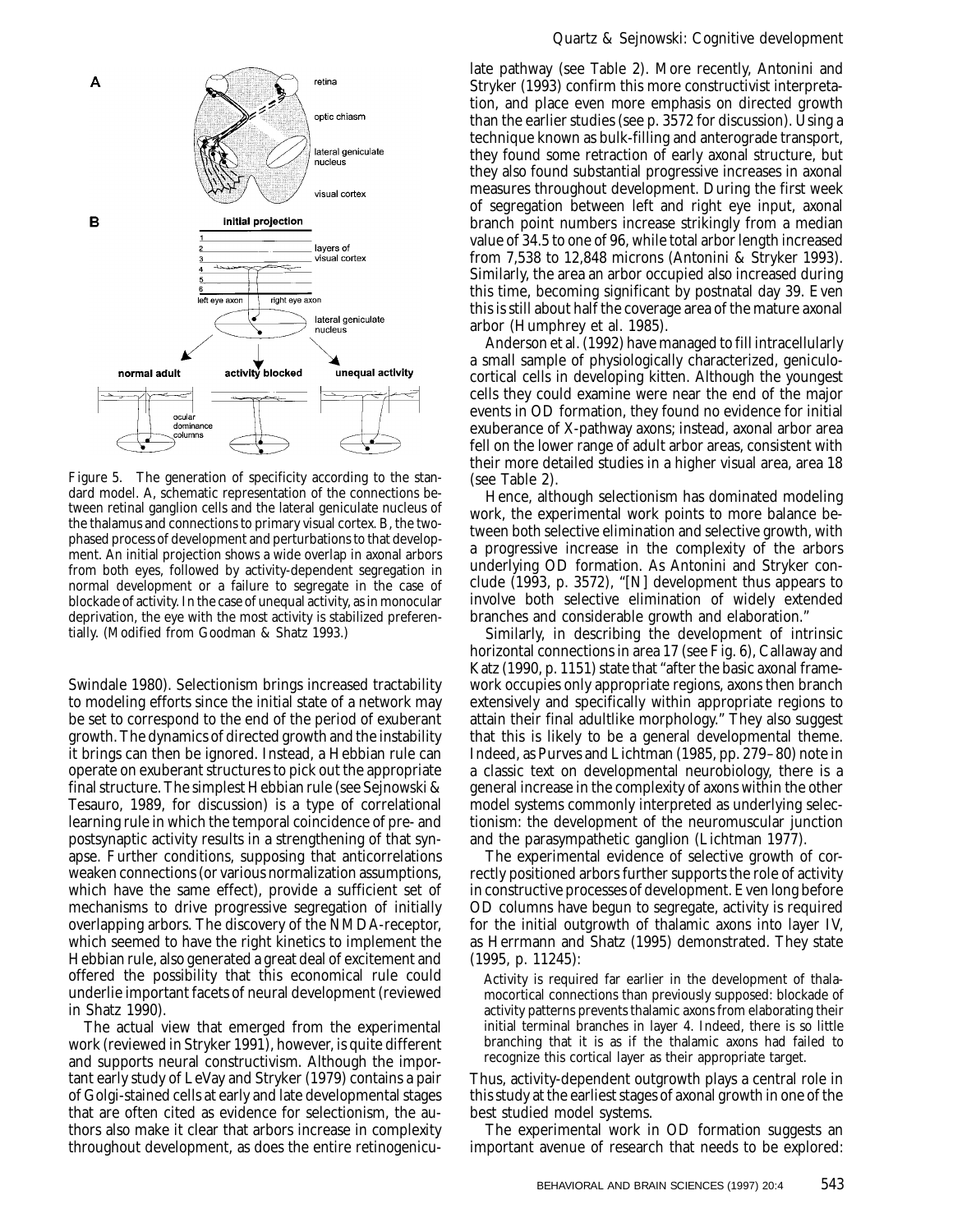### Quartz & Sejnowski: Cognitive development

| Table 2. Representative studies of progressive axonal expansion and the effects of manipulations of activity. See text for details |  |  |
|------------------------------------------------------------------------------------------------------------------------------------|--|--|
|                                                                                                                                    |  |  |

| Study                     | System                                             | Remarks                                                                                                |
|---------------------------|----------------------------------------------------|--------------------------------------------------------------------------------------------------------|
| Sur et al. 1982           | cat retinogeniculate axons, Y-path-<br>way         | monocular deprivation caused a failure to grow of<br>Y-pathway axonal arbors, whereas X-cells expanded |
| Friedlander et al. 1985   | cat retinogeniculate axons, Y-path-<br>way         | progressive expansion of terminal arbors                                                               |
| Kalil et al. 1986         | cat retinogeniculate axons, Y-path-<br>way         | elimination of action potentials blocks structural de-<br>velopment                                    |
| Friedlander & Martin 1989 | cat Y-pathway, area 18                             | progressive expansion of terminal arbors                                                               |
| Callaway & Katz 1991      | cat horizontal connections, layer<br>$2/3$ area 17 | progressive axonal growth, particularly at distal seg-<br>ments                                        |
| Friedlander et al. 1991   | cat Y-pathway, area 18                             | monocular deprivation caused a failure to grow                                                         |
| Callaway & Katz 1992      | cat layer 4 spiny neurons                          | progressive axonal expansion                                                                           |
| McCasland et al. 1992     | rodent somatosensory cortex                        | decline in outgrowth of intracortical axons following<br>deafferentation                               |
| Anderson et al. 1992      | cat X-pathway, area 17                             | arbor area falls on the lower limit of adult measures                                                  |
| Antonini & Stryker 1993   | cat, X and Y-pathways, area 17                     | expansion of arbor area and branch numbers                                                             |
|                           |                                                    |                                                                                                        |



Figure 6. The development of horizontal connections in the ferret. A, at postnatal day 22 (P22) little clustering can be seen. As development proceeds, however, axon cluster formation becomes evident, particularly by P28. B, subsequent development, seen here under higher magnification, reveals the refinement and elaboration of axon clusters. The development of these horizontal connections supports the hypothesis that axon development involves both selective retraction of inappropriately placed arbors and progressive elaboration of correctly placed arbors. Reproduced with permission from Durack & Katz (1996).

activity-dependent rules that add structure during development. What support for selectionism comes from other areas of development?

**2.2.2. Environmental conditions and axonal development.** Many of the studies summarized in Table 2 also point to an important activity-dependent component in axonal development. Among these, the Friedlander et al. (1991) study is an important one, as it examined the effects of monocular deprivation on Y-type geniculocortical axons found in cats. According to selectionism, monocular deprivation causes an expansion of columns of the nondeprived eye. This expansion is caused by relatively more correlated activity from the nondeprived eye, and so its arbors compete favorably for territory that is initially shared by overlapping arbors. The deprived eye columns, in contrast, shrink (see Fig. 5). Friedlander et al. (1991), however, found that the deprived arbors did not shrink due to a lack of stabilizing input, but instead failed to grow in the first place. The nondeprived arbors did not simply stabilize over more territory in the absence of competing fibers: Rather, their growth was accelerated and extended.1

These studies, then, point to the central role of activity in the progressive growth of these systems. We next examine the third candidate measure, dendritic arborization.

### **2.3. Dendritic development**

Dendritic development has typically been overlooked in theoretical models of development, which focus instead on axonal development. We suggest that dendrites play an important role in determining the representational properties of cortex and that their development supports neural constructivism. First, we will consider some general reasons why dendritic development is important for the representational properties of cortex.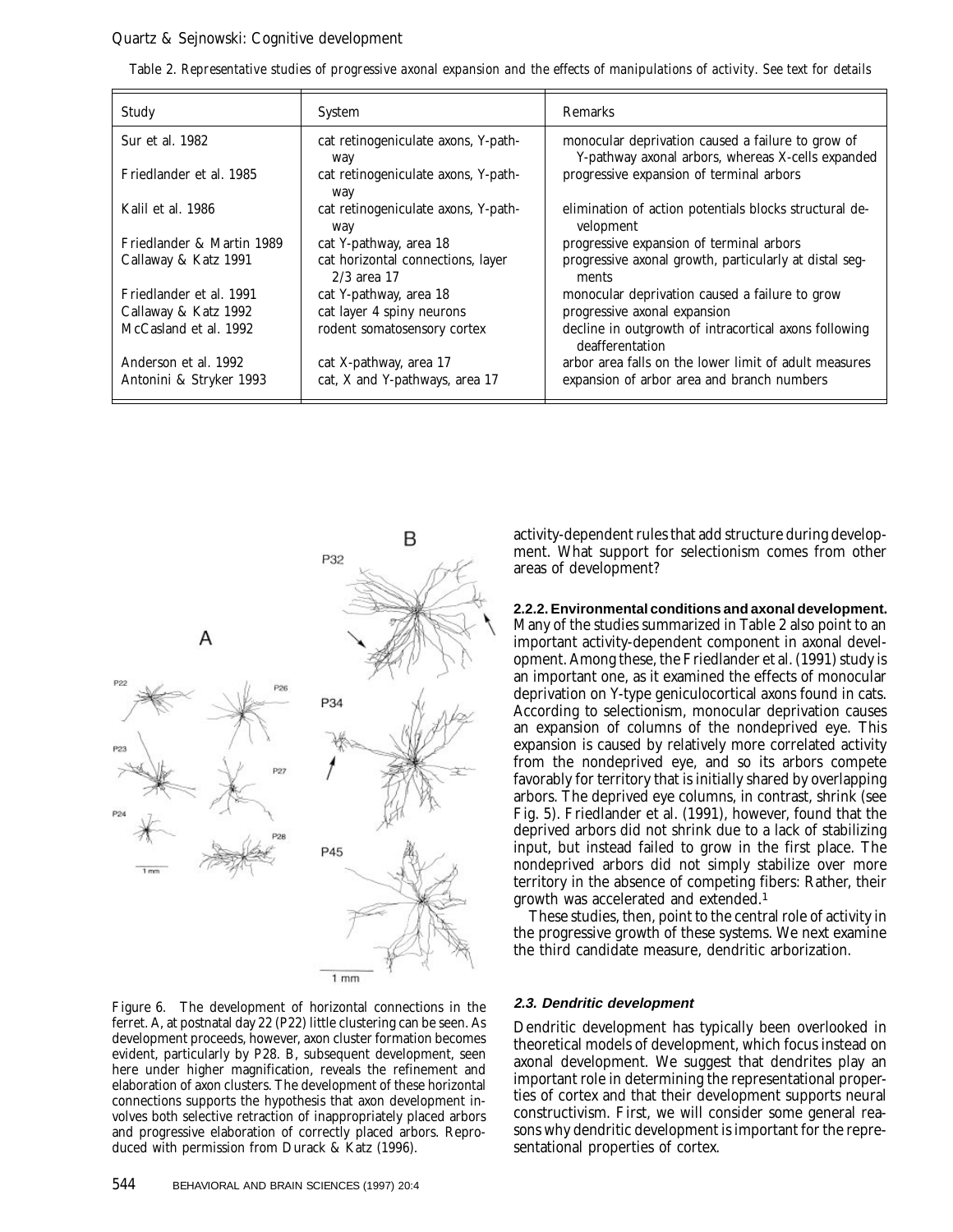As we noted in section 1, nonstationarity, although perhaps increasing the learning capacities of a developing system, introduces a number of complications. The main reason for this is that changes to the underlying architecture can be unwieldy. Even small architectural changes can have severe consequences for the system's overall performance. One way this may happen is if changes to an architecture undo previous learning by reconfiguring structural elements that represented already acquired knowledge (a phenomenon sometimes referred to as "catastrophic interference"). Such a process could also have negative consequences for learning if it introduced large-scale changes rather than incremental ones. For example, large-scale changes could make learning too sensitive to small details of training (resulting in overfitting) and would undo the dependency on previous states that makes learning incremental, and thereby stable.

These concerns lead to the following two related conditions that a nonstationary mechanism must satisfy:

(a) *The locality condition.* The addition of structure must be at the appropriately local scale and must not result in wholesale changes in representation with each new elemental change;

(b) *The stability condition.* Under normal circumstances, local changes must not undo previous learning.

**2.3.1. Dendrites as learning structures.** Dendritic growth satisfies the locality condition in that, unlike the retraction of an axon which might alter the connectivity of thousands of cells, dendritic segments are local processing elements, whose elimination will not cause large-scale changes in the overall pattern of connectivity. Hence, the constructivist learning scheme operates at the level of individual dendritic segments, rather than the whole cell, thereby building in these conditions.

It is also important that dendrites grow much more slowly than do axons. Axons grow at approximately 500 microns/day compared to 15–35 microns/day for dendrites (see M. J. Katz et al. 1984; Uylings et al. 1990). This suggests that the two are sensitive to statistical structure at different timescales and that dendrites are extracting this structure on a much longer temporal scale.

A more important and general reason for examining the growth of dendrites in relation to the construction of representations is that dendrites are the primary receptive surface of a neuron. Moreover, since dendrites do not just conduct passively, but amplify the incoming signal in nonlinear ways, their processing properties make them central to how information is processed by neural systems. It is essential, then, to assess the developmental processes that shape dendritic form and the role of these processes in determining the representational properties of neural circuits.2

**2.3.2. Dendritic arborization.** The dendrites of cortical neurons are highly varied, even among cells within a single class. This variety was already apparent to Golgi and Cajal in the nineteenth century, but recent techniques for staining the arbors of electrophysiologically characterized neurons at different stages of cortical development have revealed that dendrites are dynamic structures whose growth can be affected by many factors. As dendrites grow, the integration of synaptic activity is altered in ways that depend on the geometry of the branches and the placement of



Figure 7. Camera lucida drawings of basal dendrites of layer V human pyramidal cells; *a,* newborn; *b,* 3 months; *c,* 6 months; *d,* 15 months; *e,* 24 months; *f,* adult (from Schade & van Groenigen 1961).

synapses (Segev et al., 1995, contains an excellent collection of classic and contemporary views on dendritic function).

Figure 7 shows a striking example of neural constructivism in human development. The basal dendrites of a typical cortical cell of layer III in frontal cortex of a newborn have a total length of just 200 microns (1/5 mm). Between birth and 6 months of age, this cell's dendrites expand over 10 times to a total length of over 2000 microns, or 2 mm. By 2 years of age, this cell's dendrites add another 1000 microns. Perhaps most startling, even by 2 years of age these dendrites have not yet reached their halfway point, but will more than double between 2 years and adulthood to a mature total length of nearly 7000 microns (Schade & van Groenigen 1961). The dendrites of this cell, then, grow to over 30 times their length at birth and undergo the majority of this growth after 2 years of age. It should be borne in mind that although there is a reduction in synapses per micron of dendritic length, the increasing dendritic surface area of these cells implies an overall increase in the number of synapses.

Table 3 summarizes some further studies of progressive dendritic expansion. Although there is little doubt that regressive events also occur in dendritic development (e.g., Koester & O'Leary 1992; Vercelli et al. 1992), the above examples motivate the search for the processes regulating dendritic development.3 In the following sections, we accordingly examine the mode of dendritic development in some detail – the extent of progressive processes at the level of dendritic structure and their malleability by changes in activity. From this, we go on to formulate some features of dendritic development, considering their cellular basis, and relating these to the learning and representational properties of cortex.

**2.3.3. Environmental conditions and dendritic development.** Unlike axons, which in many cases begin to grow during migration (Shoukimas & Hinds 1978), dendrites typically do not begin to differentiate until they complete their migration and their final placement within a cortical layer (Noback & Purpura 1961). This suggests that the cellular environment may be a particularly important factor in determining dendritic form, as studies of genetically altered animals have demonstrated (Caviness & Rakic 1978; Mariani et al. 1977; Pinto-Lord & Caviness 1979; Rakic & Sidman 1973).

Table 4 summarizes some studies on the effects of manipulating input pathways on dendritic development. One of the earliest is Valverde (1968), which examined the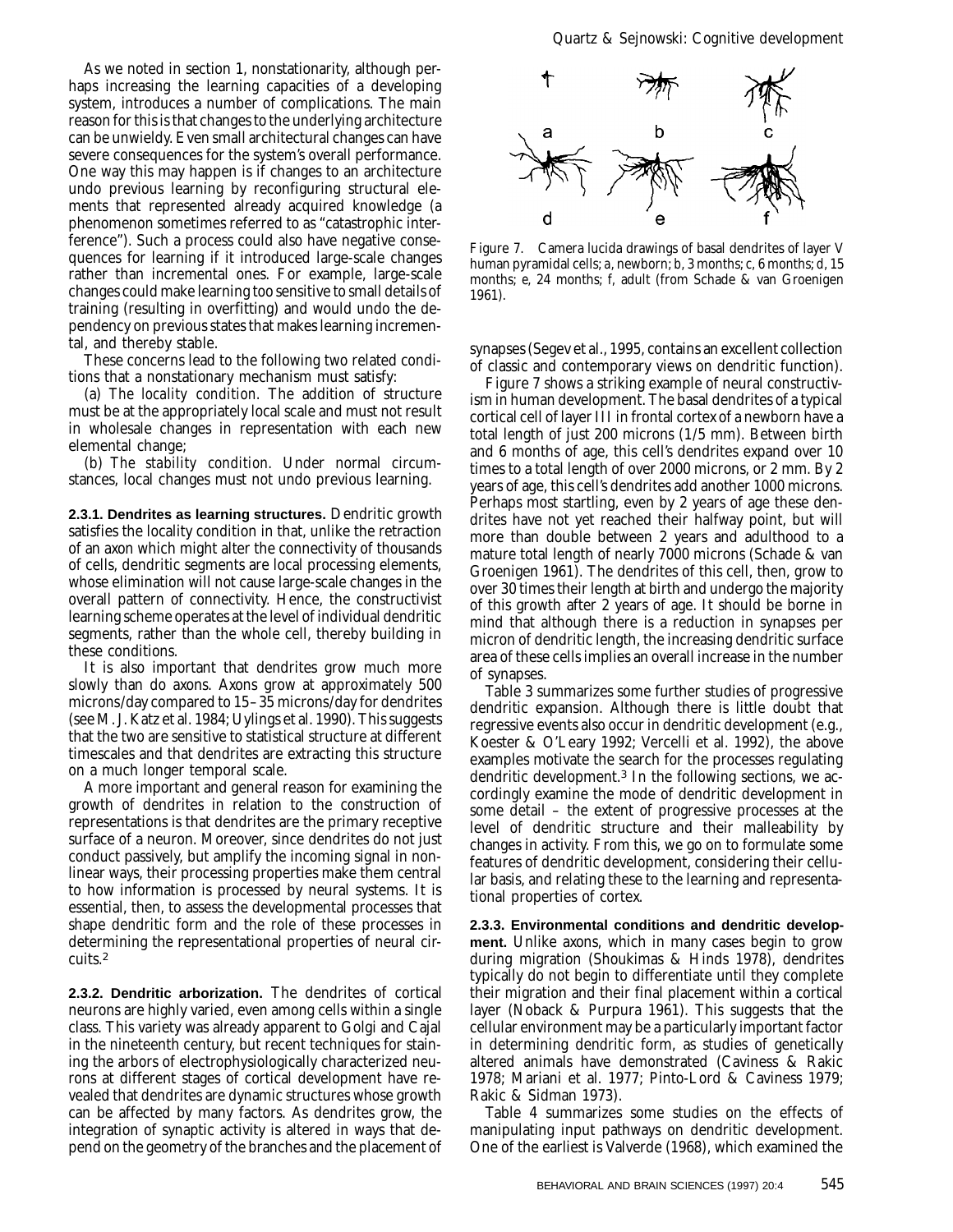| Study                     | System                                                                     | Remarks                                                                                                                                                                                                                                                                                                                                       |  |  |
|---------------------------|----------------------------------------------------------------------------|-----------------------------------------------------------------------------------------------------------------------------------------------------------------------------------------------------------------------------------------------------------------------------------------------------------------------------------------------|--|--|
| Mathers 1979              | rabbit visual cortex, layer V<br>pyramidal cells                           | postnatal expansion of dendritic arbor and length                                                                                                                                                                                                                                                                                             |  |  |
| Juraska & Fifkova 1979    | rat visual cortex                                                          | progressive dendritic expansion of pyramidal cells,<br>layers II-III, V                                                                                                                                                                                                                                                                       |  |  |
| Simonds & Scheibel 1989   | Broca's area                                                               | progressive dendritic expansion into the sixth year                                                                                                                                                                                                                                                                                           |  |  |
| Parnavelas & Uylings 1980 | rat visual cortex, layer IV stellate<br>cells                              | progressive dendritic development lasting to<br>postnatal day 20, followed by distal expansion to<br>postnatal day 90                                                                                                                                                                                                                         |  |  |
| Buell & Coleman 1981      | human parahippocampal gyrus                                                | increased branching and length $(+35%)$ in normal<br>aging, but not in senile dementia; first<br>demonstration of plasticity in mature human brain                                                                                                                                                                                            |  |  |
| Becker et al. 1984        | human visual cortex, layers III and V                                      | layer III did not reach mature values until 2 years of<br>age, followed by a nonsignificant decline to 7<br>years; layer V apical dendrites twofold progressive<br>expansion; basal dendrites showed a progressive<br>increase to 18 months with a slight decrease to 2<br>years; after 2 years, they expanded back to values<br>at 18 months |  |  |
| Petit et al. 1988         | sensorimotor cortex                                                        | postnatal expansion into adulthood from about 300<br>$\mu$ m total length to 1600                                                                                                                                                                                                                                                             |  |  |
| Lubke & Albus 1989        | cat striate cortex; 150 intracellularly<br>filled layer VI pyramidal cells | prolonged postnatal threefold expansion into<br>adulthood of basal dendrites; from about 450 to<br>1300 $\mu$ m total dendritic length                                                                                                                                                                                                        |  |  |
|                           |                                                                            |                                                                                                                                                                                                                                                                                                                                               |  |  |

Table 3. *Representative studies of progressive dendritic expansion. See text for details*

effects of enucleation on stellate cell dendrites in mouse visual cortex. As Figure 8a illustrates, in normal development, cells outside layer IV, the location of the primary thalamic projection, extended dendrites throughout layers III, IV, and V. In contrast, as Figure 8b illustrates, in enucleated animals, cells outside layer IV did not project their dendrites into that layer. Instead, they directed their dendrites toward layers III and V, as though they were looking for afferent input outside layer IV. Valverde (1968, p. 290) concludes, "dendrites are not passive structures but actively growing neuronal formations which must accommodate to changing functional demands."

Whereas studies such as Valverde's illustrate the dependence of dendritic form on afferent pathways, the study by Mooney et al. (1992) illustrates the striking malleability of developing dendrites. Mooney et al. examined the effects of neonatal enucleation on the dendritic morphology of superior collicular (SC) neurons. Like Valverde, they found that the dendrites of SC neurons were redirected toward sources of residual input, the deep layer of the SC, whose input is from somatosensory axons. But when they examined these cells' physiological response properties they found that a majority of them were no longer visually responsive, as in the normal case, but now had somatosensory response properties.

This led to an important result: In the enucleated animal, the dendrites redirected their growth to find active afferents; where these were of a different modality, the cells changed their response properties to reflect this residual source. So, these response properties corresponding to the cell's function are not predetermined, but depend on interacting with the information modality latent in the pattern of incoming activity.

**2.3.4. Directed dendritic development and patterns of activity.** The finding that dendrites actively seek out incoming activity and shape their responses to mirror that activity calls for a closer look. A particularly attractive model system is the development of ocular dominance columns (introduced in sect. 2.2.1). As alternating columns represent activity from different eyes, with their border representing changes in correlated activity, what happens to developing dendrites at the borders of these columns is particularly revealing. Would the dendrites of cells near a border ignore it, or would their organization respect borders? A striking finding of L. C. Katz et al. (1989) was that the dendrites of these layer IV cells did indeed respect that border and preferred to keep within its column.

What is the signal that regulates this development? As L. C. Katz et al. (1989) note, one likely source of this signal derives from correlated activity within a column, since it originates from one eye, but is discontinuous at the borders between stripes from different eyes. This change in correlated activity might therefore underlie the bias away from the neighboring region if the postsynaptic cell maximized the amount of correlated input it received. What would the role of such a developmental signal be? The most direct role would be in the development of the response properties of the cell. Cells of layer 4c are almost exclusively monocular; that is, they respond to stimulation from only one eye. So, by maximizing correlated input and avoiding uncorrelated input, a cell's dendrites would come to arborize within a single column, and would thus help to maintain monocularity. In addition, by taking advantage of a signal that was intrinsic to the afferents, this organization would come about without the need for prespecifying it. Similar themes of dendritic de-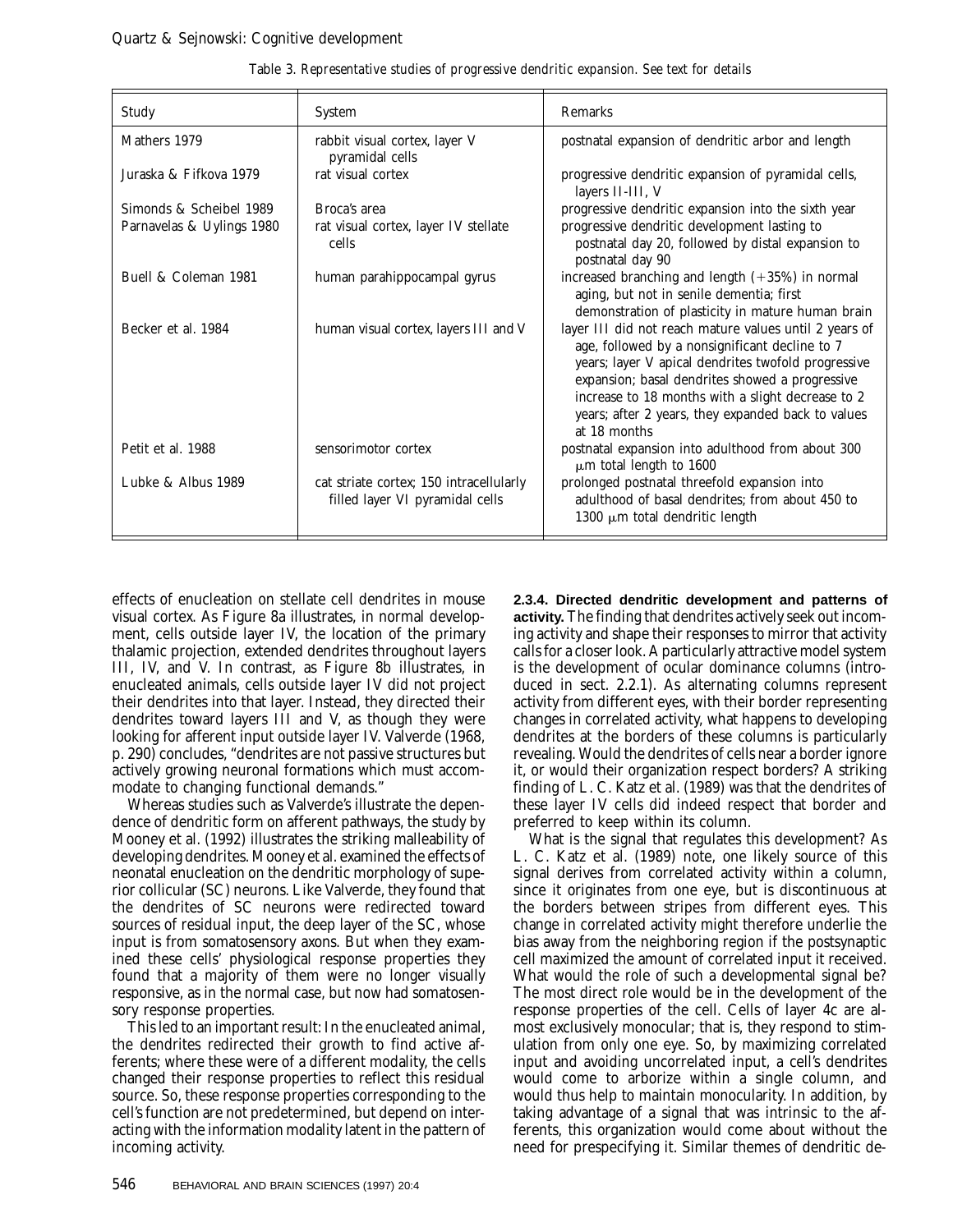# Table 4. *Representative studies demonstrate the effects of differential rearing and manipulations to activity on dendritic development. See text for details*

| Study                       | System                                          | <b>Remarks</b>                                                                                                                                           |  |  |
|-----------------------------|-------------------------------------------------|----------------------------------------------------------------------------------------------------------------------------------------------------------|--|--|
| Valverde 1968               | mouse visual cortex, stellate cells             | enucleation resulted in dendrites redirected toward<br>remaining afferents                                                                               |  |  |
| Ruiz-Marcos & Valverde 1970 | mouse visual cortex                             | enucleation resulted in decrease in dendritic<br>complexity, most pronounced in layer III<br>pyramidal cells                                             |  |  |
| Valverde 1971               | mouse visual cortex                             | dark-reared subjects placed back into normal<br>environment; new growth in apical dendrites<br>seen by 2 days                                            |  |  |
| Volkmar & Greenough 1972    | occipital cortex                                | enriched environmental rearing resulted in<br>increased higher order branches                                                                            |  |  |
| Greenough & Volkmar 1973    | occipital cortex                                | follow up of Volkmar & Greenough (1972); found<br>most increase in basal dendrites of pyramidal<br>cells                                                 |  |  |
| Borges & Berry 1976; 1978   | rat visual cortex, layer IV stellate<br>cell    | dark rearing reoriented dendrites toward residual<br>input                                                                                               |  |  |
| Uylings et al. 1978         | adult rat, visual cortex                        | enriched environments increased dendritic<br>complexity and length of layer II, III pyramidal<br>cells                                                   |  |  |
| Fiala et al. 1978           | dentate granule cells                           | significant differences between complex and<br>impoverished environment dendritic branches,<br>length, and width of dendritic fields                     |  |  |
| Juraska et al. 1980         | adult rat, visual cortex                        | enriched environments increased dendritic<br>complexity and length                                                                                       |  |  |
| Camel et al. 1986           | rat visual cortex                               | dendritic alterations induced by exposure to a<br>complex environment persisted even after return<br>to individual caging for 30 days                    |  |  |
| Harris & Woolsey 1981       | mouse somatosensory cortex                      | vibrissal removal results in reduced representation<br>in corresponding barrel cortex with increase in<br>spared vibrissae                               |  |  |
| Conlee & Parks 1983         | avian cochlear nucleus                          | monaural acoutic deprivation led to 38% reduction<br>in dendritic length                                                                                 |  |  |
| Schilling et al. 1991       | in vitro study of Purkinje cell<br>development  | branching of Purkinje cell dendrites depends on<br>functional synaptic contacts                                                                          |  |  |
| Wallace et al. 1992         | rat visual cortex, layer III<br>pyramidal cells | $+6\%$ increased total dendritic length in basal<br>dendrites within 4 days of exposure to a complex<br>environment                                      |  |  |
| Mooney et al. 1992          | hamster superior colliculus                     | enucleation results in superior collicular neurons to<br>redirect their dendrites and develop response<br>properties appropriate for the spared modality |  |  |

velopment in the somatosensory cortex have also been observed (Greenough & Chang 1988).

The dependence of dendritic form on patterned activity is supported by analogous experiments in the vertebrate optic tectum (L. C. Katz & Constantine-Paton 1988). Although the optic tectum normally receives input from only one eye, it can be induced to receive input from two eyes by experimentally adding a third eye primordium during embryonic development (Constantine-Paton & Law 1978). In these cases, afferents from the two eyes segregate into alternating stripes reminiscent of ocular dominance columns, which are not present in the normal frog. A striking result of the Katz and Constantine-Paton (1988) study was that tectal cell dendrites not normally receiving input from more than one eye nonetheless become organized so as to respect the experimentally induced stripes. As in the Katz et al. (1989) study, it is the degree of correlation in the afferent activity rather than simply the presence of activity that underlies dendritic organization.4

An interpretation of these results is that dendritic segments function as detectors of correlated activity and grow preferentially in such regions. Support comes from Tieman and Hirsch's (1982) finding that exposure to lines of only one orientation during development has specific effects on dendritic development. The dendritic field orientations of cells from cats raised with exposure to lines of a single orientation were significantly elongated in conformity with this shift in the visual environment.

An insight from this study is that a dendritic tree samples its input space actively in response to the environmental structure. A similar result has been obtained for layer IV stellate cells by Coleman et al. (1981), who suggest (p. 19): "[I]f an alteration of the spatio-temporal pattern of the afferent activity is sufficient to lead to dendritic alterations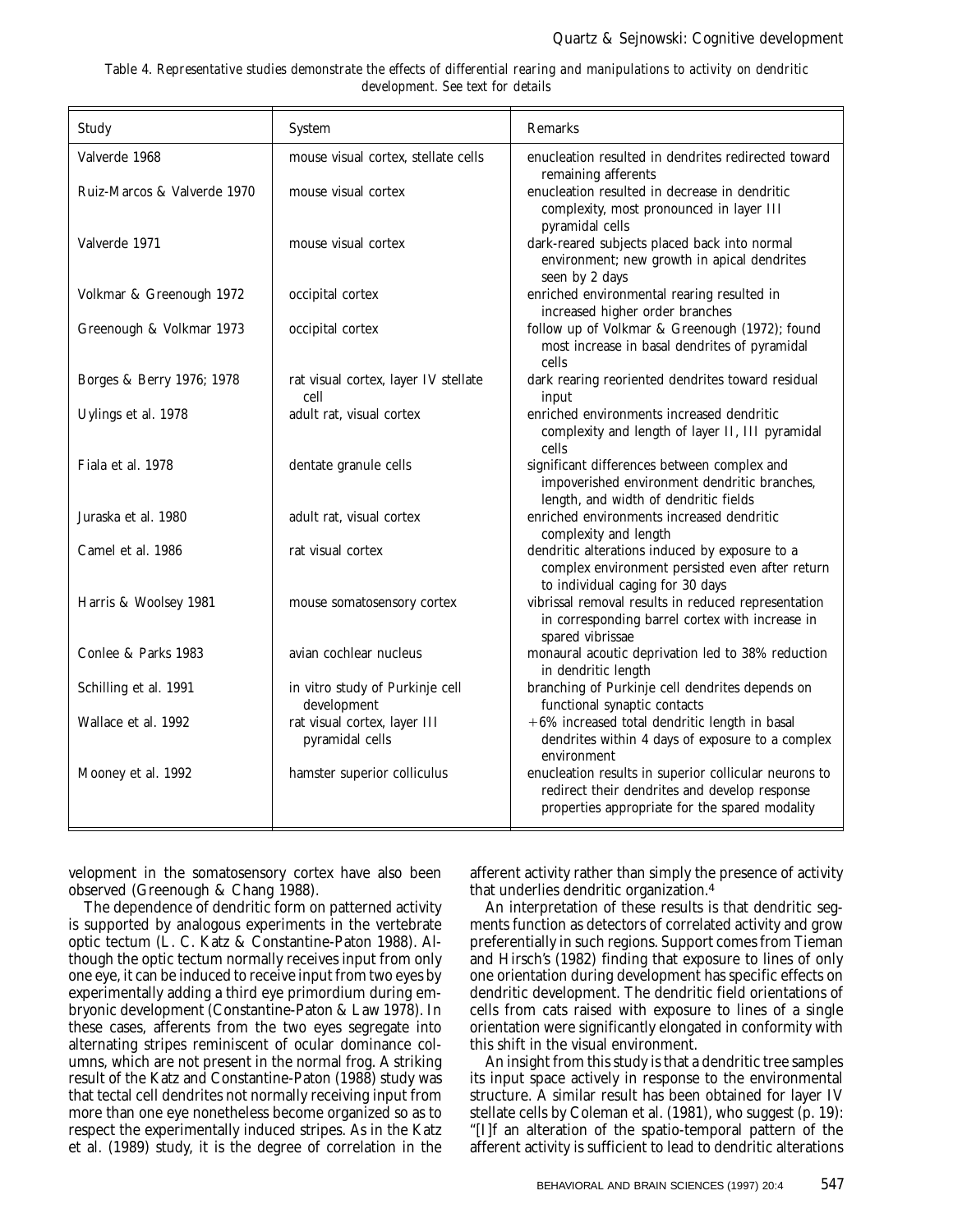

Figure 8. Dendritic organization in visual cortex of normal mice (A) and enucleated mice (B). The degenerative afferent termination is evident in B, where layer IV is sparsely covered with dendrites, whereas adjacent layers are more heavily covered, suggesting that these dendrites have reorganized according to remaining patterns of afferents (from Valverde 1968).

during development, this implies that dendritic trees may develop in a form that will optimize spatio-temporal summation for the postsynaptic neuron."

Recently, Kossel et al. (1995) used many of the experimental manipulations that led to activity-dependent rules for axonal growth to examine dendritic growth. They used double labeling techniques to visualize OD columns and dendritic morphology simultaneously under conditions of monocular deprivation and divergent squint (strabismus). Strabismus results in a decrease in between-eye correlations and should therefore enhance ocular segregation, as has been seen in the case of presynaptic arborizations (Shatz et al. 1977). Kossel et al. (1995) found this to be the case for the dendritic fields of layer IV stellate cells, the primary cell type that seems to reflect the afferent arborization. In the case of monocular deprivation, however, dendrites in the nondeprived column were only weakly influenced by borders, reflecting the decrease in uncorrelated activity across that border.

Kossel et al. (1995) also found that cells in the deprived column extended their dendrites into the nondeprived activity. This agrees with other evidence we have reviewed that dendrites are not merely passive structures but actively seek out regions of correlated activity. As Kossel et al. (1995) concluded, their results suggest that dendrites develop according to the same sorts of rules that have been suggested for axonal arbors and that both structures develop according to patterns of correlated input activity.

**2.3.5. The cellular basis of directed dendritic growth.** The activity-dependent stabilization of coactive synapses has come to be a central developmental theme in both experimental work (reviewed in Cline 1991; Shatz 1990) and computational models of development (reviewed in Goodhill 1992). The discovery of the NMDA type of glutamate receptor made an important contribution to this research because the kinetic properties of the NMDA-receptor fit with the cooperative model of synaptic plasticity in both developmental (reviewed in Cline 1991; Shatz 1990) and mature forms of plasticity (Kelso et al. 1986).

Neurobiologists refer to the cooperative model of synaptic plasticity as "Hebbian learning," after Donald Hebb's (1949) proposal for a neurally plausible associative learning rule. In development, however, Hebbian learning is generally given a selectionist interpretation as a rule governing the stabilization of existing synapses. Hebb, though, made his original proposal in the context of neural development and the activity-dependent construction of new synapses in collections of neurons he called "cell assemblies." Hebb even discusses Kapper's neurobiotaxis theory, an early, extreme constructivism, and defends a limited version of it. Ironically, Hebb was reluctant to embrace a stronger version of constructivism because of Sperry's (1943) influential work. Sperry's elegant work on the regeneration of the retinotectal pathway led to his chemoaffinity hypothesis, that neurons bear unique molecular addresses making their connections precise, a hypothesis that would dominate neurobiological thinking for 3 decades.

There is suggestive evidence that neural constructivism is the most appropriate one for the NMDA-receptor's properties and that the Hebbian model should include directed growth. For example, from their experimental observations, L. C. Katz and Constantine-Paton (1988) suggest that such a broader action of the NMDA-receptor's associative principles may underlie the organization of dendritic structures. They state (p. 3178):

Our observations that single tectal dendrites can function as autonomous postsynaptic detectors of correlated afferents are consistent with the proposed role for the NMDA conductance. Depolarization of a single dendrite by activity in a subset of converging synapses would allow glutamate to activate the conductance within a restricted domain of the postsynaptic cell. This could, in turn, provide cues for stabilizing and enlarging a small portion of the dendritic arbor, independent of the behavior of other dendrites.

Cell culture studies further support the role of NMDAmediated constructive processes in dendritic development. For example, Brewer and Cotman (1989) found that NMDA-receptor mediated activity in hippocampal dentate granule cell cultures results in significant branching and outgrowth whereas NMDA blockade leads to a significant decrease in these measures. Similar results have been reported in a variety of other systems (e.g., Balazs et al. 1989; Bulloch & Hauser 1990; Pearce et al. 1987).5

Recently, Williams et al. (1995) have shown that local stimulation along developing neuronal processes results in branching. These new branches are stabilized if the appropriate targets or signals are present. This branching is highly regulated and is calcium-dependent, as are the mechanisms involved in Hebbian learning. This again suggests that dendritic structure is added to those areas of activity to support more input from sources localized to that region.

### **3. Directed dendritic development and representational change**

Now that directed dendritic growth appears to be an important component of brain development, we consider how it might underlie the development of the brain's representational properties. This is the third step in the methodology we outlined in section 1. Our aim is to first extract some general features of directed dendritic growth that conform to representation construction. Then, in section 4, we will suggest that this is a form of learning,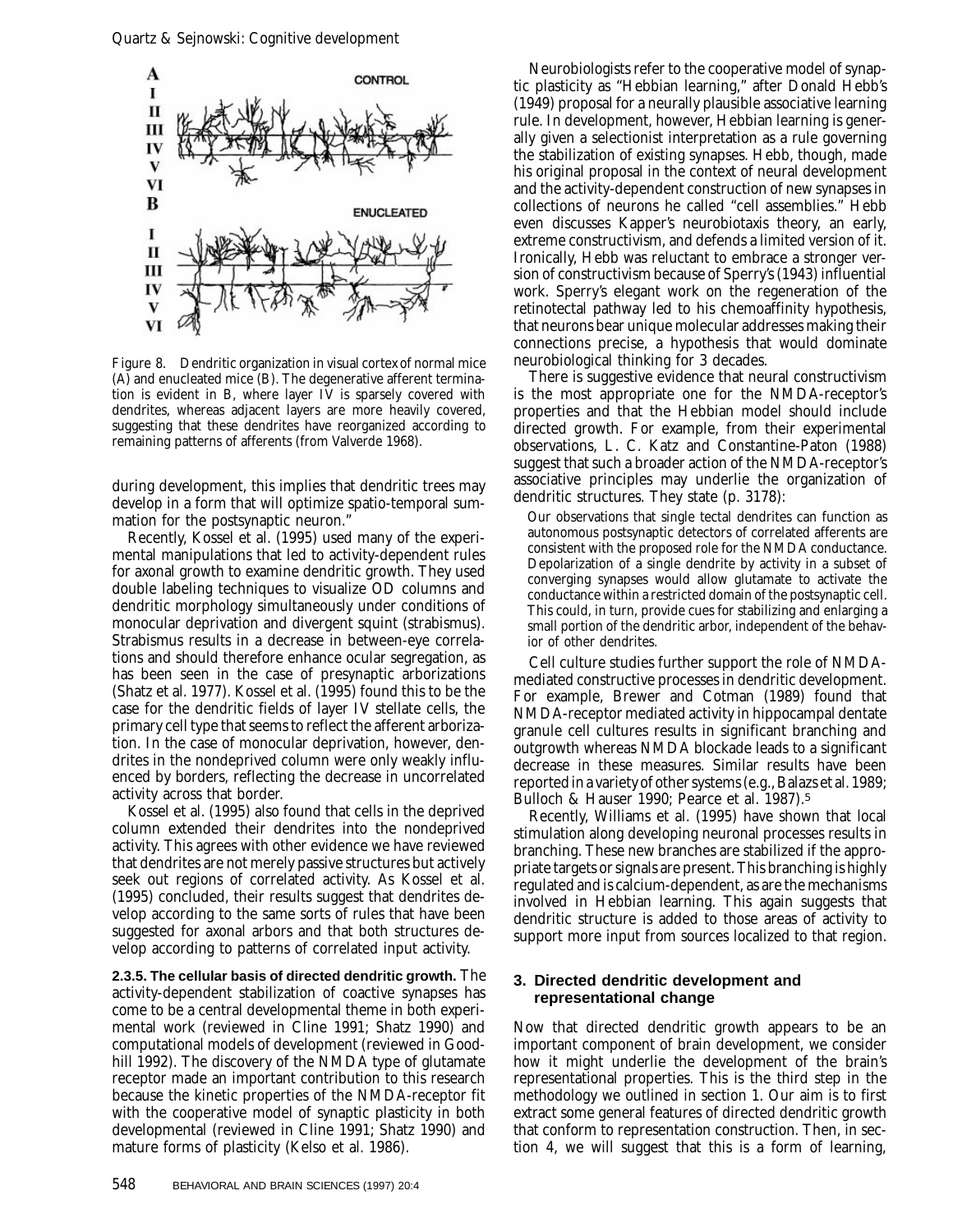"constructive learning," that makes the developing cortex a more powerful learner than usually supposed.

What sort of representations does the brain use? One of the most important principles of cortical representation involves "geometric principles of information processing design" (Durbin & Mitchison 1990; reviewed in Churchland & Sejnowski 1992; Mead 1989; Mitchison & Durbin 1986). Regarding this principle, Mead (1989, p. 277) states:

Computation is always done in the context of neighboring information. For a neighborhood to be meaningful, nearby areas in the neural structure must represent information that is more closely related than is that represented by areas further away. Visual areas in the cortex that begin the processing sequence are mapped retinotopically. Higher-level areas represent more abstract information, but areas that are close together still represent similar information. It is this map property that organizes the cortex such that most wires can be short and highly shared; it is perhaps the single most important architectural principle in the brain.

From this principle, the physical structure of a neural area corresponds to a representational space. In this representational space, nearby things are more closely related semantically than things that are far apart. This map property is extremely powerful as a representational system. When brain areas can communicate, increasingly rich representations can be successively built up. Each area is a layer in an increasingly abstract feature space. Just as information in a map is held by such spatial properties as physical distance, the physical structure of cortex encodes information. With geometric principles of information processing the information is held in the three-dimensional pattern of neural connectivity. As constructive factors play a central role in building this physical structure, they also shape the representational properties of cortex. Building neural circuits with directed growth thereby builds the brain's representational properties.

These spatial properties of representation are largely lost in the traditional connectionist network because of the way the connectionist neuron integrates information, typically summing its input and sending a (perhaps graded) output if some threshold is exceeded. This makes the entire cell the basic computational unit. In contrast, biological neurons are thought to segregate into subregions that function as autonomous processors. Local dendritic segments might be the brain's basic computational units (see also Jaslove 1992; Koch et al. 1982; 1983; Mel 1992a; 1992b; 1994; Segev et al. 1995; Shepherd & Brayton 1987). Dendrites are not simple signal integrators with passive conductance properties, as in classical cable models (Rall 1964). Imaging studies have found that some dendritic systems (e.g., CA1 hippocampal neurons) have a heterogeneous distribution of voltagegated Ca+ channels, suggesting nonlinear membrane properties (Jones et al. 1989; Regehr et al. 1989). Intradendritic recordings in these cells likewise reveal strong nonlinearities in their electrical properties (Bernardo et al. 1982; Wong et al. 1979). In some instances, these properties make a dendritic segment act more like an axon, sending an amplified signal to the cell body (Stuart & Sakmann 1994).

Nonlinear properties give a cell more computational power than traditionally thought (Durbin & Rumelhart 1989; Feldman & Ballard 1982; Koch & Poggio 1992; Mel & Koch 1990). A cell with active dendritic segments can perform the nonlinear discrimination that requires a hidden-layer network of connectionist neurons. The spatial properties of a cell may also determine many of its functional properties. To connect this with our earlier discussion of geometric principles of information processing, when such a cell is embedded in a representational space, its spatial structure takes on additional significance. A phenomenon referred to as the "clustering" of related inputs onto dendritic segments results in a pattern of termination mirroring the informational structure of input: Electrotonically close synapses encode common features of the input space and effectively fire the cell (Mel 1992a; 1992b; 1994). The presence of cluster-encoded features significantly alters both the representational properties of cortex and its computational power.

### **3.1. Developmental mechanisms underlying clustering**

For clustering to serve an interesting information processing role, there must be an appropriate developmental scheme underlying its formation. For this, temporal patterns of activity must somehow be translated into appropriate spatial patterns of termination. As Mel states (1992b, p. 43):

The ordering of afferent connections onto an excitable dendritic arbor is a crucial determinant of the cell's responses to different patterns of synaptic input: It is this ordering, or permutation, that determines which input patterns will activate synapses that are spatially grouped into clusters, and which will not. If the nervous system is to take advantage of this capacity for pattern discrimination based on spatial ordering, then a learning mechanism capable of manipulating synaptic ordering must be available to these neurons.

A number of Hebbian schemes have been proposed to subserve the formation of these clusters, with a cell able to tune itself to its input space (Mel 1992a; 1992b). Many of these schemes are biologically implausible, however, because of what is known as "the problem of sampling."

The sampling problem is the needle in a haystack problem: clusters depend on forming contacts from axons carrying similar information onto a single dendritic segment. Rearranging contacts involves the problem of finding the right dendritic segment. The sampling problem has been considered in a more general context by Montague et al. (1991) and Gally et al. (1990). In view of the developing nervous system's sparse connectivity, Gally et al. suggested that a spatially diffusible substance was acting (see Fig. 9). Not confined to the anatomically defined synapse, a spatial signal is free to diffuse into a local volume, thereby potentially affecting all cells synapsing in that volume, whether or not a given cell shares a synaptic contact with it. In particular, Gally et al. proposed that nitric oxide, a membrane permeable gas, has a number of characteristics that make it a leading candidate for such a role. Subsequent research has confirmed that nitric oxide plays a key role in synaptic plasticity (Bohme et al. 1991; Haley et al. 1992; O'Dell et al. 1991; Schuman & Madison 1991) and transmission (Manzoni et al. 1992; Montague et al. 1994; O'Dell et al. 1991).

Such a spatial signal has a number of attractive properties from a developmental and computational perspective (Montague et al. 1991; Montague 1996) and has been proposed to underlie a form of learning referred to as volume learning (reviewed in Montague & Sejnowski 1994). This sort of learning rule takes associations "off the synapse" and into a local volume of neural tissue, thereby allowing the volume to hold associations.6 This sort of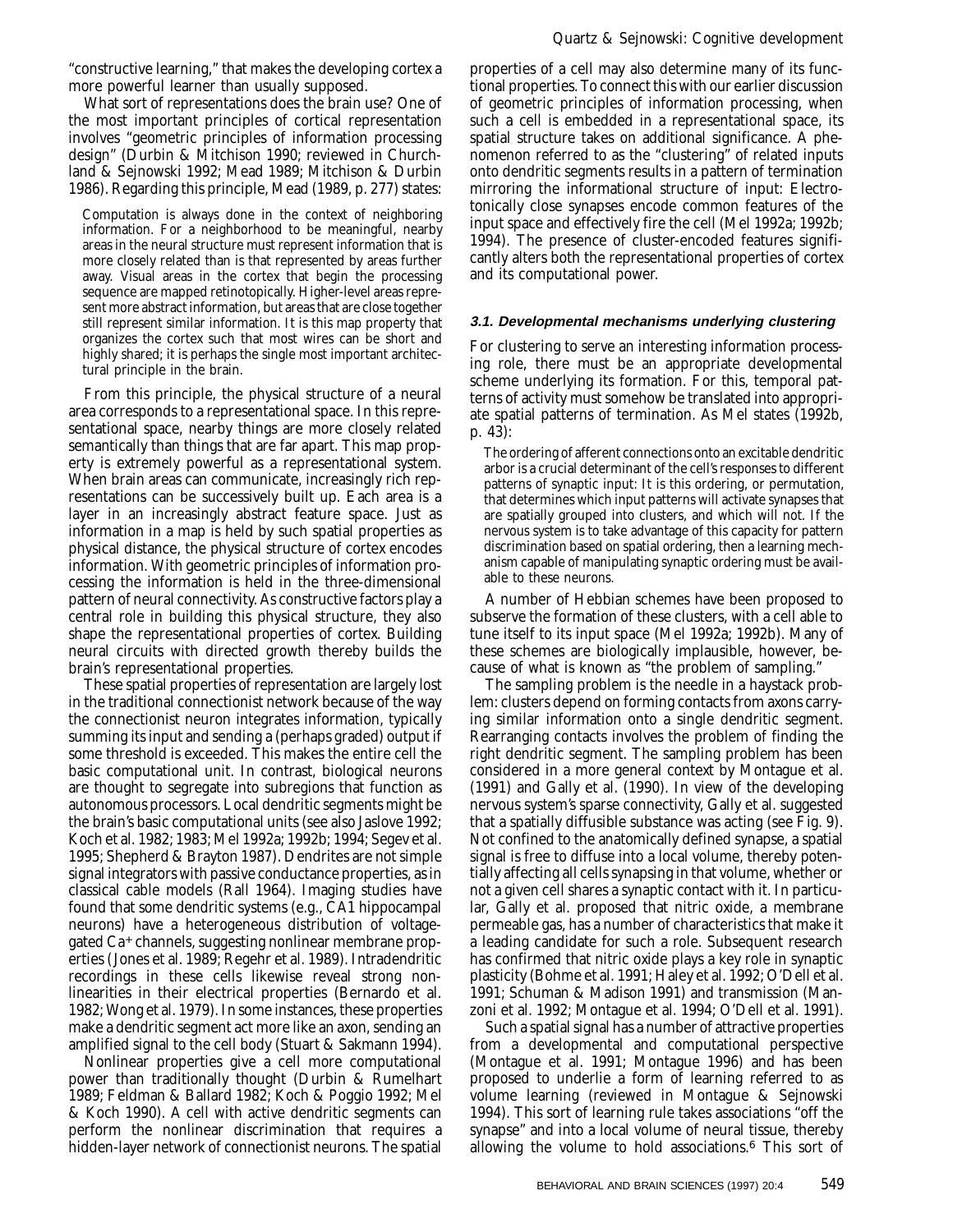

Figure 9. A diffusible substance allows synapses in a local volume of tissue to communicate whether or not they share a connection. Using such a signal, it is possible for synapse  $X_1$  and  $X_4$ to modify their weights according to an associative learning rule. (From Montague & Sejnowski 1994.) One such rule is:

 $\Delta w(t) = \eta[x(t) - \theta \text{pre}][\mu(r,t) - \text{Tpre}],$ 

where  $\Delta w$  (*t*) is the change in the "weight" or synaptic efficacy of a connection,  $\eta$  is a constant controlling rate of change of synaptic efficacy,  $x(t)$  is a measure of presynaptic activity, and  $\theta$ pre is a threshold that determines whether a terminal is active at time *t*. *T*pre is a threshold, dependent on the activity of the presynaptic terminal, which determines the direction of synaptic change. The postsynaptic factor of typical Hebbian rules has been replaced by a term for substance concentration,  $\mu(r,t)$  at time *t* located at position *r*.

mechanism could also play a central role in providing the robust sampling mechanisms that clustering requires. Instead of having to sample identical postsynaptic structures, a volume rule allows cells to sample these diffusion defined volumes. This has the additional advantage of allowing informationally related features to be encoded across a group of cells synapsing within that volume – even where two cells make no direct contact with each other.

**3.1.1. Simulating dendritic growth.** In large-scale computer simulations in collaboration with P. R. Montague we are exploring how this scheme may be readily modified to include activity-dependent branching. The probability of branching/retraction at a terminal segment can be made proportional to the weight of nearby synapses over time. Making the probability of branching depend on synaptic weight automatically transfers the associative conditions necessary for weight changes to those for branching/retraction. The value of directed growth into these volumes is that it augments the processes leading to what we refer to as spatial clustering, that is, functional clustering of statistically correlated afferent axons into spatial domains defining higherorder features of the input space. This, then, corresponds to locally regulated growth, allowing differential sampling as a function of the correlational structure of input patterns to form spatial clusters. In addition, since the production of the diffusible substance is postsynaptic, the postsynaptic structures play an important role in determining the properties of this feature space. Other mechanisms, such as the distribution of membrane channels and localized inhibitory input, will also participate in defining these clusters. We suggest that the establishment of spatial domains as regions of higher-order features will be central to the informationprocessing properties of neuronal populations.

A particularly striking feature of the human brain is the protracted development of some of its parts. It is sometimes suggested that the severe constraints placed by bipedalism on the dimensions of the birth canal forced the human brain to be particularly immature at birth. There is nothing unique about the human brain's degree of immaturity at birth, however. As Gibson (1990) points out, at birth the human brain is about 25% of its mature weight, making it about average among mammals. In contrast, the kitten's brain at birth is only 10% of its mature weight. Depending on cortical layer, dendrites of human primary visual cortex cells are between 30% and 50% of total adult lengths at birth. For these layer V pyramidal cells, adult lengths are reached by around 4 months compared to 18 months for layer III cells.

Much of nonvisual cortical development, in contrast, displays an extensive and more protracted development. Cells in frontal cortex are far slower to develop and undergo the majority of their growth after 2 years of age (Schade & van Groenigen 1961). In addition, the extent of their postnatal development is dramatic – they grow to over 30 times their dendritic length at birth. Scheibel (1993) likewise reports a long period of dendritic development in Broca's area in which mature forms emerge only after 6 to 8 years. Why, then, is human nonvisual cortical development so slow to develop and so extensive?

Our view is that the human brain's development is a prolonged period in which environmental structure shapes the brain activity that in turn builds the circuits underlying thought. In place of prewired modules, patterned activity builds up increasingly complex circuits, with areas staging their development. Cortical areas farther away from the sensory periphery wait in anticipation of increasingly complex patterns of activity resulting from development in lower areas. As this development proceeds, areas of the brain become increasingly specialized for particular functions, reflecting a cascade of environmental shaping. Some brain circuits close to the sensory periphery, such as in our early visual system, are in place by 6 months of age; but those in language areas, farther away from the sensory periphery, do not begin to complete their development until the eighth year of life.

### **3.3. What is the role of regressive events in development?**

The evidence we have examined demonstrates that the popular view of development as largely a regressive event must be reconsidered. We suggest that regressive events are simply the consequence of reduced neural specificity, as indicated by the counterevidence to Sperry's chemoaffinity hypothesis (Sperry 1963). Any theory, whether selectionist or constructivist, that rejects a strong view of neural specificity will thus need to posit regressive events. If cells do not bear nearly unique molecular addresses, then stochastic sampling mechanisms must be posited. These will by their very nature introduce some structure into a system that will later be eliminated. Neural constructivism allows these sampling mechanisms to be directed, but they are still stochastic. Structural elimination, or error-correction, is likewise required, but this does not mean that errorcorrecting processes are the only developmental mechanisms, or that developmental selection occurs only among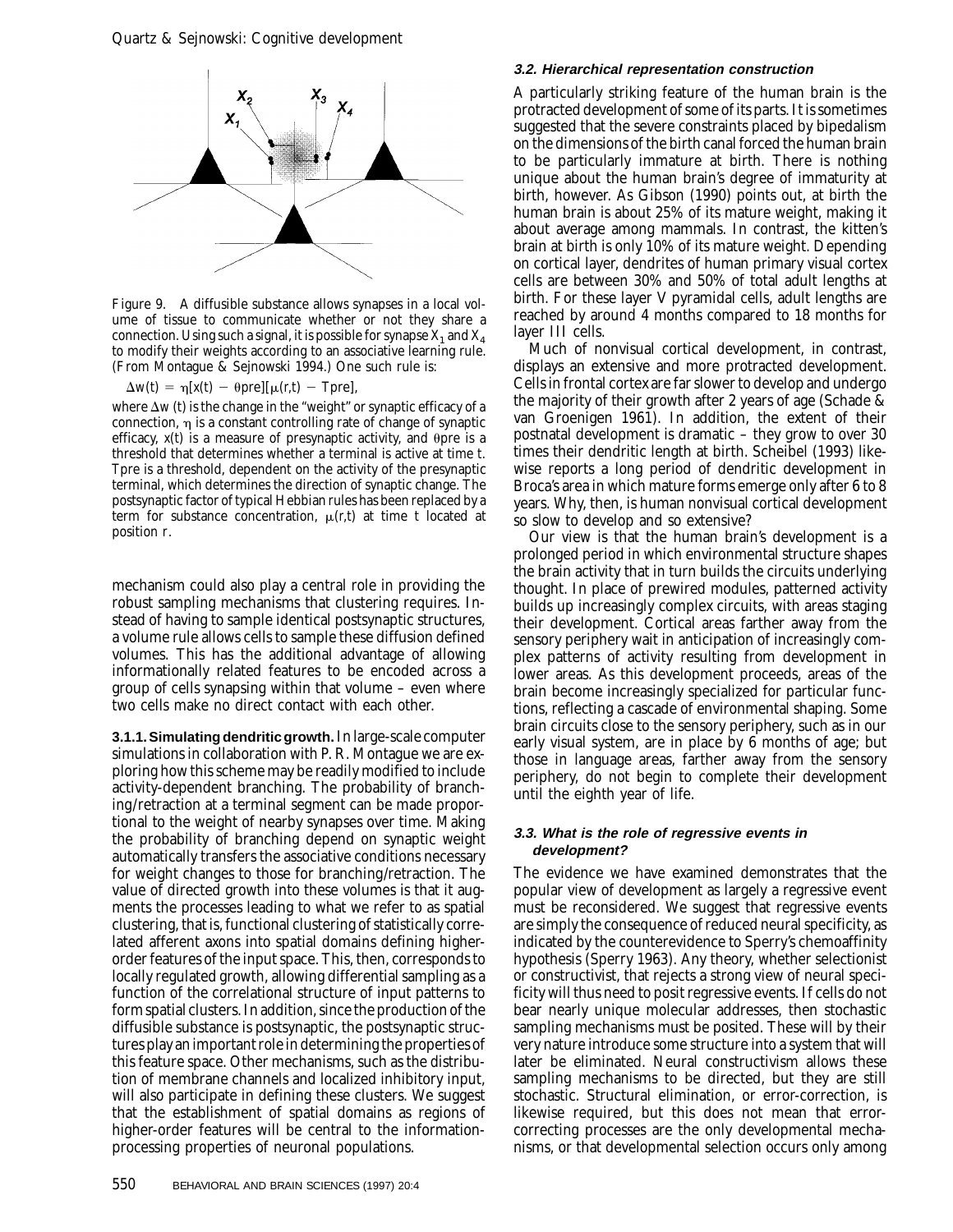intrinsically generated structures.7 Rather, selection is only one kind of process in a *dynamic interaction* between environmentally derived activity and the neural growth mechanisms that activity regulates. This changes the emphasis from synaptic elimination to synaptic turnover. New techniques that allow the same structures to be examined successively over time (Dailey & Smith 1996; O'Rourke et al. 1994; O'Rourke & Fraser 1986; 1990; Purves & Hadley 1985; Purves et al. 1986; 1987) reveal that constructive and selective events co-occur as required for directed sampling mechanisms.

Where does this leave the selectionism? We see no way for its strong interpretation to include mechanisms for directed growth without trivializing its driving analogy from population biology. Development that is directed is not selectionist – if environmental structure builds neural circuits, instead of simply selecting among variation created by intrinsic mechanisms, then the strict selectionist position is untenable.

# **4. A learning-theoretic approach to development**

The neurobiological evidence we have examined suggests that the rigid distinction between learning and maturation can no longer be maintained. Instead, learning guides brain development in very specific ways. This question brings us to the fourth step of the method we outlined in section 1, to examine neural constructivism's learning properties. Does the interaction between learning and structural growth give a developing system any special learning properties? We now turn to our answer: This interaction gives a developing system unique learning properties that undermine central assumptions about skill acquisition in cognitive science.

### **4.1. Development and learnability**

The best known characterization of a developing system's learning properties comes from language acquisition – what syntactic properties a child could learn, what in the environment could serve as evidence for that learning, and ultimately, what must be prespecified by the child's genetic endowment. From these questions, 30 years of research have provided mainly negative results: the environment is impoverished and could provide only limited information, so few syntactic properties could be learned. In the end, theorists concluded that the child must bring most of its syntactic knowledge, in the form of a *universal grammar,* to the problem in advance. Learning could only serve to set a few free parameters in that universal grammar so as to particularize it to the language confronting the child.

Although it is also based on empirical studies of linguistic input (e.g., Brown 1973), the perception that this striking view of syntax acquisition is based primarily on rigorous results in formal learning theory makes it especially compelling. Indeed, above all, it is this formal feature that has prompted its generalization from syntax to the view of the entire mind as a collection of innately specified, specialized modules (e.g., Barkow et al. 1992; Fodor 1983; Gazzaniga 1992; Hirschfeld & Gelman 1994). Although Piaget's legacy remains undeniable in developmental psychology (e.g., Bates & MacWhinney 1987; Fischer 1980; Karmiloff-Smith 1992), it is probably no overstatement to suggest that much of cognitive science is still dominated by Chomsky's nativist view of the mind.

According to formal learning theory, development is a learning problem and is constrained by the learningtheoretic pressures confronting any learner (Gold 1967; Osherson et al. 1986; Pinker 1979; Wexler & Culicover 1980). This assumption allows for a very general characterization of the learner. The classic formulation derives from Mark Gold's work on language identification (Gold 1967). Gold established upper bounds or worst-case scenario results by asking what a general learner could learn when presented with example sentences of some language. Gold supposed that the learner's task was to conjecture a hypothesis regarding the grammar that might generate that language. The learner was said to *identify the language in the limit* if it eventually chose a grammar that was consistent with every string.

A good question to ask is, where does Gold's learner get the grammars that it conjectures? Gold's learner adopts a maximally general strategy and first simply enumerates every grammar belonging to some class of grammars. Starting with the first grammar, the learner then rejects each one in turn if it is inconsistent with what it has seen so far and tries out the next grammar in the enumeration.

Such a learner will eventually find the right grammar if it has some finite position in the enumeration. The formal definition of a language from mathematical logic lends itself to formulating the languages that can be learned in this scenario. Primitive recursive languages emerge from a ranking of grammars known as *The Chomsky hierarchy* as the most powerful that can be learned by Gold's learner. They are the most powerful decidable language, which means that the right grammar will indeed have a finite place in the enumeration.

Some immediate troubles arise from Gold's model. As Pinker (1979) notes, this learner may have to test on the order of 10100 possible grammars even in an extremely simplified case – a computation that could never actually be performed. Learners are so slow because of the general strategy they adopt. Although this guarantees convergence, learning becomes in general impossible because of the vast search it requires. These prohibitive results may seem to indicate that language learning is impossible, but the consequences are ambiguous because of some major limitations. Even ignoring such dubious assumptions regarding the psychology of learning, there are two internal limitations: the concern of Gold's model merely for convergence in the limit and its requirement that the learner precisely identify the target concept (no mistakes allowed).

In 1984, Les Valiant introduced a probabilistic model of learning that remedied these two limitations and which, accordingly, became the standard model of inductive inference in the field (see Dietterich 1990 and Natarajan 1991 in the case of machine learning). Rather than disallowing any mistakes, Valiant's learner could make a hypothesis that was only a good approximation with high probability. This framework was dubbed the "probably approximately correct" (PAC) model of learning. It also addressed the question of convergence time, as it distinguished between feasible and infeasible learning by classifying problems according to whether or not they were learnable in polynomial time. Valiant's model thus shifted the main emphasis of the learning problem from what is in principle learnable to what is learnable from some representation class in feasible time.

As we mentioned, the key result that came out of the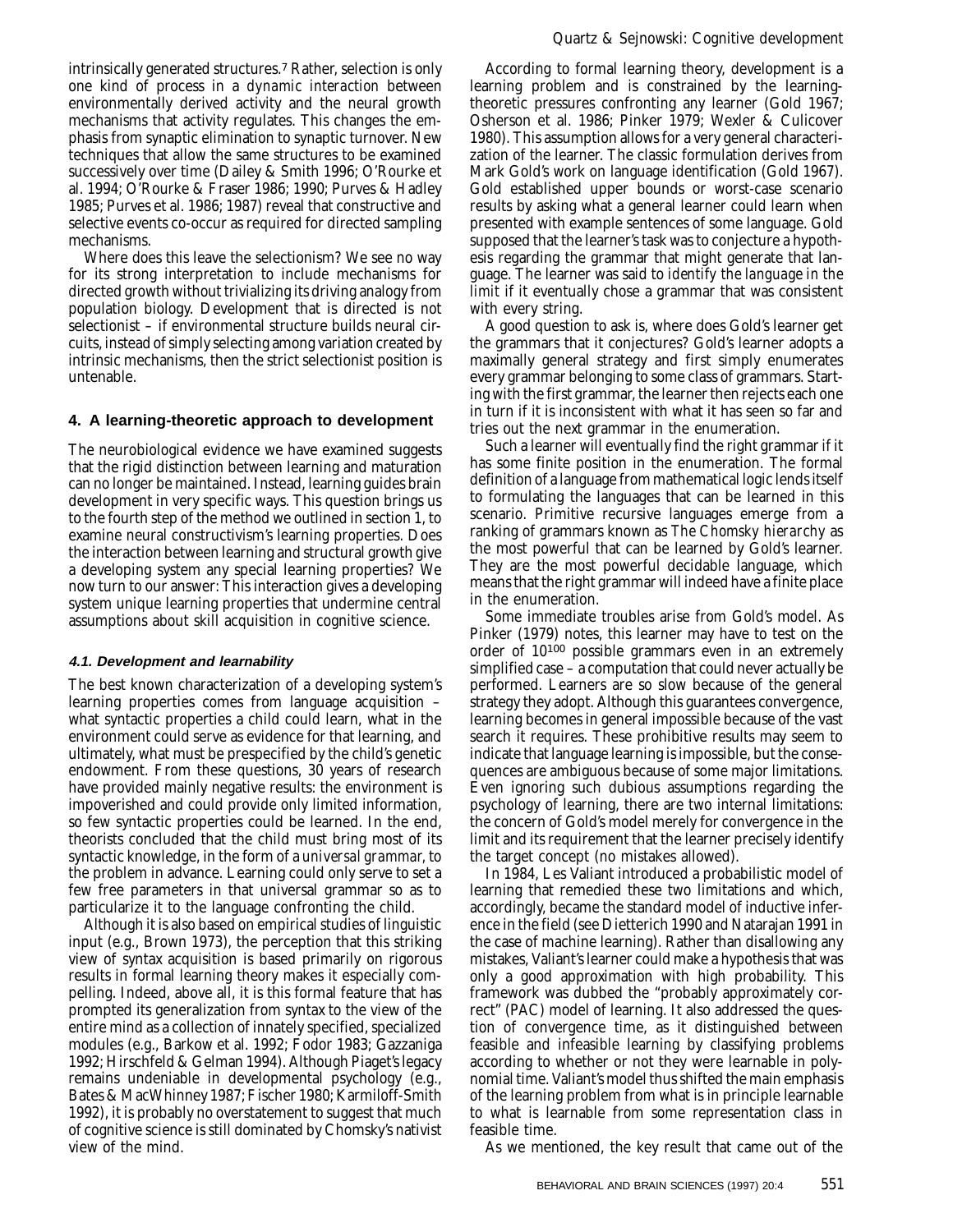### Quartz & Sejnowski: Cognitive development

Gold paradigm was that the child must come equipped with a highly restricted set of hypotheses regarding the target grammar – in the case of language, a universal grammar. This conclusion falls out of the view of learning as essentially a search problem in a hypothesis space (e.g., searching through the grammars) to the target concept. To make this a feasible search, the space must be restricted by building in an *inductive bias,* roughly the system's background knowledge. One of the Valiant model's key virtues was that it quantified the relation between inductive bias and learning performance from within a complexity-based account (e.g., Haussler 1989). Results with Valiant's model thus showed how difficult some problem was to learn with various inductive biases or background knowledge.

The Valiant model thus demonstrated what could not be fully characterized in the earlier limit-based formal learning theory: Learning systems face severe learning-theoretic pressures and can be successful in some domain only if they have solved this difficult prior problem involving representation. That is, from the perspective of the PAC model of learning, the fundamental problems of learning are not those involving statistical inference; they instead center around how to find appropriate representations to underlie efficient learning (reviewed in Geman et al. 1992). This problem precedes the treatment of learning as statistical inference, as a learner's choice of representation class (background knowledge) largely determines the success of learning as statistical inference.

What makes learning so difficult? In statistical studies, estimation error is decomposed into two components: bias and variance. Very roughly, bias is a measure of how close the learner's best concept in its representation space approximates the target function (the thing to be learned). Variance refers to the actual distance between what the learner has learned so far and the target function. To make this a bit more concrete, a small neural network will be highly biased in that the class of functions allowed by weight adjustments is very small. If the target function is poorly approximated by this class of functions, then the bias will contribute to error. By making a network large, hence flexible in terms of what it can represent (by decreasing bias), variance's contribution to error typically increases. That is, the network has many more possible states, and so is likely to be far away from the function of interest. This means that very large training sets will be required to learn because many examples will be required to rule out all the possible functions.

As Geman et al. (1992) state it, this results in a dilemma: Highly biased learners will work only if they have been carefully chosen for the particular problem at hand whereas flexible learners seem to place too high a demand on training time and resources. This is essentially the same impasse that leads to nativism. Learning is too hard without severely restricting what can be learned. Indeed, from an entirely different perspective, Geman et al. (1992) likewise suggest that deliberately introduced bias (the nativist route) may be the best way out of this dilemma.

What makes these results interesting for the present discussion is that this basic problem of representation choice is a developmental one for natural systems. This, then, implies that the fundamental problem facing natural cognitive systems is a developmental one. How have natural systems chosen a developmental strategy to get out of this impasse?

**4.1.1. Adding a neurobiological constraint.** Once we are talking about natural systems, it is worthwhile to raise a neurobiological constraint. So far, this discussion has proceeded as though the only significant factors were learningtheoretic pressures, but it is particularly important to consider whether the views coming out of learning theory are consistent with neurobiological constraints on development. For natural systems, the constraint that a learning theory should be consistent with underlying neural mechanisms has been severely underestimated. Indeed, in our opinion this biological constraint has equal footing with the learning-theoretic one and both must be viewed as complementary constraints that developmental systems must satisfy.

As suggested by Quartz and Sejnowski (1994), the view that strong, domain-specific knowledge is built into cortical structures runs into severe difficulties from developmental neurobiological evidence. Although we will not review that material in detail here, recent experiments on heterotopic transplants (Schlaggar & O'Leary 1991; reviewed in O'Leary et al. 1992; Stanfield & O'Leary 1985), cross modal rewiring (Frost 1982; Pallas et al. 1990; reviewed in Shatz 1992; Sur et al. 1990; Roe et al. 1990; 1992; Sur et al. 1988), and clonal analysis of cell migration (Walsh & Cepko 1988; 1992; 1993) all establish that the regional characteristics of mature cortex depend fundamentally on interaction with afferent input. Although the cortex is not a tabula rasa, as there may be a common basic circuitry and repetitive arrays of cell types (see O'Leary et al. 1992), it is largely equipotential at early stages (in agreement with studies on cortical plasticity and early brain damage, e.g., Neville 1991).

Consistent with this view, O'Leary (1990) refers to the immature cortex as protocortex, which shares a common laminated structure, cell types, and basic circuitry but which diminishes the need for prespecification. It is the differing pattern of afferent activity, reflective of different sensory modalities, that confers area-specific properties onto the cortex – not predispositions that are somehow embedded in the recipient cortical structure. In addition, the fact that many of these processes operate before birth, as in the case of spontaneous visual activity (Maffei & Galli-Resta 1990; Meister et al. 1991), suggests that cortical specification could begin by the very mechanisms that will be used postnatally through interaction with an environment. Hence, the fact that various regions of cortex receive different patterns of afferent termination and activity seems to be the prime determinant of specialized cortical functions. A system in which the cortex is "enslaved by the periphery" has a number of clear advantages in terms of responding flexibly to varying environmental pressures, plasticity, and changing body size (see Walsh & Cepko 1992; 1993). In section 4.1, we tried to suggest how this interaction between developing cortex and environmentally derived activity builds up the neural circuits underlying cognition.

Adding the neurobiological constraint to the learningtheoretic one results in yet another impasse. From the perspective of learning theory, it appeared that the only response to the learnability problem was to build in much of the problem domain *a priori* in the form of highly specialized structures. Yet, from the perspective of biological constraints it appeared that cortical structures do not build in this knowledge, but rather allow both pre- and postnatal activity to determine features of the cortex. In the following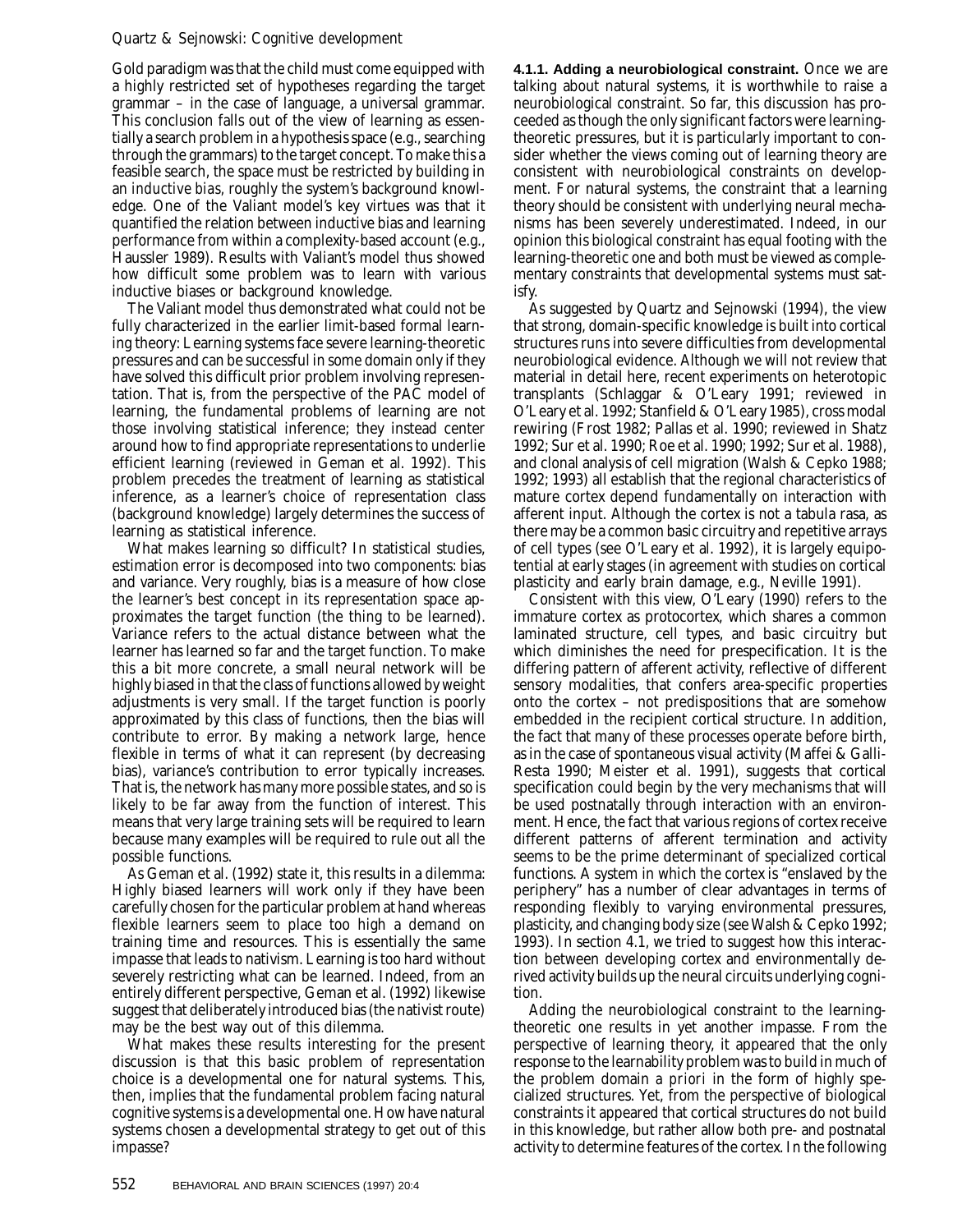section, we suggest that the neural constructivism offers a powerful means of escaping this impasse.

# **4.2. Constructive learning**

The learning paradigm that is used in both Gold's and typically in Valiant's model is known as *selective induction,* with learning amounting to the search through some representation or hypothesis space. Most studies of learning assume that the learning mechanism's resources are stationary, or time-invariant, with learning a process of selective induction. Simple counting arguments show that the probability of a learner searching through a fixed hypothesis space to successfully learn a concept chosen at random is exponentially small (reviewed in Dietterich 1990). For this reason, the hypothesis space must be an exponentially small subset of possible concepts (see Blumer et al. 1988). This restriction in a learner's expressive power has far-reaching consequences, particularly in terms of limiting its flexibility.

To see these consequences, the first question to ask is, what does failure signify on such an account? Since the hypothesis space must be a very restricted subset of possible concepts, failure to learn may simply indicate that the learner chose the wrong hypothesis space; this may say nothing about the learnability of some class of concepts. As Baum (1989, p. 203) states, "a pragmatic learner should be willing to use any class of representations necessary to solve his problem. He should not be limited by *a priori* prejudices." Is there a way for a learner to be more flexible, to avoid having to make such a restrictive initial choice of representations?

The constructivist learner shows its advantages here. It does not involve a search through an predefined hypothesis space, and so it is not one of selective induction (also known as model-based estimation, or parametric regression). Instead, the constructivist learner builds its hypothesis space as it learns. This has shifted the problem from one of parameter estimation to a nonparametric regime. We must accordingly ask, what is the effect of allowing a system to add structure – to build representations – as it learns?

Here again nonstationarity poses a challenge since we are asking about the effects of building representations according to the features of the learning problem. Neural network research has been particularly helpful in characterizing this sort of nonstationarity because the close relation between a network's architecture and its representational properties provides a constrained framework for looking at representational change during learning.

An increasingly sophisticated literature on the formal properties of neural networks has emerged. For example, a number of general results on the approximation properties of neural networks have been established (e.g., Cybenko 1989; Girosi & Poggio 1990; Hornik et al. 1989). From a nonparametric framework, White (1990) has demonstrated that a network that adds units at an appropriate rate relative to its experience is what statisticians call a consistent nonparametric estimator. This asymptotic property means that it can learn essentially any arbitrary mapping. The intuition behind this result, which will play a central role in characterizing constructive learning, follows a general nonparametric strategy: Slowly increase representational capacity by reducing bias at a rate that also reduces variance. Since network bias depends on the number of units, as a network grows, its approximation capacities increase. The secret is regulating the rate of growth so that variance's contribution to error does not increase. Encouraging bounds on the rate of convergence have recently been obtained (Barron 1994).

White's demonstration of the power of neural networks depends on allowing the network to grow as it learns. In fact, many of the limitations encountered by neural networks are due to a fixed architecture. Judd (1988) demonstrated that learning the weights in a neural network is an NP-complete problem, and therefore computationally intractable, a result that extended to architectures of just three nodes (Blum & Rivest 1988). These results suggest that severe problems may be lurking behind the early success of network learning. As Blum and Rivest (1988) note, however, these results stem from the fixed architecture property of the networks under consideration. In contrast, the loading problem becomes polynomial (feasible) if the network is allowed to add hidden units. This suggests fundamentally different learning properties for networks that can add structure during learning. This has been confirmed by studies such as that of Redding et al. (1993), who presented a constructivist neural network algorithm that can learn very general problems in polynomial time by building its architecture to suit the demands of the specific problem.

Underlying this sort of result is Baum's (1988; 1989) demonstration that networks with the power to add structure as a function of learning are *complete representations,* capable of learning in polynomial time any learning problem that can be solved in polynomial time by any algorithm whatsoever. As Baum notes (1989, p. 201), this makes the learner a sort of general or universal one. This is in contrast to systems that utilize incomplete representations, as in a fixed hypothesis space. Most negative learnability results, such as those for syntax, depend on a system using incomplete representations (see below). If a network is allowed to build its representations as it learns in response to the informational structure of its environment, the question of learnability shifts from the question of what is learnable from some particular representation class to the question of what is learnable from any representation class.

The general strategy of constructivist learning is this. Rather than start with a large network as a guess about the class of target concepts, avoid the difficulties associated with overparameterized networks by starting with a small network. The learning algorithm then adds appropriate structure according to some performance criterion and where it is required until a desired error rate is achieved. Since the construction of the learner's hypothesis space is sensitive to the problem domain facing the learner, this is a way of tailoring the hypothesis space to suit the demands of the problem at hand. This allows the particular structure of the problem domain to determine the connectivity and complexity of the network. Since the network has the capacity to respond to the structure of the environment in this way, the original high bias is reduced through increases in network complexity, which allows the network to represent more complex functions. Hence, the need to find a good representation beforehand is replaced by the flexibility of a system that can respond to the structure of some task by building its representation class as it samples that structure to learn any polynomial learnable class of concepts. Research on constructive algorithms has become increasingly sophisticated, and the results with constructive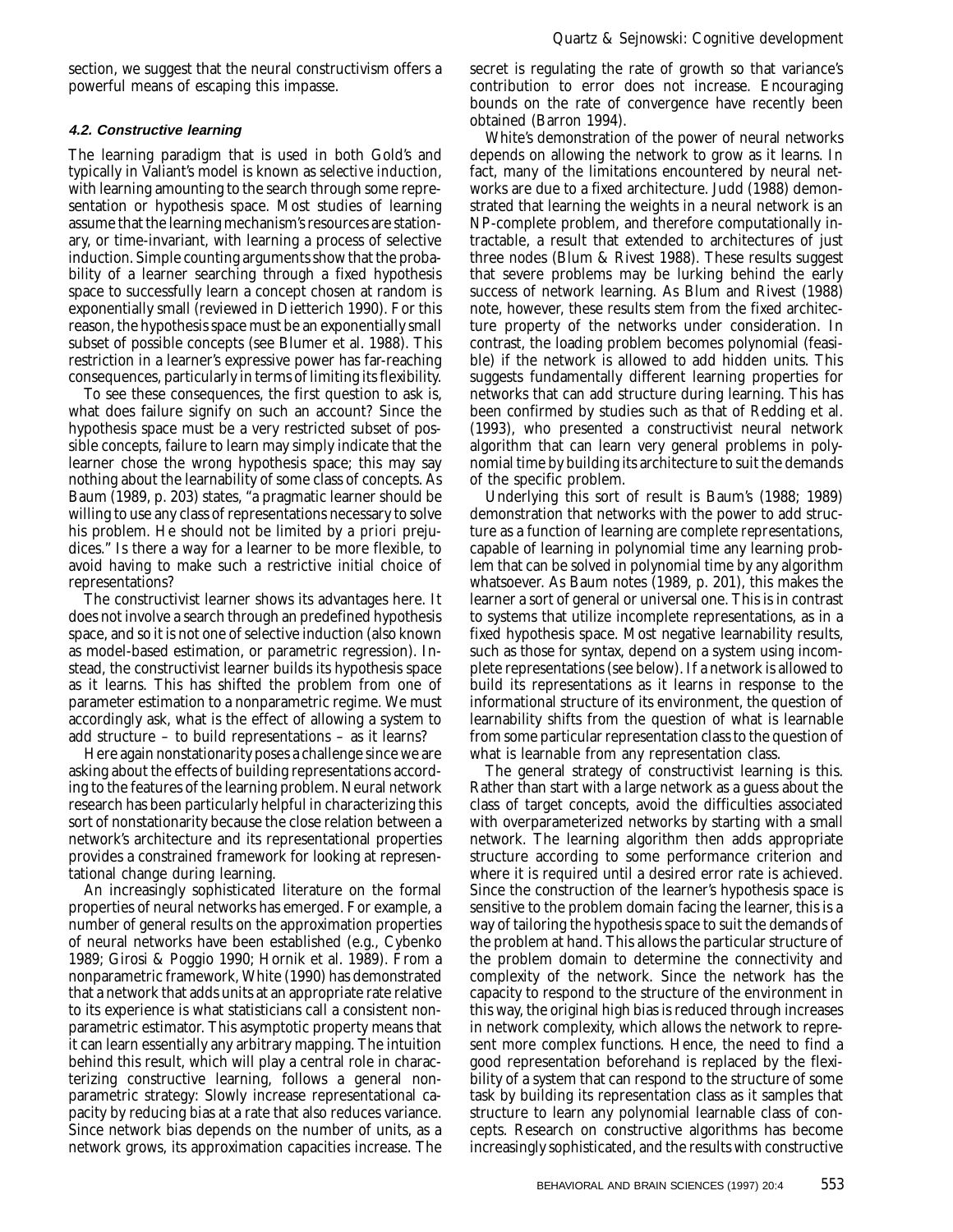learners are impressive (e.g., Azimi-Sadjadi et al. 1993; Fahlman & Lebiere 1990; Frean 1990; Hirose et al. 1991; Kadirkamanathan & Niranjan 1993; Platt 1991; Shin & Ghosh 1995; Shultz et al 1994; Wynne-Jones 1993).

The research we have just examined indicates a fundamental distinction between the constructivist strategy and models of selective induction. For the latter to have any chance of learning, the network must build in much of the problem domain a priori. Besides the neurobiological implausibility of this strategy, there are more general reasons why using highly biased networks is not a sound strategy in the biological case. Primary among these is that the highly biased network will only work for the specified application, but if the nature of the application is not properly predicted, the network will be a poor performer. Hence, tailoring network architectures to suit the particular demands of some problem domain may be a useful heuristic strategy for artificial networks whose problem space is defined, or at least delimited, in advance by the designer. Biological learners, however, face an additional problem: not only is the problem space not defined beforehand, it is changing – the environment is highly nonstationary. Systems that are highly specialized for the anticipation of a particular problem domain will fail in the event of significant changes to that domain. The upshot is that specialization may bring efficiency, but it comes at the expense of flexibility. Although most natural systems are only confronted with ecological change, human cognition requires highly flexible and adaptive representations to accommodate both cultural and technological innovations. We doubt that the pace of this change can be met by a representational scheme requiring a major intrinsic specification.

# **4.3. Neural constructivism and language acquisition**

Because constructive learning shifts the learning problem from what is learnable from a fixed hypothesis space to that of what is learnable from any representation class, it suggests that the class of learnable concepts might be larger than traditionally supposed. It is, therefore, worthwhile to ask whether constructive learning has any bearing on the results coming from Gold's work.

We can approach this question by first asking what the results from Gold's work really show. Do they demonstrate that syntax is unlearnable? The shift in the meaning of learnability we just mentioned suggests that the unlearnability of syntax has two possible senses. It may mean that syntax is not learnable from some fixed hypothesis space H. Two possible causes underlie this sort of unlearnability: either the target function (encoding syntax) is too large or H is too restricted (see Baum 1988; 1989; Valiant 1991). Most negative results are of the second sort. As we showed, the constructivist learner escapes these sorts of negative results by constructing more powerful representations than those contained by the fixed architecture. So, in this case a negative result just indicates that a poor hypothesis space was chosen – it is only a negative result for this specific hypothesis space and says nothing about the learnability of syntax itself.

Most cognitive scientists, however, do not view the unlearnability of syntax as this sort of result. Instead, they see it as a representation-independent result. This is a much stronger sort of result, claiming that syntax is unlearnable

relative to any hypothesis space. In this case, there would be no reason to look for more effective representations or systems that can build representations as they learn because no representation at all could possibly suffice. Is this justified? The answer is no – the only representationindependent results are for complicated cryptographic functions, such as those known as "polyrandom functions" (functions that cannot be distinguished from purely random ones in polynomial time; see Goldreich et al. 1984). This type of representation-independent result, however, is of little relevance to the learnability of syntax, or for the sorts of concepts natural systems must learn. Learning syntax is nothing like having to solve decoding problems. Hence, although the general perception is that Gold's work proved syntax to be representation-independent unlearnable, there is no justification for this strong claim.

The negative results regarding syntax are of the weaker sort: unlearnability relative to some fixed hypothesis space. It is also important to point out that there are some idiosyncratic features of Gold's learner that make learning appear to be hard: learning as selective induction, a stationary learner, extremely dubious assumptions regarding the psychology of learning, an impoverished account of linguistic input, a worst-case analysis, and extremely rigid performance conditions. Above all, because Gold's learner uses such a general strategy, simply enumerating an entire class of grammars and then evaluating learning in the worst case, its results are limited to its own framework and have little applicability to the problem of learning in general. Indeed, to us the main lesson the learnability arguments in Gold's paradigm demonstrate is the insufficiency of its own model – the baby may have been thrown out with the mathematical bathwater.

Since syntax appears to belong to the class of concepts that are learnable by natural systems, as indicated by it not being a representation-independent unlearnable class, the appropriate response to results from Gold's framework is to reject this model of learning and begin to explore alternatives. In particular, nonstationary learners, long dismissed by Chomsky and others (e.g., Pinker 1984), offer a more powerful response to the problem of learning. In particular, constructive learning is a maximally powerful approach, in that it forms complete representations, capable of learning any learnable concept.

The powerful learning properties of constructive learning are not its only advantages. We suggest that all candidate learners must satisfy both learning theoretic and neurobiological constraints. Constructive learning points to the dynamic interaction between a structured environment and the neural mechanisms that are responsive to that structure. As such, it minimizes the amount of built-in structure required, making it the only learner consistent with a largely equipotential cortex. Constructive learning is, therefore, the only learner consistent with both learning and neurobiological constraints.

**4.3.1. Reconsidering the environment's role.** The themes we have presented in this target article are very simple steps toward characterizing the complex interactions between developmental mechanisms and a structured environment. Already, however, we think they force extreme caution in formulating theories of acquisition in their absence. Although this interaction will be no doubt far richer than what we have captured, it raises some intriguing possibilities that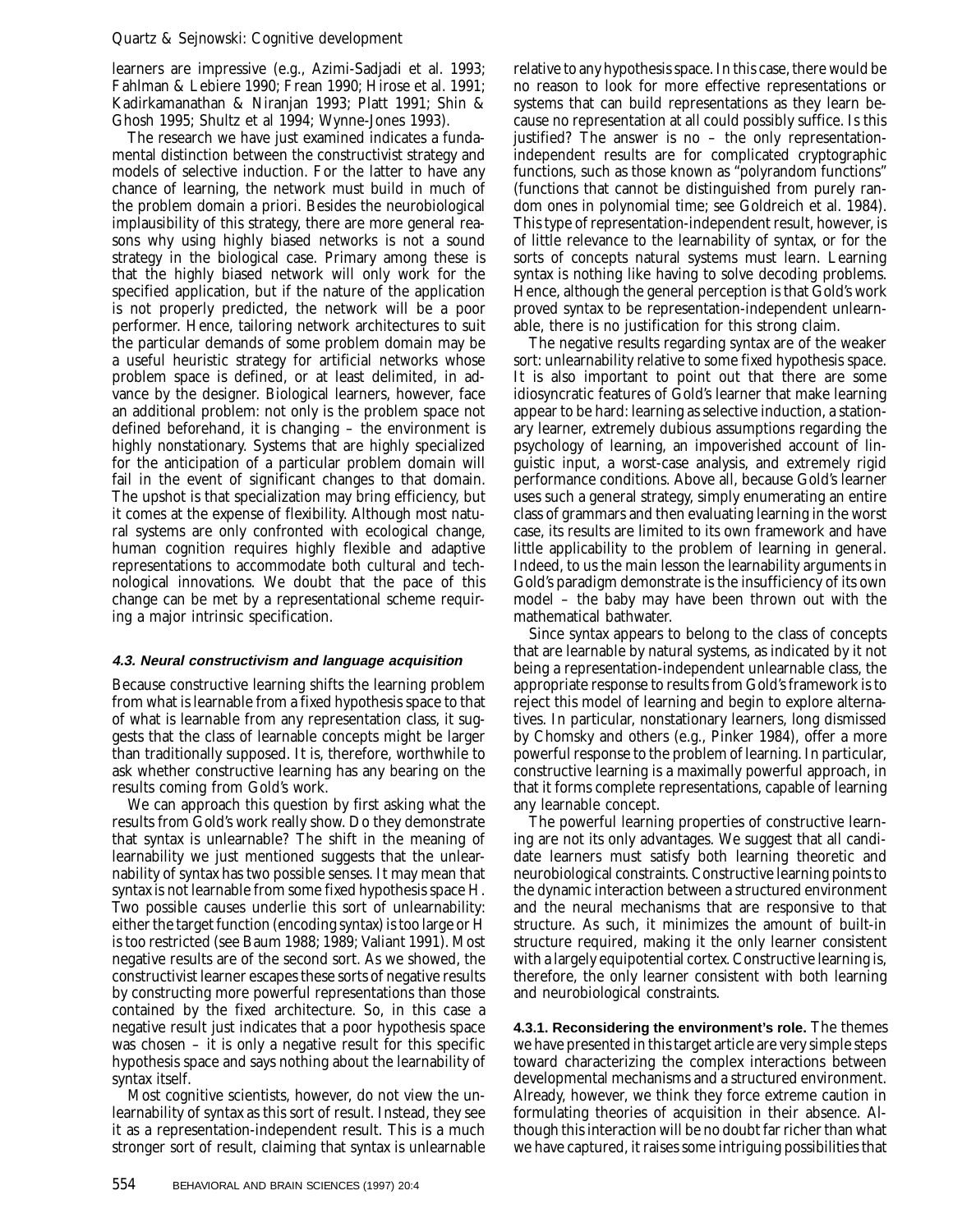have been discounted under the influence of nativist approaches, which we consider next.

No learner can be completely assumption-free since pure tabula rasa learning is impossible – there must be some built-in assumptions. A future research direction will be to characterize the sorts of biases that are consistent with a largely equipotential cortex: those deriving from such features as generic initial cortical circuitry, conduction velocities, subcortical organization, learning rates, and hierarchical development. The way these constraints provide grounding for constructive learning to build the mature representational structures of cortex will likely be a very rich account, although the tools required to understand this complex interplay are still rudimentary.

We also think it is important to turn attention back to examining environmental structure, as in earlier traditions of developmental psychology. Both nativism in psychology (e.g., Chomsky 1965; 1980) and selectionism in neurobiology (e.g., Edelman 1987) have made much of the poverty of the stimulus arguments. The upshot of these arguments has been a depreciation of the environmental structure's role in guiding acquisition. As neural network and neurological research show, however, there appears to be far more structure latent in the environment than the poverty of the stimulus arguments supposes. In addition, we think the details of human cortical development provide another clue to the richness of environmental structure. Because human cortical development is much more prolonged and extensive than what purely physical limits predict, we think this suggests that the human brain's evolution has maximized its capacity to interact and be shaped by environmental structure through progressively building the circuits underlying thinking, as we explore in more detail next.

### **4.4. Neural constructivism and evolution**

Neural constructivism suggests an evolutionary view that contrasts with the view evolutionary psychologists propose. Evolutionary psychologists (e.g., Barkow et al. 1992; Pinker 1994; Tooby & Cosmides 1992) champion Chomsky's nativism. Viewing development as an intrinsic process, they sought a phylogenetic source for the innately specified skills comprising the human cognitive repertoire. Although Chomsky himself remained uncommitted to the claim that complex mental structures evolve on the basis of selective pressures, this has become the banner of evolutionary psychology. Currently, it is popular to regard not only cognitive skills but also social and political attitudes as the expression of genetically coded responses to phylogenetic pressures acting over the course of evolutionary history.

Sometimes this view is inserted into a selectionist framework (e.g., Gazzaniga 1992). Selectionism, however, is strictly incompatible with the claim that evolutionary pressures have picked out specialized circuits. According to selectionism (e.g., Edelman 1987), selective pressures operate on epigenetic variation during the ontogeny of the individual (in "somatic" time), not on a phylogenetic timescale. Pinker (1994) is more consistent when he restates Roger Sperry's chemoaffinity hypothesis that address-encoding surface markers on individual cells underlie the connectivity of specialized circuits (see Fig. 3). Unfortunately, neurobiologists abandoned this extreme view of neural specificity 25 years ago (see Easter et al. 1985 for a review). The recent comparative analysis of Finlay and Darlington (1995) lends further support to the view that the brain is not a hodgepodge of specialized circuits, each chosen by evolutionary pressures. A major challenge for evolutionary psychologists, then, is to show how their view satisfies neurobiological constraints.

According to neural constructivism, to see human cognitive evolution as the progressive increase in specialized structures is to misinterpret cortical evolution. The hallmark of cortical evolution is not the ever-increasing sophistication of dedicated or specialized cortical circuitry (Gazzaniga 1995) but an increasing representational flexibility that allows environmental factors to shape the human brain's structure and function. At the expense of increased vulnerability during a protracted developmental period, constructive learning allows alterations in the learner's environment either through natural or human innovation to be accommodated by flexible representations without such changes being mediated by intrinsic mechanisms of specification. Human development accordingly consists of two processes, first a prolonged period of representation construction in which neural structures respond to the informational structure of the environment, and, second, rapid learning, made possible by the first.

### **5. Conclusions**

Although psychologists and neurobiologists both study development, communication and collaboration between fields have been limited. Reasons for this vary. Until recently, there was a lack of pertinent neurobiological data. In addition, reductive works such as Lenneberg (1967) viewed advances in the biological basis of development as lessening the cognitive contribution. So, where connections were made, they reinforced the opposition of neural and cognitive descriptions of development, an opposition that was perhaps most strongly made in the functionalist contention that neural descriptions were irrelevant for cognitive explanations (the so-called arguments from "multiple instantiability").

The extent and duration of large-scale brain changes during development have also been underappreciated. Whereas many researchers believe that the major events in brain development end by 2 years of age, the evidence we have reviewed illustrates these continue well past the first decade of life. Rather than being strictly reductive, neural constructivism points to the interaction between cognitive and neural processes in development, suggesting that cognitive and neural levels of description will need to be integrated into a single explanatory framework to explain this prolonged growth. Neural constructivism thus provides a meeting ground for cognitive scientists and neuroscientists. Although we are only beginning to understand how the world and brain interact to build the mind, the story that is unfolding already makes nativist theories appear implausible. What lies ahead promises to be an exciting – and far richer – account in which the mind emerges from a prolonged interaction with a structured world.

### ACKNOWLEDGMENTS

We would like to thank Ed Callaway, Read Montague, Michael Stryker, and Stevan Harnad for their helpful comments. Please address correspondence to Quartz.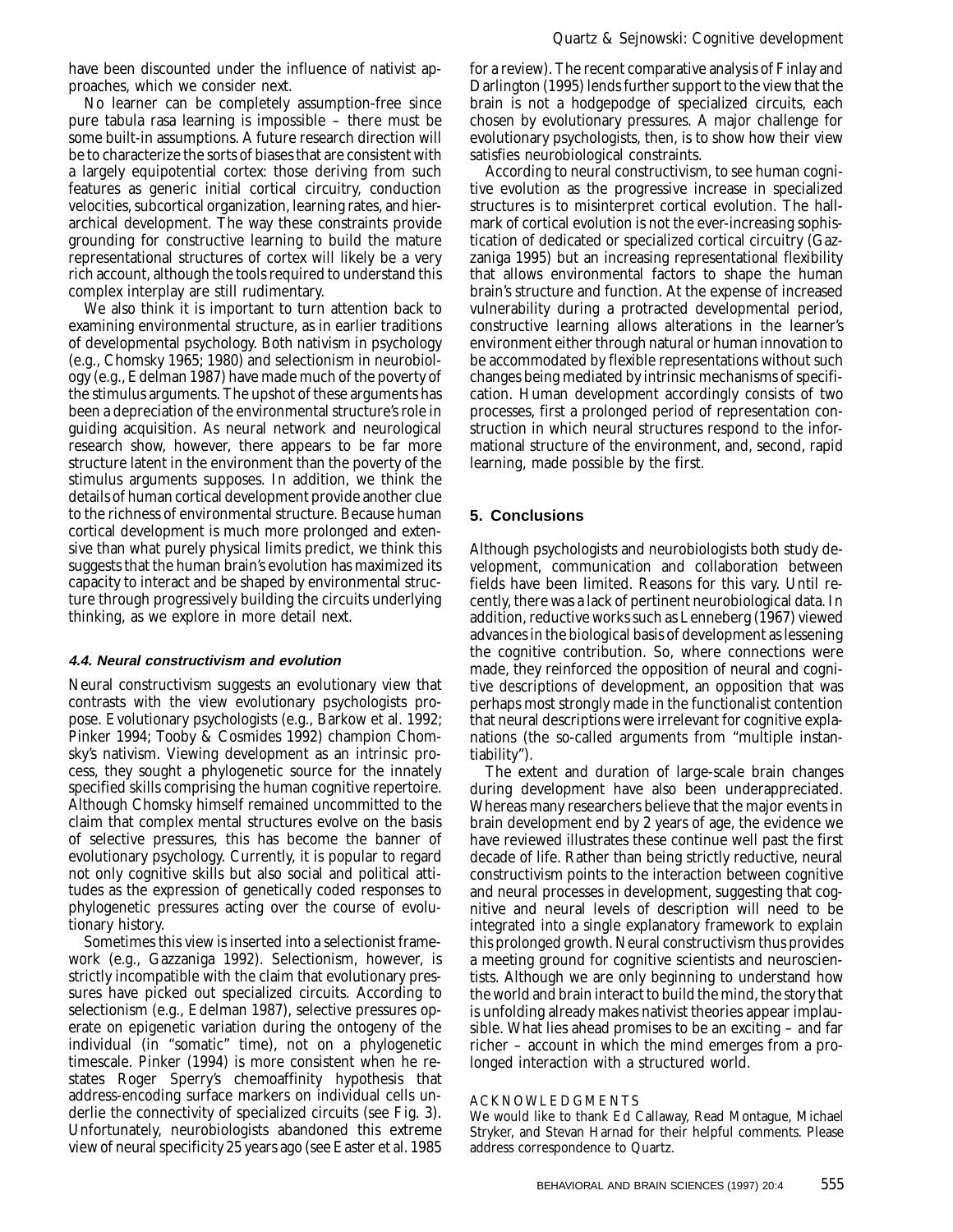### *Commentary/*Quartz & Sejnowski: Cognitive development

### NOTES

**1.** Friedlander et al. (1991) also found a number of cellular differences between the two groups of arbors, suggesting that the observed shift in autoradiographic studies might be exaggerated. Depending on the pattern of incorporation of a radiolabelled tracer, it is hence possible that the nondeprived arbor took up more tracer and, because of the relatively low resolution of autoradiography, obscured deprived arbors (see Friedlander et al. 1991, p. 3285).

**2.** We should note that although we are emphasizing dendritic development, aspects of axonal development also satisfy these conditions. As it is from the interaction between dendrites and axons that the structure of the mature system emerges, this interaction must ultimately be characterized.

**3.** Koester and O'Leary (1992) report a significant retraction of layer V apical dendrites, but Kasper et al. (1994) report that these apical dendrites continue to grow and that the apparent retraction is due to the expansion of cortex.

**4.** Differences in the degree of rostral-caudal dendritic bias between normal and stripe-induced cells support the view that this development involves progressive growth rather than elimination of exuberant structure (see L. C. Katz & Constantine-Paton 1988, p. 3178). The conclusion according to L. C. Katz et al. (1989, p. 1393) is that, "the pattern of afferent segregation has played a significant role in shaping the structure of the postsynaptic dendritic field of cortical neurons.'

**5.** Axonal growth will fit into this account in the following sense. Local axonal growth may be sensitive to the development and stabilization of synapses, so that local axonal outgrowth may result from synapse formation. This would have the effect of putting more presynaptic structure into a local region in an activity-dependent manner, thereby increasing the probability of subsequent synapse formation in that region. The outgrowth of axonal projections, such as the development of horizontal connections (Callaway & Katz 1991), suggests that the elaboration of axon terminals at this fine level may proceed in this way.

**6.** Specificity is maintained by requiring that the presynaptic terminal should be coincidentally active. See Montague and Sejnowski (1994) for discussion.

**7.** A widely used metaphor to describe this process is that of error-correction. It should not be assumed, however, that the exuberant connections are strictly in error, since they may serve a useful purpose in instances in which a changes in connectivity is required (as in the case of blindness).

# Open Peer Commentary

*Commentary submitted by the qualified professional readership of this journal will be considered for publication in a later issue as Continuing Commentary on this article. Integrative overviews and syntheses are especially encouraged.*

# **Neural constructivism: How mammals make modules**

### Robert A. Barton

Department of Anthropology, University of Durham, Durham DH1 3HN, England. **r.a.barton@durham.ac.uk**

**Abstract:** Although the developmental arguments in the Quartz & Sejnowski (Q&S) target article may have intrinsic merit, they do not warrant the authors' conclusion that innate modular architectures are absent or minimal, and that neocortical evolution is simply a progression toward more flexible representational structures. Modular architectures can develop and evolve in tandem with sub-cortical specialisation. I present comparative evidence for the co-evolution of specific thalamic and cortical visual pathways.

The Quartz & Sejnowski target article contains the following chain of argument:

1. Constructivism – the creation of brain organisation through developmental interaction with the sensory environment – is a

crucial and perhaps the dominant process in cortical development. 2. Hence the mind/brain cannot contain specialised innate modules.

3. Mammalian brain evolution therefore does not consist of an increase in innate, specialised circuits but is best thought of as "a progression toward more flexible representational structures" (Abstract).

Although there may be something in the first point, the second and third points do not follow from it. At the heart of the misunderstanding lies that old chestnut, the dichotomy between nature and nurture. Although Q&S state that "neural constuctivism rejects this dichotomy" (sect. 1.1) and that the cortex is not a *tabula rasa,*they write as if the environment had some intrinsic structure that was impressed upon cortical development subject only to general constraints of neural development. This cannot be correct because the developing cortex's experience of the environment has to be mediated by a system that already has its own intrinsic structure: sensory input. Otherwise, a mole and a rat reared in identical conditions would have the same basic cortical structure, whereas, of course, that is totally implausible; moles could never develop the cortical structures for visual processing that rats have, if only because their eyes and subcortical systems are so different. Whereas the developing cortex may have a high degree of equipotentiality *in theory,* in practice this is never realised because, from the point of view of the developing cortex, environmental structure is inseparable from subcortical structure.

This is not just a pedantic point; it is crucial for understanding how constructive processes could build innate modules – albeit modules that learn – and how modular architectures can evolve. Q&S recognise this point when they refer to "enslavement by the periphery," but then, puzzlingly, they ignore its role in creating a modular architecture. Equally puzzling is the logic behind their emphasis on the effects of experimental manipulations of afferents on the information processing properties of specific cortical regions. Are Q&S really saying, for example, that colour vision should not be considered an innate specialisation of some species because ablating the parvocellular inputs to V4 during development would make its neurons responsive to something other than wavelength? The point is that modular architectures can develop without a precise blueprint for cortical wiring; the design is partly inherent in the structure and properties of subcortical connections. The evolutionary implication is that cortical specialisation goes hand-in-hand with subcortical specialisation. It is a common mistake to view mammalian brain evolution as being solely about the elaboration of the neocortex, with subcortical "primitive" structures remaining essentially unchanged. In fact, the two have co-evolved. For example, in a recent comparative study of primates (Barton, in preparation), I found a close link between neocortical evolution and thalamic specialisation: controlling for differences in overall brain size, evolutionary changes in neocortical size are correlated with evolutionary changes in the parvocellular, but not the magnocellular, laminae of the lateral geniculate nucleus (Fig. 1). What this shows is that the primate neocortex has co-evolved with a specific visual input system. Hence neocortical evolution involves increasing specialisation, not just an all-round progressive increase in global processing power. The brain does, after all, consist of "a hodgepodge of specialized circuits, each chosen by evolutionary pressures" (sect. 4.4), though I would prefer to use the phrase "highly interconnected set" rather than "hodgepodge."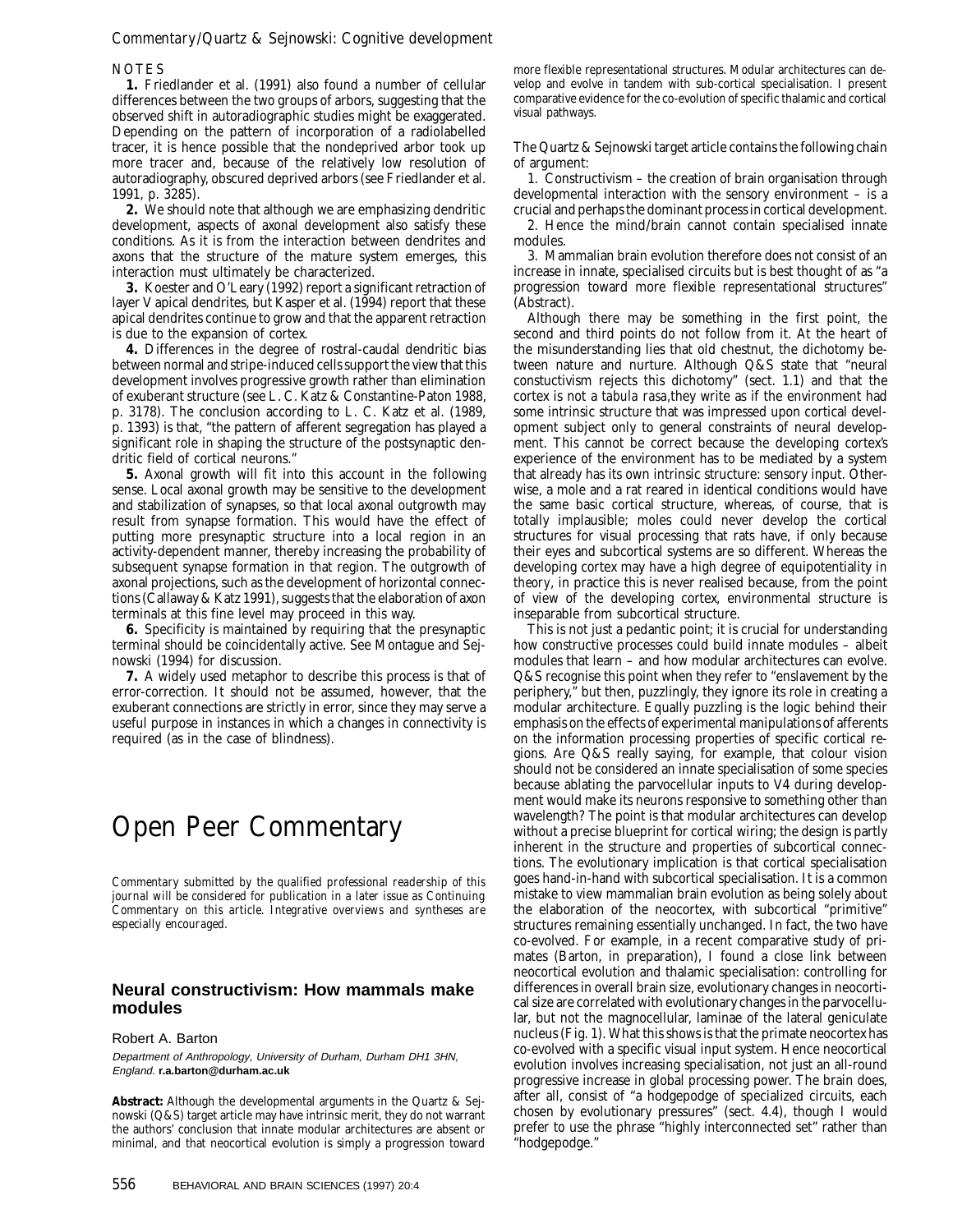

Relative contrasts in number of parvocellular cells

Figure 1 (Barton). Co-evolution of parvocellular laminae of the lateral geniculate nucleus and neocortex in primates. The graph plots evolutionarily independent contrasts in neocortex size and in the number of parvocellular neurons, corrected for overall brain size. Data on neocortical size and number of parvocellular neurons were extracted from Stephan et al. (1981) and Shulz (1967) respectively. Independent contrasts were computed using the C.A.I.C. computer programme (Purvis & Rambaut 1995); these contrasts are the standardised differences between taxa at each node on a bifurcating phylogeny, to which end the composite phylogeny of primates published by Purvis (1995) was used. Contrasts so produced were corrected for gross brain size by regressing them on contrasts in the size of the rest of the brain; the points on the graph are based on the residuals from this regression:  $r^2 = 0.53$ ,  $p = 0.0008$ . It is important to note that no such correlation was found between neocortical size and magnocellular laminae ( $p = 0.23$ ), indicating that neocortical adaptive radiation in primates is specifically linked to parvocellular specialisation.

In rejecting extreme nativist propositions invoking "predispositions somehow embedded *a priori* in the recipient cortex" (sect. 1.1), and "pre-wired modules" (sect. 3.2), Q&S describe a view that I doubt any evolutionary psychologist would actually espouse. Perhaps the concept of specialised modules has been oversimplified by some, and more sophisticated approaches (e.g., Karmiloff-Smith 1992) are preferable. [See also *BBS* multiple book review of Karmiloff-Smith's *Beyond Modularity, BBS* 17(4) 1994] A strength of the modularity concept is that it allows one to evade the trap that the target article falls right into; seeing brain evolution as a progressive process, with species ranked on a linear *scala naturae* of global processing capacity. The fact that cortical structure and function vary between species, with radically different emphasis on different sensory modalities and specialised forms of stimulus representation, means that there is more to cortical evolution than simply "a progression toward more flexible representational structures."

# **Constructivism, nativism, and explanatory adequacy**

Derek Bickerton

Department of Linguistics, University of Hawaii, Honolulu, HI 96822. **derek@hawaii.edu**

**Abstract:** Constructivism is the most recent in a long line of failed attempts to discredit nativism. It seeks support from true (but irrelevant) facts, wastes its energy on straw men, and jumps logical gaps; but its greatest weakness lies in its failure to match nativism's explanation of a wide range of disparate phenomena, particularly in language acquisition.

Cognitive linguistics, connectionism, constructivism: C-men continue to assault the post-Skinnerian nativist consensus. But Quartz & Sejnowski (Q&S), like their predecessors, prefer long-distance

### *Commentary/*Quartz & Sejnowski: Cognitive development

bombardment to the bloody hand-to-hand fighting it would take to storm Fort Innateness. Consequently, most of their shots sail overhead or burst harmlessly on empty trenches.

For the versions of nativism and selectionism Q&S target are blatant straw men. No serious selectionist claims neural pruning as the sole process in brain development, just as no serious nativist denies that a vast amount of learning must occur if hard-wired mechanisms are to function effectively in the real world. Barkow et al. (1992) should surely have squelched the idea that the less the brain knows to begin with, the more it can learn – on the contrary, it's only hard-wired, task-specific functions that allow any creature to know anything at all about the world.

Worse still, Q&S force their straw men into a shotgun marriage. While it's true that early versions of a language acquisition device (Chomsky 1965) could be viewed as selectionist, the two positions are wholly dissociable and clearly dissociated in updated models. A post-Borer (1984) model assumes invariant principles that do not require selective pruning or any other learning process, plus a grammatical morphology whose forms and properties have to be plain old-fashioned learned, even given the aid of some (still unspecified) constraints on the concept "possible grammatical morpheme." Such models neither assume nor need selection.

Well over a third of the target article is devoted to three measures of representational complexity. Q&S point out that selectionism does poorly on the first (synaptic numbers), but they fail to note that if, as they claim, these remain constant over the developmental period, constructivism fares equally badly. With regard to axonal arborization (sect. 2.1.1), the best they can claim is "more balance between both selective elimination and selective growth," a statement with which few will be tempted to quarrel. Only dendritic arborization seems to increase significantly over time.

But how relevant is this? A logical gap yawns between the analysis of cortical development and the claim that nativists overstate the case for prespecification. For that matter, there is nowhere any clear explanation of how arboreal density and cognitive growth are related. Suppose one were to claim that denser arborization, like enlarged breasts or pubic hair, merely expresses a genetically determined developmental program, and that enhanced appreciation of environmental structure is effect rather than cause? (I'm not claiming this – just curious as to how Q&S would answer.)

Mentioning "environmental structure" opens another can of worms. Q&S's repeated use of this term (or derivatives thereof) invokes, without actually materializing, ghosts of Gibsonian "affordances": just how structured do they think the environment is, and how uniformly is it structured? In some areas, much of the structure is imposed by the observing organism, color being the obvious example. Other areas (such as syntactic input) have, if anything, too much structure and yield a plethora of plausible analyses that defy induction. At last count, there were at least seventeen different theories of syntax, and if the experts can't agree, what's the probability that naive infants will universally hit on the right answer?

Indeed, language acquisition is where Q&S really come to grief. They seem to think that the demolition of Gold's (1967) learningtheoretic argument will, like Joshua's trumpet call, bring down the stoutest outpost of innateness and perhaps the whole edifice along with it. Nothing could be further from the truth. Few linguists cite, and still fewer understand, Gold's paper. In order to effect a breach here, Q&S would have to explain at least the following:

- a. How creole languages are acquired.
- b. How the first human language was acquired.
- c. Why Williams syndrome subjects have perfect syntax.
- d. Why apes can't acquire syntax.

e. Why all languages, however superficially diverse, obey the same syntactic principles.

f. How children acquire the referential properties of unexpressed morphemes (e.g., the subject and object, marked by *e,* in a sentence such as *John wants someone e to love e*).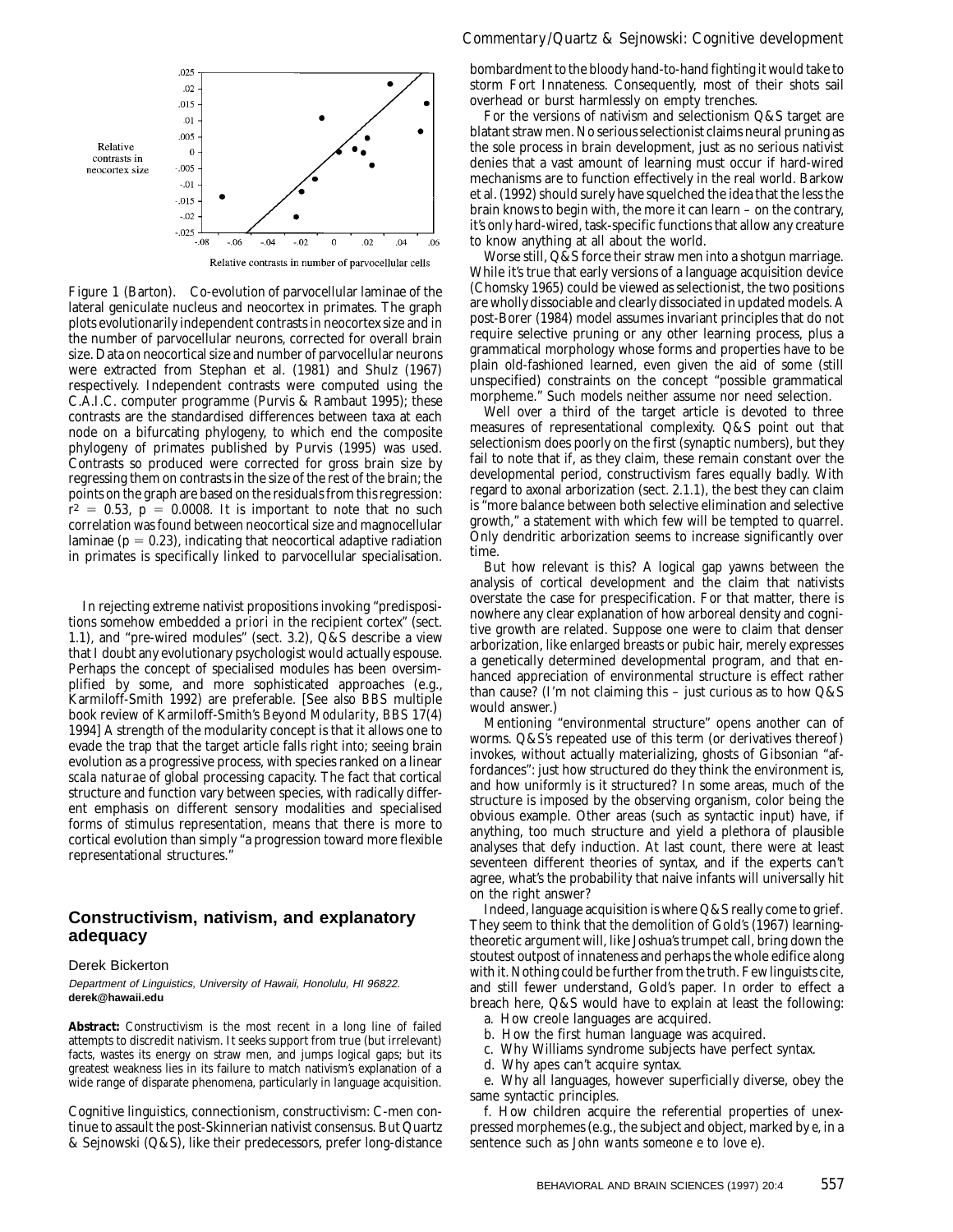### *Commentary/*Quartz & Sejnowski: Cognitive development

g. Why input-deprived children (Curtiss 1989) can acquire phonology and morphology, but not syntax.

By "explain" I don't mean "explain away." Scholars as astute and as familiar with the cognitive literature as Q&S should find no difficulty in chipping at each issue individually, casting doubt on the validity of one, raising apparent counter-examples to another, attributing a third to general principles ("syntactic principles are the same everywhere because the environment is the same everywhere"), and so on.

My point is precisely this: nativism can easily handle (a) through (g) (and many more phenomena) in terms of a single coherent theory. I doubt whether constructivism could give a unified account of even three or four of the phenomena listed. In the physical sciences, one key criterion for theories is the ability to coherently yoke together a wide range of apparently disparate facts. If the bottom line is (to quote Chomsky 1965 once more) "explanatory adequacy," then nativism, or at least the linguistic variety thereof, stands clearly superior to constructivism.

The nearest that Q&S come to denting nativism lies in their generalization from a syntactic module to a whole slew of innately specified modules. Indeed, outside of language and the various sensory and motor systems, evidence for modularity is much weaker. Could the authors have argued that, among mental faculties, only language constitutes an innate module, and that this module, interacting with sensory and motor systems as well as with the extrasomatic environment, yields a general learning device unique to our species that would account for our vast cognitive superiority? That would, for me at least, have made a more original, more stimulating, but very different article. For this one, the verdict must be, "No cigar, not even close."

# **How to build a brain: Multiple memory systems have evolved and only some of them are constructivist**

James E. Black<sup>a</sup> and William T. Greenough<sup>b</sup>

aDepartment of Psychiatry, a,bThe Beckman Institute, and the Neuroscience Program; bDepartments of Psychology, Psychiatry, and Cell & Structural Biology, University of Illinois at Urbana-Champaign, Urbana, IL 61801. **greenou@s.psych.uiuc.edu**

**1soma.npa.uiuc.edu/labs/greenough/home.html**

**Abstract:** Much of our work with enriched experience and training in animals supports the Quartz & Sejnowski (Q&S) thesis that environmental information can interact with pre-existing neural structures to produce new synapses and neural structure. However, substantial data as well as an evolutionary perspective indicate that multiple information-capture systems exist: some are constructivist, some are selectionist, and some may be tightly constrained.

In arguing against selectionist models, Q&S have overshot the mark, oversimplifying the complex processes of brain development and evolution. We have suggested that multiple systems store information in the mammalian brain (Black & Greenough 1986). Q&S minimize the messiness of evolution (sect. 4.4); brains are not designed *de novo* for elegance or efficiency. Mammalian brain structure is *enormously* complicated, and its cobbledtogether qualities reflect an evolutionary history that adapted whatever brain components already existed. Given mammals' long evolutionary history, it is likely that multiple forms of neural plasticity (or modified versions of them) have been retained. (We ignore here the technical misunderstandings in the "Manifesto," including a failure to discriminate between synaptic density and synapse number.) [See also Ebbesson: "Evolution and Ontogeny of Neural Circuits" *BBS* 7(3) 1984.]

**Experience-expectant processes.** We have argued that the major mammalian development and learning processes group into two major types, experience-expectant and experiencedependent, with different underlying neural processes corresponding roughly to selectionism and constructivism (Black & Greenough 1986). Experience-expectant information storage is designed to capture information usually available to all members of a species (such as patterned light) in brain structure. These processes correspond to the selectionist models described by Q&S, with a developmentally timed overproduction of synapses followed by a selective pruning back of connections. These selectionist processes have been observed in many mammalian species and in many brain regions, and almost certainly occur in many other cases in which they are masked. For example, Greenough and Chang (1988), cited in the target article as support for "directed dendritic development" (see below), reported *simultaneous* loss and growth of somatosensory cortical dendrites, clearly a process involving "selectionism." Rather than being unimportant, selectionist processes seem to set the stage upon which later development builds. Experience-expectant information storage typically involves a brief time span (roughly corresponding to a "sensitive period") when the organism is maximally ready (i.e., developmentally "expects" or is sensitive) to receive appropriate information, so that experience-related neural activity can select functionally appropriate subsets of synapses. Early visual experience is an example of "expected" experience, and many of the experiments described in Q&S's article deprive animals of visual experience that is normally available for all species members. Experiments such as Flood et al.'s (1963) demonstrate the importance of developmental scaffolding that sequentially enables the organism to extract reliable information from its environment.

**Experience-dependent processes.** Experience-dependent information storage optimizes an individual's adaptation to specific and sometimes unique features of the environment, corresponding closely to constructivist models. Experience-dependent information storage does not involve sensitive periods, although there may be sequential dependencies. Mammals are particularly suited to and adapted for this form of information storage. We would argue, in rough agreement with Q&S, that humans, in particular, have a cerebral cortex (with associated regions) that has evolved to form a massive "memory organ," one capable of incorporating in its synaptic connections the complexity of language, culture, and enormous amounts of specialized knowledge. We also agree with Q&S that much of this information storage occurs through constructivist mechanisms after selectionist mechanisms have shaped and scaffolded the cortex.

An experimental platform for the study of constructivist processes is the complex or "enriched" environment (EC) rearing paradigm. Literature on complex environments is cited in Tables 1 and 4 of the target article, but it is mixed in with studies of dark rearing, aging, and long-term-potentiation, confusing the distinction we make here. The modification of experience in differential rearing has a character that is largely not "expected" in development, that is, individual experience in the EC environment cannot be assumed to be available (or adaptive) to all species members. In fact, the complex environment resembles to some extent the "natural" environment rats evolved in, which is full of unexpected, idiosyncratic things to learn, for example, the location of warrens, food, or predators. The specific experiences of animals raised in EC differ from those of cage-reared animals primarily in the complexity of experience available; and self-initiation of experience (e.g., exploratory activity or play) is a key determinant of the availability and quality of experience. The metabolically most efficient way to generate synapses within the system would be for patterned activity, along with some neuromodulatory signal, to trigger local synaptogenesis, a proposal consistent with constructivist models. The dendritic/synaptic alterations seen after EC experience are also seen after behavioral training (Tables 1 and 4), suggesting common experience-dependent mechanisms.

A fundamental question is whether this synaptogenesis (or dendritic growth) is "directed" as Q&S argue. No data of which we are aware rule out the possibility that the net synapse addition seen in EC or trained rats arises through local overproduction and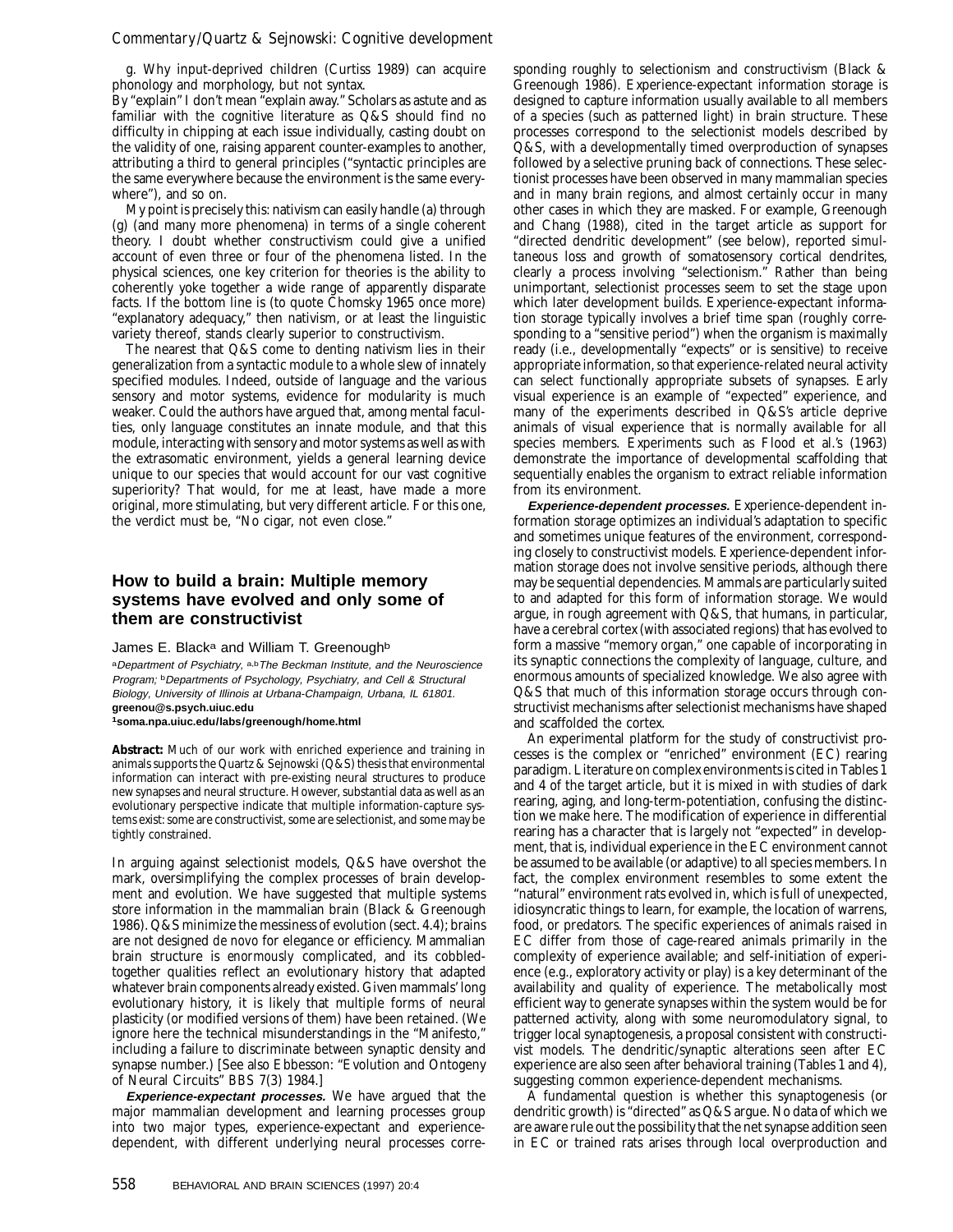subsequent selection mechanisms. The tissue culture models cited argue precisely for this – supernumerary neuritic processes are stabilized by appropriate targets. It seems quite possible that overall growth of dendrites and synaptic numbers in mature brains involves the generation of multiple dendrites and synapses followed by activity-dependent selection of a subset, an overlapping sequence of synaptic blooming and pruning. At the cellular level, this would imply that "constructivist" processes utilize both construction and selection.

**Implications for the constructivist manifesto.** Q&S argue that "the brain is not a hodgepodge of specialized circuits, each chosen by evolutionary pressures" (sect. 4.4), but we believe the evidence weighs against them. It seems clear that multiple mechanisms have evolved to store memory, probably through co-opting mechanisms previously serving other purposes. The existence of various (perhaps independently evolved) mechanisms of information storage across divergent species (e.g., honeybees, sea slugs, and humans), in many different neural structures, influenced by a variety of modulatory factors, strongly suggests that evolution has established multiple and different mechanisms for neural plasticity. We believe that good evidence exists for selectionist processes to play essential roles in development, as well as many other types of systems.

More important, we believe that the case for directed neural growth underlying constructivist growth has not been made. Ultimately, the *pattern* of connections is most important, and mathematical models need not distinguish between directed neural growth and localized overproduction and selection of synapses if the overall network is growing. However, for those of us interested in the neurobiology of memory, this distinction is crucial and still unresolved.

### **NOTE**

**1.** Please send correspondence to W. T. Greenough, Beckman Institute, 405 N. Mathews, Urbana, IL 61801.

# **Dynamical learning algorithms for neural networks and neural constructivism**

Enrico Blanzieri

Centro di Scienza Cognitiva, Universita' di Torino, 10123 Turin, Italy. **blanzier@di.unito.it**

**Abstract:** The present commentary addresses the Quartz & Sejnowski (Q&S) target article from the point of view of the dynamical learning algorithm for neural networks. These techniques implicitly adopt Q&S's neural constructivist paradigm. Their approach hence receives support from the biological and psychological evidence. Limitations of constructive learning for neural networks are discussed with an emphasis on grammar learning.

The arguments that Q&S's target article presents in favour of the *neural constructivist* paradigm and against a strong version of selectionism and nativism are mainly of two types. First, Q&S present a collection of biological and psychological evidence of the growing of the neural system during the developmental phases. Second, according to a computationally based argument, a constructivist learner should support a wider definition of learnability. In particular, the argument tries to reverse the nativismsupporting considerations about the unlearnability of grammars.

This commentary addresses both the arguments and the main claim of the target article from the viewpoint of dynamical learning algorithms for neural networks. These kinds of algorithms are constructive exactly in the sense presented in the target article: new units, typically the hidden ones, are added to the network, changing its representational power and the space in which the nondynamical learning algorithm searches for the optimal or suboptimal parameters. Constructive algorithms have been presented for standard popular architecture such as the multilayer perceptron as well as for more exotic neural networks, but always with the implicit hypothesis of the existence of a pool of unused units that can be "inserted" into the network when needed.

Alas, the "pool" hypothesis only worked mathematically because of the absence of any biological support for it. The biological and psychological evidence that Q&S present in the target article support this kind of approach. The authors move the level of the construction from the units to the connections (synapses, axons, and dendrites): there is no longer any need for a "unit pool," the structural changes are elsewhere. In particular, the considerations about the dendritic growth and the speculations about their nonlinear computational capabilities suggest that even nonstandard networks (i.e., those not based on the multilayer perceptron) can be biologically plausible. For example, radial basis function networks (RBFNs) fit Q&S's locality and stability conditions (sect. 2.3) as well as the clustering property. A constructive algorithm for RBFN has been proposed (Blanzieri & Katenkamp 1996; Fritske 1994) and shown to be effective.

Q&S cite constructive neural networks (sect. 4.2) and describe their asymptotic approximation properties. Q&S correctly emphasise that the universal approximation properties of different kinds of neural networks are based on the possibility of changing the structure of the network by adding hidden units. This fact supports constructive learning theory, but it is worth noting that the results are limited to feedforward networks and hence to the approximation of arbitrary mappings between multidimensional domains. The learning of grammars is a different and harder problem even for constructivist neural networks. The solution requires recurrent networks and the expressive power that is necessary for effectively encoding grammars is not known. For an example of the relation between finite state grammars and recurrent nonconstructivist radial basis function networks RBFN see Frasconi et al. (1996). Hence the argument about the learnability of the grammars by a constructivist learner seems to be controversial and not decisive against the nativism.

In conclusion, the target article provides biological and cognitive support for already existing neural network research. It fails to show the inconsistency of nativism, but it presents a good working hypothesis that does not require it. Further research is needed to design constructive neural networks that learn grammars.

# **Learning, development, and synaptic plasticity: The avian connection**

### Johan J. Bolhuis

Sub-Department of Animal Behaviour, University of Cambridge, Madingley, Cambridge CB3 8AA, England. **jjb19@cus.cam.ac.uk**

**Abstract:** Quartz & Sejnowski's target article concentrates on the development of a number of neural parameters, especially neuronal processes, in the mammalian brain. Data on learning-related changes in spines and synapses in the developing avian brain are consistent with a constructivist interpretation. The issue of an integration of selectionist and constructivist views is discussed.

Quartz & Sejnowski's (Q&S's) thoughtful target article provides us with a timely evaluation of the empirical facts about the neural basis of cognitive development. Q&S's emphasis is on experimental work in mammals. However, considerable relevant research on the development of brain and behaviour in birds largely supports a constructivist interpretation. This research has been concerned mainly with early learning in the domestic chick and song learning in passerine birds. The advantage of early learning tasks such as imprinting is that the animals can be reared in visual isolation until they are exposed to the training stimulus for the first time; structural changes can then be related directly to the learning experience (Horn 1985).

Filial imprinting in the chick led to a significant increase in the mean size of the postsynaptic density (PSD, a thickening of the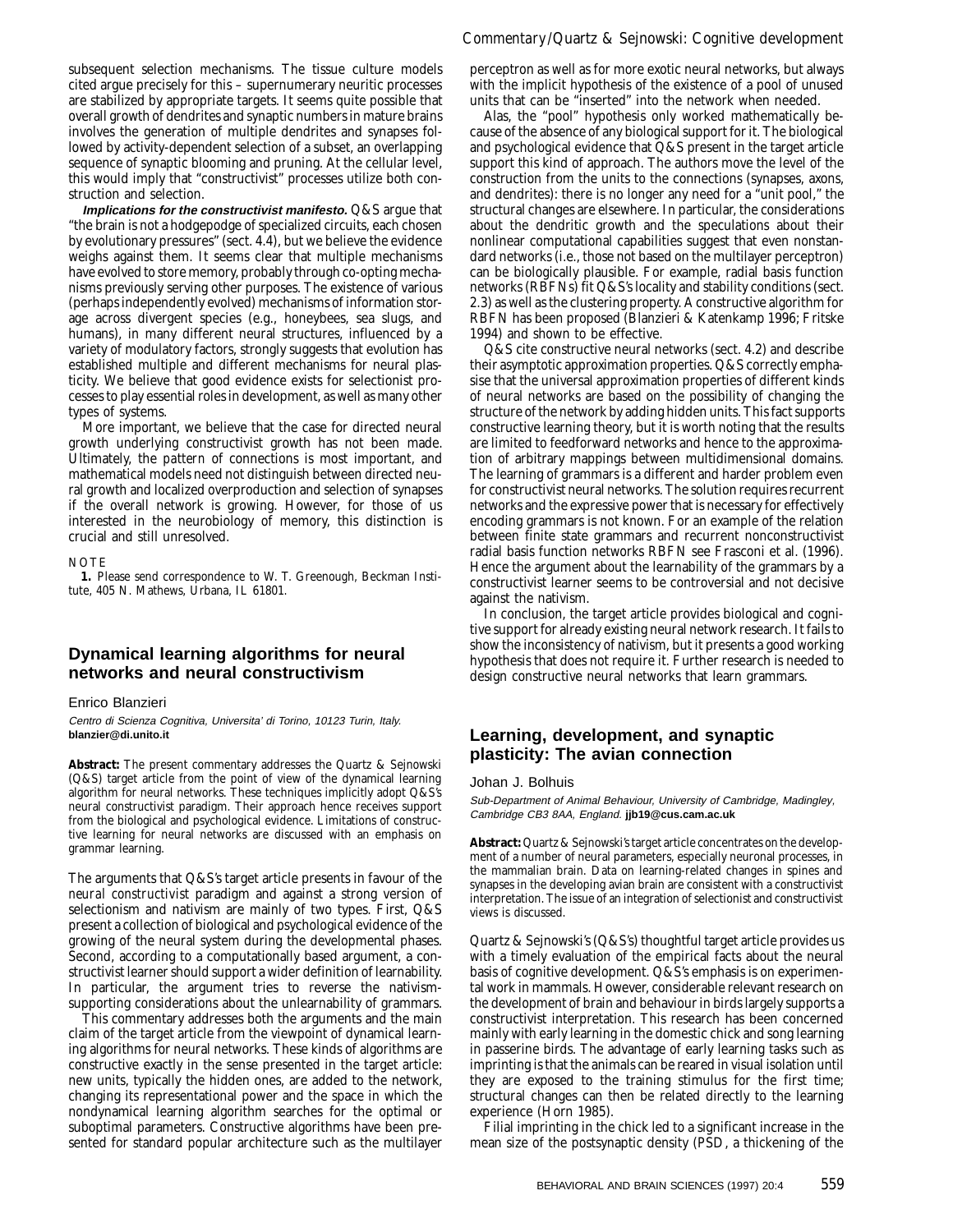# *Commentary/*Quartz & Sejnowski: Cognitive development

area of the postsynaptic membrane where there is a high density of receptors) in the intermediate and medial hyperstriatum ventrale (IMHV), a region that is crucially involved in learning during imprinting (Horn 1985). There were no significant learningrelated changes in the number of presynaptic boutons or dendritic spines. The increase in PSD was limited to spine synapses; there was no such increase in synapses directly on the shafts of dendrites. Furthermore, the increase only occurred in synapses in the left IMHV, not in the right, which is consistent with other evidence that assigns a long term storage function to the left IMHV (Horn 1985). Similarly, McCabe and Horn (1988) reported a significant positive correlation between the number of NMDA receptors and the strength of imprinting in the left IMHV only.

Using the Golgi method of staining, some authors have reported changes in the number of dendritic spines in some brain areas after early learning. Patel et al. (1988) reported, *inter alia,* a small, nonsignificant increase in the number of dendritic spines per unit length of dendrite in the left IMHV of chicks that had learned a passive avoidance task, compared to chicks that had not. In contrast, Wallhäusser and Scheich (1987) reported a *reduction* in the number of dendritic spines on a particular class of neurones, after an auditory imprinting session in guinea fowl chicks. The changes were found in a forebrain region (MNH) that may have some overlap with the anterior part of the IMHV. Interestingly, a recent combined Golgi and electron-microscopic analysis suggests that although after auditory imprinting there is a reduction in the number of spines in the MNH, the size of the PSDs of the remaining synapses increases (Scheich 1996).

Unlike Q&S (sect. 3), Nottebohm (1991) and co-workers have suggested that the entire neuron is the brain's basic computational unit, when they reported neurogenesis in the brain of canaries and zebrafinches (which occurs for some time after hatching and into adulthood). It is not clear whether these new neurons, which become functionally integrated into existing circuits, are necessary for the central representation of song. For instance, there is no relationship between neurogenesis and seasonality or whether or not the birds modify their songs in adulthood. Also, neurogenesis occurs across the forebrain and not just in song-related regions.

Taken together, the avian data do not support a role for the neuron as a computational unit. However, even if we assume that "clustering" and "volume learning" (sect. 3) are important features in the developing brain, the synapse is still the ultimate unit of neural plasticity and the avian data to which I have referred suggest that changes in synaptic strength are crucially involved in neural representation of information. Although changes in the number of synaptic spines may play a role, it would seem that increases but *probably* also *decreases* in PSDs and concurrent receptor numbers are the changes that matter. Thus, changes in the strength of existing connections are important, in line with theoretical considerations that have been formally incorporated in a model of early learning (Bateson & Horn 1994). As Q&S state, for learning to occur "there must be some built-in assumptions" (sect. 4.3.1). The architecture of the Bateson and Horn model also allows for the influence of predispositions, in line with the behavioural and neurobiological data on the development of filial prefences in the chick (Bolhuis 1994; Horn 1985).

The target article acknowledges the existence of regressive events during learning and development, and their theoretical importance (e.g., sects. 2.1.1; 2.2.1; 2.3.2). How can constructive and regressive findings be reconciled in an "interactionist" theory? Greenough et al. (1987) advanced such a theory in associating synapse selection and synapse formation, respectively, with "experience-expectant" and "experience-dependent" information storage. This distinction is a functional one, based on the type of information stored, information which is ubiquitous and identical for all members of the species in the former, and unique to the individual in the latter. I have argued (Bolhuis 1994) that using these terms at two different levels of explanation limits their usefulness; morever, the evidence from the avian work does not support the distinction. In reality, both "experience-dependent"

and "experience-expectant" information may be stored during learning and development. It seems impossible to tease apart the mechanisms involved in these two putative processes, let alone relate them to specific neural changes.

# **In defense of learning by selection: Neurobiological and behavioral evidence revisited**

G. Dehaene-Lambertz<sup>a</sup> and Stanislas Dehaene<sup>b</sup>

aLaboratoire de Sciences Cognitives et Psycholinguistique, 75270 Paris cedex 06, France. **ghis@lscp.ehess.fr;** bINSERM U334, CHFJ CEA, 91401 Orsay, France. **stan@lscp.ehess.fr**

**Abstract:** Quartz & Sejnowski's (Q&S's) constructivist manifesto promotes a return to an extreme form of empiricism. In defense of learning by selection, we argue that at the neurobiological level all the data presented by Q&S in support of their constructive model are in fact compatible with a model comprising multiple overlapping stages of synaptic overproduction and selection. We briefly review developmental studies at the behavioral level in humans providing evidence in favor of a selectionist view of development.

Our understanding of cognitive functions such as language and calculation is likely to make considerable progress once we begin to uncover, not merely the algorithms that underlie their acquisition in the child's mind, but also their biological basis in the child's brain (Changeux & Dehaene 1989; Dehaene & Changeux 1993; Diamond 1988). What, however, is the appropriate theoretical framework in which developmental cognitive neuroscience research should be framed? Quartz & Sejnowski's "constructivist manifesto," although purportedly rejecting the classic dichotomy between empiricism and nativism, actually promotes a return to an extreme form of empiricism, in which a "largely equipotential cortex" (sect. 4.3.1) becomes specialized through "directed growth" (sect. 2.2.1) under the specification of environmental inputs. We strongly disagree with this point of view and would like to present here a brief defense of the selectionist framework of cognitive and neural development (Changeux & Dehaene 1989; Edelman 1987).

**Multiple waves of synaptic overproduction and selection.** Most of the arguments that Q&S present against learning by selection arise from a misconstrual of selectionist theories of cognitive and neural development. In section 2, Q&S describe a simplistic version of selectionism that "divides development into two discrete stages": first, the intrinsic production of "prerepresentations," and second, their selective elimination or stabilization. Q&S then reach the far-fetched conclusion that "for selectionism, development marks a reduction in representational complexity" (a definition that seems to better capture the manifestations of aging!). This oversimplified characterization is then easily dismissed as being incompatible with numerous data that underscore the progressive enrichment in synaptic numbers, axonal arborizations, and dendritic trees that accompany cognitive development.

Selectionist theories of learning, (e.g., Changeux 1985; Changeux & Dehaene 1989; and Edelman 1987) are considerably more subtle than suggested by Q&S's summary. Most important, they allow for multiple, overlapping waves of synaptic development followed by selection, thus providing a basis for understanding the increase in nervous system complexity during development. Here, for instance, is how Changeux (1985, pp. 248–49) describes this process:

The 10,000 or so synapses per cortical neuron are not established immediately. On the contrary, they proliferate in successive waves from birth to puberty in man. With each wave, there is transient redundancy and selective stabilization. This causes a series of critical periods when activity exercises a regulatory effect . . . One has the impression that the system becomes more and more ordered as it receives «instructions»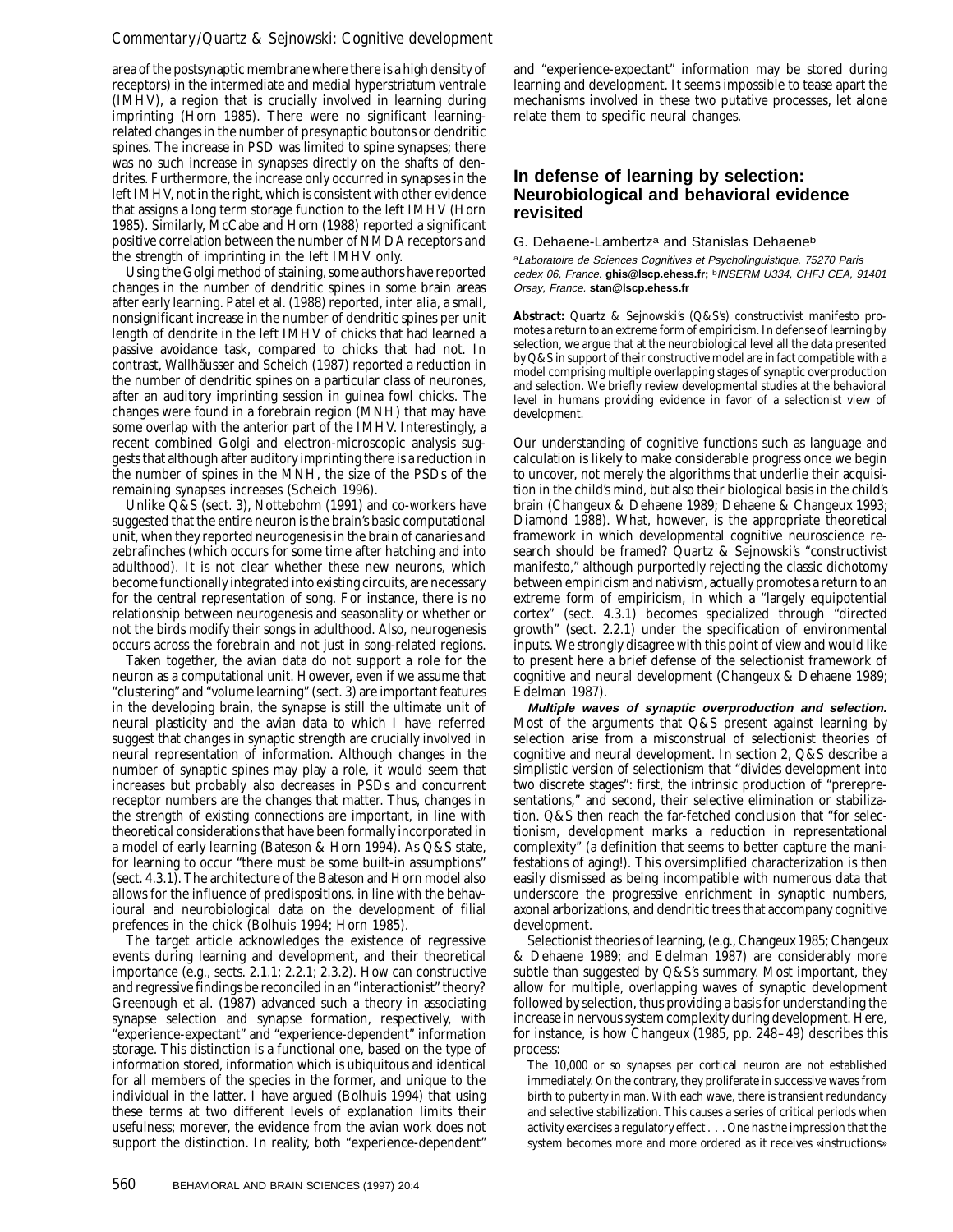from the environment. If the theory proposed here is correct, spontaneous or evoked activity is effective only if neurons and their connections already exist before interaction with the outside world takes place. Epigenetic selection acts on preformed synaptic substrates. To learn is to stabilize preestablished synaptic combinations, and to eliminate the surplus.

Once it is recognized that synaptic overproduction and selection can occur simultaneously and in multiple waves, rather than in a discrete two-step process, all the neurobiological phenomena that Q&S claim refute selectionism and support constructivism actually become explainable within a selectionist framework (see Fig. 1). In this framework, the progressive increase in axonal complexity, for instance, is viewed as resulting from a blind process of overproduction of axonal branches, while their increasing targeting to specific layers is taken to reflect the elimination of misplaced or nonfunctional branches.

In addition to explaining the major phenomena of neural growth, selectionism also releases axons and dendrites from a considerable computational load. According to Q&S's constructivism, the nervous system is subject to "directed growth" and dendrites act "as though they are looking for afferent inputs" (sect. 2.3.3). They even "redirect their growth to find active afferents" (sect. 2.3.3) and they "actively seek out incoming activity" (sect. 2.3.4). We think that the use of this mentalistic vocabulary, which treats single dendrites as cognitive agents, makes for a misleading and ill-specified analogy, which in selectionist theories is replaced by a simple, explicit, and empirically testable mechanism for stabilization (see Fig. 1). Like the nervous system, the immune system also seems to react "intelligently" to external inputs – but the mechanism underlying this seemingly directed response is selectionist in nature. Whether neural development will also be accounted for by selectionist mechanisms remains an open issue at present, but our point is that selectionism remains a viable theory in the face of current neurobiological data (for a recent in depth discussion, see Katz & Shatz 1996).

**Cognitive developmental evidence for learning by selection.** At the cognitive level, the Piagetian notion that mental representations are constructed through a progressive instruction by environmental inputs is now obsolete. Ample evidence indicates that human infants exhibit, very early on, a degree of competence in specific domains of cognitive functioning that seems hard to explain by "constructive learning." One such domain is number



Figure 1 (Dehaene-Lambertz & Dehaene). Contrary to Quartz & Sejnowski's suggestions, learning by selection, when proceeding in multiple stages, is not incompatible with neurodevelopmental evidence. (*a*) Multiple waves of synaptic overproduction followed by selective elimination (bottom curves) add up to a curve for total synaptic density that remains stable over a long period of time, as shown in Fig. 4 of Q&S's article (Huttenlocher 1979). (*b*) Multiple, possibly overlapping phases of blind axonal sprouting followed by selection result in an increasingly refined targetting of connections, thus giving the impression of directed growth.

processing. Although Piaget viewed numerical development as a slow, protracted process, we now know that size- and locationinvariant discrimination of number is within the grasp of 2-monthold infants (Starkey & Cooper 1980; Treiber & Wilcox 1984) and even of newborns (Antell & Keating 1983; Bijeljac-Babic et al. 1991). Four-and-one-half-month-olds exhibit elementary set addition and substraction abilities (Koechlin et al., submitted; Wynn 1992), and 6-month-olds show evidence of cross-modal matching of auditory and visual numerosity (Starkey et al. 1983; 1990; see also Moore et al. 1987). Such data seem difficult to explain by constructive learning, for it is hard to see what kind of environmental input available to young infants could teach them object addition or cross-modal numerical correspondence (two objects do not necessarily make two sounds, nor do two sounds necessarily come from two objects). Much of early numerical development, however, can be accounted for by a model in which an innately specified array of numerosity detectors serves as the basis for subsequent learning by selection (Dehaene & Changeux 1993).

Language acquisition during the first year of life also provides a rich set of data that militates against constructive learning and supports a selectionist view of development, most likely with multiple critical periods. From birth, human infants discriminate phonemic contrasts (Bertoncini et al. 1987; Eimas et al. 1971), including those that are not used in their maternal language (Trehub 1976). This capacity has been shown to depend on an early left-hemispheric lateralization for linguistic stimuli (Bertoncini et al. 1989; Dehaene-Lambertz & Dehaene 1994), thus contradicting Q&S's notion of a "largely equipotential cortex." Most important, the first year of life shows a decrease in phoneme discrimination abilities. At 8 to 10 months of age, infants still discriminate non-native phonemic contrasts, but by 10 to 12 months they lose this ability and maintain only native phonemic categories (Werker & Lalonde 1988). This provides direct evidence for a selective, environment-dependent loss of initial abilities, as predicted by selectionist theory. A similar phenomenon occurs for vowels at an even earlier age (six months, Kuhl et al. 1992). It is now suggested that discrimination of language prosody follows a similar developmental pattern (Mehler & Christophe 1995). Newborns discriminate sentences drawn from two different languages (Mehler et al. 1988), including languages that they have never heard (Nazzi et al., in press), whereas two-month-olds are only able to discriminate their maternal language from another language, but not two foreign languages from one another (Mehler et al. 1988), again suggesting a selective loss of speech perception abilities in the course of acquiring a specific language. To be sure, learning plays a major role in language development during the first year of life – but it is a form of learning that capitalizes on an initial repertoire of dedicated processes that are already functional right from birth.

# **Neurotrophic factors, neuronal selectionism, and neuronal proliferation**

### T. Elliott<sup>1</sup> and N. R. Shadbolt

Department of Psychology, University of Nottingham, Nottingham, NG7 2RD, United Kingdom. **te@proteus.psyc.nott.ac.uk; nrs@psyc.nott.ac.uk**

**Abstract:** Quartz & Sejnowski (Q&S) disregard evidence that suggests that their view of dendrites is inadequate and they ignore recent results concerning the role of neurotrophic factors in synaptic remodelling. They misrepresent neuronal selectionism and thus erect a straw-man argument. Finally, the results discussed in section 4.2 require neuronal proliferation, but this does not occur during the period of neuronal development of relevance here.

Selectionist accounts are, for the most part, inadequate theories of neuronal development: much evidence suggests that constructive events are at least as important as regressive events (e.g., Purves 1994). For this reason, we are developing models of the formation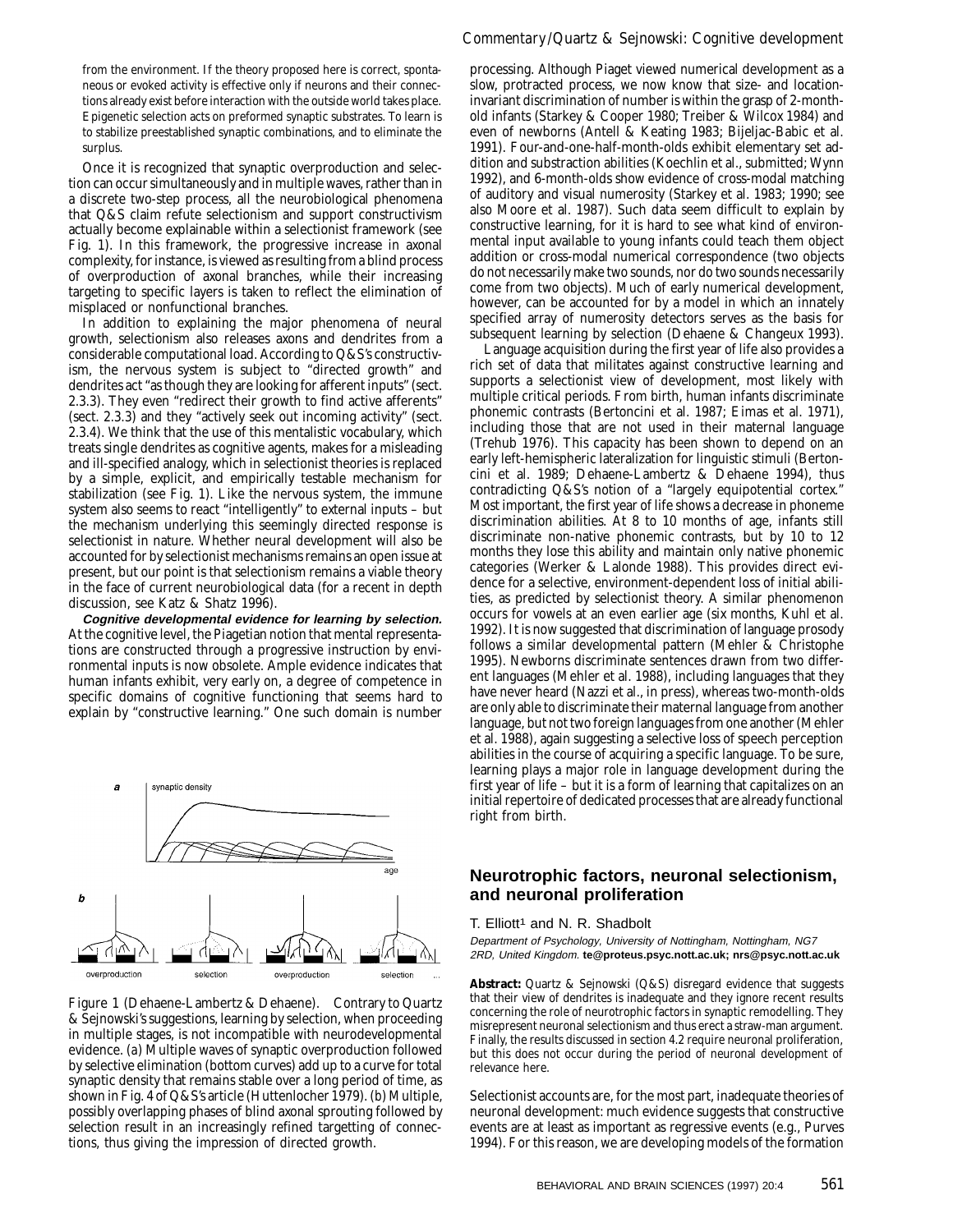### *Commentary/*Quartz & Sejnowski: Cognitive development

of ocular dominance columns based on the sprouting and retraction of axonal processes (Elliott et al. 1996; 1997). We therefore welcome any paper that argues for a nonselectionist approach to neuronal development. But we have a number of difficulties with the present paper.

Q&S argue that the computational complexity and slow growth of dendrites compared to axons make them good candidates for a measure of representational complexity. We agree that dendritic plasticity must be taken into account in theories of neuronal development (Elliott et al. 1997), but we do not agree that the case for a dendritic measure is as well established as Q&S seem to believe. First, they specifically overlook presynaptic plasticity. The way that a presynaptic terminal responds to depolarisation is complicated and can be highly nonlinear. For example, paired– pulse facilitation, post-tetanic potentiation, presynaptic facilitation, presynaptic depression, and presynaptic inhibition all represent ways that a presynaptic terminal's response can be modified. Second, ocular dominance plasticity is possible even when cortical cells are pharmacologically inhibited (Hata & Stryker 1994). There is admittedly a paradoxical shift towards the deprived eye, but this could be due to interference with inhibitory circuits. This result suggests that the full computational complexity of dendrites is not necessary for at least certain aspects of neuronal plasticity. Third, the known mechanisms of development, plasticity, and competition at the vertebrate neuromuscular junction are similar to those in other systems (e.g., Grinnell 1995). Since muscle cells do not possess dendrites, the role of dendrites in plasticity in general is unclear. Fourth, while Q&S discuss the activitydependent plasticity of dendrites, they do not mention that the evidence they cite is consistent with a model of dendritic plasticity in which changes in dendritic morphology occur in response to changes in axonal morphology (Elliott et al. 1997). This model accounts for why dendrites remodel on a longer time-scale than axons, and it is a more economical account than Q&S's model of dendrites as detectors of correlated activity. Fifth, Q&S suggest that the N-methyl-D-aspartate receptor might be involved in regulating dendritic growth. Recent evidence, however, suggests that retrograde neurotrophic factors (NTFs), particularly the neurotrophins, might play a role in dendritic growth (McAllister et al. 1995). This brings us to a more general point.

Of late there has been much excitement about the role of NTFs in neuronal development after the phase of target innervation and neuronal death, since NTFs might mediate competition between afferents during synaptic remodelling (e.g., Thoenen 1995). Given that a characteristic feature of NTFs is their ability to promote neurite outgrowth (e.g., Cohen-Cory & Fraser 1995), it seems odd that Q&S do not even mention them: NTFs are a very intriguing class of molecules for anyone interested in neuronal growth, in particular, in the construction of neuronal circuits. A possible model is that NTFs are released from target cells and taken up by afferents in an activity-dependent manner. It is assumed that elevated levels of NTFs promote afferent sprouting, while depressed levels promote afferent retraction. Furthermore, if the target cells' own dendrites are influenced by the NTFs released from them, then the dendrites will be long and ramified in regions of high innervation density and short and relatively unramified in regions of low innervation density (Elliott et al. 1997).

Another problem with Q&S's target article is that they seriously misrepresent neuronal selectionism. It is not true that selectionist theories of neuronal development assume the existence of prerepresentations: they do assume an initial pattern of connectivity, but it is misleading to call this a prerepresentation since all theories, whether selectionist or nonselectionist, which address neuronal development after target innervation must assume such initial connectivity. Selectionist models take such connectivity and chisel out a final pattern by selectively weakening some connections and strengthening others. This process is analogous to the way that a sculptor takes a block of marble and sculpts, that is, constructs, a statue. Yet Q&S do not accept that neuronal selectionism is constructivist in the ordinary sense of the word just used; we do not have the space to pursue an analysis of Q&S's many and distinct uses of the word "construct" in their target article.

Finally, there is a very noticeable logical gap between the end of section 3 and the beginning of section 4. Indeed, the results discussed in section 4 seem to bear little relation to anything preceding it. Section 4.2 discusses recent results in neural network theory relating to adding units to networks. Yet adding a unit is equivalent to adding a new neuron, not elaborating or growing a dendrite or sprouting a new axonal process or terminal branch. In fact, for the phase of neuronal development of relevance to this discussion, neuronal proliferation does not occur. Q&S must therefore demonstrate that axonal and dendritic plasticity are as powerful, mathematically speaking, as adding new neurons. Thus, the critical step from neuronal constructivism to cognitive constructivism, which is supposed to be the basis of their paper, is in fact absent.

In conclusion, while we are broadly sympathetic towards any paper that advocates taking neuronal growth seriously, we believe that, like most manifestos, the present constructivist manifesto promises far more than it can deliver.

### ACKNOWLEDGMENT

TE thanks the Royal Society for the support of a University Research Fellowship.

### **NOTE**

**1.** Address correspondence to TE at **te@proteus.psyc.nott.ac.uk**

# **Constraining the brain: The role of developmental psychology in developmental cognitive neuroscience**

### David Estes and Karen Bartsch

Department of Psychology, University of Wyoming, Laramie, WY 82071-3415. **estes@uwyo.edu**

**Abstract:** Developmental psychology should play an essential constraining role in developmental cognitive neuroscience. Theories of neural development must account explicitly for the early emergence of knowledge and abilities in infants and young children documented in developmental research. Especially in need of explanation at the neural level is the early emergence of meta-representation.

Recent work in cognitive neuroscience suggests an increasing appreciation for the value of a developmental perspective. There also seems to be increasing recognition that progress in cognitive neuroscience requires multiple levels of description because empirical findings at one level are needed to constrain theorizing at other levels. Just as new findings about the brain should guide and constrain cognitive theories, so should research at the cognitive level guide and constrain theories at the neural level. These are promising trends, but what do they mean in practice? What can a developmental perspective contribute to cognitive neuroscience? More specifically, what is the role of developmental psychology in developmental cognitive neuroscience?

We believe that in the endeavor to understand how mind emerges from brain, developmental psychology has a certain priority. The description of children's developing knowledge and abilities provided by basic research in developmental psychology should not just guide theories of neural development; it should tightly constrain them. If the goal is to understand the neural basis of cognitive development, we have to start with cognitive development.

Failure to adhere to this principle weakens theories of neural development. Quartz & Sejnowski (Q&S), for example, although enthusiastic advocates for a developmental cognitive neuroscience, offer a theory of neural development that would be stronger had they dealt more explicitly with some of the behavioral data from recent cognitive development research. In their effort to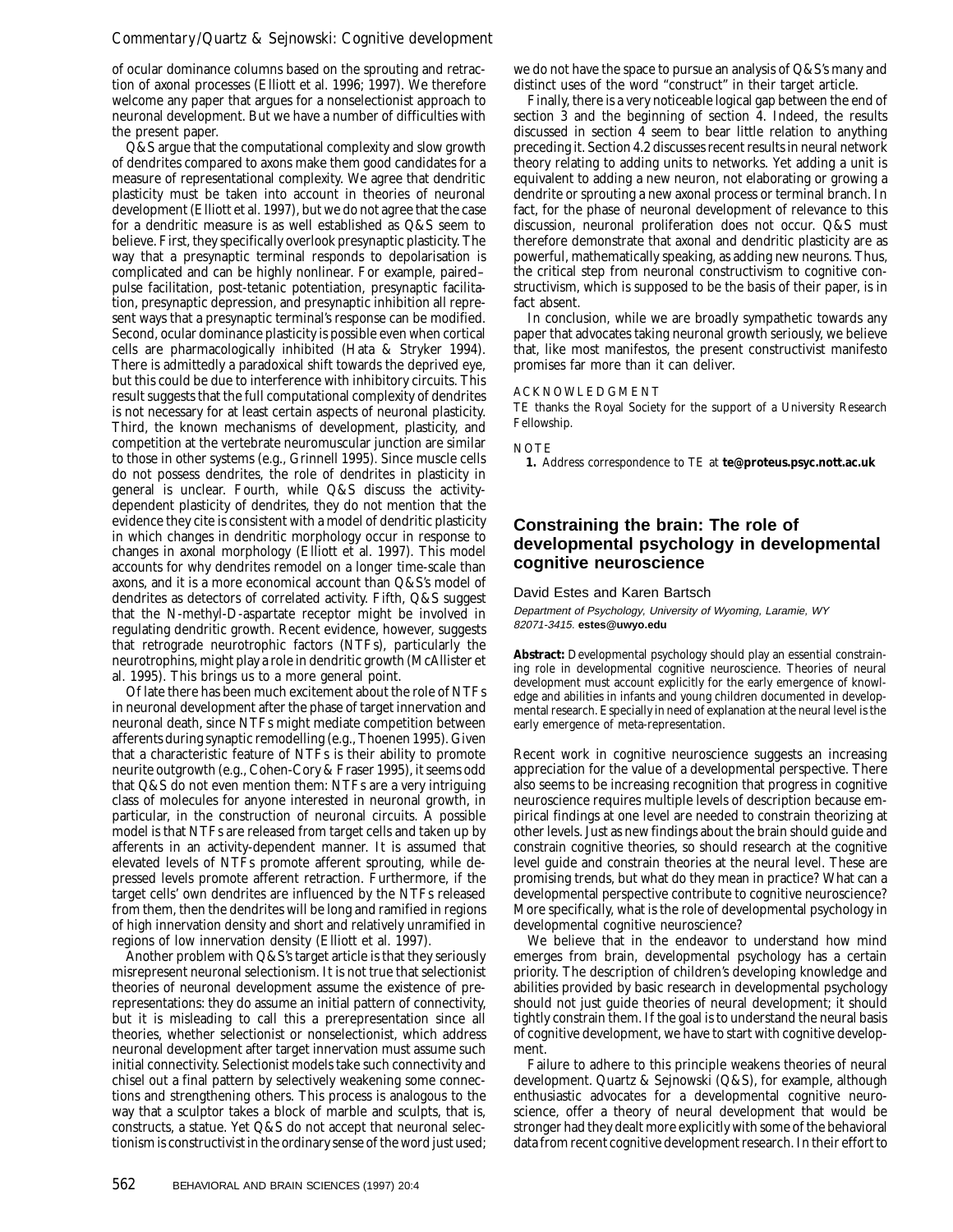avoid nativism, Q&S fail to address adequately one of the major factors responsible for the rise of nativistic and strongly domainspecific theories of cognitive development. A primary motivation for such theories is the abundant evidence, amassed by developmental psychologists over the past two decades, that many kinds of knowledge and abilities emerge earlier, and sometimes much earlier, than previously recognized (Hirschfeld & Gelman 1994).

Innatism is often justified by citing the impressive capacities of infants. But just as impressive and as needful of explanation, at both the neural and cognitive levels, are abilities first manifested in early childhood rather than in infancy, especially those that can be characterized as "metarepresentational." To illustrate the kinds of early abilities that theories of neural development ignore at their peril, we point to some recent findings in two areas of research we happen to find close at hand – preschoolers' understanding of imagination and their talk about the mind.

By about 3 years of age, or about as soon as children can actively participate in an experiment, they can demonstrate quite sophisticated conceptual understanding of mental images (Estes et al. 1989). They understand the subjective, immaterial nature of mental images and sharply distinguish between this form of mental representation and physical representations such as photographs. They also recognize that mental images do not necessarily correspond to reality, frequently invoking this principle to explain their responses (e.g., "It's not really real. I was just imagining it.")

Very young children also begin talking about mental states spontaneously in their natural discourse (Bartsch & Wellman 1995). References to thinking and knowing emerge in the talk of 3-year-olds. More remarkably, 3-year-olds spontaneously and explicitly contrast the content of their mental states with external reality, and by 4 years of age they make statements such as the following: "Now she knows that I know. She used to think that I don't know when I really did" (Wellman & Bartsch 1995, p. 338).

Experimental and naturalistic evidence thus demonstrates that preschool children understand that thoughts do not always represent the world veridically, that one's mental world and the physical world are independent in this sense. This has important implications for theories of neural development. The pace of cortical development may indeed be slower than previously recognized, as Q&S claim, but an awful lot must be going on inside the skull to support the rapid emergence of the representational and metarepresentational competence manifested in the behavior of very young children. Brain mechanisms must obviously underlie these early competencies, and, because they involve actively constructing and consciously evaluating counterfactual scenarios, prefrontal cortex is strongly implicated (Knight & Grabowecky 1995).

It may be tempting for developmentalists to embrace neural constructivism uncritically because it endows humans with the capacity for flexible adaptation, in developmental rather than evolutionary time, to changes in the natural and cultural environment. Development is central, in contrast to extreme forms of nativism. But regardless of the inherent appeal of constructivism, the extent to which cognitive development is guided by innate predispositions remains an open question, and any viable theory of neural development must come to terms with the exceedingly rapid pace of cognitive development in infants and young children. The ultimate explanation of cognitive development will most likely involve an integration of aspects of nativism and constructivism. Karmiloff-Smith (1992) has already shown us what such a theory might look like. [See *BBS* multiple book review of Karmiloff-Smith's *Beyond Modularity, BBS* 17(4) 1994.]

We share the excitement over the prospect of a vibrant and multi-faceted developmental cognitive neuroscience. Maybe it can move us beyond the current post-Piagetian period of scandalous diversity in developmental theorizing. In this decade of the brain the status of neuroscience is not in question. But in this heady atmosphere, when new technologies are finally opening up the black box and neuroscientists seek to understand not just adult cognition but the neural basis of cognitive development, it is easy to lose sight of the fact that behavior still has priority. Description

### *Commentary/*Quartz & Sejnowski: Cognitive development

must precede explanation, as Carey (1990) has pointed out, and providing an accurate behavioral description of cognitive development is a daunting task in itself. Solid progress has been made in this endeavor, however, and old-fashioned research in developmental psychology using only behavioral measures to document the early emergence of specific kinds of knowledge and abilities still presents a kind of imperative to neuroscientists: Here is what children can do. Now tell us how the brain does it.

# **Radical empiricism is not constructive**

### Jerome A. Feldman

EECS, University of California, Berkeley and International Computer Science Institute, Berkeley, CA 94704. **jfeldman@icsi.berkeley.edu**

**Abstract:** The radical empiricist theory of the Quartz & Sejnowski target article would result in a brain that could not act. The attempt to bolster this position with computational arguments is misleading and often just wrong. Fortunately, other efforts are making progress in linking neural and cognitive development.

Quartz & Sejnowski (Q&S) have the ambitious goal of providing a neural explanation of cognitive development. The goal is excellent; cognitive science needs a foundational neural theory of cognition paralleling the molecular theory of matter, the germ theory of disease, and so on. More specifically, the target article promises to exploit recent advances in developmental neurobiology and computational learning theory to eliminate from cognitive science the last vestiges of functionalism (the brain is irrelevant) and nativism (everything important is innate). What it delivers, however, is an extreme empiricism (nothing interesting is genetic) that is equally old, simplistic, and hopeless. This commentary will focus on computational issues and then conclude with some pointers to research that substantively addresses the neural basis for cognitive development.

The task of the target article could be made easier by dropping the arbitrary separation of development from learning. For decades, cognitive development has been viewed as a life-long process. Extending this in the obvious way to the neural level would eliminate any *a priori* distinction between development and learning and seems a necessary step in any effort to unify the fields. It would also be helpful to eliminate the teleological fallacy, the notion that everything in the brain is an optimal solution to some current evolutionary problem.

Q&S's proposal is as radically empiricist as possible, maybe more so. The block diagram in their Figure 1 has a target state, but no initial state – just "innate principles." The manifesto is made explicit in section 3.2. "Cortical areas farther away from the sensory periphery wait in anticipation of increasingly complex patterns of activity resulting from the development in lower areas" – apparently with no initial state and no influence from any functional requirements. A Q&S brain could develop ever more elaborate visual descriptions of a scene but is given no way to make any inferences or actions with the information. A coherent version of the equipotential cortex story could go like this: early development yields a complete, but primitive, brain – possibly all subcortical. Cortical development occurs as follows: each primitive functional module recruits nearby cortex to expand its functionality and the recruited cortical regions learn to communicate with one another by directed growth. There are compelling reasons not to accept this story (Johnson 1996), but at least it provides a basis for computational modeling that is not inherently inadequate.

About a quarter of Q&S's article is about computational learning theory. The argument is that theoretical results show the superiority of data-driven development over selectionist methods in abstract neural networks. There is a lot of excellent work on learning systems that add structure incrementally but it does not support Q&S's contentions. They talk of "impressive" results for constructive methods, but essentially all of the thousands of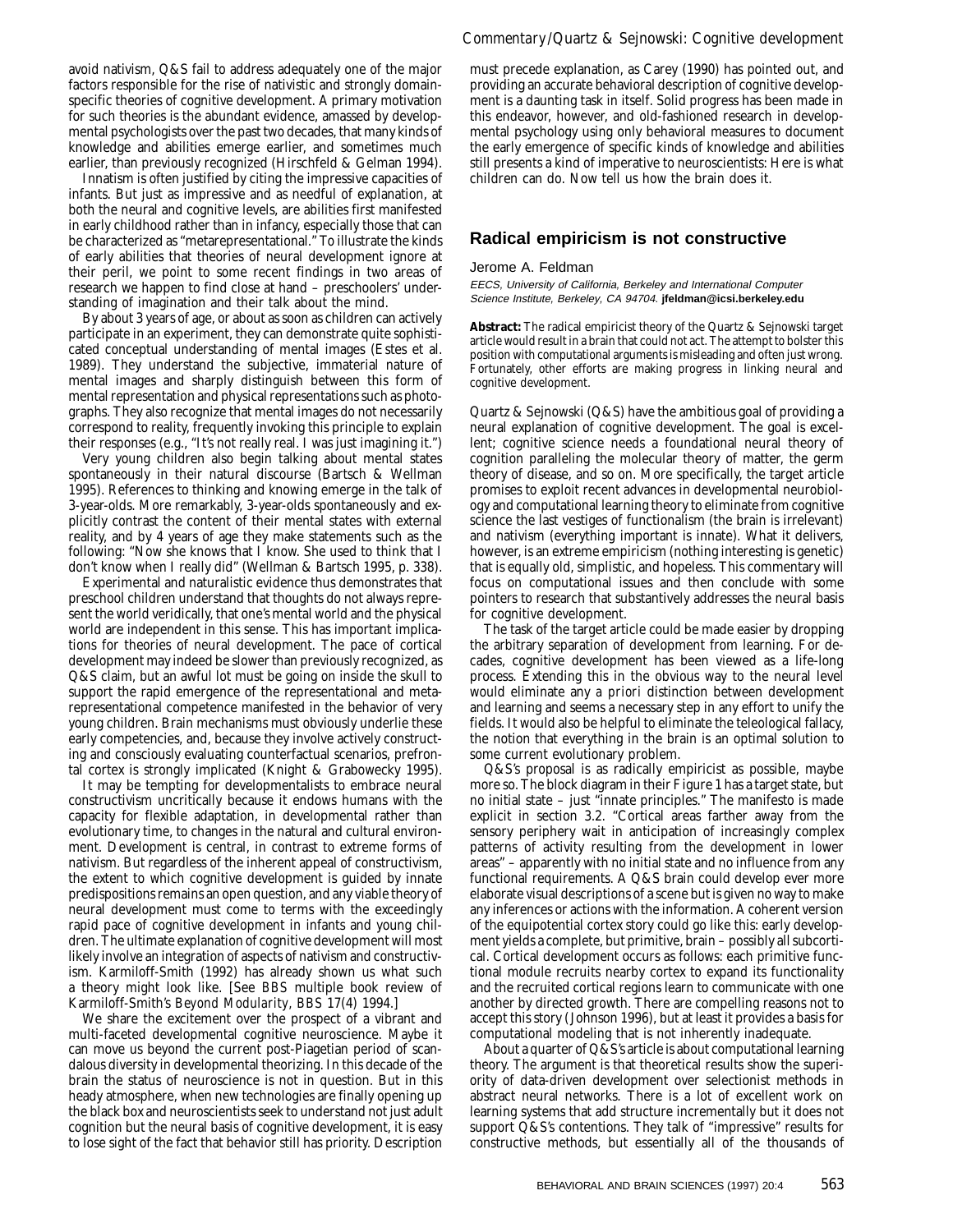### *Commentary/*Quartz & Sejnowski: Cognitive development

applications of neural networks are exclusively selectionist. Moreover, much of the technical discussion is misleading and some of it is badly mistaken. No two people can be fully informed over the full range covered by the target article, but one could hope that the authors or editors would seek advice.

The paradigm problem addressed is the learning of formal grammars. By ignoring the issue of negative evidence, the target article misses the whole point of Gold's early work and the resulting subdiscipline (Carrasco & Oncina 94). The learning problem that Q&S actually state is easily solved by selecting a grammar that treats any sentence as acceptable. Since children receive little explicit information about ungrammatical examples, the central question is how they reject such over-general grammars. There are non-nativist proposals for this (à la Occam) but the target article does not give us either the question or the answer. It is true that no device with bounded resources can learn all the grammars in a standard class (such as context free), because each class includes languages with arbitrarily large grammars. However, all of the cited constructive learning results apply only to functions with inputs of fixed size and not to grammars, which must accept sentences of any length. The stronger results (e.g., Barron 1994) also require continuous functions, which grammars decidedly are not – a small change in input (say a spelling error) can make a large difference in grammaticality. The constructive approaches that have made progress on grammar learning (cf. Carrasco & Oncina 1994) are not mentioned. Although biological relevance is invoked as a key argument, none of the algorithms cited makes any pretense of biological plausibility.

There is a more basic problem with the computational section. By identifying language acquisition with the learning of formal grammars (which are by definition content-free), Q&S preclude any discussion of conceptual content. In fact, despite the title of the piece, it says literally nothing about human conceptual systems and how they might be neurally represented and learned. Fortunately, there is a good deal of progress on these important issues. One core problem for any neural theory of cognition concerns how mature brains learn to associate new words with images (or other experiences), which they clearly do not do by directed growth. There is a literature on recruitment learning (e.g., Diederich 1990) that addresses this and other core problems of neural cognitive development.

Johnson (1996) presents an overview of human neural development that is sympathetic to empiricist claims but is much more balanced and careful than the target article. The developmental cognitive neuroscience cited in the introduction is outgrowing its *tabula rasa* phase and moving to a more plausible interactionist stance (cf. Elman et al. 1996). There is also a great deal of work that takes seriously how the brain might represent and learn concepts (cf. Shastri & Ajanagadde 1993 and the continuing commentary). For connectionist modeling of early cognitive development and language learning, Regier (1996) is a good place to start.

Despite its many flaws, the target article does have redeeming social value. Connectionist computational models can and should play a significant role in theories of neural development and Q&S's paper can be read as a call for more work in this area. Q&S are right that current approaches will not suffice. But serious research will need to take explicitly into account the initial and final state of each developmental episode as well as the accompanying experience. It is certainly easier to work with equipotential (random or uniform) networks and many people will do so. This is fine as abstract theory, but as a manifesto for linking neural to cognitive development, it is definitely not constructive.

# **So many problems, so little time: Evolution and the dendrite**

### Barbara L. Finlay

Department of Psychology, Cornell University, Ithaca, NY 14853. **blf2@cornell.edu**

**Abstract:** The multiple levels of analysis that Quartz & Sejnowski (Q&S) bring to bear on the phenomenon of activity-driven dendritic growth show the tight linkage of explanations from the cellular to the cognitive level. To show how multiple control regimes can intersect at the same site, I further elaborate an example of a developmental problem solved at the axodendritic connection: that of population matching.

Developmental biology, as invented by evolution, acts as if determined to confound standard hypothesis-testing methods. When asked whether Mechanism A or B is used to implement a particular developmental task (for tasks ranging from the production of trophic factors, to the organization of topographic maps, to establishment of the circuitry for syntax in language), the answer increasingly appears to be A and B (and C, and D, etc.). Conversely, if a phenomenon asks for explanation, such as developmental cell death, or in Q&S's case, activity-driven dendritic growth, it is becoming commonplace that what appears to be a single mechanism subserves a number of different functions and exists at a number of organizational levels.

Things become more difficult still when natural selection, having little interest in the form of intellectual bookkeeping we call "levels of analysis," not only multiplies mechanisms but mixes their levels. The formal separability of levels of analysis has been much discussed (Fodor 1992). In the particular case where an organizing force such as evolution acts across "levels," philosophic separation of levels has produced an *apparent* intellectual clarity that has in fact hopelessly muddled understanding of the actual state of affairs. Sejnowski and colleagues are to be highly congratulated for this article, as well as others, which show another of the many ways perception, cognition, development, and physical mechanism overlay: Gold's theorem and rules for dendritic growth do belong in the same article! In this commentary, I would like to point out another multiple-level, multiple-mechanism conjunction in the case of developing dendrites.

In addition to the unusual challenge of representing the informational structure of the outside world, neurons are posed with some physical challenges in early development. They must send axons to vicinities where they have some chance of encountering their proper targets, determine whether that has occurred, and roughly calibrate the numbers of neurons in connecting populations, which depends upon a reciprocal supply of trophic factors as one of several mechanisms. Q&S have discussed the problem of pathway selection and reduction of developmental "errors" in their target article; I would like to discuss briefly the problem of population matching, as it shows some differences in the behavior of axons and dendrites from those highlighted by Q&S. There are several games in progress on the dendritic playing field.

Convergence, the fan-in of presynaptic cells to postsynaptic cells, varies widely in the nervous system. In some cases, for example, the ratio of projecting thalamic axons to isocortical neurons, convergence seems virtually unconstrained and a potential source of plasticity (Finlay & Darlington 1995); in others, as in regions of the retina (Rowe 1991) and in some aspects of cerebellar circuity (Williams & Herrup 1988), convergence seems highly constrained and of immediate functional consequence. The developmental regulation of convergence ratios from retina to tectum in developing mammals (Xiong et al. 1994; reviewed in Xiong & Finlay 1996) and during regeneration (Hayes & Meyer 1988) shows that the action is in the axon. The visual receptive field size of a normal tectal neuron does not show wide variability in the adult, and this receptive field size is defended against a wide range of experimentally induced variations in the total number of retinal neurons compared to tectal neurons (Pallas & Finlay 1989). During development, this problem must be solved in the perplex-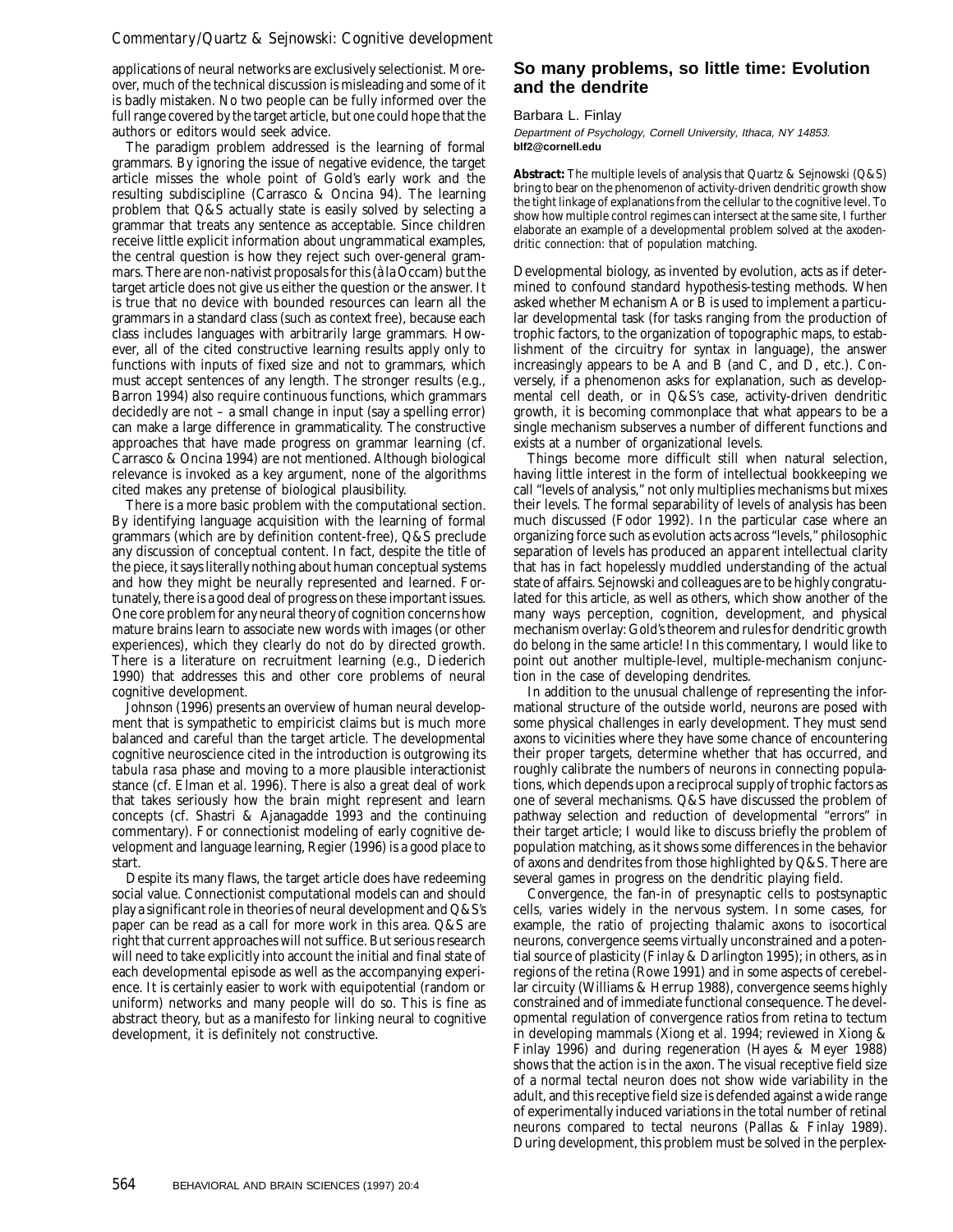ing context of early overabundance of neurons. In this case, the numbers of both retinal and tectal neurons are several times in excess of their mature numbers. What matches what? Essentially, tectal neurons proceed to their adult number of neurons through apoptosis and to their adult state of synaptic density uninfluenced by excessive numbers of axons in the input retinal population. Retinal neurons buffer their own rate of survival through their axons: fan-out is sacrificed to fan-in, so that axonal arbors are much reduced in size (up to tenfold) when convergence ratios are high. The number of contacts from any one retinal neuron to a tectal neuron is about the same, but many fewer tectal neurons are contacted by each retinal axon. Conserved target dendritic volume sets the upper and lower limit on retinal neuron number, with plasticity within this range permitted by axonal variability. It is of interest in light of Q&S's article that a functional reset of the size of a system, as might happen in the case of neural structures influenced by gonadal steroids (Sengelaub 1989) or by unusual learning regimes (Turner & Greenough 1985), can and does happen through dendritic structure. More time could be spent on the specific empirical question about the active role of the axon, somewhat neglected in Q&S's discussion, but that is a separate issue.

Overall, Q&S's multilevel style of analysis is to be much applauded, and the example set out here adds an additional regulatory problem for the axo-dendritic interface. At least three problems involve the axo-dendritic interface in early development: target selection; population matching, and the activity-dependent dendritic structuring that was the main focus of Q&S. Each problem uses the information of the correlated firing of the input array, but each under a different control regime. We might construe some problems as more biological in level (e.g., acquiring adequate trophic support), others as more "cognitive" (e.g., representing the correlational structure of the input), but, in all cases, it's the same dendrite solving the problem.

# **Irresistible environment meets immovable neurons**

### Jeffrey Foss

Department of Philosophy, University of Victoria, Victoria, BC V8Y 3P4 Canada. **june19@uvvm.uvic.ca**

**Abstract:** Quartz & Sejnowski's (Q&S's) main accomplishment is the presentation of increasing complexity in the developing brain. Although this cuts a colorful swath through current theories of learning, it leaves the central question untouched: *How* does the environment direct neural structure? In answer, Q&S offer us only Hebb's half-century-old suggestion once again.

Excellent manifesto! Selectionism, long supported by the developing brain's decreasing number of neurons, is chastened by data showing considerable growth during learning of number of synapses (30–50%), axon branching (300%), axon length (70%), dendritic length (35–3000%, see sect. 2.3.1), and consequently a hefty growth (?%) in neural *complexity* (about which more below). The age-old dispute between hardwired innatism and *tabula rasa* empiricism is answered by a plausible plague on both houses: since neural complexity increases during learning, any native hardwiring is later wired over, and sensory experience can hardly write upon a continually metamorphosing tablet – or, if it does, this is not empiricism, but constructivism. Abstract learning theory is forced to face data; Chomsky's legacy takes another hit; and the ever-ready theory of evolution is adapted to Quartz & Sejnowski's support. Constructivism rules.

But, kudos done, we owe the new proto-paradigm some critical analysis. The axial idea at the motionless hub of the spinning constructivist wheel is this: the increasing complexity of the brain is in fact growing representational space structured by the environment. This idea has the important virtue of truth – or verisimilitude – but, just as important, it commits the sin of merely restating the very problem which constructivism is supposed to solve. Surely people do learn from their environment, and surely on any scientific, physicalistic account, learning (except for ephemera) is implemented by structural changes in the brain. Thus everybody, whether selectionist, nativist, empiricist, learning theorist, or whatever, can agree with Q&S that "learning guides brain development in very specific ways" (sect. 4). Very specific ways indeed, just as the ways of all actual things are very specific – but Q&S offer no actual, specific case of *the way* brain development is guided by the environment; no cases, that is, of learning.

Q&S's main accomplishment is persuasive presentation of evidence of the increasing complexity of the learning brain. However, this merely cuts a swath through competing accounts, thereby clearing ground for their own account, which, as portended by this manifesto, would need to show three things: (1) that the additional complexity of the brain is representational, (2) that it is directed by sensory input, and (3) how sensory input does such a thing.

Point 1 is merely asserted and assumed: "the physical structure of a neural area corresponds to a representational space," so "[b]uilding neural circuits with directed growth thereby builds the brain's representational properties" (sect. 3). Well, okay; though we might note that even for manifestly representational entities, such as DNA, increasing complexity might just yield junk, not more representational power. But charity and good sense dictate that we not nip the constructivist rose in the bud. After all, connectionism is plainly running just under Q&S's constructivist surface, and this provides the basis for the assumption in point 1: since representation is distributed through synaptic weights on the neural net, increasing the size and connectedness of the net generally increases its representational power. The crudity of this generalization is refined in section 4.2, where Q&S cite studies which argue that "the effect of *allowing* [my emphasis] a system to add structure – to build representations – as it learns" is that it "can learn essentially any arbitrary mapping." This in itself is a wonderful result (though not Q&S's). However, allowing a system to build representations is just too easy. The question is whether growing neural structures *are* representations – and if so, *what* is building them, and *how.*

Point 2, as noted above, is a broadly shared article of faith. In the happy spirit that faith should seek support in reason, Q&S muster substantial evidence that increasing neural complexity requires sensory input (sect. 2.3.4) – but that it is directed by that input is not so clear. The growing complexity of the embryo requires many things such as nutrients, a sheltering egg or womb, and so forth, but these things do not direct this complexity. We can see that it is directed by DNA and associated nuclear processes just to the extent that we can see how this is done. Likewise until we can begin to see how sensory input directs neural complexification, we cannot see that it does.

So everything rides on point 3, the question of how the learning environment shapes neural development. Q&S answer by references to Hebbian learning (sect. 2.3.5), bolstered by suggestions about a "diffusible substance" (sect. 3.1.1) which might add to its neural realizability. What is conspicuous in its absence is any discussion of convincing victories for Hebbian learning, though a few interesting works are listed. It is fair to suggest, however, that Hebbian successes have been modest. The best examples of learning in connectionist nets depend upon distinctly non-Hebbian, god-like algorithms, which not only know how close a given output is to the target output and which synaptic adjustments to make, but also have the power to make them. This model of learning, however, is grossly unrealistic neurally.

Hebbian learning, by contrast, is neurally realistic because it is local: processes in the locale of the desired, but as yet unformed, synapse can coax it into existence. Hebb's idea, conceived deep in the stimulus-response heyday of behaviorism, is that when the activity of one neuron repeatedly "takes part in firing" a second, the first should synapse onto the second (Hebb 1949, p. 62). Thus, as in Pavlov's dogs, neural assemblies registering ringing bells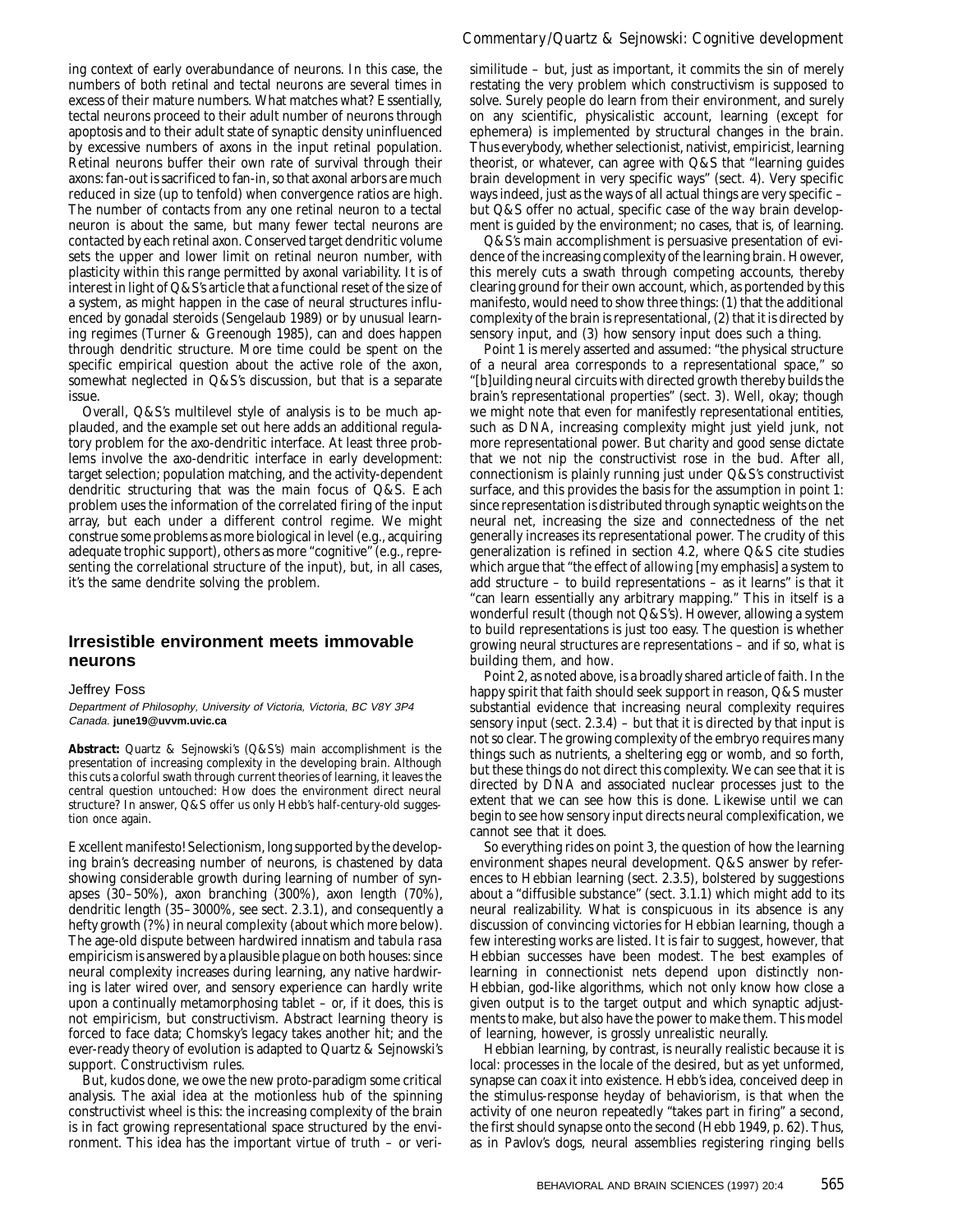### *Commentary/*Quartz & Sejnowski: Cognitive development

should synapse onto those for salivation, perhaps through a series of adjacent intermediaries should they be too widely separated. Unfortunately, what Hebbian learning gains in locality and realizability, it loses in directedness and speed. When Sylvie's teacher says, "No, no, six times eight is forty-eight, not forty-nine," Sylvie may in the twinkling of an eye shed her error and learn the right answer for good. Neither she, nor her teacher, nor anyone else, has any idea which synaptic connections to weaken or which to strengthen – so how do the neurons know? Neither Hebbian nor neo-quasi-Hebbian learning have much to tell us in answer to this question – and it is not manifest what else constructivism offers.

Apparently the environment is irresistible: learning, hence neural structure, is directed by sensory input. But, apparently, neural patterns are immovable: the environment has no mechanism for pushing neurons into line. The point of a theory of learning is to go beyond these appearances to show us *how* the environment directs neural structure.

# **Neural models of development and learning**

Stephen Grossberg

Department of Cognitive and Neural Systems, Boston University, Boston, MA 02215: **steve@cns.bu.edu; cnsweb@bu.edu/profiles/grossberg.html**

**Abstract:** I agree with Quartz & Sejnowski's (Q&S's) points, which are familiar to many scientists. A number of models with the sought-after properties, however, are overlooked, while models without them are highlighted. I will review nonstationary learning, links between development and learning, locality, stability, learning throughout life, hypothesis testing that models the learner's problem domain, and active dendritic processes.

I introduced adaptive resonance theory, or ART, in 1975–1976. It has since been developed by many scientists. Sejnowski helped to popularize backpropagation and cites Rumelhart et al. (1986) for "placing learning and the creation of internal representations once again in the fore of cognitive science." Backpropagation, however, is a slow off-line, learning algorithm which uses non-local operations that become unstable in nonstationary environments, and cannot function without a teacher. Developing cognitive systems learn on-line, quickly and locally; they are stable in nonstationary environments, and function without teachers. Q&S nonetheless cite backpropagation and related models to illustrate developmental constructivism, but not ART-like models that have developmental/cognitive properties (Carpenter & Grossberg 1991; 1993).

ART models gain these properties by solving the stabilityplasticity dilemma of how to learn quickly and stably without suffering "catastrophic interference." Learning top-down expectations helps to achieve this balance and makes sense of why top-down corticocortical and corticothalamic pathways exist. Selfregulating memory search, or hypothesis testing, creates representations that match nonstationary environmental trends. Selectionists like Edelman (1987) posit huge numbers of "prerepresentations" and select good ones via competition. Their theories select local minima (or non-optimal representations) because they omit top-down attentional focusing and hypothesis testing. ART realizes these processes using interacting attentional and orienting subsystems whose properties interpret temporal/prefrontal and hippocampal data, respectively (Grossberg & Merrill 1996). Many studies illustrate how synchronizing resonances between bottom-up and top-down signals drive selfstabilizing learning while stimulating cognitive and neural data; for example, Grossberg (1987; 1988; 1995).

ART describes cellular activation and learning laws as well as circuits to control them contextually. Its laws for adult learning are formally similar to developmental laws, the former seamlessly continuing the latter, within a "universal developmental code." Two early articles illustrate this developmental constructivism.

Grossberg (1978a) described a neural framework for developmental and cognitive processing that stimulated much subsequent work. This framework emerged from studies during 1972–1978 by Malsburg, Willshaw, and myself that introduced modelling of activity-dependent map development. My discovery that development could become unstable led to ART models of map selfstabilization. Grossberg (1978b) suggested that the laws of neural synaptic development and map learning also control cell growth, movement, and adhesion in both neural and non-neural morphogenetic processes. It was proposed that associative (Hebbian and anti-Hebbian) laws modeling synaptic learning direct the formation of new cell outgrowths and connections, one of Q&S's key points.

Q&S mention the type of Hebbian and anti-Hebbian learning that works well in sensory and cognitive processes as part of match-based learning architectures such as ART. Associative mismatch-based learning occurs in spatial and motor processes (Grossberg 1997). ART-style learning stabilizes sensory and cognitive representations. Mismatch-learning lets spatial and motor representations learn new parameters continuously to control changing bodily parts. Grossberg and Kuperstein (1986) modelled how a cascade of such processes, ranging from superior colliculus (SC) to parietal and prefrontal cortex, develops progressively through life to control visually reactive, multimodal, attentive, and planned eye movements. Grossberg et al. (1996) described how such adaptive circuits simulate SC burst and build up cell profiles in various experimental paradigms.

Selective synaptic learning on dendritic spines can use active dendritic spikes to dissociate read-out of presynaptic signals from read-in of their postsynaptic consequences (Grossberg 1975; Grossberg & Schmajuk 1987). Stability considerations suggested that competitive decisions reorganize the total presynaptic readout across a cell network before surviving signals use postsynaptic dendritic spikes to read-in new synaptic values. Clustered associations can thereby form, as Q&S note.

Models of developmental learning in a nonstationary world suggest why the brain uses nonlinear feedback processes. These processes require diligence to understand, even though their heuristics are simple. Articles like this may make studying them more fashionable. The neural modelling field has gone through several such manifestos and fashion cycles since 1980. They have typically sold old designs to new markets and renamed the label. I hope this won't happen again here. [See also Grossberg: "Neural Models of Reaching" *BBS* 20(2) 1997.]

# **Processing limitations can help neural growth build hierarchical representations**

### Gary Haith

Department of Psychology, Stanford University, Stanford, CA 94305. **haith@psych.stanford.edu; white.stanford.edu/**,**haith**

**Abstract:** Processing limitations can be an advantage for a learner (Elman 1993; Newport 1990; Turkewitz 1982). They can filter input to the learner so that the relations to be learned increase in complexity only gradually. The time-course of filtered input can complement the growing neural representations discussed by Quartz & Sejnowski.

Quartz & Sejnowski (Q&S) have presented an impressive and powerful framework for understanding development. They aptly demonstrate that developmental neuroscience can and should inform research in cognitive development. In suggesting how mechanisms of neural development potentiate hierarchical representations, the authors outline a clear alternative to some strong nativist assumptions. On this point the target article meshes with some like-minded theoretical and connectionist work in the psychology literature.

The work of Elman (1991; 1993), Newport (1990; Goldowsky & Newport 1993) and Turkewitz & Kenny (1982) addresses the role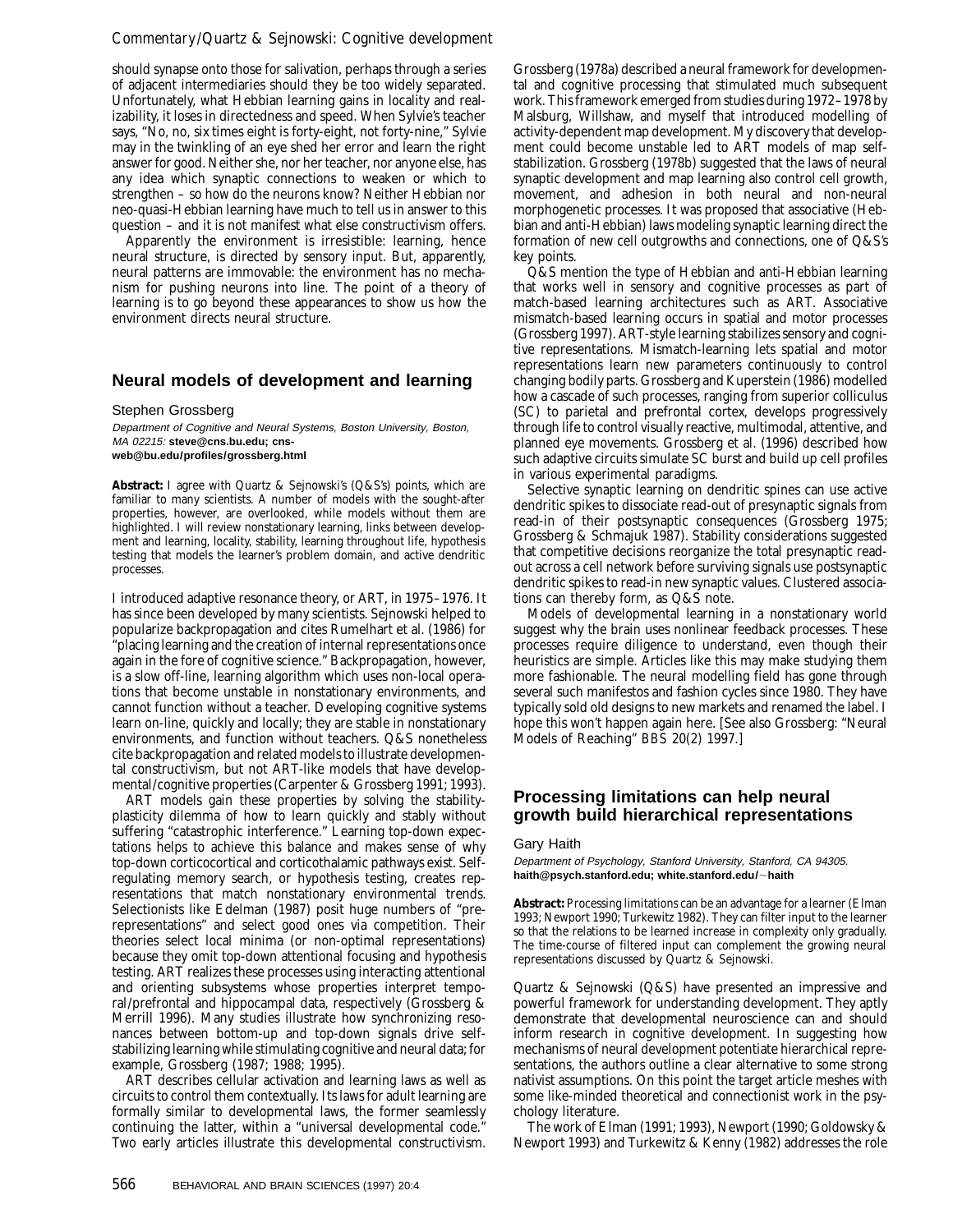of information processing limitations that change over the course of learning. Contrary to expectation, they suggest that limitations can actually work to the learner's advantage, essentially by helping the learner to decompose complex tasks into simpler ones. In their view, processing limitations can act as filters that "select" input appropriate to the learner's level of expertise. Moreover, if a domain is hierarchical, the learner can extract useful components of the more complex complete task from this selected input. Both Elman (1993) and Goldowsky and Newport (1993) have demonstrated that neural network models can be made more effective in artificial language tasks by *limiting* their capacities in realistic ways.

An illustration might help clarify the basis of this surprising finding. A prelinguistic child with adult memory and attention capacities (a stationary learner) would be faced with long strings of phonemes that could be parsed and related to each other and any potential referents in a staggering number of ways. This profusion of possible relations is discussed by Q&S as an intractably large hypothesis space (sect. 4.2), that remains large due to the "poverty of the stimulus" (sect. 4.2.1, para. 3). In contrast, an actual child with limited memory and attention can only consider the relations between those phonemes that fall within its limited span of memory and attention. These limitations focus the child on relations at the phrase level, a more approachable problem, with a much smaller hypothesis space. In addition, understanding the structure of simple phrases helps the learner understand more complex sentences.

This work provides a psychological mechanism by which hierarchical representations might be built. Processing limitations initially select for the child the most basic, tractable components of the task domain. Once these components are mastered, the child can apply them to understanding the increasingly large portions of the domain to which it is exposed as the limitations abate. Because of this process, the child might be expected to build complex representations using simpler ones that were mastered earlier. This prediction adds a psychological dimension to the neural details provided by Q&S. It suggests that the growing neural structures described by Q&S might first represent simple components and then progressively combine and interlink these building blocks to build more complex representations.

It is important to note that the processing limitations are manifestations of neural constraints just as representational limitations are. Thus, neural development establishes the timecourse of the structure in the input that reaches the brain and the structure that can be represented by the brain. In this way, the representational capacity of the brain could be tightly coupled to the complexity of the input that impinges upon it, with both increasing gradually over neural development. Q&S highlight the "dynamic interaction between a structured environment and the neural mechanisms that are responsive to that structure" (sect. 4.3, last para.). The addition of gradually abating processing limitations to their framework allows the neural mechanisms not only to respond to the structure in the environment but actually to shape and amplify the environmental structure to which it will react. Though the flexibility of filtering is limited, it probably contributes to the development of complex and powerful neural representations.

Quartz & Sejnowski's target article is part of an exciting trend in studying development embracing the complexity of a dynamically changing system that shapes and is shaped by its environment. It seems that the time is ripe for neuroscience and psychology to enrich each other's understanding of development.

# **Evolution might select constructivism**

James Hurford, Sam Joseph, Simon Kirby,

and Alastair Reid

Department of Linguistics, University of Edinburgh, Edinburgh EH8 9LL, United Kingdom. **jim@ling.ed.ac.uk www.ling.ed.ac.uk/**,**jim**

**Abstract:** There is evidence for increase, followed by decline, in synaptic numbers during development. Dendrites do not function in isolation. A constructive neuronal process may underpin a selectionist cognitive process. The environment shapes both ontogeny and phylogeny. Phylogenetic natural selection and neural selection are compatible. Natural selection can yield both constructivist and selectionist solution to adaptuive problems.

**Ontogeny.** In order to promote their hypothesis of neural constructivism and demote the process of neural selectionism Quartz & Sejnowski (Q&S) make several unjustified attacks on the role of the synapse in development. To begin with, they point out that the studies of pruning in human prefrontal cortex (sect. 2.1.1 para. 5) are inadequate and do not have data covering ages 1–5 and 8–15. It is unfair of Q&S, however, to demand human data in this instance when almost all of their other references to neuroanatomical studies rely on nonhuman data. A more important point, which they avoid making, is that studies (including Rakic et al. 1994, whom they cite) of other brain regions show a definite increase, and then decline in synaptic numbers, with different regions having different time courses. Since cognitive processes are not restricted to the prefrontal cortex and develop at different rates, the aforementioned study contradicts the claim that synapse elimination does not underlie cognitive development.

Another problem arises with Q&S's argument that it is the dendritic arbor which provides the necessary measure of representational complexity. Dendrites do not function in isolation; the representational power of a neuron must be a composite of dendrite and synapse. Thus factors affecting synapse formation and location are just as important as those affecting dendritic growth. Following from this is a more general point that the addition of structure does not necessarily change the one-to-one connectivity that may have arisen from pruning. For example, in the neuromuscular junction, axons show an increase in branching and synapse number but this certainly does not represent an increase in representational complexity (J. Lichtman, personal communication). A further illustration is seen in the cerebellum where a *single* climbing fibre connects with a *single* Purkinje cell despite the complicated arborisations of both (Purves & Lichtman 1985). Our main point here is that increase in structural complexity (e.g., dendritic arborisation) does not necessarily give rise to an increase in representational complexity.

Finally there is the issue of levels of processing. Q&S wish to discuss the ways in which "cognitive and neural processes interact during development." It is reasonable to say that the acquisition of cognitive processes and their performance are inseparable components of cognitive development and that "learning guides brain development." This does not mean that learning and brain development proceed by the same process. It is perfectly feasible that a constructive process at the neuronal level (e.g., extension of a dendritic arbor) may underpin a selectionist process at the cognitive level (e.g., hypothesis elimination; Levine 1966). Thus, although neural constructivism and constructive learning are both valid concepts, neither one entails the other. The interaction between neural and cognitive processes in development is unlikely to be so simple as to be described by a single concept, be it constructivism or selectionism.

**Phylogeny.** The target article is negative about the prospects of understanding the human brain through understanding its evolution. Q&S's only positive statement is that there is a direction to evolution, that the "hallmark of cortical evolution is . . . an increasing representational flexibility." Q&S do not actually provide any evidence for this view; they simply argue that the only alternative is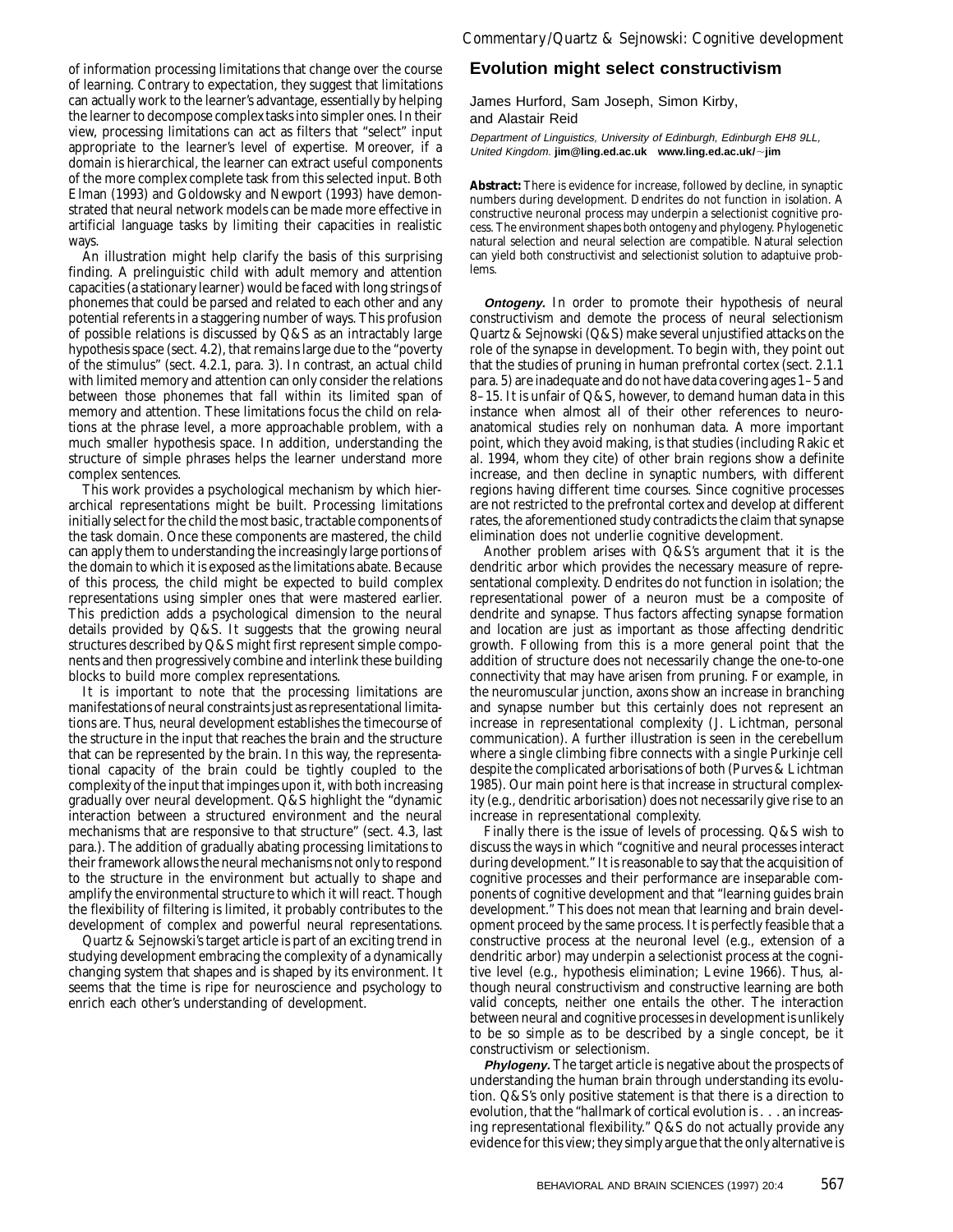### *Commentary/*Quartz & Sejnowski: Cognitive development

to see the brain as a "hodgepodge of specialized circuits," which is not in accord with the neurobiological evidence.

Although Q&S's view places prime importance on the structure of the environment in ontogeny, it demotes its importance in phylogeny. We believe this is an impoverished position. Instead, evolutionary psychologists (and evolutionary linguists) should be encouraged to take up Q&S's timely challenge to be responsive to neurobiological constraints, and explore the way in which the structure of the environment could influence the evolution of constructivist learning itself. Q&S do suggest that there are still some initial biases "that are consistent with a largely equipotential cortex," but it is crucial to relate these biases with the environment in which humans evolved.

It is likely that the constructivist approach to learning in particular problem domains is a particular evolutionary response to those problems. We need to understand which features of the environment and the problems the environment poses lead to the evolution of a constructivist strategy. For example, the "long period of dendritic development in Broca's area" is an evolutionary response to the pressure to learn language. As Q&S themselves point out, this constructivist response is bought at the cost of "increased vulnerability during a protracted developmental period."

This leads to a view of domain specific innateness in which development plays a central role. What is coded for genetically is a maturational program which leads to certain areas of the developing brain being particularly sensitive (in a constructivist sense) to input. We can now talk about a new kind of neural "specialisation": a specialisation or dovetailing of developmental strategies to the environment in which organisms evolve. Extended cortical dendritic growth will dovetail with problem domains that require flexible representation construction. This will not be true for all problem domains, in which case it should be unsurprising that this extended development is not uniform over all cortical areas. Kirby and Hurford (1997) show that this type of evolutionary adaptation of developmental programs can be modelled computationally. For language learning they predict an early phase of "constructivist" development leading to a critical period for acquisition.

Topics for evolutionary research in the light of Q&S's paper could include an attempt to understand the relationship between constructivist learning and the Baldwin Effect (Baldwin 1896), in which flexible learning should be selected for when the environment is unpredictable but should be selected against when it is not, *whenever increased plasticity has a cost.* The effect predicts that learning can guide the evolution of innate solutions (see, e.g., Hinton & Nowlan 1987) by increasing the phenotypic plasticity of organisms and broadening the search space of a particular genome. Without further understanding, however, of the parameters along which constructivist development can vary (Q&S list: "generic initial cortical circuitry, conduction velocities, subcortical organization, learning rates, and hierarchical development"), we cannot model exactly how learning and evolution will interact.

Finally, Q&S state that "[neural] selectionism . . . is strictly incompatible with the claim that evolutionary pressures have picked out specialized circuits." Although those advocating neural selectionism may emphasise its epigenetic component, it seems clear that it is not incompatible with natural selection. Moreover, natural selection could pick out the initial set of neural circuits (or even the mechanism for their generation) over phylogenetic time, which would then be subject to selectionist processes in the ontogenesis of the individual.

In summary, we are left with a view that the environment can impinge on the cortex on both the ontogenetic timescale (through several possible developmental processes at both a neural and cognitive level) and a phylogenetic timescale (through the selection of developmental processes which are appropriate to the environment). The important contribution of the target article is in putting the structure of the environment and the dynamics of development back on centre stage.

### ACKNOWLEDGMENT

The authors would like to acknowledge the members of the Adaptive Systems Workshop at the University of Edinburgh, whose discussion of the target article clarified many of the issues raised. Corresponding author: JH.

# **"Differentiationism" can reconcile selectionism and constructivism**

### G. M. Innocenti

Institut de Biologie Cellulaire et de Morphologie, 1005 Lausanne, Switzerland. **giorgio.innocenti@ibcm.unil.ch**

**Abstract:** Increased complexity of representations in development probably results from the differentiation of distributed neural circuits. Axonal differentiation plays a crucial role in this process. Axonal differentiation appears to be achieved in stages, each involving combinations of constructive and regressive events controlled by cell intrinsic and cell extrinsic information.

Quartz & Sejnowski (Q&S) emphasize the notion that, beyond the empire of the genes, development and learning interact with each other. This is a lovely idea, developed with "mucho gusto" and coming at the right time. But that is not all. They address other fundamental issues in brain sciences, including the relation between neural structure and representations (sect. 2), the nature of the processes underlying the development of neural structure and the role of intrinsic versus extrinsic information in these processes (sect. 3). In this theory-laden journey through the neurosciences, they lost me in a few places. I shall speak to some of them.

**Some measure of neural structure, possibly dendritic complexity, ought to correlate with representational complexity.** Why dendrites? And which dendrites? I was totally lost here. Most of the arguments advanced to support the role of dendrites could be extended to axons, when the complexity of their terminal arbors is considered, along with their possible computational properties (Innocenti 1995). Furthermore, there may be few, if any, crucial differences in the way dendritic and axonal arbors develop. Both differentiate through (often) exuberant growth and regression, show directed growth, respond to environmental conditions and can undergo local changes over extended life spans, including adulthood. Neither of them seems to call the shots in development; rather, they adapt to each other. Indeed, representations might not relate to any neuronal compartment in isolation, but rather to distributed neural circuits where axons, dendrites, and synapses combine interactively with each other, and with structural parameters, including the number of neurons and biochemical determinants of synaptic transmission. If increased complexity of representations means more numerous representations, each involving more elements, then it might be related to the number of *different* neural circuits available, to the number of *different* neurons belonging to each of these circuits, and perhaps to some measure of their connectiveness. As Edelman (1987) stressed the notion of "different" is important; I will come back to it. For now, there can be no doubt that:

**Regressive events do play a crucial role in the development of neural circuits.** On this point, the target article is biased in its presentation and quotation of the literature. More complete accounts of regressive events in the formation of neural circuits can be found (e.g., Clarke 1994; Innocenti 1991; O'Leary 1992). In short, development involves massive reduction in the number of neurons, dendrites, dendritic spines, axonal branches, and synapses and, in addition, elimination of receptors, of neurotransmitters, and so on. There are some methodological difficulties here. One has to do with the quantification of neural structures. As rightly noticed by Q&S, the assessment of synaptic densities in a changing volume does not provide results unequivocally interpretable in terms of connectivity, and sometimes not even in terms of total numbers. In general, regression of synapses (or of other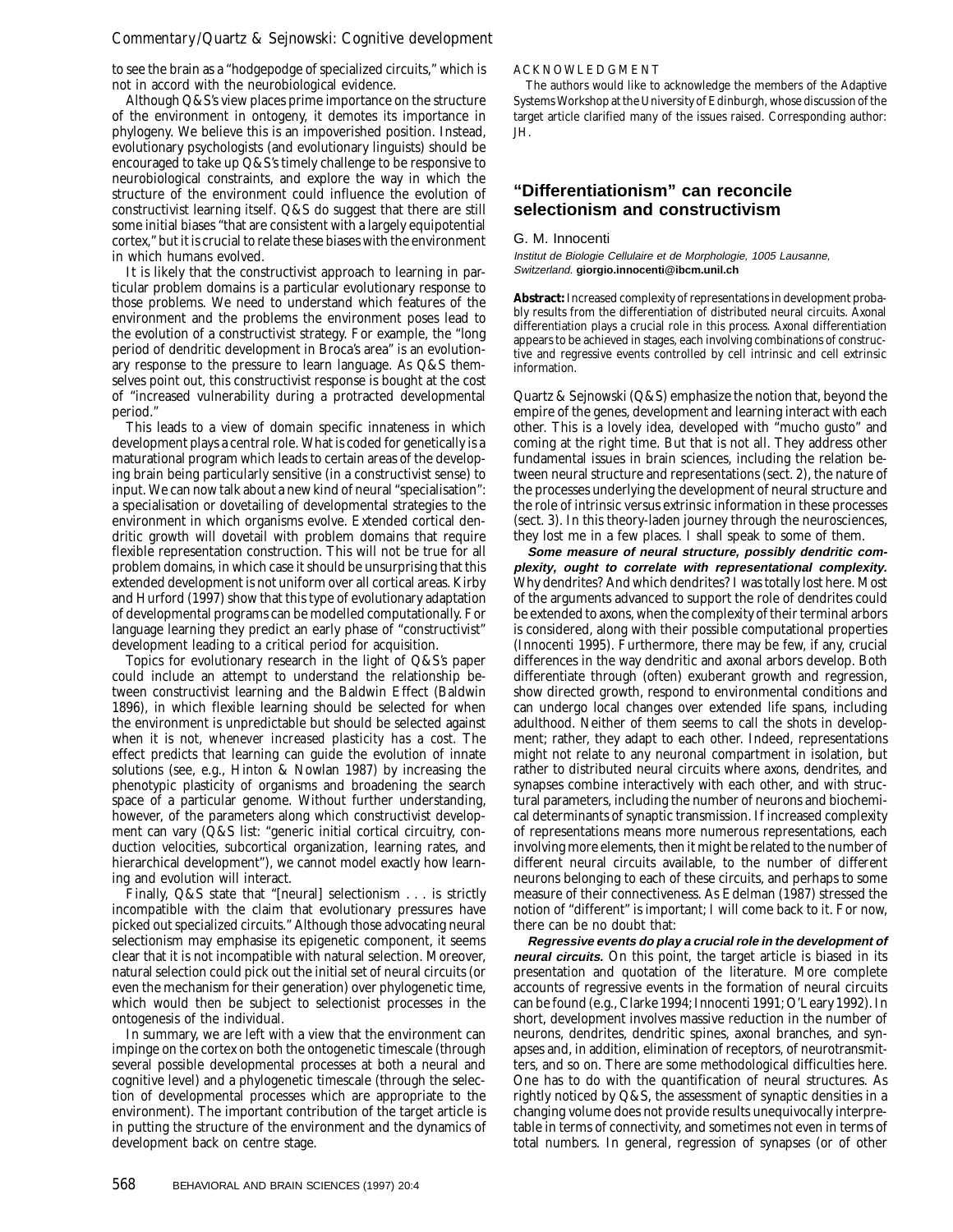Does any of the above imply that we should embrace a "strict selectionistic position"? Not to me! For I cannot believe that the developing brain has all the circuits of the adult brain plus many others. Nor have I ever met an infant who was endowed with all the representations of an adult, plus more. (If I become an infant again, I'll check.) In neural development, as in immunology and in evolutionary biology, selection is only the initial step, which would have minimal consequences were it not followed by the amplification of the phenotypes surviving the selection. Selection and construction are, therefore, strictly intertwined, even in areas to which selection applies unchallenged.

But do regressive events in development imply selection? I suspect so, in most cases. Indeed the criteria according to which the selection operates are sometimes known and the selection can be modulated. Scientists compete for grants and their neurons for food. Changes in the availability of trophic factors alter the number of neurons (axons or synapses) surviving at a given stage of development. A different type of regression is that of neurons and neural circuits which, rather like toys, are eliminated at some point, after having taken part in the juvenile behavior. The latter examples are not restricted to the metamorphic development of insects (Iriki et al. 1988). However, we do not know how widespread they are in the developing mammalian brain.

Exuberant development and selection are probably a way of coping with the lack of the detailed information required for certain developmental choices, as has been proposed several times (Changeux & Danchin 1976; Innocenti 1991, among others). It should nevertheless be stressed that the selection in development differs from Darwinian selection in some fundamental ways. Darwinian selection operates on differentiated phenotypes, mutated by genetic variation. It decreases phenotypic variation. Developmental selection operates on differentiating phenotypes, at various stages of the differentiation process. At each stage it increases phenotypic variation.

Our experience is with visual callosal axons, probably the only cortical axon so far studied quantitatively from the phases of elongation to that of synaptic elimination and into adulthood (reviewed in Innocenti & Tettoni 1997). These axons have welldefined adult phenotypes, well suited to implementing several computational operations. The phenotypes are acquired in stages. The stages (elongation, subcortical branching, ingrowth and branching in the gray matter, synaptogenesis, synaptic elimination) are probably the expression of cell autonomous programs but they need to be triggered by external signals. At each stage, exuberant growth occurs, followed by regression, both probably controlled by external signals. The overall process is one of cellular "conditional differentiation," leading to the differentiation of neural circuits.

Personally, I would support a differentiationist rather than a constructivist manifesto. I mean that what is important in development is that neurons and the circuits to which they belong become different from one another. Differentiation uses intrinsic and extrinsic information in imaginative combinations of construction and regression. This principle has the advantage of applying to all cellular and system development, not only to the nervous system, and the disadvantage of not being particularly new, although it has been somewhat neglected in developmental neurobiology.

# **Constraints on the construction of cognition**

Mark H. Johnson,<sup>a</sup> Liz Bates,<sup>b</sup> Jeff Elman,<sup>b</sup>, Annette Karmiloff-Smith,<sup>a</sup> and Kim Plunkett<sup>c</sup>

aMRC Cognitive Development Unit, London WC1H OBT, England. mark@cdu.ucl.ac.uk www.cdu.ucl.ac.uk/mark.home.htm; **bCognitive** Science, University of California, San Diego, La Jolla, CA 92093. cDepartment of Experimental Psychology, University of Oxford, Oxford OX1 3UD, England.

**Abstract:** We add to the constructivist approach of Quartz & Sejnowski (Q&S) by outlining a specific classification of sources of constraint on the emergence of representations from Elman et al. (1996). We suggest that it is important to consider behavioral constructivism in addition to neural constructivism.

In our view Q&S provide an excellent manifesto for a constructivist approach to neurocognitive development. The approach they outline has much in common with that advanced in our recent book (Elman et al. 1996). Like Q&S, we believe in the importance of constraining accounts of representational change in cognitive development with evidence from developmental neurobiology and neuropsychology, and through considerations from computational (connectionist) modeling. We also agree with Q&S that recent evidence from developmental neurobiology makes nativist or "evolutionary psychological" views of cognitive development distinctly implausible. Although there is substantive overlap in our perspectives, in this commentary we focus on the unique aspects of each of the approaches with the view that, when taken together, they provide a more complete constructivist account of neurocognitive development.

Q&S put forward a specific account of directed dendritic growth, which they suggest is the primary mechanism responsible for the emergence and transformation of representations in cerebral cortex during ontogeny. This mechanism, when taken together with selective loss, provides a powerful basis for representational plasticity, and we believe it significantly extends the plausibility of the constructivist approach. There is a source of evidence discussed in our book, however, that poses an apparent challenge to constructivist views based simply on powerful learning mechanisms: namely, the relative consistency of the outcome of cortical specialisation. In other words, most (but not all) of the time adults tend to have (1) similar types of representations that emerge in (2) approximately similar regions of cortex. In our book we address this apparent paradox by identifying sources of constraint on the emergence of representations in cortex. Without acknowledging and identifying these sources of constraint, neural constructivism is in danger of becoming a sophisticated form of empiricism. Indeed, Q&S acknowledge this:

A future research direction will be to characterize the sorts of biases that are consistent with a largely equipotential cortex: those deriving from such features as generic initial cortical circuitry, conduction velocities, subcortical organization, learning rates, and hierarchical development. The way these constraints provide grounding for constructive learning to build the mature representational structures of cortex will likely be a very rich account, although the tools required to understand this complex interplay are still rudimentary. (sect. 4.3.1, para. 2)

This is what we attempt in Elman et al. (1996). We also consider that understanding these sources of constraint is essential; one objective of our book is to classify them as shown in Table 1 (Table 1.3 in Elman et al. 1996). By comparison with artificial neural networks, we classified the intrinsic sources of constraint on the emergence of representation in real neural tissue. Like Q&S, we dismiss the possibility of prespecified (innate) representations in cerebral cortex (though not necessarily in subcortical structures) instantiated as detailed microcircuitry including synaptic and dendritic connectivity. We then identified three levels of Architectural constraints referring to the properties of units/neurons, their overall connectivity within a region, and the connectivity between regions. Our review of the evidence suggests that these aspects of structure are not malleable in response to input in the same way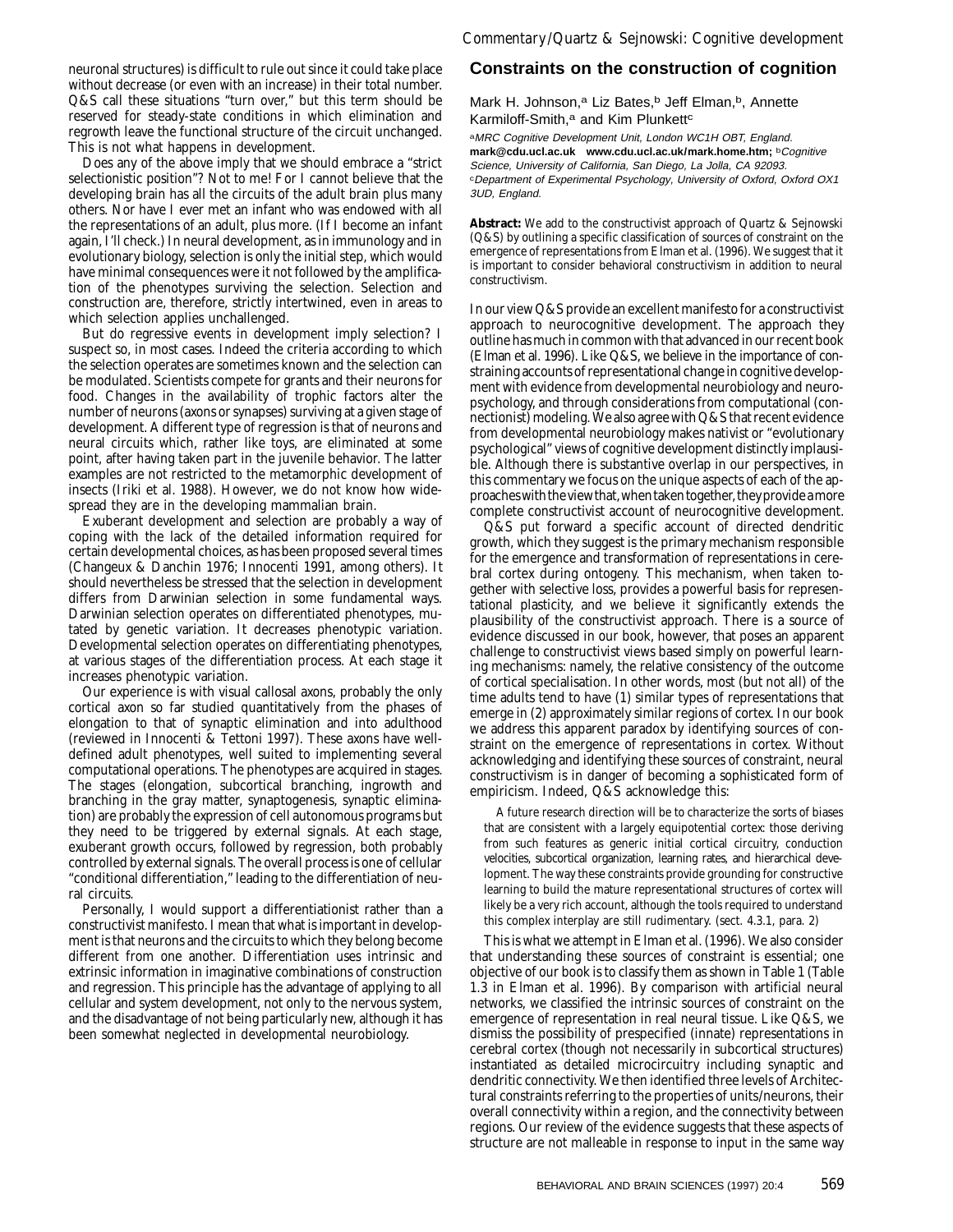### *Commentary/*Quartz & Sejnowski: Cognitive development

|  |  |  |  |  | Table 1 (Johnson et al.). Sources of prespecification |
|--|--|--|--|--|-------------------------------------------------------|
|--|--|--|--|--|-------------------------------------------------------|

| Source of constraint |        | Examples in brains                                                                                                                                         | Examples in networks                                                                                                                                      |
|----------------------|--------|------------------------------------------------------------------------------------------------------------------------------------------------------------|-----------------------------------------------------------------------------------------------------------------------------------------------------------|
| Representations      |        | synapses; specific microcircuitry                                                                                                                          | weights on connections                                                                                                                                    |
|                      | unit   | cytoarchitecture (neuron types); firing thresh-<br>olds; transmitter types; heterosynaptic de-<br>pression; learning rules (e.g., LTP)                     | activation function; learning algorithm; tem-<br>perature; momentum; learning rate                                                                        |
| Architectures        | local  | number of layers; packing density; recurrence;<br>basic (recurring) cortical circuitry                                                                     | network type (e.g., recurrent, feedforward);<br>number of layers; number of units in layers                                                               |
|                      | global | connections between brain regions; location of<br>sensory and motor afferents/efferents                                                                    | expert networks; separate input/output chan-<br>nels                                                                                                      |
| <b>Timing</b>        |        | number of cell divisions during neurogenesis;<br>spatio-temporal waves of synaptic growth<br>and pruning/decay; temporal development of<br>sensory systems | incremental presentation of data; cell division<br>in growing networks; intrinsic changes result-<br>ing from node saturation; adaptive learning<br>rates |

From Elman et al. 1996.

that more detailed aspects of cortical circuitry are, and that they constrain considerably the types of representations that eventually emerge during development. This, then, is one limitation on plasticity. Another source of constraint, also briefly alluded to by Q&S, is timing. In our book we give a number of examples from real and artificial neural networks in which the relative timing of events critically influences the solutions arrived at. Likewise, Q&S stress need for prolonged gradual exposure and regulated rates of growth of cortical (dendritic) networks.

In addition to these intrinsic constraints on the formation of representations, we suggest that initial biases in the behavior of the infant select particular aspects of the environment for input, thus shaping subsequent brain development. For example, the tendency of newborns to orient to faces biases their input from the environment to that class of stimulus (Johnson & Morton 1991). Thus, we argue for behavioral constructivism in addition to neural constructivism. Of course, these biases in behavior have a neural basis which, we suggest, involves mainly subcortical structures. Specific biases in subcortical structures may provide an additional constraint on the representations that subsequently emerge in cerebral cortex. In short, Q&S's neural constructivism needs to be matched with a mechanism for behavioral constructivism in the infant.

While we are encouraged that our book and Q&S's target article offer a vision of a future constructivist approach to neurocognitive development, there is clearly a long and challenging path ahead. Specifically, there is a need for computational models which incorporate both dynamic and static aspects of brain structure during development, and which speak to the issue of the formation and transformation of hierarchical representations during postnatal cortical development. Only when we have such models is there the possibility of accounting for interesting cognitive changes.

# **Cortical development: A progressive and selective mesh, with or without constructivism**

Henry Kennedy and Colette Dehay INSERM U371 Cerveau et Vision, 69675 Bron, France. **kennedy@lyon151.inserm.fr**

**Abstract:** A credible account of the neurobiology underlying cognitive development cannot afford to ignore the recently demonstrated innate regionalisation of the neocortex as well as the ontogeny of corticocortical

phenomena, only for the latter does the timing of development permit control by external events and this is most likely to occur at later stages in the fine tuning of cortical microcircuitry.

connections. Although progressive processes are implicated in both

Relating mind and brain is laudable. Relating the emergence of mind and brain is positively heroic. Quartz & Sejnowski's (Q&S's) constructivist manifesto attempts just that and takes "environment" as the common denominator. Minds provide representations (of the environment) and environmental factors shape gene expression, which in turn controls development. Hence the philosophers dream: what is to be learnt instructs the means of learning. The notion that environmental factors provide an impetus for progressive as well as selective processes makes for a welcome conceptual change from the excessive reference over the past few years to so called "regressive phenomena" (cell death, axon and synapse elimination). However, a major confusion in the manifesto is made concerning the the environment of minds (which is the object of learning and what we refer to as external events) and the environment of cells (which in a multicellular organism is largely specified by the genome and referred to as the "internal environment"). The constructivist manifesto requires that external events control growth mechanisms. However, much of cortical development occurs in the absence of evoked activity signaling external events, and, although spontaneous activity is frequently reported to play a potentially important role (e.g., McAllister et al. 1996; reviewed in Goodman & Shatz 1993), it is part of the internal environment as defined above.

The development of thalamocortical connectivity shows a progressive acquisition of structure rather than the massive pruning required by selectionist theories; given what we know about the development of ocular dominance columns, Q&S are right to mention it. However, why have they chosen to ignore the literature on the development of connectivity linking cortical areas? First, such connections underlie much of the processing which is *inherently* cortical (synapses driven by the thalamus represent less than 1.6% of total synapses in the cortex; Peters & Payne 1993). Second, unlike in thalamocortical connectivity, where the consensus overwhelmingly favours a limited role of pruning, it has been repeatedly claimed that the adult pattern of corticocortical connections develops via the elimination of widespread connections.

It is surprising that so few studies have examined the development of the functionally defined pathways linking cortical areas. In kittens, several studies did show late elimination of connections between visual cortical areas (e.g., Price & Blakemore 1985). However, progressive phenomena have also been reported. As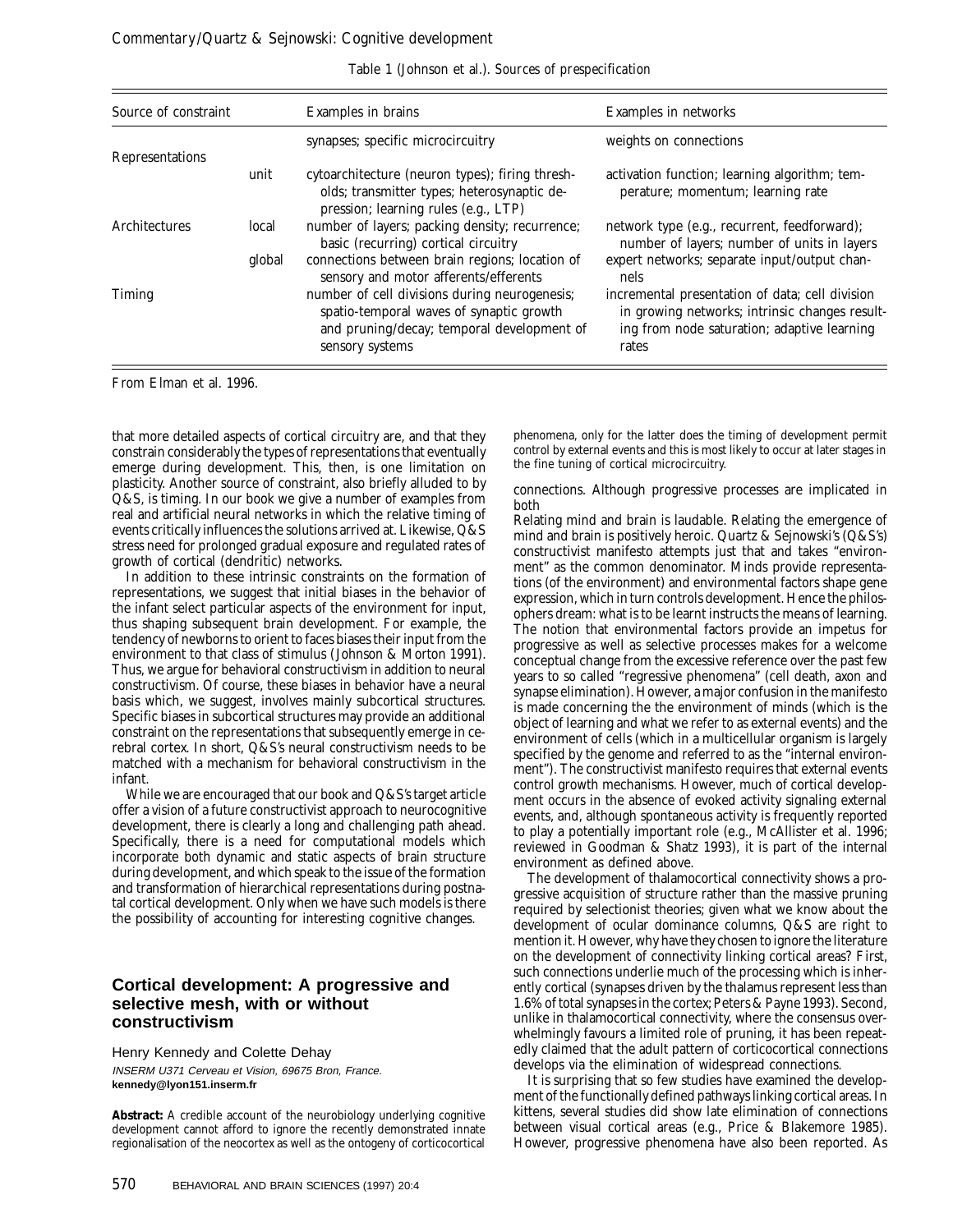Q&S point out, a cardinal feature of representation resides in the topography of connections. A recent quantitative study of the topography of extrinsic and intrinsic cortical connections in cats showed that the divergence values of the bulk of connections in developing pathways were within the adult range, suggesting that this feature of connectivity develops largely independently of selective processes (Kennedy et al. 1994). These studies in the kitten fail to distinguish feedforward and feedback connections. This difficulty can be overcome in the exquisitely compartimentalised extrastriate visual cortex of the primate. Using this model we examined the development of functional feedforward pathways and showed that directed growth plays a major role; the adult pattern of connectivity is accordingly acquired early in development with little or no elimination of inappropriate target axons (Barone et al. 1996).

So far, the development of association feedforward pathways could well be in accord with the constructivist manifesto, although it needs to be stated that even the small amount of developmental pruning observed could reflect important selective processes. However, feedback connections do not show the early specification of the feedforward pathways. Here selection leads to a massive reorganization of the laminar distribution of corticocortical neurons participating in feedback projections (Barone et al. 1995), suggesting that the relative role of progressive and selective mechanisms differs according to the functional role of the cortical pathway (Singer 1995). These findings suggest that understanding the functional role of feedback and feedforward connections gives a better understanding of where one could expect constructivist mechanisms to operate.

The manifesto gives short shrift to the early specification of cortical areas and declares: "the cortex . . . is largely equipotential at early stages" (sect. 4.1.1, para. 2). This is curious because it suggests a selective stance: if the cortex were equipotential, it would have a uniform connectivity so that selective axon loss must be proposed for the emergence of specific regional connections. In any case, the hypothesis of the equipotential cortex is no longer viable in view of recent results with molecular markers showing early regionalization prior to thalamic innervation (Arimatsu et al. 1992; Barbe & Levitt 1991; Cohen-Tannoudji et al. 1994) and axonal tracers showing adult-like distributions of immature corticospinal projections (Meissirel et al. 1993; Oudega et al. 1994). Finally, the concept of an equipotential immature cortex has been definitively refuted by the quantitative analysis of grafting experiments (Ebrahimi-Gaillard & Roger 1996).

The difficult task which remains is to conceptualise the afferent specification by the internal environment (Killackey 1990; O'Leary 1989) with early cortical regionalization (Rakic 1982). Attempts to do this have largely referred to prenatal enucleation experiments in the monkey (Kennedy & Dehay 1993a; Rakic 1988). These experiments show that the dimensions of striate cortex are determined by the number of thalamic afferents and that in their absence, cortex which was destined to acquire striate features instead takes on the phenotypic features of extrastriate cortex, which, however, still continues to display a number of unusual features, possibly of striate origin (Dehay et al. 1996a; 1996b; Rakic et al. 1991). Clearly, the early regionalisation of cortex places important constraints on the amount of instruction that can be derived either from external events or the internal environment.

In conclusion, there are many progressive phenomena in cortical development, particularly in feedforward connections. However, for this to correspond to a constructivist model, external events need to influence the underlying growth processes. The paradigm for such a phenomenon is curiously suggested by numerous reports of cortical plasticity in the adult (reviewed in Kaas 1995), largely unmentioned by the manifesto. That field of research reminds us that the cortex is a universal learning machine and raises renewed interest in the continuity hypothesis (Pinker 1984). It links adult and developmental plasticity (Cramer & Sur 1995) and suggests a neotenous phenomenon as a central feature

### *Commentary/*Quartz & Sejnowski: Cognitive development

of cortical function. More specifically, the manifesto needs to pay particular attention to the timing of cortical development and to recognise the improbability of external events influencing *early* development (Kennedy & Dehay 1993b). Because much of cortical pathway formation occurs prior to activity evoked by the external world reaching the cortex, it seems likely that constructivist control concerns the late fine tuning of the feedback cortical conections required for cortical function.

# **From neural constructivism to children's cognitive development: Bridging the gap**

Denis Mareschal<sup>a</sup> and Thomas R. Shultz<sup>b</sup>

aDepartment of Psychology, Washington Singer Laboratories, Exeter University, Exeter, EX4 4QG, United Kingdom. **d.mareschal@exeter.ac.uk www.ex.ac.uk/psychology/staff/dmaresch.htm;** bDepartment of Psychology, McGill University, Montreal, Quebec, H3A 1B1 Canada. **shultz@psych.mcgill.ca; www.psych.mcgill.ca/labs/lnsc/html/labhome.html**

**Abstract:** Missing from Quartz & Sejnowski's (Q&S's) unique and valuable effort to relate cognitive development to neural constructivism is an examination of the global emergent properties of adding new neural circuits. Such emergent properties can be studied with computational models. Modeling with generative connectionist networks shows that synaptogenic mechanisms can account for progressive increases in children's representational power.

Quartz & Sejnowski describe an exciting new approach to relating brain development and cognitive development. Although constructivist accounts of cognitive development have a long history (e.g., Case 1985; Fischer 1980; Piaget 1970), there have been few attempts to ground the principles of constructivist development in a neural or biological substrate. The few attempts have either failed to relate development to specific brain processes or have failed to show how neural changes increase representational power. For example, Piaget (1980) describes cognitive development in terms of biologically plausible competitive mechanisms but fails to specify how these mechanisms are implemented in the brain. In contrast, others – such as Case (1992), who attributes much of cognitive development to greater mylenation in the frontal lobes, or Fischer (1994), who argues that patterns of cyclical brain activity correspond to stage like transitions in brain reorganization – fail to specify how these neural processes increase representational power. Q&S are to be commended for tackling both sides of the issue.

However, an important element is missing from Q&S's argument if they wish to support the hypothesis that the neural mechanisms they describe actually underlie the development of behaviors observed in children. They suggest a means by which constructivist development can occur at the neural level but it is possible that other, more global processes dominate children's cognitive development. Indeed, the global interactions that emerge from a complex system may overshadow the effects of constructivist development at the level of individual neurons. To substantiate the claim that a constructivist neural mechanism empowers a system to learn complex relationships in the same way children do, it is necessary to explore whether the developmental profiles of a generative neural network match the developmental profiles observed in real children when presented with identical learning tasks.

One way to test this is through computer modeling. Computer models of child development provide a way to investigate the mechanisms that may underlie observed behaviors (Halford & Simon 1995). A mechanism that does not produce the correct developmental profile can be ruled out as a candidate. Generative connectionist networks (networks that grow their own architectures as part of learning) are being explored as models of constructivist cognitive development (Mareschal & Shultz 1996). Models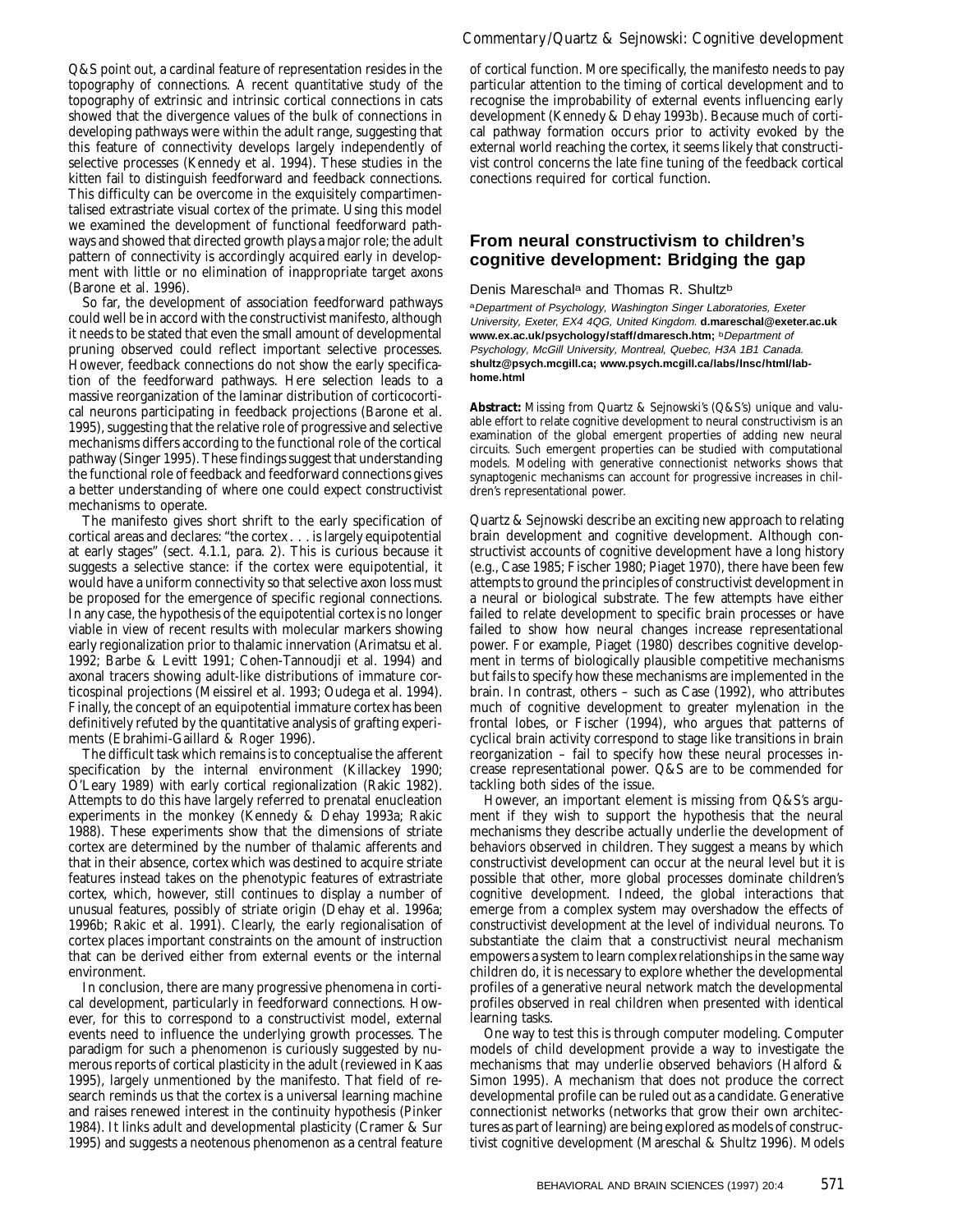### *Commentary/*Quartz & Sejnowski: Cognitive development

of children's performance on the balance-scale task, the seriation task, the integration of time, distance, and velocity information, a pronoun reference acquisition task, and a causal judgment task concerning the potency and resistance of an effect have all been developed using the cascade-correlation learning algorithm (see Shultz et al. 1995 for a review). In many cases, the generative connectionist models capture the developmental profiles of children better than do static feed-forward connectionist networks, which often miss important stages (Buckingham & Shultz 1996; Mareschal & Shultz 1996; Shultz et al. 1994).

Generative connectionist algorithms like cascade-correlation allow for both quantitative changes (through connection weight adjustments) and qualitative restructuring (through recruitment of hidden units). The former permits knowledge acquisition within an existing representational framework, and the latter an increase in representational power. The question of whether development is driven by quantitative or qualitative change is central to cognitive development (Keil 1990). The cascadecorrelation models suggest that both types of mechanisms are necessary to account for development over a variety of domains, although particular developments may be attributed to one or the other. In addition to conventional quantitative adjustments of synaptic strength, the neural mechanisms reviewed by Q&S allow for qualitative restructuring, thus putting this fundamental psychological distinction on a firm neurological basis.

The cascade-correlation algorithm forces a network to develop initially through a phase of limited representational power and then through successive phases of increasing representational power. That is, the system must develop limited representations and then build on them when added power is developed. The simulations suggest that this is a necessary feature for capturing realistic cognitive development in many domains.

The renewed research interest in the periodic need to increase the representational power of a system (as illustrated in both the target article and the modeling work) suggests that research in cognitive development should move away from the search for ever more precocious proto-representations in children and return to the study of what children can and cannot assimilate at particular stages of development. Constraints on early representations are provided by what the child cannot represent as well as by what the child can represent. Finally, these constraints should be yoked to neurophysiological constraints like those described by Quartz & Sejnowski.

# **More mathematics: Bodily-kinaesthetic intelligence**

### Gin McCollum

R. S. Dow Neurological Sciences Institute, 1120 NW 20th Avenue, Portland, OR 97209. **mccollum@ohsu.edu; www.ohsu.edu/s**n**mneuroscience/sys/ mccollum.html**

**Abstract:** Although the idea that cognitive structure changes as we learn is welcome, a variety of mathematical structures are needed to model the neural and cognitive processes involved. A specific example of bodilykinaesthetic intelligence is given, building on a formalism given elsewhere. As the structure of cognition changes, previous learning can become tacit, adding to the complexity of cognition and its modeling.

Quartz & Sejnowski's (Q&S's) philosophy that we build on our learning is liberating, as is the less strongly stated point that our behavior is not genetically determined (sect. 4.4) and that minds are not computers (sect. 1). A further liberation is needed from narrow and fashionable views of representation and from dependence on artificial neural network modeling. "Selectionism brings increased tractability to modeling efforts" (sect. 2.2.1) only in a narrow range of modeling types.

It is not clear that activity in the cerebral cortex is "representing" anything; it is more accurate to speak of neural ensembles as

"transforming" activity. The question is then to characterize the transformation mathematically. That is, a better characterization is needed of the mathematical structure(s) of the cerebral cortex itself. While it is possible that "representational complexity" depends monotonically on synaptic numbers, axonal arborization, or dendritic development, there is no necessary relationship. One can use more words to say less. The complexity of function depends instead on the complexity of patterns among the synapses, axons, and dendrites and on their particular relationship to the neural and cognitive environment.

It follows from Q&S's views that learning is not only meeting some task criterion but also elaborating a set of behavioral (or imaging) strategies. Learning is creation, not limitation. In order to make sense of the role of the cerebral cortex in learning, it is necessary to formalize the interactions of cortical ensembles with other parts of the nervous system and with the environment. An example of a unified mathematical characterization of a simple combined neural-behavioral system is given by Roberts and Mc-Collum (1996).

The cortex's environment in the nervous system is enough to vary the type of mathematics needed. In our studies of movementrelated parts of the nervous system, different mathematical systems fit different neural ensembles (Holly & McCollum 1997; McCollum 1992; 1993). Combined mathematical characterizations of cortical and extra-cortical systems will therefore differ, depending on the parts of the nervous system involved.

A good area to model is bodily-kinaesthetic intelligence, to use Gardner's (1983) expression. The modeling of movement is grounded in physics, with its agreed-upon formalism. Brenière et al. (1989), conclude that children in the early stages of walking integrate physical principles of movement sequentially. That conclusion fits well with our own study of the physics of learning to walk (McCollum et al. 1995).

One can imagine extending that study to include the cortical role in movement. For example, the twist style of early walking involves a movement like that of a drawing compass, in which early efforts at walking alternate from foot to foot after each twist. The pattern of reafference encountered in early practice gives rise to a hypothesis (sect. 4.2) that there is a relationship between aspects of sensory reafference and progression toward some goal. For instance, it would be natural to use the vestibular system to gauge the extent of twist. If we assume that the role of the cerebral cortex is to grasp connections and envision possibilities, it would make sense that the cortex would oversee (1) the integration of the connection between reafference and twist (after the fact) and (2) the calibration of twists to reach predetermined goals.

This is an example of second-order learning (I wouldn't call it nonstationary): of finding a goal during learning or laying down the road in walking (Varela et al. 1991). The various elements are available for modeling and many are even available for observation. In constructing this specific example, I am extending Q&S's point that the cognitive structure changes with learning. I would like to emphasize another aspect of real-world learning: the surprises that come in trying something out, for example, walking. Because of such surprises, second-order learning may not be a refinement of an original goal but may take entirely new turns.

Second-order learning also involves burying earlier conclusions: previously learnt skills and procedures become tacit and unavailable for modification. This is a way to understand some of the difficulties faced by recovering stroke patients. A patient who once *learned* to guide footfall by the vestibular system may no longer be able to walk successfully following that procedure (McCollum 1994).

Elaborating and specifying second-order learning will require patience for complexity. One must not get stuck in one's metaphors and methods.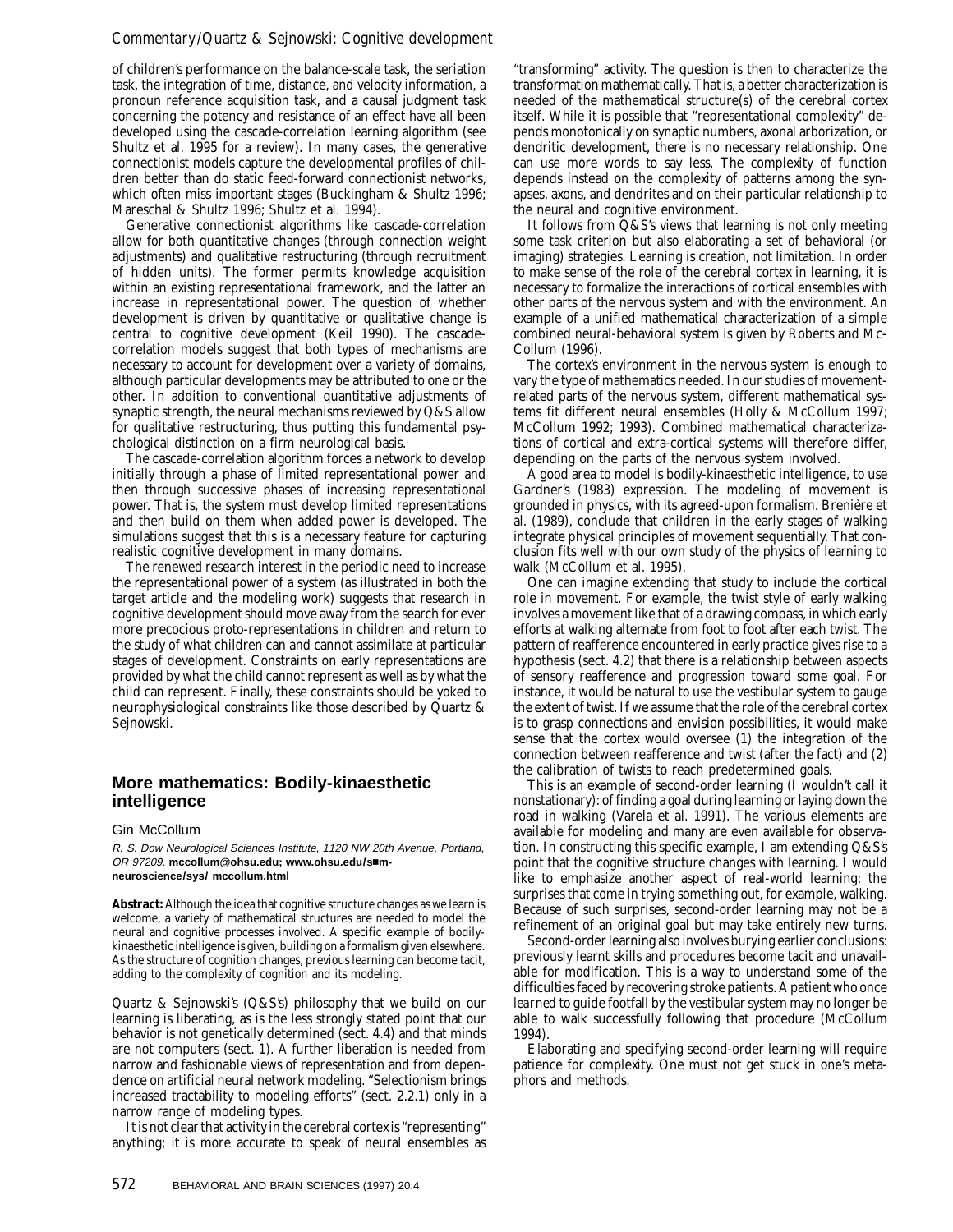# **Neural construction: Two and a half cheers for Quartz & Sejnowski!**

Dale Purves

Department of Neurobiology, Duke University Medical Center, Durham, NC 27710. **purves@neuro.duke.edu www.neuro.duke.edu/faculty/ purves/purves.htm**

**Abstract:** A wealth of evidence supports the idea that the circuitry of the developing nervous system is gradually elaborated under the instructive influence of neural activity. Some care must be taken, however, not to handicap the acceptance of this useful perspective with too onerous a theoretical superstructure.

Having struggled – with only modest success – to promote the idea that constructionism is a well supported and eminently sensible framework for understanding neural development (Purves 1988a; 1994; Purves et al. 1996), I am obviously sympathetic to the theses of Quartz & Sejnowski's (Q&S's) "manifesto." It has always been surprising to me that these ideas have not been more widely embraced; indeed, one of my initial fears was that they seemed too obvious to warrant much discussion. But clearly the notion that the nervous system is gradually built in an activitydependent manner in order to instantiate the lessons of experience is not everyone's cup of tea. In any event, Q&S present an excellent review of the evidence for this. Moreover, by grounding much of it in computational neuroscience, they will no doubt encourage interest in new quarters. There are, nonetheless, a few things to worry about in what Q&S say.

First, the sword of computational neuroscience cuts both ways. Whereas those more familiar with software than synapses will prick up their ears, there is some danger of lapsing into the sort of obscurantism that has bedeviled theories of selectionism (see, for example, Barlow 1988; Crick 1989; Purves 1988b). Although Q&S generally avoid the incomprehensibility that makes the literature on selectionism heavy going, they sometimes struggle to balance a natural affinity for the argot of AI with the knowledge that these ideas are pretty straightforward and don't really need to be gussied up. The desire to examine how "nonstationarity in development can be characterized from a neurocomputational perspective" in terms of "environmentally derived neural activity carrying domain-specific information" (sect. 1.1) is altogether worthy, but one shouldn't have to work so hard to understand the meaning of such statements. The basic idea is that once experience is able to guide the neural connections that generate our awareness of complex stimuli, some pretty neat things are possible.

A second quibble, which is to some degree self-serving, is that Q&S fail to discuss evidence that makes their case stronger (Riddle et al. 1992; 1993; Zheng & Purves 1995). These studies – which examine the effects of normal and augmented levels of neural activity on brain growth in the somatic sensory system – show that particularly active brain regions grow more during development than less active areas. Perhaps Q&S are suspicious of observations on populations of neurons that depend on the macroscopic effects of differential activity, but that do not allude to the more fashionable (but poorly understood) molecular mechanisms that link activity and growth. In my view, such studies not only add teeth to the argument by demonstrating the remarkable effects of differential activity, but they suggest how cortical construction could eventually be studied noninvasively in humans (see also Zheng et al. 1991).

A third problem concerns the assertion that cortical evolution reflects "increasing representational flexibility" rather than "a progressive increase in specialized structures." (sect. 4.4). This part of the narrative is the only one, it seems to me, in which the sense of the ideas (as opposed to the style in which they are expressed) may be off the mark. The notion that representational flexibility and brain specialization are antagonistic evolutionary goals is ill considered. Clearly, complex brains pull off both of these stunts, to the considerable advantage of the brain's possessor (witness the primate visual system; Allman 1985). The teleology of

# *Commentary/*Quartz & Sejnowski: Cognitive development

neural development, particularly its evolutionary purposes, is a slippery slope, and venturing onto it here seems gratuitous.

Perhaps the most important implication of the constructionist take on brain development is that experience can instruct the structure and function of the developing brain (in contrast to the view that neural activity is primarily permissive, which, as Q&S point out, has been implicit in mainstream visual physiology for the last 30 years). The most impressive figures among many who have enjoined this debate were archrivals Ewald Hering and Herman von Helmholtz, who in the nineteenth century battled over this general issue for decades (Helmholtz 1924; Turner 1995). Hering, an unabashed "nativist," argued that the intrinsic rules of brain organization supply the visual system with all the analytic ability it needs from the outset. Helmholtz took the "empiricist" stance that many visual perceptions rely on judgments made possible by learning about actual objects and their visual consequences. Despite these minor reservations, Quartz & Sejnowski have done a fine job pulling together the burgeoning evidence for the reality and purposes of activity-driven neural construction, evidence which is rapidly vindicating Helmholtz.

# **Is the learning paradox resolved?**

# M. E. J. Raijmakers

Department of Psychology, University of Amsterdam, 1018 WB Amsterdam, The Netherlands. **op**i**aijmakers@macmail.psy.uva.nl**

**Abstract:** We argue that on logical grounds the constructivist algorithms mentioned by Quartz & Sejnowski (Q&S) do not resolve the learning paradox. In contrast, a neural network might acquire a more powerful structure by means of phase transitions. The latter kind of developmental mechanism can be in agreement with the constructivist manifesto.

One of the classical arguments against constructivist approaches to development is the logical impossibility of acquiring more powerful structures (Fodor 1980; Q&S refer to this as the "learnability problem"). Has Q&S's constructivist manifesto formally solved this fundamental problem? Or, more concretely, do the constructivist algorithms listed in section 4.2 implement a mechanism for acquiring more powerful structures?

One of the key points of the learning paradox is that the hypothesis space of a system cannot be increased by learning, but only by adding conceptual resources to the language or the algorithm of the system (e.g., by means of maturation). More generally, a system can only become more powerful if the algorithm itself changes qualitatively. As Quartz (1993) shows convincingly, the power of a system can be formalized in terms of the PAC model of learning. A qualitative, as opposed to quantitative, change of an algorithm indicates that: (1) A discrete event is taking place, (2) improvements in power can be predicted from the changes in the algorithm, and (3) no arbitrarily small change of the algorithm can have the same effect in a nontrivial way.

According to Q&S, the power of a biological neural network can be improved by (among other things) extending the dendritic arborization of individual neurons. The constructive algorithms that they mention are neural network models that extend their architecture by recruiting new nodes. Is this a qualitative or a quantitative change of the algorithm of the network? The addition of a node is a discrete event that specifically increases the power, and there is no arbitrarily small change that might cause an equivalent increase. Moreover, it increases the dimensionality of the state space of the network. Hence, these constructivist algorithms implement a qualitative change in the algorithm; in this respect, they do not resolve the learning paradox.

There may be a way, however, to increase the hypothesis space of a system by changing the algorithm only quantitatively. The general idea is that a nonlinear dynamic system can acquire more powerful structures by self-organization, that is, spontaneous organization from a lower to a higher level of complexity by means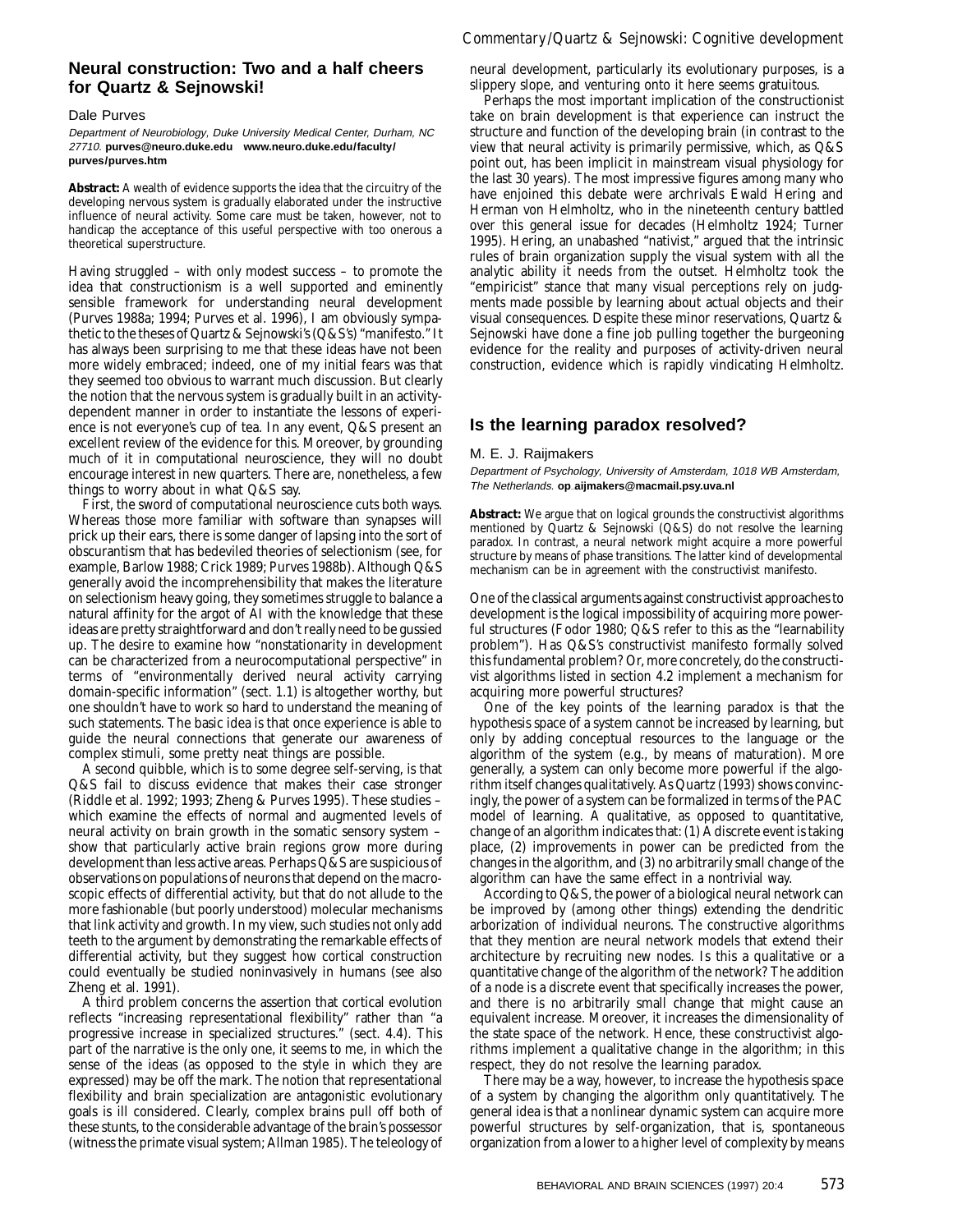### *Commentary/*Quartz & Sejnowski: Cognitive development

of a bifurcation or phase transition. A phase transition is a discontinuous change in the equilibrium behavior of the system under quantitative variation of a control parameter. The underlying change is quantitative for the following reasons. First, the value of a control parameter can be changed continuously. Second, this change is not specific in the sense that it does not in itself show when a phase transition will occur. Third, the change of the value of the control parameter might be arbitrarily small. Crutchfield (1994) shows a concrete example of an increase in the power (i.e., computational complexity) of a system, the logistic map, by means of a phase transition. In neural network models, phase transitions are common. However, rare are the neural networks that show qualitatively different functional behavior in two dynamic regimes that are separated by a phase transition. Only a few neural networks obey the above description (cf. Pollack 1991). One example is Exact ART (Raijmakers et al., 1996a), which is related to Q&S's constructivist approach. By varying the range of inhibitory connections (not as a function of learning), the activity of the representational layer shows phase transitions. Here, structural properties of the network are implemented as low-dimensional real-value parameters. It appears that, in different dynamic regimes, the learned representations vary from local to distributed. It has not yet been shown formally, however, that these different representations result in networks with different power. It is obviously far more difficult to simulate qualitative improvements with networks that learn or develop through phase transitions rather than constructive algorithms.

Development by means of phase transitions resolves crucial aspects of the learning paradox and hence might be a constructive alternative for the kinds of constructive algorithms mentioned by Q&S. As we tried to expound, there exist crucial dynamic differences between the two kinds of constructive mechanisms. For this reason, they should be considered as two different mechanisms of constructive development which might exist alongside one another. Empirical criteria can distinguish between different kinds of dynamics underlying a specific developmental process (van der Maas & Molenaar 1992). Important empirical evidence is shown for transitions in the acquisition of the liquid conservation task and the balance scale task, although no absolute demonstration exists yet (Raijmakers et al. 1996b; van der Maas & Molenaar 1996).

# **Constructivism: Can directed mutation improve on classical neural selection?**

George N. Reeke, Jr.

Laboratory of Biological Modelling, The Rockefeller University, New York, NY 10021. **reeke@lobimo.rockefeller.edu; www.rockefeller.edu/labheads/reeke/ reeke-frame.html**

**Abstract:** Quartz & Sejnowski (Q&S) find flaws in standard theories of neural selection, which they propose to repair by introducing Lamarckian mechanisms for anatomical refinement that are analogous to directed mutation in evolution. The reversal of cause and effect that these mechanisms require is no more plausible in an explanation of cognition than it is in an explanation of evolution.

**1. Mischaracterization of selectionist theories.** Quartz & Sejnowski choose to "refer to any view positing an initial exuberant growth followed by elimination as 'selectionism'" (sect. 2). This definition seriously mischaracterizes mainstream selectionist theories, such as Edelman's (1978; 1987) theory of neuronal group selection (TNGS). First, it has never been claimed that all growth needs to be completed before selection begins. The possibility and even necessity of continuing diversification of neural systems during the lifetime of the organism has been explicitly discussed by Edelman (1987, p. 19) as well as included in computer simulations based on the TNGS (Montague et al. 1991). Second, it has never been claimed that all neural selection is *negative* selection. Positive mechanisms related to the so-called Hebb rule have been

included in all computer models based on the TNGS to date (e.g., Reeke et al. 1990). Third, it has never been claimed that regression of neural structures is a necessary concomitant of negative selection. It is enough that synaptic efficacy be reduced. Mechanisms of this kind have also been included in all computer models based on the TNGS from the very earliest (Edelman & Reeke 1982). Q&S neglect the very attractive possibility that structures not selected in one environmental encounter may in this way remain available for selection in future encounters. In any event, it is no surprise to a selectionist that large scale regression of neural structures is not seen during postnatal maturation in typical mammals.

In addition, Q&S for the most part equate increases in complexity (function) with increases in size (anatomy). In fact, complexity and size are quite different concepts (Tononi et al. 1996). Sheer size does not in itself guarantee complexity if the components of the system are connected in a regular fashion. Furthermore, reorganization within a structure of fixed size can lead to increased complexity. Accordingly, the statistics on neurite growth and number of synapses presented by Q&S are interesting, but not to the point.

**2. Constructivist growth is directed growth.** The end results Q&S expect of constructivist growth are quite clear: "dendritic development under the influence of environmentally derived activity conforms to cognitive schemes for the construction of mental representations" (sect. 1.1). It is less clear how activity is supposed to direct neurite growth and synapse formation to construct structures embodying appropriate mental representations. The target article can be read in two very different ways: either Q&S have merely suggested a possibly more efficient variant of mechanisms already proposed and extensively studied in selectionist simulations, or they have proposed (but not described) a radically new mechanism of directed growth in which the effect of making a new connection is somehow known before the connection is formed.

The heart of the issue is the discussion in sections 3.1 and 3.1.1 of unpublished simulations (with P. R. Montague) in which neurite growth is said to be directed in an activity-dependent manner. Several mechanisms apparently control this growth. In one of these, the probability of terminal segment neurite branching is made to depend on conditions like those used to modulate synaptic strength in the earlier models of Montague et al. (1991). These conditions are based on suggestions by Gally et al. (1990) regarding the possible role of nitric oxide in the development of neural connectivity. This mechanism conforms to the classical selectionist picture in that connection formation is nonspecific (although modulated by local activity); functional specificity is a result of inactivating those connections whose activity, *which can occur only after the connection has been formed,* is not correlated with that of other connections to the same postsynaptic cell. While Q&S may have improved the efficiency of this mechanism by transferring local modulation from synapse formation to the earlier stage of neurite branching, it should still be clear that the integrated volume signal, which, due to diffusion limitations, cannot differ significantly at neighboring synaptic sites (whether it is carried by nitric oxide or some other agent), and cannot contain the specific information needed to determine the individual fate of each synapse in the region.

Q&S allude without details to other mechanisms which might come into play. Supposing that these mechanisms operate without the pruning that Q&S have criticized so strongly, we would then have to accept the more radical possibility that synapses could be formed with appropriate connectivity prior to the initiation of synaptic transmission through those same synapses, which is necessary in the earlier theories to guide local selection events. This possibility stands to neural selection as directed mutations stands to natural selection. While specialized mechanisms might permit the appearance of directed construction (mutation) in very specific circumstances, this type of mechanism is simply not viable as a general basis for cognitive development (evolution) because it requires that an effect occur before its cause. One is therefore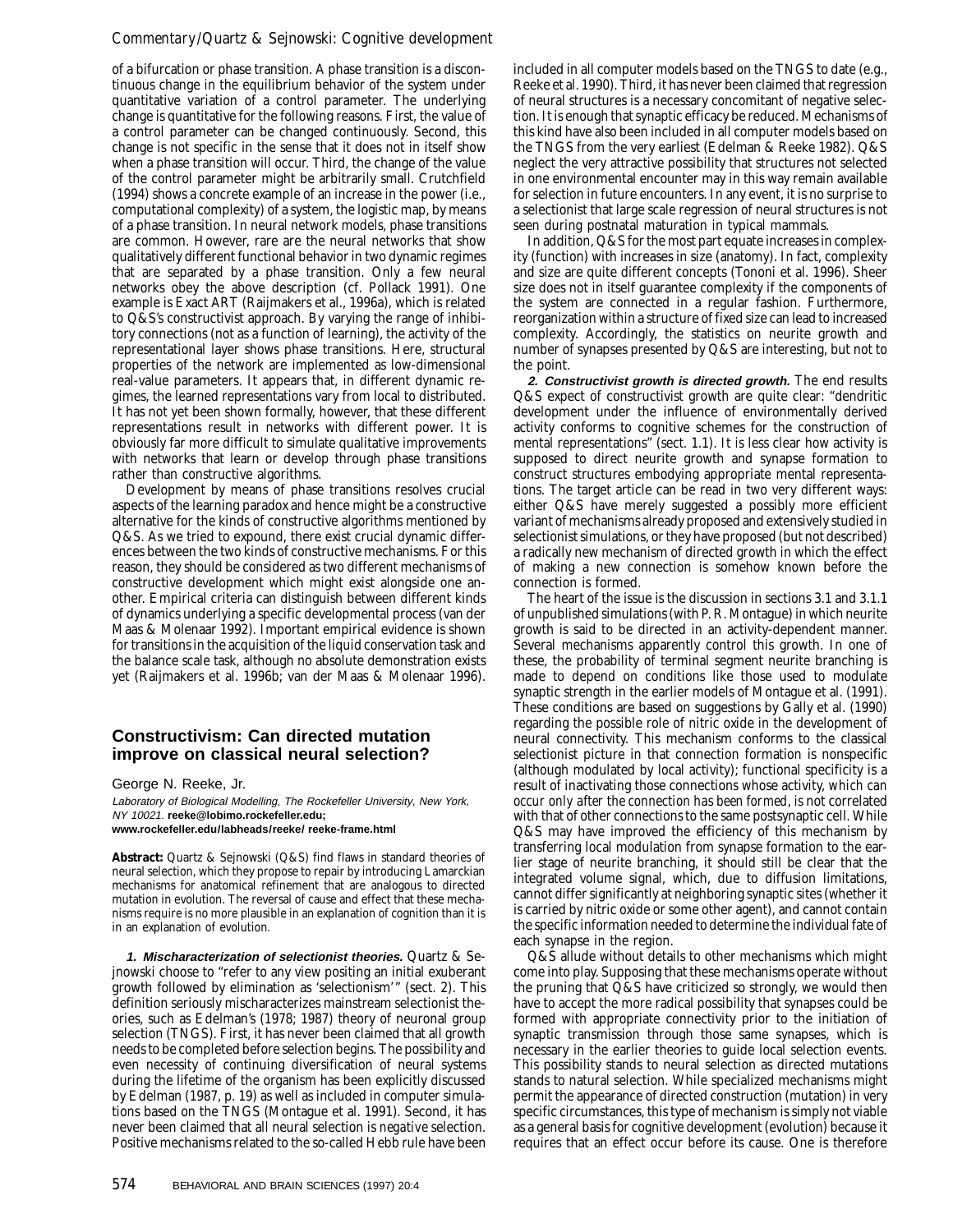forced to conclude that undirected or broadly but not specifically directed growth followed by pruning is the necessary principal mechanism of neural selection. The theory presented by Q&S, once shorn of its unsupportable suggestions of directed mutation, differs from earlier theories in its emphasis on a closer temporal coupling of growth and selection processes, but it is otherwise substantially the same theory distinguished with a new name.

**3. Summary.** Q&S make a valuable contribution by reminding us that postnatal development leads to increased anatomical complexity of the nervous system which must be taken into account in constructing theories of learning. They have also very properly emphasized the importance of forming mappings with local coherence, which are generally lacking in connectionist networks. However, they have taken a "directed mutation" stance in regard to the mechanisms for formation of new anatomical diversity, which essentially defines away the very real problem of how the system can "discover" appropriate behaviors in previously unexperienced situations. This approach exaggerates the differences between their theory and earlier selectionist approaches.

# **The right way, the wrong way, and the army way: A dendritic parable**

### Arnold B. Scheibel

Departments of Neurobiology and Psychiatry and Biobehavioral Sciences and Brain Research Institute, U.C.L.A. Center for the Health Sciences, Los Angeles, CA 90024. **ascheibe@bri.medsch.ucla.edu**

**Abstract:** We suggest that neither selectionism nor constructivism alone are responsible for learning-based changes in the brain. On the basis of quantitative structural studies of human brain tissue it has been possible to find evidence of both increase and decrease in tissue mass at synaptic and dendritic levels. It would appear that both processes are involved in the course of learning-dependent changes.

The neurosciences have seen more than their share of impassioned conceptual dualities. Reticularism versus neuronism and "soup versus spark" synaptic transmission dynamics are two among many that come to mind. It is interesting to recall that neural reality was finally determined to encompass both poles of each duality. Neurons were indubitably separate entities but in the case of gap junctions, virtually continuous through the agency of connexions establishing structural continuity for ion flow. Neurons clearly communicate through the agency of neurotransmitter release but "electrical" transmission remains a reality at gap junctions. I would suggest that we may be dealing with another impassioned duality in the matter of "selectionism versus constructivism."

Quartz & Sejnowski (Q&S) have presented powerful evidence supporting environmentally engendered dendritic and axonal growth. Ideationally implicit in the work of Ramon y Cajal (1952) and further explored at the conceptual level by Hebb (1949), the conjectures became reality at the chemical level in the studies of Krech et al. (1960) and, at the structural level, in the extended series of studies by Diamond and her collaborators (1964; 1975; 1988) and in a number of other findings. Our own quantitative histological studies of human cerebral cortex argued strongly for causal links between computational complexity and structural complexity (Scheibel et al. 1990). Thus dendritic elaboration in the primary sensory cortical representational area for hand and fingers was significantly greater than that in the adjacent area for trunk representation. Furthermore, there were "suggestive associations between the complexity of dendrite systems of the handfinger zone of the primary receptive area and the nature of the work with which the individual had been associated during his/her working life" (Scheibel et al. 1990, p. 85). Furthermore the conjoint development of language facility and waxing dendrite elaboration in Broca's area of the language-dominant hemisphere (Simmonds & Scheibel 1989) provided correlative if not causal relations between escalating cognitive demands and expanding neuropil.

Arguments can also be advanced for selectionism, however. In several series of electron microscope studies performed on rodents, measurable and significant decreases in the number of synaptic terminals in cortical axo-spino-dendritic synapses accompanied exposure to enriched environments (e.g., Mollgard et al. 1971). Individual synaptic terminals showed significant increase in the length of the postsynaptic thickening, thereby suggesting the presence of fewer, but larger and more effective synapses in environmentally enriched animals. Further analysis of these changes indicated that the effects of enriched environmental input as expressed in loss of synaptic terminals and enlargement of the remainder actually increased with age (Diamond et al. 1975). And the enriched rats were quicker maze-learners than their nonenriched mates (Diamond 1988)!

Assuming that a complex interweaving of dendritic/synaptic gain and loss are involved in the maturation-learning process, a third mechanism seems intertwined with these two, adding to the richness and subtlety of the process. Quantitative comparisons of dendritic tissue in Broca's area of left and right hemispheres revealed an unexpected result (Scheibel et al. 1985). There was no significant difference between the total dendritic length of neurons on either side. What did differ was the amount of dendritic length 'invested' in various portions of each dendritic tree. On the right, the non-language-dominant side, most of the dendrite length was involved in the first three orders of dendrite branching. On the language-dominant side, a much greater proportion of dendrite length was devoted to the outer branches (fourth, fifth, sixth order dendrite branches, etc.). Note that the inner, lower order branches developed earlier in the developmental history of the individual, while the outer branching segments developed later. Thus both *temporal patterns* of development and *position* on the dendrite tree were significant parameters in CNS growth and maturation. Note also, that successive additions to the periphery of the dendrite ensemble should (at least theoretically) not affect the more central parts of the dendrite system where synaptic patterns had presumably already been established. However, more than a tidy "add-on" effect was noted here. Our data (Simmonds & Scheibel 1989) strongly suggested that along with the pattern of use-dependent centrifugal *growth* there was also a related (and presumably use-dependent) partial *resorption* of lower order branches more centrally located within the dendrite ensemble. Simultaneous involvement of cortical dendritic tissue gain and loss during the maturation-learning process argues for the inextricable combination of constructivist and selectionist processes.

# **Neural constraints on cognitive modularity?**

### Brian J. Scholl

Rutgers Center for Cognitive Science, Rutgers University, New Brunswick, NJ 08903. **scholl@ruccs.rutgers.edu**

**Abstract:** Is (some) innate *cognitive* modularity consistent with a lack of innate *neural* modularity? Quartz & Sejnowski's (Q&S's) implicit negative answer to this question fuels their antinativist and antimodular cognitive conclusions. I attempt here to suggest a positive answer and to solicit discussion of this crucial issue.

*Cognitive* development figures prominently in the title and concluding paragraphs of this target article, but receives too little discussion in the middle. I would like to solicit a more explicit discussion of the precise relationship between the neural evidence and cognitive conclusions proffered by Q&S. The burning question: *Is (some) innate cognitive modularity consistent with a lack of innate neural modularity?* The answer, for Q&S, appears to be (a quite implicit) "no." I would like to question this assumption.

The essence of modularity is a restriction on information flow. A function is modular to the degree that it is "informationally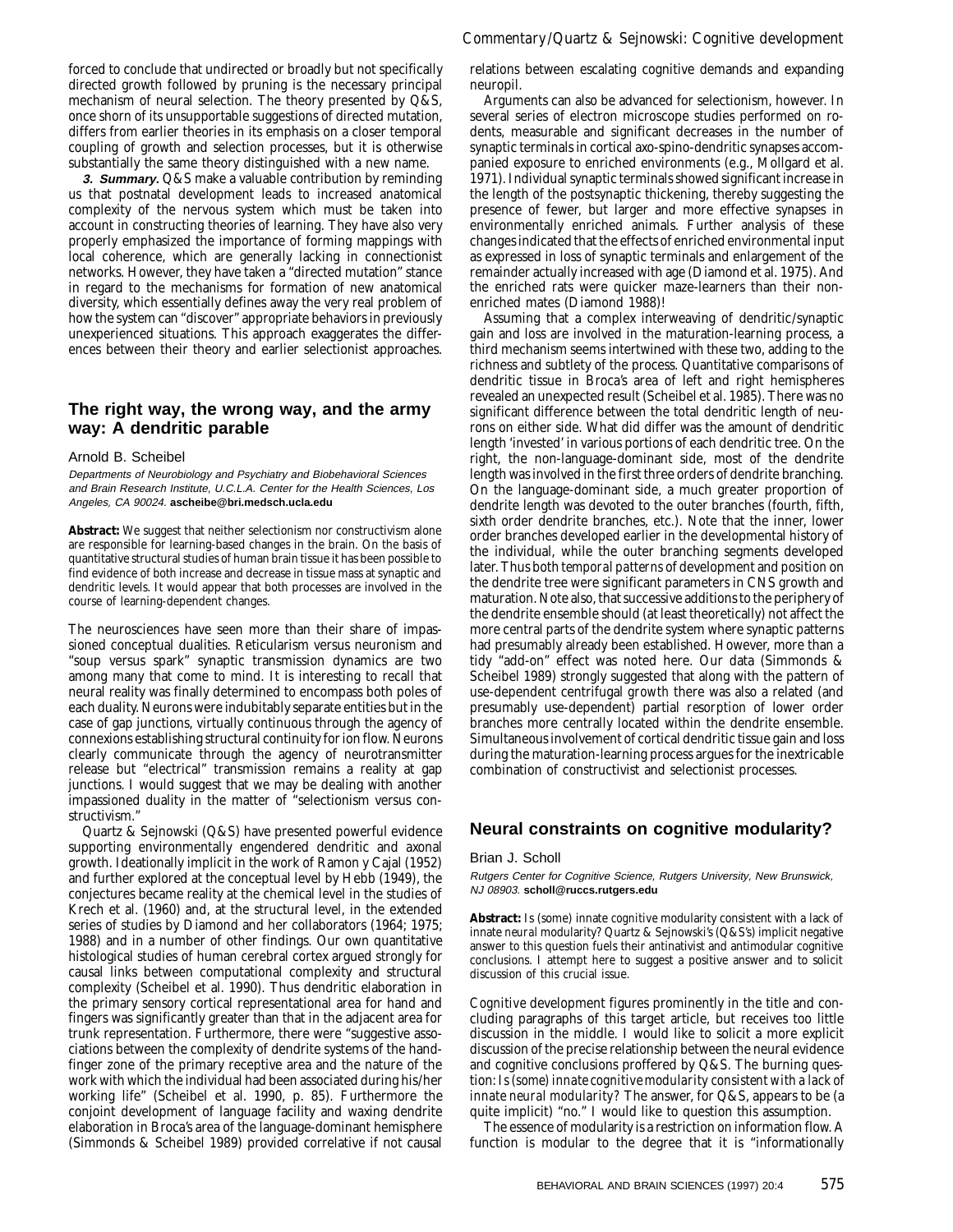### *Commentary/*Quartz & Sejnowski: Cognitive development

encapsulated" – such that some of the information outside the module is not accessible from within. *Cognitive* modularity then concerns the impenetrability of the function by outside cognitive influences (e.g., Pylyshyn 1985). The converse may also hold: some of the "inter-levels" within the module may not be available from the outside. These restrictions on information flow engender several other symptoms: modules are typically fast, unconscious, obligatory, computationally shallow, and possessed of characteristic breakdown patterns. Some writers have suggested that the conjunction of all these symptoms is required for modularity (e.g., Garfield 1994), but this is not an apt characterization. Fodor is sometimes ambiguous on this question, but it seems clear that "informational encapsulation is . . . the essence of . . . modularity" (Fodor 1983, p. 71). [See also *BBS* multiple book review of Fodor's *The Modularity of Mind BBS* 18(1) 1985.]

Cognitive modularity thus imposes no constraints on how these patterns of information flow are realized in the underlying biological architecture (neural or otherwise): the relevant cognitive functions could be neurally implemented in a highly distributed fashion, even though they comprise a module at the cognitive level. This is not to say that cognitive modules *cannot* be neural modules – indeed, that they are often seems to be the case, and neural localization may often be useful evidence *for* cognitive modularity. I am instead trying to emphasize our vast ignorance concerning the mechanics of the biological implementation of cognition by pointing out that cognitive modules *need not* be neurally localized. This is often recognized by cognitive researchers. Segal (1996), for example, comments in a discussion of the modularity of "theory of mind" that "it's at least *a priori* possible that distributed, global characteristics of the brain, rather than [neurally] modular ones, realise computational or intentional modules" (pp. 145–146).

Q&S fail to address such considerations. They suggest that "the view that strong, domain-specific knowledge is built into cortical structures runs into severe difficulties from developmental neurobiological evidence" (sect. 4.1.1, para. 2). This depends, I think, on an overly restricted view of how exactly this "knowledge" could be realized neurally. Q&S do not discuss precisely what they mean by modularity (though they cite Fodor 1983), but they have elsewhere clarified that from their perspective "the modularity thesis becomes a question of whether some cortical regions are prespecified for domain-specific knowledge that determines *a priori* the computation a region may perform" (Quartz & Sejnowski 1994, p. 726).

I think this is simply incorrect. The modularity thesis (in this sense) concerns whether there exists domain-specific knowledge, *period* – and imposes no constraints on how that knowledge might be implemented in the underlying neural architecture. (Actually, that's not quite right either. Cognitive modules are also often domain-specific, but this need not always be the case: domain specificity refers to the sorts of inputs a system can process, while informational encapsulation refers to the information that the system can make use of whilst processing. This misreading of modularity will not matter here, since the same considerations about implementation apply whether you're talking about encapsulation or domain-specificity.) In any case, I think that in characterizing modularity this way, Q&S greatly diminish the impact of their arguments for the many cognitive scientists who use different notions of modularity. Q&S manage to draw anti-modular cognitive conclusions from their neurobiological evidence, but only because the relevance of that neural evidence crept illicitly into their initial (and implicit) conception of cognitive modularity in the first place.

Now, as Karmiloff-Smith (1992) and others have stressed, it is conceivable that some sorts of cognitive modularity may actually be acquired, without any innate predisposition. [See also *BBS* multiple book review of Karmiloff-Smith's *Beyond Modularity BBS* 17(4) 1994.] My comments thus far have been agnostic with regard to this issue. I have been suggesting that some cognitive modularity – however acquired – may be consistent with a lack of

neural modularity. The same sorts of considerations, however, may also bear on the question of innate cognitive structure more generally. Q&S marshal an impressive array of evidence that cortical development can be affected by the environment in all sorts of ways (see their Table 4). Is this consistent with a degree of innate *cognitive* structure? Q&S require a negative answer, which again is simply assumed. But the fact that particular cells' functions depend on their interaction with the environment (see their sect. 2.3.3) may have no implications at all for how these cells will end up being used by innately determined *cognitive* processes. In any case, the specific types of environmental effects matter crucially here. No nativist ever denied the importance of environmental impact – witness appeals to triggering, imprinting, parameters, critical periods, and so on. To address nativism about cognitive structure, neurobiological evidence would have to demonstrate that bona fide *learning* was involved (see Pylyshyn 1985, especially pp. 409–14).

It remains an open question whether neurobiological equipotentiality is relevant to the evaluation of theories of cognitive modularity: at this point, we simply haven't a clue how cognition is built into the underlying, implementing biological architecture. At bottom, therefore, I think many cognitive scientists and neuroscientists simply assume different answers to the burning question above, in pursuing their research. This issue is still quite controversial, even within cognitive neuroscience (cf. Sarter et al. 1996), and this may be the ideal forum in which to devote some explicit discussion to these assumptions. Quartz & Sejnowski suggest that their theory "provides a meeting ground for cognitive scientists and neuroscientists" (sect. 5, para. 2). Maybe so; I would like to suggest the issues raised here as among the first items on the meeting's agenda.

# **Deconstructing neural constructivism**

### Olaf Sporns

The Neurosciences Institute, 10640 John J. Hopkins Drive, San Diego, CA 92121. **sporns@nsi.edu www.nsi.edu**

**Abstract:** Activity-dependent processes play an active role in shaping the structure of neuronal circuitry and therefore contribute to neural and cognitive development. Neural constructivism claims to be able to account for increases in the complexity of cognitive representations in terms of directed growth of neurons. This claim is overstated, rests on biased interpretations of the evidence, and is based on serious misapprehensions of the nature of somatic variation and selection.

Much evidence points toward the importance of correlated neuronal activity in forming and maintaining neuronal architecture. Such correlations occur throughout an animal's lifetime, in parallel with developmental processes such as structural regression and growth of neural connectivity. Correlated neural activity may reflect important aspects of the statistical structure of the environment and is thought to be a key factor in neural plasticity. In their target article, Quartz & Sejnowski (Q&S) review a variety of experimental and computational results and link structural neuronal plasticity to learning theory. Their aim is a comprehensive account of cognitive development in terms of environmentally guided directed growth of neurons and connections. This socalled "neural constructivism" is counterposed to what is called the dominant or popular view: selectionism. Q&S's reasoning is flawed, however, and the synthesis they attempt to reach ultimately eludes their grasp.

Q&S's "selectionism" is a caricature at best, a straw man deliberately erected only to be knocked down. No one has ever proposed that all of brain development can be subsumed in a two-stage process, initial overproduction and subsequent elimination. Quite the contrary, according to selectionism (Edelman 1987; 1993; Sporns & Tononi 1994; Sporns 1997a; 1997b), the basic processes of selection in the nervous system overlap temporally throughout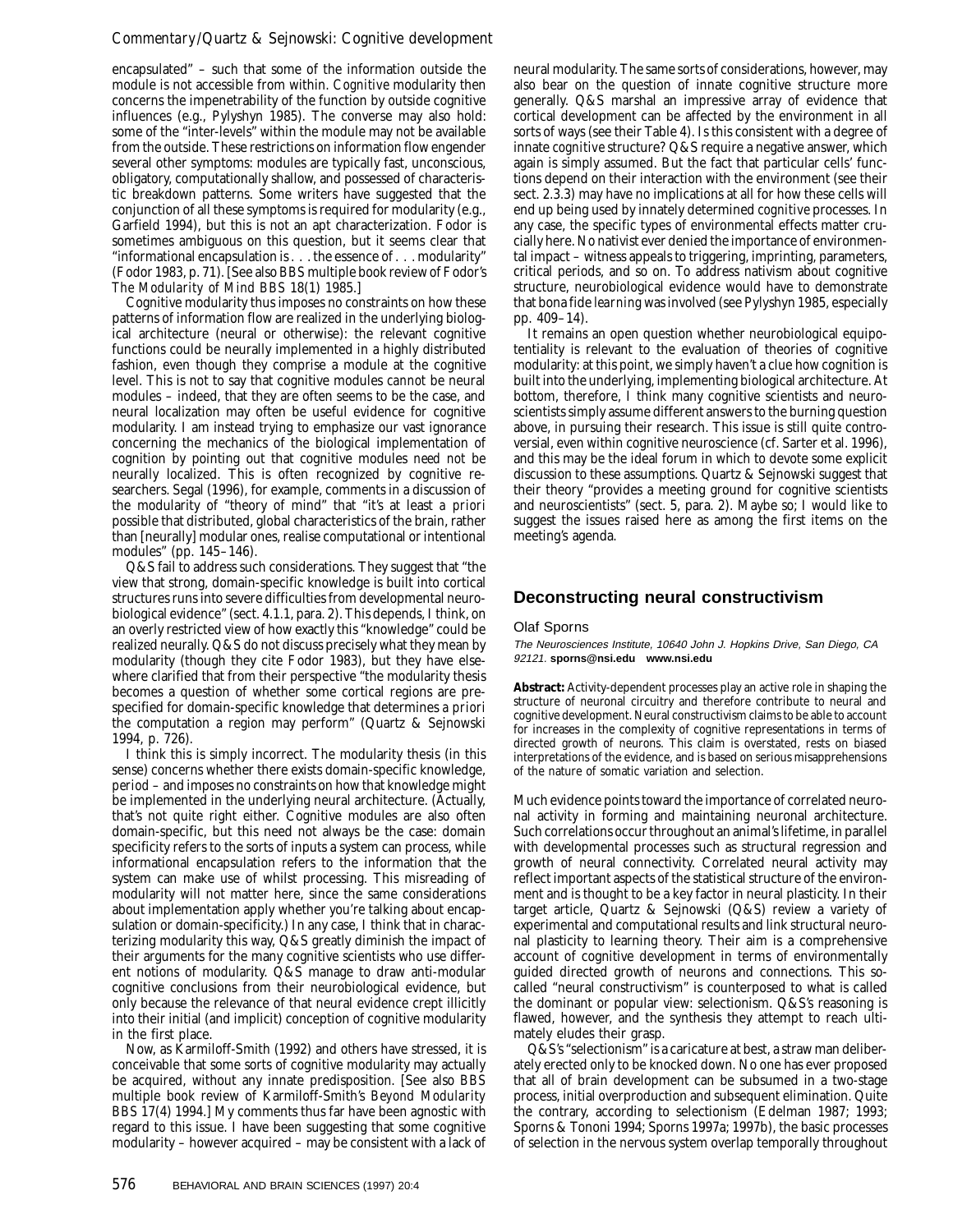the lifetime of the organism. Selectionism stresses the simultaneous and concurrent nature of (1) the ongoing generation of *variability,* (2) the *interaction* of variant neuronal elements with an environment and (3) the differential *amplification* of elements, mediated by local correlations or by diffuse ascending (value) systems. Selectionism transcends arbitrary boundaries between "developing" and "adult" neural function, sidesteps silly discussions of "nature versus nurture," is clearly consistent with progressive elaborations of neuronal circuitry, and naturally incorporates environmental influences and an organism's behavioral activity as key components in any structural and functional modification of neural architectures. Selectionism is neither "nativist" nor "empiricist," in that it does not deny the existence of some specialized circuitry as products of evolutionary change (as is incorrectly indicated in sect. 4.4), while at the same time emphasizing the need for flexibility of developmental and functional processes to accommodate unpredicted environmental change. The degree to which Q&S (and others: see Purves et al. 1996) ignore the important role played by concurrent variation and selection in the generation of complex structure, be it in evolution (a case that can hardly be denied) or in brain function, is remarkable. Not only do they deny the creative dimension of variation and selection, but they do not seem to be aware of the rich spectrum of selectional modes, which includes eliminative selection and many other mechanisms.

Central to Q&S's constructivist agenda and their attack on selectionism is the concept of "directed growth," according to which neural activity (experience) "modulates neuropil growth, rather than functioning to stabilize useful connections from an initial excess" (Purves 1994, p. 91). But is "directed growth" really borne out by the evidence? Detailed anatomical observations (e.g., Wolff et al. 1995) strongly support the continuing formation and elimination of synaptic connections, that is, the parallel occurrence of degenerative and progressive processes throughout the entire lifetime of the organism. Direct observations of growth processes involving synaptogenesis (Ziv & Smith 1996) and structural changes during axonal remodeling (Witte et al. 1996) and plasticity (Bailey & Kandel 1993) indicate that numerous seemingly stochastic microevents may form a basis for global changes in the morphology of cell processes. While some recent work on neurotrophins seems consistent with their action as an activitydependent signal to induce sprouting (e.g., Cohen-Cory & Fraser 1995), volume effects such as these might also be expected if the balance between construction and destruction of neuronal processes is subtly altered. Nowhere does the inconsistency of neural constructivism become more apparent than in the muddled and confused discussion of "regressive events in development" (sect. 3.3). Q&S all but acknowledge the importance of variation and selection (here demoted to "stochastic sampling" and "error correction"), only to slip back into their fundamental (pre-Darwinian) error of reasoning ("If development is directed it can't be selectionist").

Neural constructivism proposes a direct link between the development of the brain's presumed representational properties and progressive elaborations of circuitry (in particular, of dendrites) by directed growth. However, the mechanism by which any but the simplest environmentally derived correlations could be translated into useful new representations remains totally unclear; in fact, such mechanisms smack of neural Lamarckism (Changeux 1997). Although it is undeniable that activity-dependent correlations can have strong effects on development and plasticity of neural firing patterns, according to neural constructivism the environment and its changing patterns of input somehow *instruct* brain connectivity to grow in ways that are meaningful and beneficial to the organism. Within the framework of modern biology, such instructive mechanisms appear contrived and unrealistic. No such problem exists, however, if neural and cognitive development is viewed from a selectionist perspective. An integral part of selectionist thinking is a set of value systems, anatomically defined as diffuse ascending systems of the brain, which provides modulatory input to widespread regions of the brain and influence neuronal activity and synaptic change. Their power as constraints on somatic selection, analogous to similar constraints on fitness in evolution, has been demonstrated in numerous computational models (Edelman et al. 1992; Reeke et al. 1990; Rucci et al. 1997; Sporns & Edelman 1993; Tononi et al. 1992), including models that allow for the gradual emergence of value-related signals as environmental conditions change (Friston et al. 1994).

Q&S draw a parallel between the perceived increase in the structural complexity of neural circuits and the complexity of cognitive representations. Detailed analyses of key structural parameters of axonal and dendritic morphologies have indeed been carried out by others (e.g., Greenough & Chang 1988), although the relationship of these studies to the issue of complexity still remains unclear. Unfortunately, Q&S, do not attempt to define or quantify complexity in relation to either anatomy or cognitive representations. This is admittedly a difficult enterprise, but one that would put neural constructivism to the test. Q&S totally sidestep the fundamental question of how anatomical patterns (and their complexity) relate to functional interactions between neurons (i.e., in terms of correlations). Studies of the complexity of functional interactions in the brain suggest that realistic anatomical patterns give rise to highly complex dynamics (Tononi et al. 1994). It is this link between structure and function and its quantitative relationship to neural complexity, as well as the relationship between environmental and intrinsic (neural) patterns of correlations (Tononi et al. 1996) that need to be explored further.

Whereas the evidence by others reviewed by Q&S is illuminating and significant for our understanding of neural and cognitive development, their synthesis, unfortunately, is not. Based on false premises and serious misapprehensions of the nature of selection, this "constructivist manifesto" does not present a single convincing argument for abandoning experimental or theoretical approaches inspired by selectionism. On the contrary, in light of the evidence, selectionism with its theoretical pillars of variability, environmental interaction, differential amplification, and value is more appealing than ever.

# **Learning is remembering**

# George Székely

Department of Anatomy, University Medical School, H-4012, Debrecen, Hungary. **szekely@chondron.anat.dote.hu**

**Abstract:** The strong correlation between the geometry of the dendritic tree and the specific function of motoneurons suggests that their synaptic contacts are established on a *selective* stochastic basis with the characteristic form of dendrites being the source of selection in the frog. A compromise is suggested according to which specific structures may have evolved on a *selective* stochastic basis and "constructive learning" could be the source of selection in the cortex.

The fundamental thesis of the target article is so captivating that, despite my ignorance in cognitive sciences, it has lured me into commenting on this elegant though provocative manifesto. Quartz & Sejnowski (Q&S) state that constructive learning is a dynamic interaction between environment and neural mechanisms that also change while they learn. This minimizes the need for prewired domain-specific structures in the cortex. I fully appreciate the far-reaching consequences of this suggestion, especially from the point of view of a neuroscientist who pursues alternatives to Sperry's (1963) neuronal specificity in the organization of neuronal connections. Q&S are aware of the difficulties of "pure tabula rasa learning," and hasten to add that there must be some built-in structure to start with.

The first question that arises for a neurohistologist who studies the minute organization of lower centers is: How much prewired structure is indispensable initially? In this context one cannot help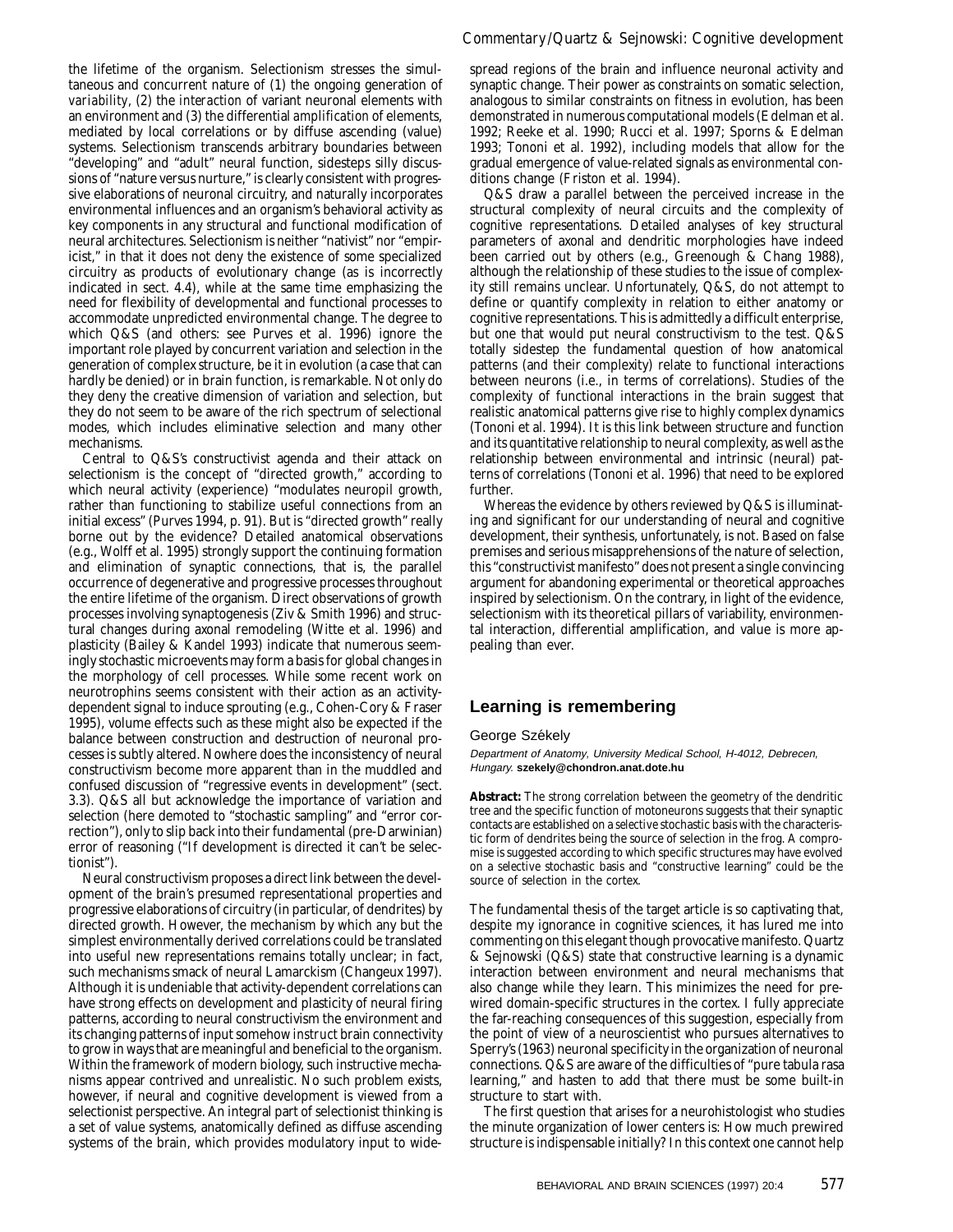but think of the vague statements of parents about the special talent of their children for music, mathematics, languages, and so on, partly in consolation for the child's failure in other subjects, but mainly because there really is a special aptitude in many children in one or more specific areas. The Bach family in music and the Bolyai family in mathematics are examples of the substantial degree of innately specified skill that exists in some domains. [Cf. Howe et al. "Innate Talents: Reality or Myth?" *BBS* 21(2) 1998.] In sections 2 and 3 of the target article, data demonstrate the effect of function on the form of neurons. I would like to add a complementary discussion of how form relates to a specific function, not in the cortex, but in lower centers. I will conclude my commentary with a suggested compromise.

Working on the spinal control of limb movements in amphibia, we have found a pronounced morphological heterogeneity, associated with functional differences, in the motoneuron column (Székely & Czéh 1976). There is a special type of motoneuron that controls limb movements; a different type coordinates swimming. The morphological differences in the brainstem motor column are more pronounced and are closely associated with the specific function of the motor nucleus (Székely & Matesz 1993). There are two interesting aspects of this morphofunctional property of brainstem motor neurons that may be relevant to the themes of the target article.

The strong correlation of dendritic geometry with a particular function suggests that dendrites may contain information about how to engage with the surrounding synaptic field in a given volume. A frog motoneuron carries  $4-6 \times 10^4$  synaptic contacts (Birinyi et al. 1992). The exact site of this vast number of synapses originating from a variety of places would be difficult to specify with address-encoding surface markers of the kind suggested by Sperry (1963). If the chemospecificity hypothesis is abandoned, one must rely on the statistical arrangement of synaptic connections. These statistics, however, cannot be completely random; they must be *selective* in the sense of Simon (1962) in one way or another. A possible source of selection can be the characteristic geometry of the dendritic tree. This hypothesis was tested in the frog, an animal which can only close and open the mouth. Motoneurons of the closing and opening muscles are dispersed in the trigeminal and facial motor nuclei that lie quite close to one another in the pons. Neurons (No 52) were labeled with a  $Co<sup>3+</sup>$ complex salt which is supposed to reveal the whole of the dendritic tree. The geometry of the dendritic arbor of each neuron was quantitatively characterized with 32 morphological parameters. Multivariant statistical techniques classified the neurons according to their function (Matesz et al. 1995). Although the results alone do not demonstrate that the trigeminal and facial motoneurons are linked to a premotor structure entirely on a statistical basis, they do indicate the instrumental role of the dendritic arbor in endowing the neuron with a specific function.

The second aspect of this morpho-functional correlation of the motoneuron dendritic tree reveals a relation to evolution as well. The very pronounced and obvious changes that can be observed in the head region during phylogenesis are mirrored in the structure of the cranial nerve motor nuclei (Székely & Matesz 1993). For example, a muscular tongue appears first in mammals, and so does the hypoglossal nucleus with its uniquely characteristic form of neurons innervating intrinsic tongue muscles. The joints and muscles in the mammalian jaw undergo a profound alteration in phylogenesis, resulting in the capacity for making complex grinding movements during mastication. The type of motoneuron that controls the simple closing of the mouth entirely disappears and is replaced by a new type of "masticatory" neuron in the mammalian brain stem. These neurons innervate the masticatory muscles, which are novel acquisitions in phylogenesis (Starck 1982). It is interesting to note that the mammalian jaw-opener muscles are homologuous to the amphibian openers, and the cell-type of the amphibian "opener" neuron is found in the mammalian accessory trigeminal and facial nuclei innervating the suprahyoid muscles. The mammalian facial nucleus is also a novel acquisition and innervates the muscles of facial expression that appear first in mammals. These and many similar examples indicate that evolution discards old nonfunction elements and creates new elements, both central and peripheral, to implement new functions.

The implication of these observations for the dynamism of constructive learning is that the possibility of establishing ordered synaptic connections on a stochastic basis should not be overlooked and that selective pressure can shape the structure giving rise to new functions in evolution. During the long process of cortical evolution, similar mechanisms may have played a role in shaping its continuous differentiation. Specific structures may have evolved on a *selective* stochastic basis, and constructive learning (and other functions) could be the source of selection.

Broca's area in the left operculum may represent one such innate structure. It is not my intention to rekindle the dispute about how languages are acquired (certainly not in this area), but the well known fact that this area is irreplaceable in case of damage suggests that it must have differentiated by some innate mechanism. Even if it needs instruction to become the motor speech center, this, and only this, receives the instruction. The special talents and mental gifts revealed in early childhood may be explicable on the basis of innate structures that are especially amenable to mastering some particular art or science. Some nativist ideas could help us understand how a special gift can be passed from one generation to the next (but it remains uncertain how the innate structures originally come about).

From these considerations a compromise can probably be reached to the effect that there are many more "built-in assumptions" than one takes home from Q&S's target article: But there is the upbeat message about the structure-building capacity of "constructive learning." If one lets one's fantasies roam in Lamarckian pasture, previous interactions with the structured environment may have left their traces in the uncommitted parts of the brain and formed cores of "built-in assumptions" put to use at a later time. At risk of misusing the authority of ancient Greek philosophers, Plato's suggestion that all learning is remembering could be embodied by a brain well supplied with "built-in assumptions" and a capacity for "constructive learning."

### ACKNOWLEDGMENT

This work was supported from a grant by the Hungarian National Research Found No. T 020257.

# Authors' Response

# **Controversies and issues in developmental theories of mind: Some constructive remarks**

Steven R. Quartz<sup>a</sup> and T. J. Sejnowski<sup>b</sup>

aComputational Neurobiology Laboratory and The Sloan Center for Theoretical Neurobiology, The Salk Institute for Biological Studies, La Jolla, CA 92037; bHoward Hughes Medical, The Salk Institute for Biological Studies and Department of Biology, University of California at San Diego, La Jolla, CA 92037. steve@salk.edu ■and terry@salk.edu; **www.cnl.salk.edu/CNL/**

Abstract: As the commentaries reveal, cognitive neuroscience's first steps toward a theory of development are marked by vigorous debate, ranging from basic points of definition to the fine details of mechanism. In this Response, we present the neural constructivist position on this broad spectrum of issues, from basic questions such as what sets constructivism apart from other theories (particularly selectionism) to its relation to behavioral theories and to its underlying mechanisms. We conclude that the real value of global theories at this stage of cognitive neuroscience is not just their answers but the new set of research questions they pose.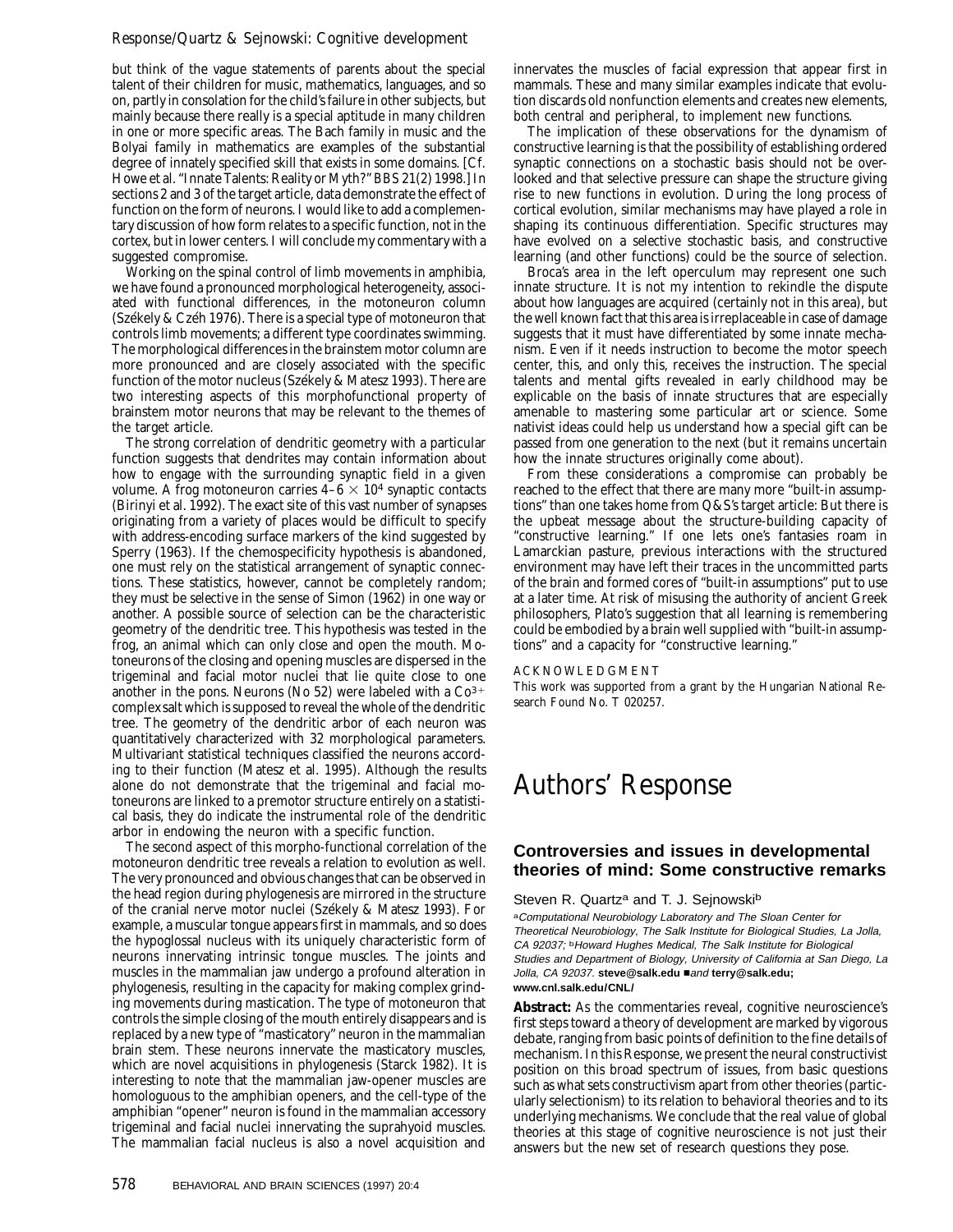As recently as a decade ago, a target article like ours would have been met with nearly universal criticism. Our mixed levels of description – exploring how the cognitive and neural interact – would have been labeled a conceptual confusion by many. And to say that neural structures emerged as a result of learning would have violated many of the core assumptions of mainstream cognitive science. Hence, before we answer the commentators' interesting queries and challenges, we think that it is worth reflecting on the quite striking fact that the overwhelming majority of commentators are sympathetic to the basic aims of the target article. By our count, only five (**Bickerton; Dehaene-Lambertz & Dehaene; Feldman; Reeke; Sporns**) are categorically against the position. Of these, Sporns, Reeke, and Dehaene-Lambertz & Dehaene favor selectionism over neural constructivism. Bickerton defends nativist linguistics and Feldman, though supportive of the idea of constructive development, has technical objections.

None of the commentators defended an intrinsic maturational view of the brain. **Bickerton** asks us how we can distinguish between intrinsically regulated and environmentally regulated growth, but he is careful to point out that he is not thereby endorsing the maturational position. Similarly, none of the commentators have charged us with confusing levels of description, although **Scholl** does defend a weaker version of the independence of levels argument. That there exists an autonomous "cognitive" level of explanation irreducible to the neural is the core assumption of traditional cognitive science (Pylyshyn's [1984] "autonomy thesis"). $<sup>1</sup>$  The move away from the maturational view</sup> and its autonomy thesis of not so long ago is to us one of the most significant themes of the commentaries. Some, including a few of the commentators themselves, may find this surprising. But, then, we think that some researchers outside the Chomskian tradition in cognitive science underestimate how extreme its developmental claims were. Here are two representative examples:

Linguistic information is innate in humans if and only if it is represented in the gene code (Fodor et al. 1974, p. 450).

Grammar genes would be stretches of DNA that code for proteins or trigger the transcription of proteins, in certain times and places in the brain, that guide, attract, or glue neurons into networks that, in combination with the synaptic tuning that takes place during learning, are necessary to compute the solution to some grammatical problem (Pinker 1994, p. 322).

This debate between genes and environment, or intrinsic versus extrinsic maturation, at last appears to be over. In this respect, cognitive science has caught up with neurobiology and no longer concerns itself with *whether* the environment thoroughly influences brain development, but *how* it does. Indeed, the latter question was by far the most vigorously pursued issue, aligning the commentators either toward selectionism or constructivism. Before we consider where selectionism and neural constructivism differ, it is important to remark that they do agree in some basic ways. Both, for example, agree that an understanding of development is required to understand the mature state, and so both urge for a developmentally centered approach to the mind. And both attempt to account for mature neural structures by characterizing developmental mechanisms that move beyond the genetic determinism of traditional cognitive science.

This is not to say that there are no differences between selectionism and constructivism. Neural constructivism retains the information-processing and computational approach of traditional cognitive science, albeit with a very different computational paradigm. Selectionism, on the other hand, abandons even this framework, dropping the information-processing view (since it denies the world is informationally structured) and declaring that the brain is not computational.

It is not surprising, then, that in this shifting debate the sharpest criticisms came from selectionists (**Dehaene-Lambertz & Dehaene; Reeke; Sporns**). It is the sign of a young and vigorous new approach that fundamental issues of definition are being thrashed out. And it was no surprise that there was little consensus even where the positions differed or where their core assumptions lay. Since these questions – What is the real difference between these theories? and Where does the empirical support fall? – were the major points of contention, they will be our starting point.

# **R1. Deconstructing constructivism or reconstructing selectionism?**

The selectionist commentators (**Dehaene-Lambertz & Dehaene; Reeke; Sporns**) all charged us with creating a straw man, a caricature we propped up only to knock over. The crux of their objection was that we unfairly characterized selectionist development as a two-phased process: an initial overproduction of neural structure followed by selective stabilization of a proper subset of that structure. In place of this view, they suggested that selectionism involves multiple waves of exuberant growth, each followed by selection. We have three responses: (1) throughout the selectionist literature there are recurring treatments of development as a two-phased process; (2) the bulk of supporting empirical evidence selectionists cite characterizes development as a two-phased process; (3) our objections to selectionism do not depend on this characterization, and so hold even for selectionism with multiple waves of exuberant growth/retraction. Indeed, we think that once selectionists admit progressive growth, they open the floodgates to the very "instructivist" developmental mechanisms they seek to banish from biology as a pre-Darwinian confusion. We will present these three replies in turn.

**R1.1. The two phases of selectionism.** Selectionism advertises itself as "a radically new view of the function of the brain" (Edelman 1987). We think much of the perception of selectionism as a radical alternative, and therefore appealing, lies in the idea of development as an initial overproduction followed by selection. Indeed, we are not the only ones to suggest that selectionists present development as a twophased process. The idea that selectionism involves a developmentally timed overproduction of synapses followed by a selective pruning back of connections can be found in the commentaries by **Black & Greenough, Hurford et al., Innocenti,** and **Purves.** Beyond the commentaries two well known critics of selectionism, Crick (1989; p. 240) and Purves et al. (1996) also extracted this two-phased interpretation from selectionist presentations.

Is this interpretation simply a rampant misunderstanding? If it is such a radically different theory, why is there so much disagreement over what distinguishes it from others? After so many programmatic statements of selectionism, we doubt that its dominant interpretation owes itself to nothing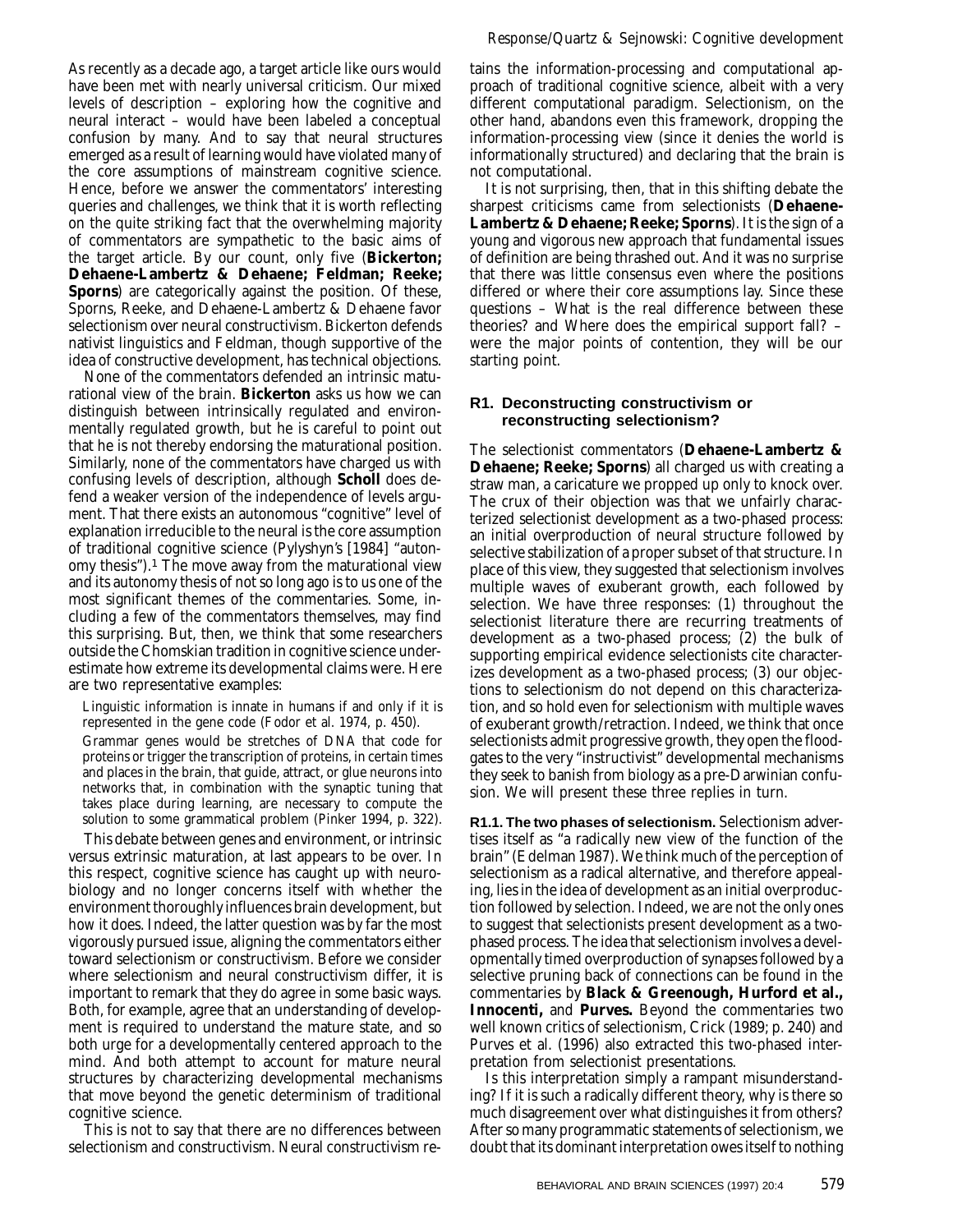more than widespread confusion. Looking over the selectionist literature we find many instances of development being presented as a two-phased process. For example, a two-staged process is explicitly presented by Edelman (1987) in one of the major statements of the position:

Diversification of anatomical connectivity occurs epigenetically during development, leading to the formation by selection of primary repertoires of structurally neuronal groups. . . . A second selective process occurs during postnatal behavior through epigenetic modification in the strength of synaptic connections within and between neuronal groups. . . . This selection occurs within the original ensemble of anatomically variant groups (the *primary repertoire*), and it results in the formation of a *secondary repertoire* consisting of functioning groups that are more likely to be used in future behavior. (p. 5)

According to Edelman (1987), then, genetic and epigenetic processes internal to the brain create a "primary repertoire." He then states, "[I]n order to account for map changes by selection upon a preexisting [primary] repertoire to create a secondary repertoire, it is necessary to show the prior existence of arbor extension, variability, and overlap." Cortical maps are thus created as selective mechanisms operating on a primary repertoire to sculpt a secondary repertoire, the mature map. Since the primary repertoire exists prior to the operation of selective mechanisms, the suggestion that these are two discrete processes seems not unreasonable.

It is here that **Elliott & Shadbolt** accuse us of misrepresenting selectionism. In particular, they find it misleading to call the initial connectivity "pre-representations." The term "pre-representations" is not one of our own invention; it is a standard selectionist one (e.g., Changeux & Dehaene 1989).

What about the formation of the secondary repertoire – do later waves of growth/retraction occur? Regarding later forms of plasticity, Edelman (1987, p. 138) states, "while some neuronal sprouting may occur after early development in such systems, it is likely that the major competitive forces are the result of synaptic changes." In other words, synaptic weight changes underlie mature forms of learning (Crick 1989 gleans the same conclusion). Edelman does allow the possibility of later progressive development, but the following statement downplays its importance:

While the original degeneracy of the system is statistically likely to decrease as learning occurs, it remains statistically possible that new variations can occur within interacting neural networks and hierarchies of networks for the lifetime of the organism. (Edelman 1987, p. 19).

Is it unreasonable to infer from this that a process that "remains statistically possible" is not considered to be a major component of the theory? Other selectionists explicitly endorse a two staged theory. Piattelli-Palmarini (1989), for example, states, "the present trend is to grant a very rich innate repertoire and then look for the mechanisms of internal selection." In fairness, some of the selectionist literature makes explicit claims regarding multiple waves of growth (e.g., Changeux & Dehaene 1989, p. 83). But even there, illustrations such as their Figure 1 (p. 80), present the model as a discrete, two-phased process.

Is there any other reason why the two-phased interpretation of selectionism would gain favor? We suspect that one answer lies in its correspondence to a popular theory of cognitive development. On this point, **Dehaene-Lambertz & Dehaene** find our conclusion that development marks a reduction in representational complexity farfetched. This is a popular developmental view, however, one in which very rich initial states are whittled down under the influence of environmental triggers. Mehler's (1985) "knowing by unlearning" is one such example. Reflecting a similar view, Piattelli-Palmarini (1989, p. 12) states, "we seem to receive 'from the hands of nature' (in Hume's expression) much more at birth than we ultimately use in the adult." We find this a surprising criticism from Dehaene-Lambertz & Dehaene since Dehaene himself remarked, "to learn is to eliminate" (Changeux & Dehaene 1989, p. 82).

Although space limits prevent us from examining the selectionist literature in more detail, we think the twophased developmental view of selectionism is plainly there. What's more, we think the appeal of selectionism lies partly in the idea that development has two phases. It is for this reason that some linguists, such as Lightfoot (1991), cite selectionism as a biological implementation of their position. The linguistic notion that a child is born with a universal grammar that is pared down by parameter setting to a grammar for a specific language is an example of a reduction in representational complexity, one that fits with the popular view of selectionism's two-phased development.

**R1.2. The evidence cited for selectionism.** As we have suggested so far, the selectionist literature contains many examples of development as a two-phased process. In addition, much of the empirical evidence selectionists marshal for support comes from what we called the "standard model of development" in the target article (see Changeux & Dehaene 1989, p. 82 for numerous citations to this view). Originally based on studies of the neuromuscular junction and ocular dominance column formation, this standard model explicitly divides development into a period of exuberant growth followed by selective pruning. Within the commentaries, **Hurford et al.** argue against our position by pointing out some of examples of early exuberant growth followed by decline as evidence for selectionism, including the neuromuscular junction.

The standard model was bolstered by the influential Rakic et al. (1986) study of synaptogenesis. Even Rakic et al. (1986, p. 234) saw the affinity between their study and selectionism. In the conclusion, they state, "if experience alters synaptic number during development it does so by causing selective survival of certain synapses, not by regulating their initial formation." So too Huttenlocher's (1979) study of human neural development is widely cited to support an initial burst of neural development followed by selective elimination.

Based on the substantial review of the literature we included in the target article and what many of the commentators took to be selectionism's core, we suggest that, far from being a straw man, there are substantial grounds from within selectionists' own writings to attribute a twophased developmental view to at least the classical statement of selectionism. The selectionist commentaries' newfound emphasis on growth is, we will suggest, an attempt by them to reconstruct selectionism and bring it more into line with new neurobiological evidence. We believe, however, that this move only further weakens their position, as we consider next.

**R1.3. Multiple waves of growth/retraction hurt, not help, selectionism.** Despite our observation that there are good grounds for attributing a two-phased developmental pro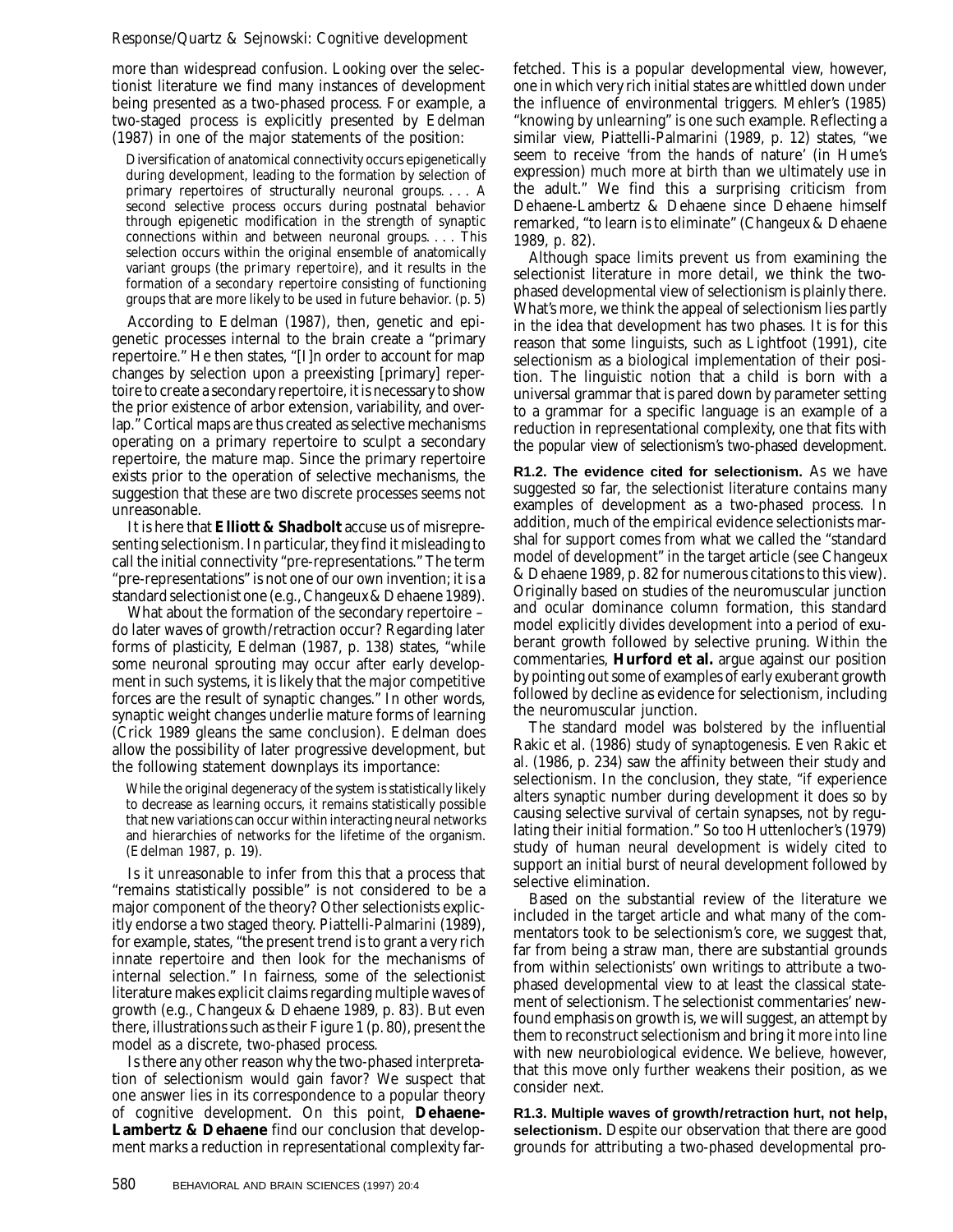cess to selectionism, we do not deny that selectionism is compatible with multiple waves of growth/retraction. None of the arguments we made against selectionism, however, depend on the two-staged interpretation of selectionism, and so are unaffected by the addition of multiple waves of growth/retraction to selectionism. The reason for this, as we illustrated in Figure 3 of the target article, is that the crucial difference between selectionism and neural constructivism is not whether there is a net increase in representational complexity over development but whether such an increase is regulated by activity-dependent growth. Here, then, is what we see to be the fundamental issue: *If development is a progressive expansion of neural structure, is the process of expansion itself insensitive to environmentally derived patterns of neural activity, or does this activity play a central and specific role in building neural circuits?*

The answer from selectionism is clear enough. Again, to quote Edelman (1987, p. 19), "while the pattern of neural circuitry depends upon evolutionary, developmental, and behavioral variables, it is neither established nor rearranged instructively in response to external influences." Although Changeux and Dehaene (1989, p. 82) allow for waves of growth, in their words, "activity does not create novel connections but, rather, contributes to the elimination of pre-existing ones." The Rakic et al. (1986, p. 234) quotation above is similarly unambiguous in the role of activity.

For selectionism, allowing environmentally derived patterns of neural activity to regulate neural growth, as opposed to merely selecting pre-existing circuits, is more than a mistaken empirical claim. It is a conceptual blunder, a pre-Darwinian confusion, an instructivist fallacy. For this reason, for the selectionist, any theory positing activitydependent outgrowth is admitting "Lamarckian" processes of directed mutation, as **Reeke** charges. These charges belong to a well worn selectionist tradition against learning. Piattelli-Palmarini (1989, p. 21) goes so far as to suggest that "'transfer of structure' and its equivalents (interiorization, assimilation, etc.) become very close to a *nomological* impossibility."

At this point, the selectionist framework seems an unnecessary burden. Along with Purves et al. (1996), we too fail to see the utility of imposing these ideas on brain development. What happens during an individual's lifetime is by definition "Lamarckian," in that some episodes specific to that individual's life history alter the brain's representations. There is nothing conceptually problematic about the proposal that the neural activity helps construct brain circuits in specific – even directed – ways.

Selectionist commentators had little to say about the learning-theoretic section of the target article (sect. 4). There we explored many well-defined neural network algorithms and their learning properties, which bear a strong relation to the more biological proposals we made in section 3. This work shows the "instructive" role of environmental structure in constructing a learner's representations, demonstrating its plausibility and providing reasons it is a stronger approach to learning in development than selectionism. Indeed, as **Grossberg** points out, selectionist models are typically poor learners, generally leading to nonoptimal solutions in practice. Selectionism cannot simply assert that their systems have these learning characteristics because they allow multiple waves of growth. This form of learning is possible only if activity itself regulates growth, something that, as we saw in the quotations above, selectionists strictly disavow.

We think there is a deeper problem for selectionism in the multiple waves of growth/retraction view. The real problem, and why it appears so problematic to point to what makes a difference between these ideas, is that selectionists appear to recognize the centrality of a progressive expansion of cortical structures but have a dearth of consistent mechanisms to account for the progressive nature of development. The problem is to identify mechanisms that add structure in such a way so as not to be "instructive" or Lamarckian. Hence, as **Reeke** remarks, "undirected or broadly but not specifically directed growth followed by pruning is the necessary principal mechanism of neural selection."

But what mechanisms are identified in **Reeke**'s rather legalistic phrase "undirected or broadly but not specifically directed growth?" Elsewhere in his commentary, **Sporns** states that selectionist mechanisms "includes eliminative selection but range over many other mechanisms." Unfortunately, "other mechanisms" is as specific as he gets. Reeke does get a bit more specific. In dipping into the selectionist obscurity **Purves** alluded to, Reeke talked of positive selection and positive mechanisms.

What are "positive" mechanisms? Edelman (1987) mentions "positive selection." This sounds very much like constructive mechanisms in selective clothing, rather the way government might describe job loss as "negative increases in the workforce." To select is to pick out from pre-existing alternatives. It is not to create novel structure. That is construction, and, when guided by the environment, it is the very thing selectionists disallow. Indeed, we were surprised to see **Reeke** suggest that the algorithms for activitydependent dendritic growth we explored in section 3 are consistent with selectionism. The algorithms we explored are paradigmatically Hebbian – instructivist mechanisms selectionists ridicule as pre-Darwinian confusions. What happened to the claim that activity does not regulate the formation of synapses, only their elimination – the core notion of selectionism?

We suspect selectionists find that multiple waves of growth/retraction place them on the horns of a dilemma. Given multiple waves of growth and the presence of neural activity in those systems, why would it be surprising if activity played a role in constructing those circuits?

The reasons why activity might play a specific role in regulating neural outgrowth seem clear enough. The brain's metabolic demands are expensive, and in large-brained creatures they put severe pressures on acquiring sufficient food. A reasonable assumption is that the brain regulates the process of outgrowth to minimize unnecessary resource expenditures, as **Black** & **Greenough** suggest. In other words, activity helps the brain put structure where it needs it, not just everywhere. This seems particularly reasonable in the case of adult plasticity. In a study we cited in the target article, Black et al. (1990) reported a 25% increase in synapses after complex learning. Does this mean that a spontaneously generated surfeit of neural circuits – whose initial construction was insensitive to the environment – was selectivity stabilized as a result of activity? According to the selectionist interpretation, the adult brain would be constructing a massive amount of excess structure all on the chance that it might be stabilized. Although this is a possibility, it seems the more reasonable assumption is that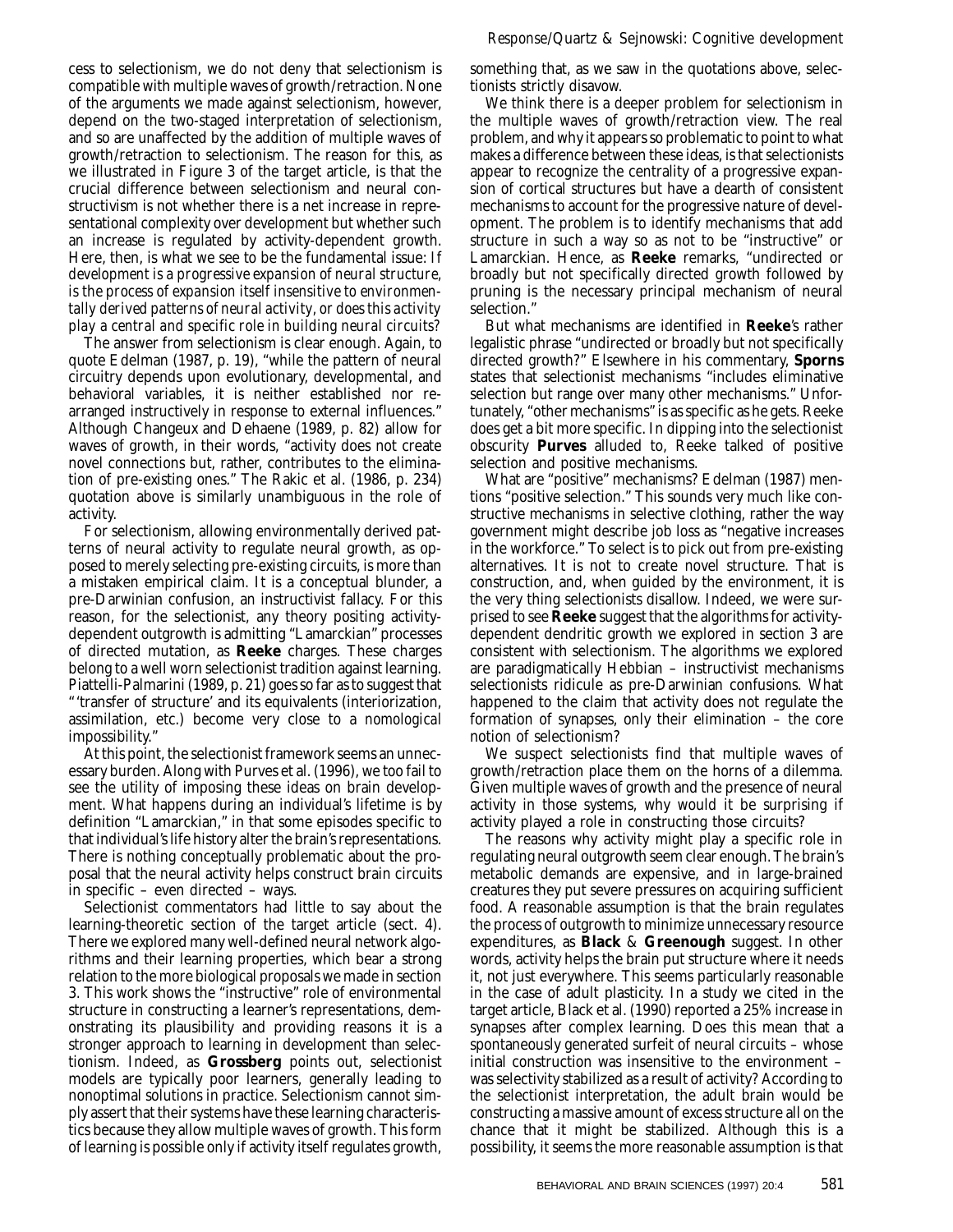activity initiates and guides the construction of specific circuits.

At this point, a selectionist might maintain that the addition of neural structure is due to activity-dependent permissive growth, not activity-dependent guided growth. Although this is a significant departure from the categorical claim that activity does not contribute to the formation of synapses, and makes selectionism something much less than a radically new theory, it still marks a distinction between selectionism and neural constructivism. Indeed, it might be what **Reeke** had in mind when he posited "undirected or broadly but not specifically directed growth." The distinction between selectionism and neural constructivism now comes down to whether activity is permissive or whether it plays a more specific role in constructing neural structure.

**R1.4. Directed neural growth.** In section 3 of the target article we explored systems and mechanisms that regulate neural construction. Regarding some of these, **Reeke** suggests that the action of a diffusible substance "cannot contain the specific information needed to determine the individual fate of each synapse in the region." Now selectionists seem to be creating the straw man. There is an enormous range of possible theories between undirected, permissive growth and single-synapse specificity. The Hebbian conditions we outlined for directed dendritic growth are clearly more than simply permissive ones. They depend on the right pattern of correlated pre- and post-synaptic activity, and so are extracting statistical structure at specific timescales. These are paradigmatically instructivist.

The Kossel et al. (1995) study cited in the target article demonstrates that these sorts of processes are operating in the dendrites of cells in ocular dominance columns. Numerous studies have shown similar processes to operate in axonal growth. **Purves,** a longtime proponent of directed, constructive development, cites other work (Riddle et al. 1992; 1993; Zheng & Purves 1995) supporting a constructivist approach. **Bolhuis** points to research on the avian system supporting a constructivist model.

**Elliott & Shadbolt** (and, surprisingly, **Sporns**) point to recent work on the role of neurotrophins as another line of research supporting a constructivist approach (McAllister et al. 1995). Elliott & Shadbolt are right that this is an important source of evidence for constructive, directed growth. Particularly intriguing is the more recent finding of McAllister et al. (1996) that neurotrophin signaling is only effective in eliciting dendritic growth when that dendrite is active. The requirement for conjoint activity suggests that neurotrophins may implement a correlational developmental rule.

**R1.5 Neural constructivism is consistent with regressive events.** Reeke suggests that genuinely directed growth is a conceptual blunder because it reverses cause and effect. That is, directed growth would have to establish perfect connectivity (the effect) prior to any cause (selection). The constructivist model does not deny the existence of selective stabilization (sect. 3.3; Fig. 3). As we state, if cells do not bear unique molecular addresses, then stochastic sampling mechanisms must be posited. We believe the primary reason for regressive events is not that the brain is following an exuberance/retraction strategy; rather, it is due to a sampling problem, which we called the "needle in the haystack problem" in the target article. Hence, although

the algorithms we described in the target article are for directed growth at the level of individual dendritic and axonal segments, the process of outgrowth itself involves stochastic events. An outgrowing fiber within a dense network cannot be *a priori* guaranteed of finding the appropriate target. The functional validation, or invalidation, of those synapses alongside directed growth is therefore a necessary component.

Others, such as **Innocenti,** suggest that with regard to the question of regressive events in development, ours was a biased presentation of the literature. Unfortunately, there was not enough space to present a comprehensive account of regressive events. We decided instead to limit ourselves to an evaluation of some of the canonical papers on regressive events in development, such as Rakic et al. (1986) and the work on ocular dominance columns. In our examination of dendritic development, however, we did cite a number of studies, including one by Innocenti and his colleagues (Vercelli et al. 1992), showing that regressive events play a role there.

**Kennedy & Dehay** rightly point out that the majority of cortical connectivity derives from corticocortical connections, not thalamocortical connectivity. We did examine in some detail the development of local, horizontal connections (Callaway & Katz 1992), which support the progressive view. As Kennedy & Dehay point out, however, there have been surprisingly few developmental studies of corticocortical connectivity, which is why we did not examine this issue in more detail. From what evidence there is, Kennedy & Dehay conclude that it is consistent with neural constructivism. They are also right that early events derived from internally generated activity structure the brain prior to externally evoked activity, but we disagree that this leads to the conclusion that constructive processes only fine tune cortical connections. As we explored in the target article, the postnatal development of the human brain is both more protracted and more extensive than often supposed. Some dendrites, for example, undergo their majority of growth after the second postnatal year (Schade & van Groenigen 1961).

**Reeke** also suggests that we have simply equated increases in complexity with increases in size. But far from simply equating these, the target article was an attempt to examine the relationship between structural and representational complexity and to evaluate candidate measures. He is right that there are other functional issues to consider. These issues were considered at length in section 3 of the target article.

**Scheibel,** a pioneer in the study of the environment's role in shaping the brain, points to interesting results that show just how subtle the interaction between structure and function can be. In one instance (e.g., Mollgard et al. 1971), exposure to enriched environments resulted in a decline in synaptic numbers resulted in larger, more effective synapses. Scheibel also points out that in a study of dendritic structure in Broca's area of left and right hemispheres the difference was not in total dendritic length but in the complexity of various portions of the dendritic tree. We attempted to capture this finer scale sensitivity to activity in the locality and stability conditions (sect. 2.3).

**R1.6. Black & Greenough's proposed compromise. Black & Greenough** suggest a way out of the selectionist (as overproduction/retraction) and constructivist (as guided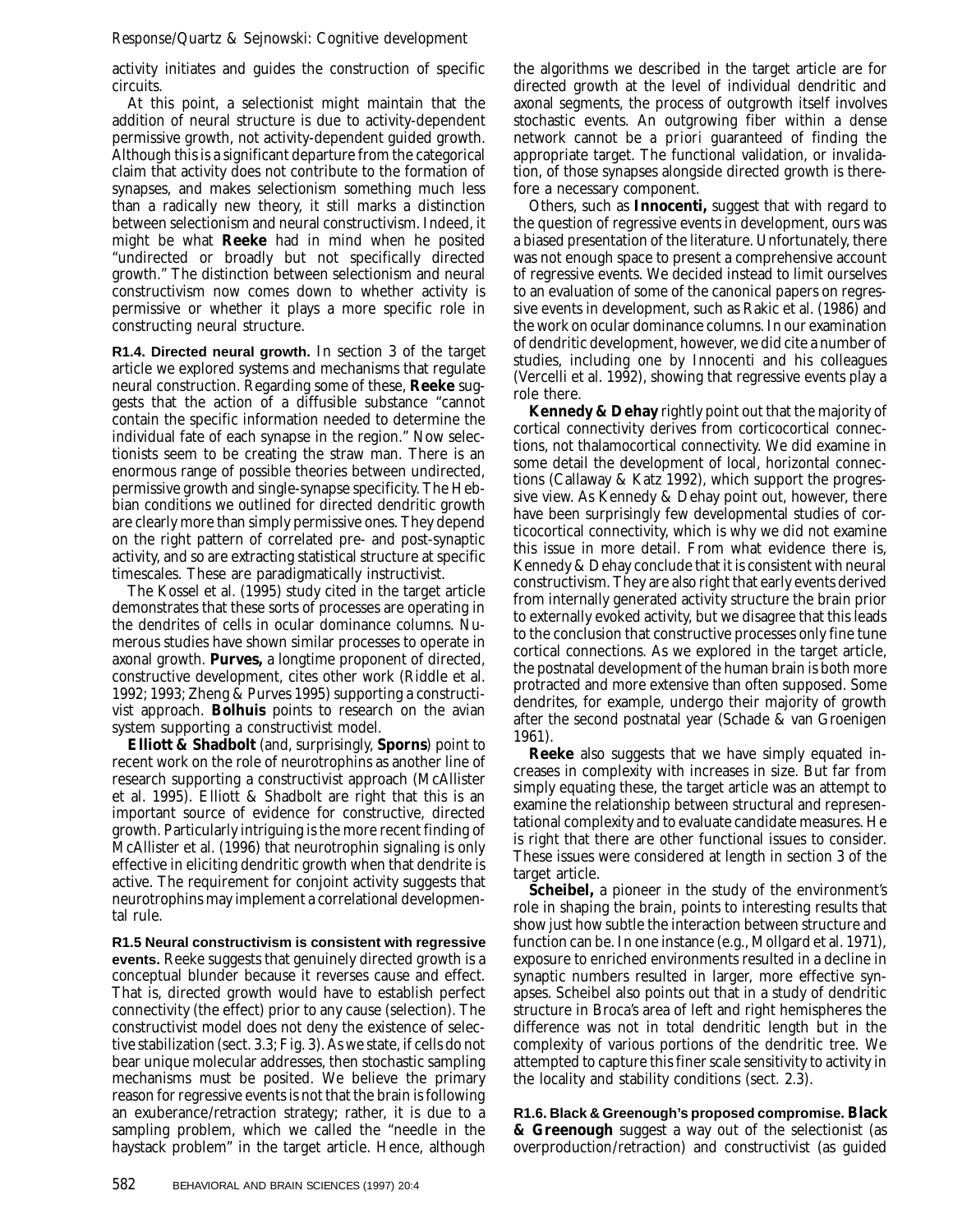expansion) choice with their distinction between experienceexpectant and experience-dependent processes. According to them, experience-expectant processes are ones used to capture information common to all members of a species, such as early visual experience. Experience-dependent processes are used to capture the idiosyncratic experiences of individuals.

According to **Black & Greenough,** selectionist mechanisms underlie experience-expectant processes whereas constructivist mechanisms underlie experience-dependent processes. **Bolhuis** cites work from the avian system that makes this distinction problematic because the processes overlap and are too intertwined to separate categorically (Bolhuis 1994). As the revised view of ocular dominance column formation demonstrates (and as the neoselectionist view above reinforces), this distinction breaks down even in paradigmatically experience-expectant systems.

Rather than view experience-expectant and experiencedependent processes as two distinct information-storage strategies, each with their own mechanisms, we suspect that they represent a continuum of the same underlying mechanisms. Rather than evolving distinct mechanisms, it is plausible that experience-dependent storage involves changing some parameters in the mechanisms of experience-expectant storage, such as temporal patterns of expression, the duration of sensitive periods, and the rate and extent of postnatal growth.

**Black & Greenough** state that they will ignore the target article's technical misunderstandings, only to cite our failure to discriminate between synaptic density and synapse number. We cite **Innocenti** in our defense; he states, "as rightly noticed by Q&S, the assessment of synaptic densities in a changing volume does not provide results unequivocally interpretable in terms of connectivity."

Before we leave the issue of what separates neural constructivism from selectionism, we should mention **Purves's** concern that the target article was couching pretty straightforward ideas in overcomplex terminology. We are sympathetic to this, although we were trying to use the terminology that might be familiar to cognitivists. And, as we have just seen, trying to define selectionism is a perilous semantic adventure. In the end, whether there are really genuine differences seems unclear. The crux of our position is that environmentally derived activity helps guide progressive neural growth by regulating axonal and dendritic outgrowth at the level of individual segments.

# **R2. Is the right measure axons or dendrites?**

Some commentators (**Innocenti; Elliott & Shadbolt; Hurford et al.**) suggest that we place too much emphasis on dendritic development. The target article did emphasize dendritic growth, in part because we believed that activitydependent axonal growth had already been well-established. In contrast, dendritic development has been almost completely ignored, particularly in computational models of development. Contrary to what Elliott & Shadbolt claim, however, we do not dismiss axonal development as irrelevant. However, within a single paper it is impossible to present a complete account, or cite every possible source of evidence. Therefore, we decided to concentrate on dendrites, which, because of their nonlinear properties, could also be considered the brain's basic computational units. We did state, though, that "although we are emphasizing dendritic development, aspects of axonal development also satisfy these conditions. As it is from the interaction between dendrites and axons that the structure of the mature system emerges, this interaction must ultimately be characterized" (Note 2). In his view that axons and dendrites adapt to each other, Innocenti echoes a similar interactive view.

**Finlay**'s commentary nicely illustrates the multiple problems – target selection, population matching, and activitydependent dendritic structuring – that must be solved in what she calls the axo-dendritic interface. As she rightly notes, some of these problems are biological, while some are more cognitive (the latter being the primary subject of the target article). As we stressed in the target article, and as Finlay's commentary so nicely illustrates, understanding how the mind emerges from the developing brain will require explanations across these explanatory levels. There is no such thing as a system's "cognitive architecture," a system devoted solely to information-processing. Instead, the brain must solve multiple demands from homeostasis to language acquisition – all at the same time.

**Elliott & Shadbolt** suggest that there is a logical gap between sections 3 and 4, in which we go from dendritic growth to learning arguments. They suggest that the work we cited on the learning properties of networks that add units is irrelevant since adding a unit is equivalent to adding a new neuron, not elaborating a dendrite. However, section 3 contained a detailed argument concerning why a local dendritic segment should be considered the brain's basic computational unit, not the entire cell. Because of this equivalence, adding a dendritic segment is tantamount to adding a unit in a conventional connectionist network. For this reason, the "critical step" they believe is absent is presented in detail. The constructivist network research we cite thus has a direct bearing on activity-dependent dendritic development.

**Székely** notes that although we examined the influence of function on dendritic form, dendritic form also helps determine function. In particular, he reports on the morpho-functional property of brain stem motor neurons. In pointing this out, Székely makes explicit an important point that we left implicit in the target article. Activitydependent dendritic growth is interesting because form and function are intertwined. By partially regulating form by function during development, activity-dependent growth helps build structures with specific functions.

We agree with nearly everything **Foss** discussed in his insightful commentary. His three conditions that must be satisfied by a complete constructivist account are indeed the core ones. In particular, he is right that the issues involved in equating neuronal growth and representational increase are difficult ones. Much of the target article was aimed at trying to establish this correspondance. He also suggests that we leave the issue of whether this growth is directed as a matter of faith. As we mention in section R1.4, there is increasing evidence that strengthens this claim.

# **R3. Is neural constructivism a return to tabula rasa learning?**

Despite our indication to the contrary, some commentators (**Dehaene-Lambertz & Dehaene; Feldman**) suggest we have returned to an extreme empiricism. We cautioned against this extreme interpretation of neural constructivism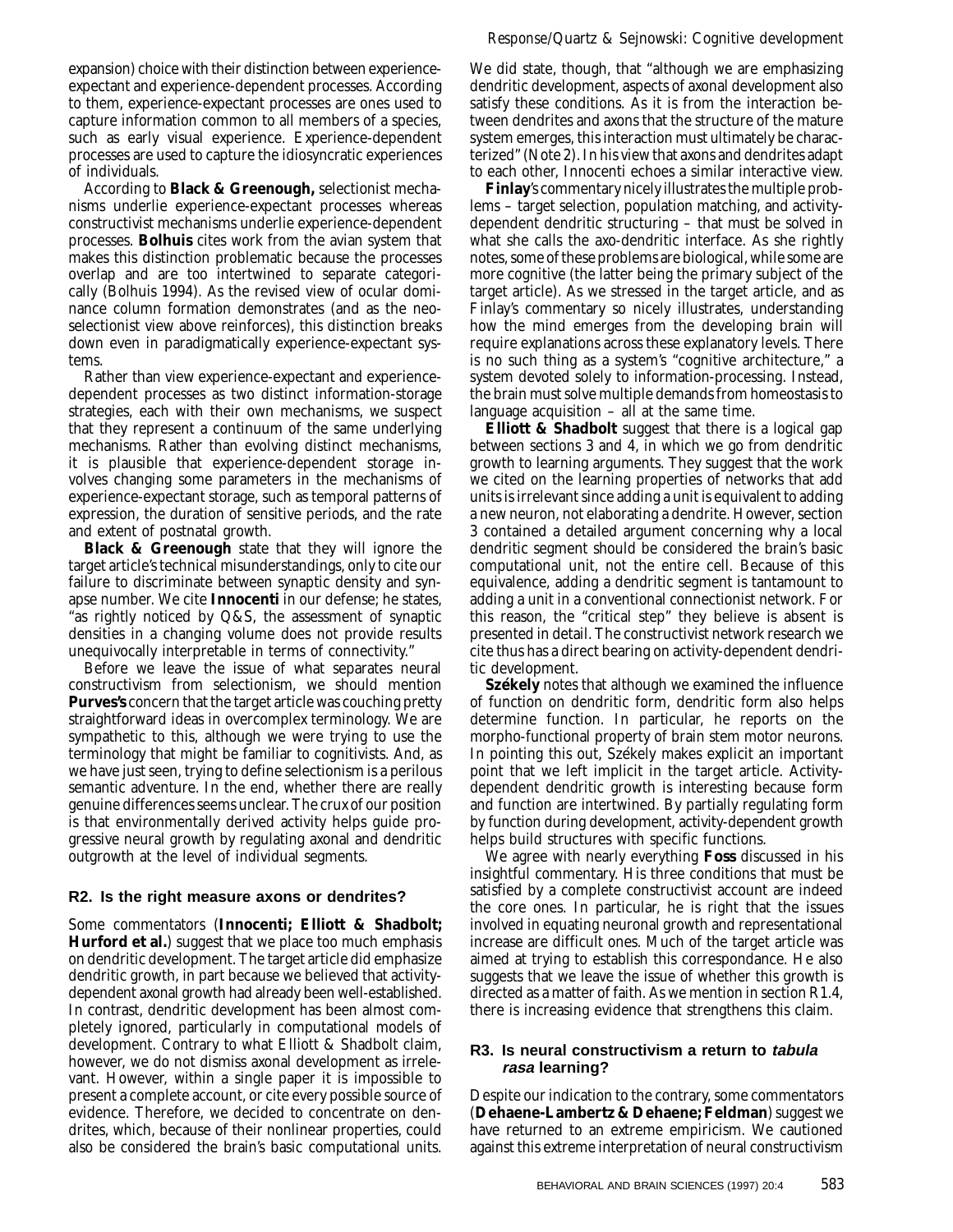in sections 1.1 and 4.3 of the target article. Neural constructivism is not a return to *tabula rasa* or assumption-free learning. Indeed, one of the central lessons we extracted from learning theory was that true assumption-free learning is impossible. Every learning system, whether engineered by hand or developed by nature, makes implicit assumptions about the world; for each architecture some sequences of input patterns are more easily represented or learned. One way to read the target article is as a proposal for escaping two strong and seemingly conflicting constraints on a theory of development. On the one hand, learning theory tells us that assumption-free learning is impossible: on the other hand, recent neurobiological evidence indicates that detailed, domain-specific knowledge cannot be built into the cortex *a priori.*

Neural constructivism suggests that the way out of this dilemma is with guided representation construction, an approach with attractive learning properties. Its starting point is not the blank slate, but a set of intrinsic constraints (in sect. 4.3 we listed generic initial cortical circuitry, conduction velocities, subcortical organization, learning rates, and hierarchical development; see also Table 1 in Johnson et al.). These constraints are augmented with environmentally derived neural activity, which helps regulate the progressive expansion of cortex. As a developmental strategy, this avoids the limiting results of classical learning theory and suggests itself as a reasonable foundation for theories of development.

As **Johnson et al.** point out, Elman et al. (1996) adopts a similar research strategy, one that is proving extremely productive. Johnson et al. add a potential challenge to constructivist approaches: the relative consistency of outcome of cortical specialization. In other words, why do our brains come to have similar types of representations in similar regions of cortex? This paradox may be more apparent than real, though, in that we know from studies of selforganization that even in the presence of noise, structures can reliably emerge again and again without a high degree of prior specification (e.g., Goodwin et al. 1993; Kauffman 1992). The sometimes quite striking individual variability of brain organization further suggests that morphogenetic processes of self-organization produce robust but not tightly constrained structures.

**Barton** suggests that although we deny we are returning to a *tabula rasa* view, we slip back into one. He suggests that our theory cannot be correct because, although the developing cortex may have a high degree of equipotentiality in theory, in practice this does not matter because the cortex is highly constrained by subcortical structure. The notion of equipotentiality, however, does not demand that it be expressed in every instance. Indeed, as a "potentiality" it remains as a capacity in most cases. However, the developing cortex's high degree of equipotentiality is certainly important in cases of early traumatic injury, when it can underlie reorganization.

**Barton** also suggests that our theory leads to the conclusion that a rat and a mole reared in the same conditions would develop the same basic cortical structures. We were puzzled by this. As we have already indicated, we agree that subcortical organization is an important constraint on cortical development. Indeed, the core of neural constructivism is that structured activity – which is structured by subcortical processing – impinging on the cortex plays a central role in shaping its structural and functional properties.

**Kennedy & Dehay** point toward evidence that chemical markers distinguish different cortical areas at early stages of development. Further evidence from grafting experiments (Ebrahimi-Gaillard & Roger 1996) supports early differentiation of some subcortical projections. These initial conditions on long-range cortical projections are the types of general architectural constraints that we had in mind as essential in setting up the conditions under which constructive learning takes place.

# **R4. What happened to modules?**

**Barton** also defends modularity. We suspect that Barton underestimates how strong the nativist modularity commitment is to domain-specific information embedded *a priori* in the recipient cortex. At many points throughout his commentary, Barton appears to support the view that modules are built by constructive processes. He cites Karmiloff-Smith (1992), for example, and nods approvingly at our statement that the cortex is enslaved by the periphery. Karmiloff-Smith's view (1992; see also commentary by **Johnson et al.**) is that modules are developmental outcomes, not developmental prerequisites. Since Barton's comments appear to be in general agreement with the idea that modules emerge as a result of developmental processes, we do not think there is a substantial difference between our views here, although we think strict modularity has problems for other reasons, as we discuss next.

**Scholl** examines the difference between neural and cognitive modularity. Cognitive modules are defined functionally in terms of such criteria as information encapsulation (Fodor 1983). Although his is a careful analysis, we think Scholl makes too much of this distinction. In particular, we disagree with his functionalist comment that cognitive modularity imposes no constraints on how modules are realized in neural tissue. For example, Scholl recounts the argument that cognitive modules need not be neurally localized. But could a cognitive module be widely distributed across the brain? It depends again on the sense of module. If specialization and information encapsulation are the criteria, then we think the answer is no. In the brain, there is no linearly addressed information store to keep information encapsulated. Instead, multiple patterns of information are distributed among overlapping populations of neural structures. Such patterns will influence one another. In fact, as studies of content addressable memory stores illustrate, it is likely that violation of information encapsulation across many modalities is something the brain makes use of to reconstruct incomplete information.

We also disagree with **Scholl**'s suggestion that too little is known about the neural underpinnings to settle anything regarding cognitive modularity. The modularity thesis owes a lot to Marr's theory of vision (Marr 1982). In this regard, recent neurobiological and neurocomputational work has been decisive in showing that a bottom up theory of vision is no longer tenable (Churchland et al. 1994). Other recent work has shown that auditory and linguistic information interacts at early levels of processing, again contradicting information encapsulation (Saffran et al. 1996).

We were a little puzzled by **Scholl**'s suggestion that to address nativism about cognitive structure, neurobiological evidence would have to demonstrate that bona fide learning was involved. One of the main aims of the target article was to show how processes of learning guide neural develop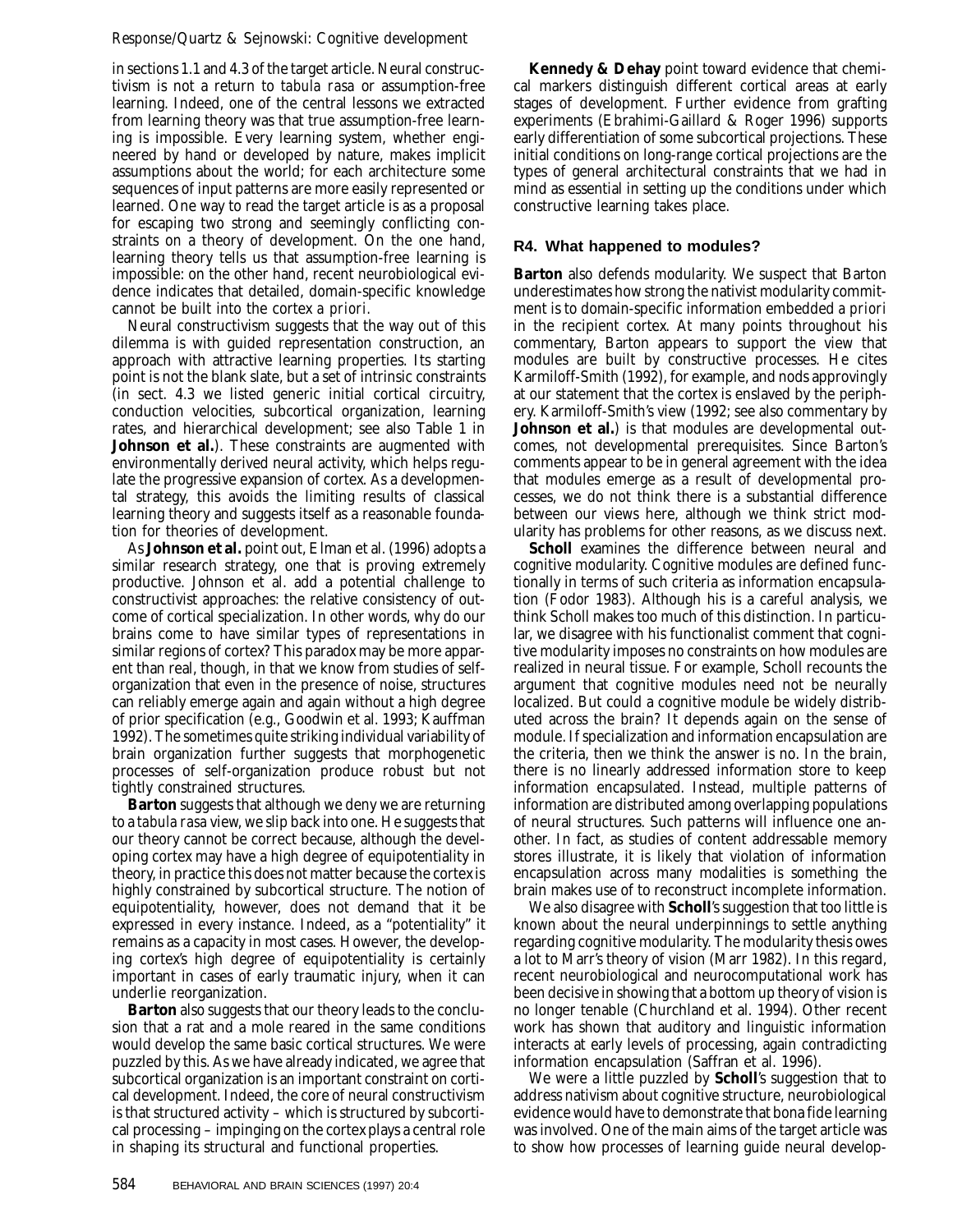ment, and how this "constructive learning" gives the developing system special learning properties.

**Székely** suggests that Broca's area is required for language. Although damage to Broca's area in adults typically results in severe language impairment, children missing the entire left hemisphere can develop normal language skills if the neural damage was early enough to allow for reorganization during development (reviewed in Elman et al. 1996). This striking, large-scale capacity of the developing brain to reorganize is a challenge to theories relying on built-in, domain specific knowledge embedded *a priori* in the cortex.

# **R5. What does learning theory show?**

**Blanzieri** and **Feldman** address our use of learning theoretic results in support of neural constructivism. As they both rightly point out, the learning results for constructivist neural networks do not primarily address the question of the learning of grammar. Our aim, however, was not to explore work on constructive networks and grammar learning. Instead, since in traditional cognitive science the lessons from grammar acquisition were generalized to the entire mind, we were interested in more general questions regarding learning and development. Although Chomsky's work would have remained highly influential even if it were restricted to more technical aspects of the learnability of grammars, its enormous influence comes from how readily it seemed to generalize to the entire mind. The one point we did want to make was that contrary to general belief, it has not been shown that grammar learning is impossible. We are still far from demonstrating that neural networks could learn syntax under biologically feasible conditions, although some progress is being made, as pointed out by Feldman.

There were a number of different opinions regarding the differences between development and learning in the mature state. **Black & Greenough** advise that the pattern of connections is what matters, and that mathematical models need not distinguish between constructivist and selectionist modes of growth underlying the mature pattern of connections. **Feldman** suggests that we should drop the arbitrary separation of development from learning. **Hurford et al.,** however, criticize us for running these two processes together. Is development different, and if it is, is it important to characterize the learning properties specific to a developing system?

As the target article outlined, the developmental strategies are crucial to understanding the learning properties of cortex. As we considered above (sect. R.1.3), selectionism has a number of problematic learning properties. In contrast, as **Haith** explored in some detail, tying hierarchical representation to activity-driven, expanding computational resources gives the constructivist learner important advantages.

**Sporns** suggests that we needed to define or quantify complexity in relation to either anatomy or cognitive representations. He admits that this is a hard task, but one that would have put neural constructivism to the test. We avoided introducing technical measures into what was already a theory-laden target article. However, Quartz (1993) has explored a measure known as the Vapnik-Chervonenkis (VC) dimension, which is used in learning theory to quantify the complexity of a class of representations (see Abu-Mostafa 1989); it could also be used to quantify the relation between increases in anatomy and the complexity of cognitive representations.

**Raijmakers** presents an interesting proposal for refuting a classical learning paradox. Fodor (1980) argued that there is no way for a system to increase its representational power as a function of learning, thus casting doubt on the plausibility of constructivism (see Quartz 1993 for discussion). Quartz (1993) suggested that there is a natural sense (and an appropriate measure) in which constructive neural networks increase their representational power as a function of learning. Raijmakers suggests that this constructivist learning does not refute Fodor's argument because it adds units, and so is a qualitative as opposed to a quantitative change. As an alternative, Raijmakers proposes that a network's dynamical properties, such as a bifurcation or phase transition, could result in increases in representational power without the need for discrete addition of structure. Raijmakers gives the example of Exact ART, a neural network architecture that is related to the constructivist networks we examined (Raijmakers et al. 1996a). However, as Raijmakers notes, the phase transitions in his example are not a function of learning. What is crucial to answer Fodor's challenge is the requirement that increases in representational power be a function of learning rather than that the increase in representational power not be a discrete change to the architecture (such as the addition of new units). It is entirely possible that the phase transitions Raijmakers has in mind are the result of learning. In such a case, however, we think that would represent an alternative response to Fodor's challenge, one that stands beside other responses, such as the neural constructivist one.

# **R6. What implications does neural constructivism have for nativist linguistics?**

According to **Bickerton,** we are the latest in a long line of "C-men," coming on the heels of cognitive linguistics and connectionism, to launch a failed attack on nativist linguistics. Just as we suggested that selectionists have reconstructed their position, so too Bickerton has reconstructed nativist linguistics. Is it the case, as he suggests, that no serious nativist would deny that a vast amount of learning must occur if hard-wired mechanisms are to function effectively? Kenneth Wexler (1996, p. 118) is one serious nativist who thinks otherwise:

The idea of genetically programmed maturation is so strong in the study of biology that a special term has been defined for exceptions. This term is "plasticity." Plasticity means that there is experience-dependent variation in biological structures or processes. It is considered a major discovery in the study of the brain in neuroscience, for example, when it is demonstrated that a certain process is plastic. The reason this is considered a major discovery is because the general view is one of a biological, genetically based program guiding development.

From the selectionist-linguistics perspective, Piattelli-Palmarini (1989) suggests that the term "learning" no longer has any role to play in cognitive explanation. **Bickerton** also suggests that we have arranged a shotgun marriage between nativist linguistics and selectionism. It is true that they are wholly dissociable. However, nativist linguists (e.g., Lightfoot 1991) interested in neural plausibility look to selectionism because there are no other plausible developmental theories in neurobiology that are consistent with nativism's extreme developmental demands. Wexler's enthusiasm for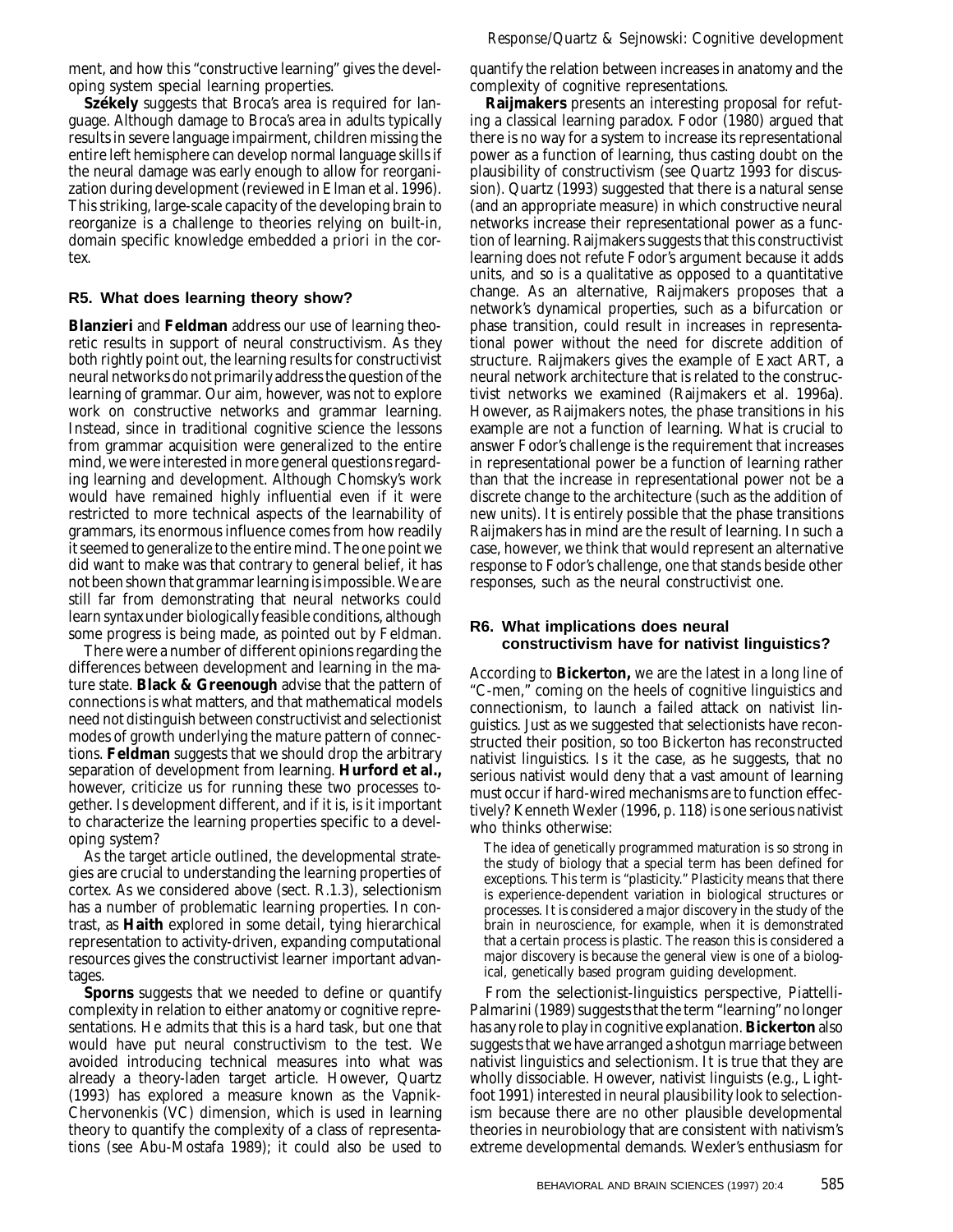genetically based programs notwithstanding, as we indicated in the target article, there are no available candidate biological theories consistent with genetically programmed maturation.

**Bickerton** suggests that axonal development does not follow a constructivist theme, but he misrepresents the conclusions we made with regard to axonal development. In the model system – ocular dominance column formation – the evidence we reviewed demonstrated a substantial overall axonal expansion. As **Purves** remarks, the brain gets bigger. Bickerton also suggests that we have overemphasized the influence of Gold's (1967) work on language learnability. Although Bickerton may be right that few linguists understand Gold's paper, the belief that there are "mathematical" results against learning is a monumentally important and widespread one, not just for language, but for the entire mind. As Fodor (1975) put it, nativism was the only game in town.

**Bickerton** suggests that to have effected a breach the target article would have had to explain seven enormous outstanding research problems, ranging from how creole languages are acquired to how the first human language was acquired. That would have required something substantially longer than what was already a long target article.

Does nativist linguistics really offer satisfying explanations for these problems, as **Bickerton** claimed? It suggests that Williams syndrome subjects (item [c] on his list) have perfect syntax because their "syntax module" is spared. Apes, on the other hand, lack such a module, and therefore cannot acquire language. Chomsky's explanation of how the first human language was acquired is that a language organ suddenly appeared, probably through some process other than natural selection. To our mind, theories like Greenfield's (1991) that stress continuity between language abilities and the hierarchical construction abilities of nonhuman primates are more plausible than positing a novel module, particularly since the human brain contains no new cytoarchitectural regions. As we suggested in the target article, claiming that these abilities are the product of hard-wired modules does not explain them. It only pushes the question back to how such modules could ever develop. Asking this developmental question in the light of current neurobiology, we suggest, reveals that the nativist explanation is no explanation at all.

In fact, **Bickerton** suggests that outside language the evidence for modularity is much weaker. He recommends that language be kept as the only innate module. But if modularity fails for other domains because our expanding knowledge has made it an outmoded explanation, isn't there reason to believe that as we learn more about the neural basis of language, modules will disappear there as well? Perhaps the strongest reason against positing modules for language is a pragmatic one. Substituting faith for knowledge does not lead to a productive research strategy.

After criticizing us for suggesting that selectionist learning is a reduction in initial capacity, **Dehaene-Lambertz & Dehaene** point to linguistic evidence suggestive of environment-dependent loss of initial abilities. Among the findings they cite are those of Patricia Kuhl and her colleagues (Kuhl et al. 1992) on phonetic perception. Infants can perceive non-native contrasts, as can non-humans. Around six months of age, however, children lose this ability and come to perceive only contrasts from their native language. Although there is a clear loss of perceptual ability,

loss is not the whole story. Infants form vowel prototypes, or exemplars that influence their speech perception. In particular, in what Kuhl calls the "perceptual magnet effect," a native prototype will "pull" a non-native contrast toward it, with the result that it is perceived as the native one (Iverson & Kuhl 1995). This suggests that the representations of native categories have reorganized and expanded in response to environmental information.

# **R7. Is the environment richly structured?**

Nativists and selectionists agree on one important point: the environment is informationally impoverished. Chomsky's "poverty of the stimulus" arguments are well known (Chomsky 1988). Selectionists (e.g., Edelman 1987; 1993) provide similar arguments, arguing that the lack of external information means that such information cannot be transferred via instruction from the world into the brain. For this reason, Edelman (1987; 1993) dismisses the information processing framework of mainstream cognitive science.

**Bickerton** suggests that we are raising the ghost of Gibsonian affordances. Like selectionism, J. J. Gibson's (1979) "ecological perception" view dismissed informationprocessing views, much to the chagrin of mainstream computationalists (Fodor & Pylyshyn 1981; Ullman 1980). Whereas selectionists put all structure inside the head in terms of a rich set of internally generated prerepresentations, Gibson kept it all out in the environment. Ironically, selectionists use the same term as Gibsonians, "resonance," to refer to the simple "registering" relation that goes on between environmental events and internal representations.

We believe that traditional computationalists were too quick to dismiss environmental structure. Poverty of the stimulus arguments depended on prior intuitions about learning. That is, given very weak learning mechanisms (as in Gold's theory), it was not surprising that the environment would be seen as impoverished. More powerful learners, such as neural networks, however, can discover far more structure in the environment, as is now being recognized in statistical studies of sentences and network models of language acquisition (Bates & Elman 1996; Marcus 1995; Seidenberg 1997). The poverty may not have been in the stimulus but in the minds of nativists.

**Feldman** makes an important point that conceptual learning, particularly through interactions between visual and auditory representations and interaction with the environment, may have a decisive role in language acquisition. Although we will not go into detail here, poverty of the stimulus arguments also obscured the rich structure that a culture holds. Indeed, we believe the gradual transfer of part of the brain's developmental program into a world structured with culture, through a process we call "progressive externalization," is crucially important for our cognitive abilities.

In addition, we are discovering that many instances of visually guided behavior do not require a complex reconstruction of the visual scene. Instead, input from early as well as late stages of visual processing in cortex is extensively routed to subcortical structures to initiate behavioral responses with short latencies (Churchland et al. 1994). This is a different type of computational architecture than that adopted by many researchers in artificial intelligence (including **Feldman**) who assume that planning and action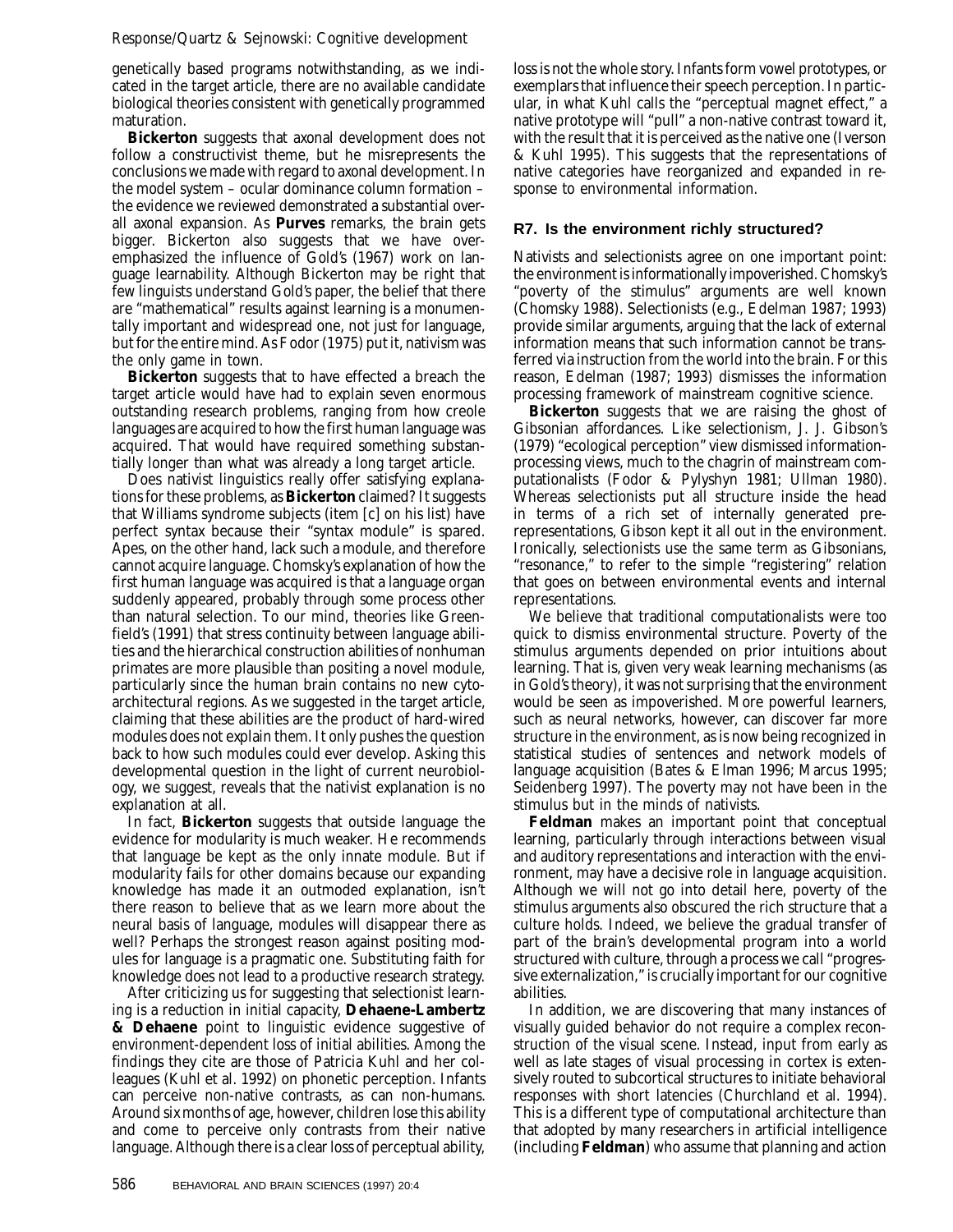selection must be made at higher levels of processing. Feldman offers a scenario in which early development yields "a complete, but primitive, brain – possibly all subcortical." According to him, this primitive brain could then recruit cortical regions. The idea of a completed subcortical brain, though, conflicts with basic facts of developmental neurobiology. It also reflects the outdated idea that subcortical structures are phylogenetically older than cortical ones.

# **R8. Where's the cognitive in development?**

A number of commentators were right to point out that the target article weighed heavily on the neural and less so on the cognitive side of development (**Mareschal & Schultz; Estes & Bartsch**). Our main goal in the target article was to explore the neural basis of cognitive development and to relate this to the learning properties of neural constructivism and alternative theories. We think this provides a solid foundation for subsequent research into cognitive development.

Many of the commentaries examine cognitive research that complements the aims of the target article (**Mareschal & Schultz; McCollum**). Mareschal & Schultz, for example, present an interesting series of constructive network simulations on various developmental tasks (e.g., the balance-scale task). It is interesting that the simulations with constructive networks capture the developmental profiles of children better than static feed forward connectionist networks do. This is an important advance in the study of the dynamics of development. A recent book of computer exercises from Plunkett & Elman (1997) should prove valuable in making these research tools more accessible.

**Estes & Bartsch** suggest that our methodology is backwards. They recommend that description must precede explanation. That is, a clear behavioral description of what happens to the developing child should be the methodological touchstone of development inquiries. Behavioral research is important, but descriptions of development do not take place in a conceptual vacuum. Developmental psychology, like any other scientific endeavor, does not operate without guiding theoretical commitments. Those with nativist inclinations, for example, tend to concentrate on the neonate's capacities rather than on what emerges across development.

The aim of the target article was to make explicit the neural constraints on development and so help define the research questions that can guide behavioral studies. We agree that neither approach has absolute methodical priority over the other. In vision, a long and not very profitable debate ensued after Marr (1982) advocated a top-down approach. Researchers in that tradition attempted to capture the abstract principles of visual processing without using the most obvious constraint on theory – the neural architecture that implements those processes. Others, such as neuroethologists Heiligenberg (1991), working in the electrical fish, and Konishi (1991), studying the barn owl, showed the richness of neural constraints and how dramatically a knowledge of them could transform our understanding of the problems organisms must solve in real environments.

**McCollum** suggests that the development of bodilykinesthetic intelligence (walking is her example) involves processes akin to constructive learning, or what she calls second-order learning. She points out that motor development, like cognitive development, typically involves discontinuities, a property we called nonstationarity in the target article. Later stages are not simply refinements of what came before; they involve large-scale reorganization. Although we did not pursue the connection between motor learning and cognitive development in the target article, McCollum's suggestion points to a natural affinity between these processes, one that is not too surprising considering the brain's propensity to conserve basic mechanisms. It also ties in nicely with the view of perception as an actively driven process rather than a passive one (Churchland et al. 1994).

**Johnson et al.** are right that in constructivism the world does not simply impress itself upon a passive infant. Rather, the infant actively constructs its knowledge by engaging the world and structuring its experiences. They are also right to suggest that we need to match *neural* constructivism with a mechanism for *behavioral* constructivism in the infant. Although we did not discuss it in the target article because of space limitations, we think characterizing the child's contribution to development is essential.

We are sympathetic with **Estes & Bartsch**'s appeal that the behavioral not be lost in the neural. These two sorts of explanation have remained isolated by an explanatory gap, one that we think can be narrowed by computational approaches. As **Mareschal & Schultz** suggest, this is the real promise of neural computational approaches, one that admittedly is just beginning but carries great promise.

**Foss** also provides an example of rapid learning, a teacher asking a student for an answer, and rightly points out that our paper says very little about its neural underpinnings. He also points out that constructivist learning is slow, while this is an instance of rapid learning. What we call learning in this paper could also be called "representation construction." In contrast to rapid learning, representation construction is slow, as it builds the rich set of representations that are then employed in rapid learning. This process of representation construction followed by rapid learning is evident in the learning curves children display when they acquire various elements of language, for example. Rapid learning is most likely performed by different mechanisms than constructivist ones, likely involving changes in synaptic efficacy rather than representation construction. But Foss is right that we are only beginning to understand how these mechanisms underlie the complex forms of learning he mentions.

# **R9. Is evolution a progressive increase in representational flexibility?**

Because of space limits we mentioned the evolutionary implications of neural constructivism only briefly in the target article. Our suggestion that mammalian evolution should be viewed as a progressive increase in representational flexibility sparked a number of dissenting voices (**Barton; Black & Greenough; Hurford et al.; Purves**).

We did not mean to imply the linear *scala naturae* of global processing power ordering all species, as **Barton** suggests. Rather, our comments were in reaction to evolutionary psychology, which views the human cortex as a collection of specialized, dedicated computers. In Tooby and Cosmides's words (1995, p. 1189):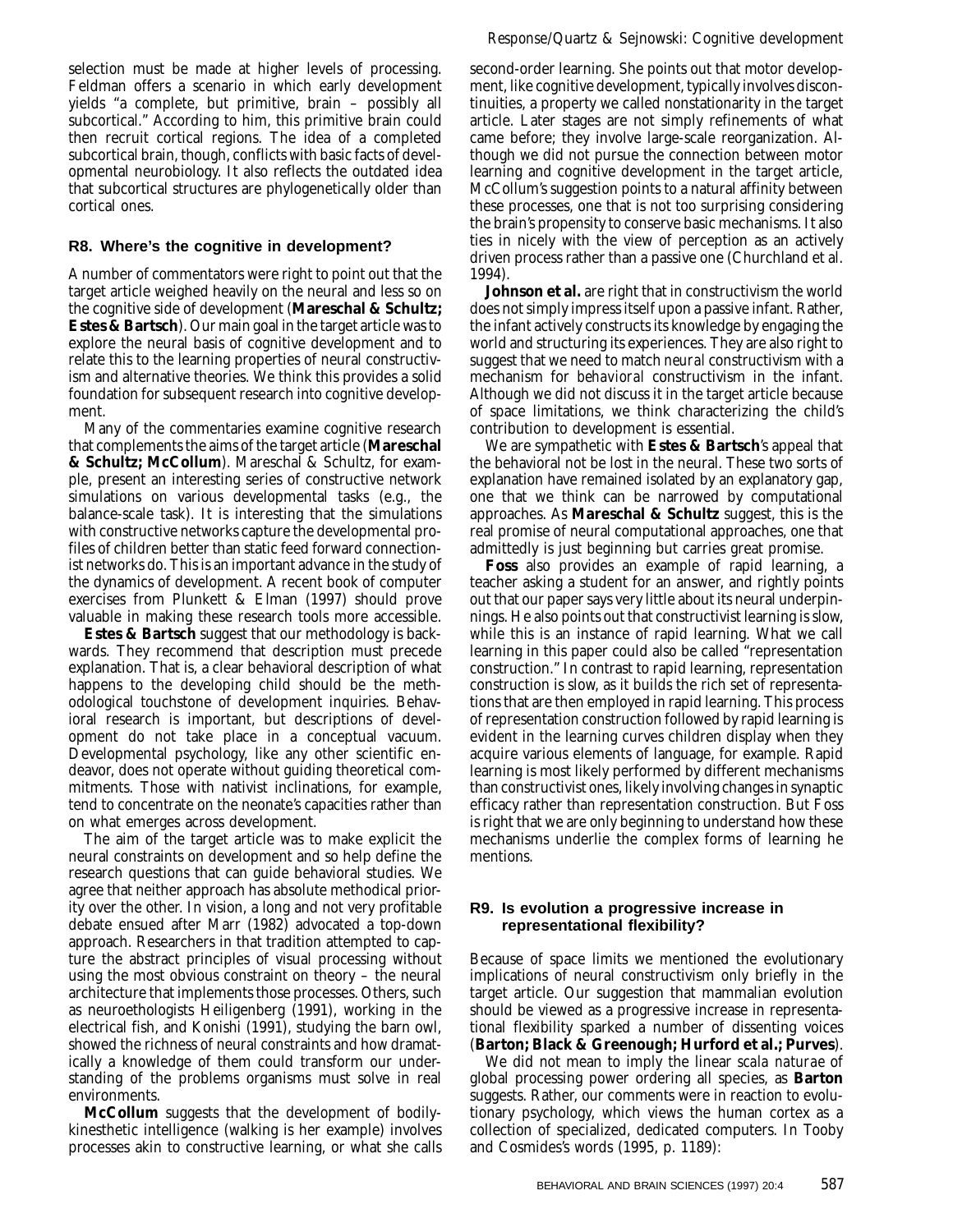The human cognitive architecture is far more likely to resemble a confederation of hundreds or thousands of functionally dedicated computers, designed to solve problems endemic to the Pleistocene, than it is to resemble a single general-purpose computer.

The learning-theoretic arguments we presented were aimed at showing why a learner that allows the specific structure of a problem domain to help build mental representations has a number of advantages over building solutions into the cortex *a priori.* In the case of dynamic environments, which in the case of humans is undeniable, the flexibility that constructive learning gives a developing brain means that it will be capable of building appropriate representations in a much wider range of environments. Guessing *a priori* by building in the answer may be faster, but it leaves the guesser out of luck when the environment rapidly changes.

Is human development fast, on a timescale that reflects the unfolding of dedicated circuits – instincts? Issues of metabolic conservation and other resource constraints only go part of the way toward explaining why human development takes so long. According to neural constructivism, a reason human development is so slow is that it maximizes the opportunity of the environment to help shape and build the neural structures underlying thought.

As **Hurford et al.** note, choosing representational flexibility is itself a response to evolutionary pressures. We fully agree with Hurford et al. that evolutionary psychologists take up the challenge to find how environmental structure can influence the evolution of the constructivist learning mechanism itself. But this is a very different research program from one identifying hard-wired circuits.

Both **Hurford et al.** and **Sporns** took exception to our remark that selectionism is incompatible with the claim that evolutionary pressures have picked out specialized circuits. Hurford et al. counter that evolution could pick out the initial set of neural circuits which would then be operated on by selectionist processes. This is an entirely consistent possibility, and one compatible with the claim we were making. Our claim was made in the context of Gazzaniga's (1992) suggestion that the specialized circuits evolutionary psychology posits are compatible with selectionism. Edelman (1987), for example, rightly distinguishes his position from Chomsky's, which he criticizes for its claim that evolution builds in point-to-point mappings in the brain. For the same reason, Piattelli-Palmarini (1989) reacted strongly against Pinker and Bloom's (1990) *BBS* target article arguing that language is the product of natural selection.

### **R10. Conclusion**

During the long hiatus between the completion of the target article and the completion of this response, neuroscience has marched on. Exciting new evidence favoring neural constructivism has emerged that challenges the dogma that new neurons are not created in adult brain. Olfactory receptors and certain neurons in bird brains were known exceptions. Kempermann et al. (1997) have now shown that new neurons are added to the adult mouse hippocampus, which receives inputs from the cortex and is essential for some forms of long-term memory. More of these new neurons survive in mice exposed to an enriched environment, and these mice have better learning and

memory compared to mice kept in an impoverished environment. It is likely that new neurons are also formed in adult human brains, perhaps even in the cortex. The differentiation of progenitor cells into neurons is therefore not confined to early development. The implications of these new results for lifelong learning are far reaching.

Our goal in writing the target article was to provide a conceptual framework for integrating the recent advances in neural development with parallel advances in cognitive development and neural computation. Molecular genetics provides powerful tools for studying the mechanisms underlying development at the molecular and cellular levels, but to achieve an integrated view of development, these mechanisms need to be linked with system level descriptions of the nervous system, and ultimately to behavior. This is an exciting enterprise that is just beginning. The authors of the commentaries have given us a glimpse of the diversity of opinion that exists, and we were pleased to have this opportunity to reply to them. We hope that some issues at least have been clarified, if not settled, through this process.

### **NOTE**

**1.** By "traditional cognitive science" we mean the functionalist based account stemming from Chomsky.

# References

### **Letters** *a* **and** *r* **appearing before authors' initials refer to target article and response respectively.**

- Abu-Mostafa, Y. (1989) The Vapnik-Chervonenkis dimension: Information versus complexity in learning. *Neural Computation* 1:513–25. [rSRQ]
- Allman, J. (1985) Evolution of neocortex. In: *Cerebral cortex,* vol. 8A: *Comparative structure and evolution of cerebral cortex,* ed. E. G. Jones & A. Peters. Plenum Press. [DP]
- Anderson, J. C., Dehay, C., Friedlander, M. J., Martin, K. A. & Nelson, J. C. (1992) Synaptic connections of physiologically identified geniculocortical axons in kitten cortical area 17. *Proceedings of the Royal Society of London* 250:187–94. [aSRQ]
- Antell, S. E. & Keating, D. P. (1983) Perception of numerical invariance in neonates. *Child Development* 54:695–701. [GD-L]
- Antonini, A. & Stryker, M. P. (1993) Development of individual geniculocortical arbors in cat striate cortex and effects of binocular impulse blockade. *Journal of Neuroscience* 13:3549–73. [aSRQ]
- Arimatsu, Y., Miyamoto, M., Nihonmatsu, I., Hirata, K., Uratani, Y., Hatanaka, Y. & Takiguchi-Hayashi, K. (1992) Early regional specification for a molecular neuronal phenotype in the rat cortex. *Proceedings of the National Academy of Sciences USA* 89(19):8879–83. [HK]
- Azimi-Sadjadi, M. R., Sheedvash, S. & Trujillo, F. O. (1993) Recursive dynamic node creation in multilayer neural networks. *IEEE Transactions on Neural Networks* 4:242–56. [aSRQ]
- Bailey, C. H. & Chen, M. (1988a) Long-term sensitization in Aplysia increases the number of presynaptic contacts onto the identified gill motor neuron L7. *Proceedings of the National Academy of Sciences USA* 85:9356– 59. [aSRQ]
- (1988b) Morphological basis of short-term habituation in Aplysia. *Journal of Neuroscience* 8:2452–59. [aSRQ]
- Bailey, C. H. & Kandel, E. R. (1993) Structural changes accompanying memory storage. *Annual Reviews in Physiology* 55:397–426. [OS]
- Balazs, R., Hack, N., Jorgensen, O. S. & Cotman, C. W. (1989) N-methyl-D-aspartate promotes the survival of cerebellar granule cells: Pharmacological characterization. *Neuroscience Letters* 101:241– 46. [aSRQ]
- Baldwin, J. M. (1896) A new factor in evolution. *American Naturalist* 30:441– 51. [JH]
- Barbe, M. F. & Levitt, P. (1991) The early commitment of fetal neurons to the limbic cortex. *Journal of Neuroscience* 11(2):519–33. [HK]
- Barkow, J. H., Cosmides, L. & Tooby, J., eds. (1992) *The adapted mind: Evolutionary psychology and the generation of culture*. Oxford University Press. [aSRQ, DB]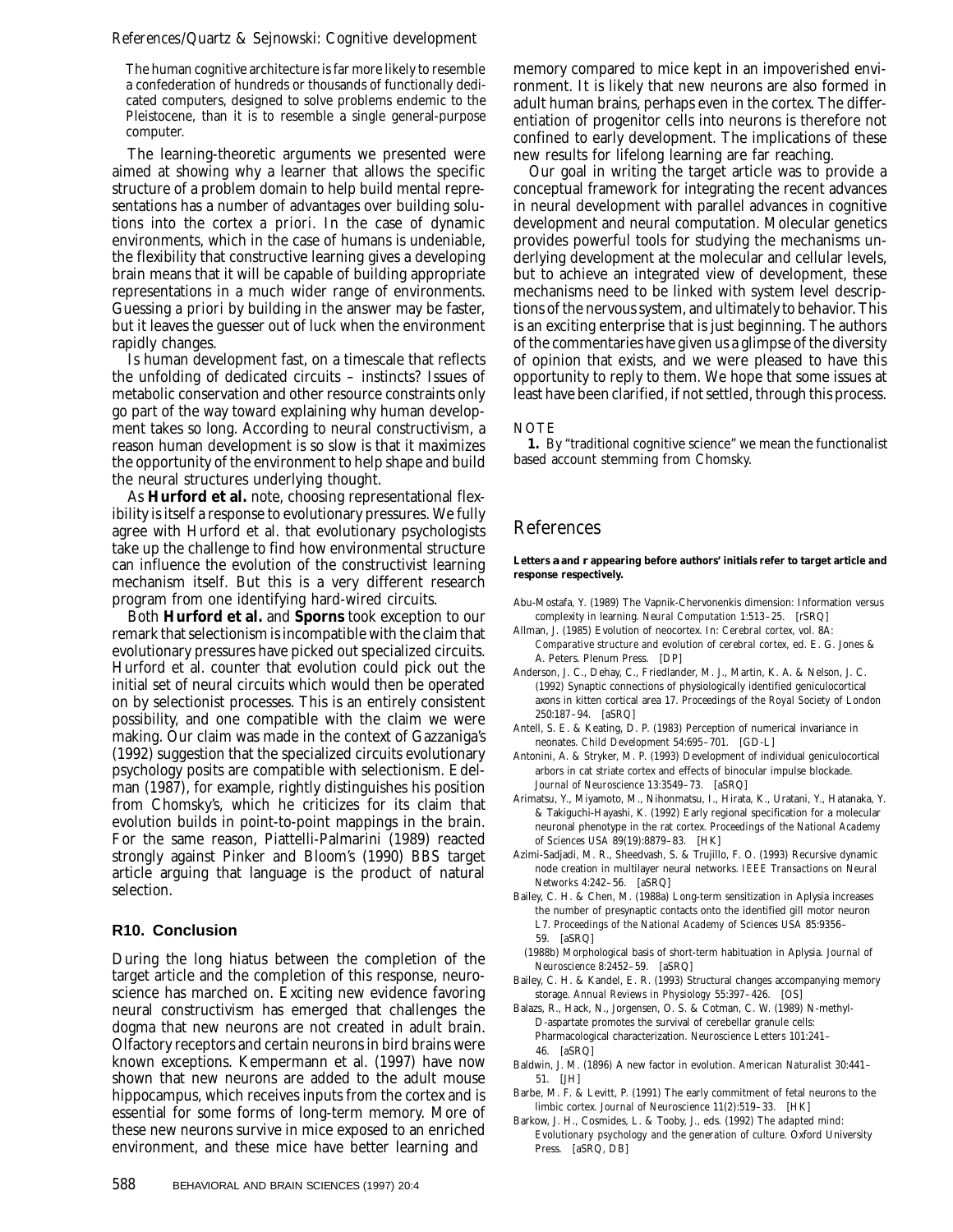Barlow, H. B. (1988) Neuroscience: A new era? *Nature* 331:571. [DP]

Barone, P., Dehay, C., Berland, M., Bullier, J. & Kennedy, H. (1995) Developmental remodeling of primate visual cortical pathways. *Cerebral Cortex* 1:22–38. [HK]

Barone, P., Dehay, C., Berland, M. & Kennedy, H. (1996) Role of directed growth and target selection in the formation of cortical pathways: Prenatal development of the projection of area V2 to area V4 in the monkey. *Journal of Comparative Neurology* 374:1–20. [HK]

Barron, A. R. (1994) Approximation and estimation bounds for artificial neural networks. *Machine Learning* 14:115–33. [aSRQ, JAF]

Barton, R. A. (submitted) Visual specialisation, ecology and brain size in primates. [RAB]

Bartsch, K. & Wellman, H. M. (1995) *Children talk about the mind*. Oxford University Press. [DE]

Bates, E. A. & Elman, J. L. (1993) Connectionism and the study of change. In: *Brain development and cognition: A reader,* ed. M. H. Johnson. Blackwell. [aSRQ]

(1996) Learning rediscovered [comment]. *Science* 274:1849–50. [rSRQ]

Bates, E. A. & MacWhinney, B. (1987) Competition, variation, and language learning. In: *Mechanisms of language aquisition,* ed. Brian MacWhinney. Lawrence Erlbaum. [aSRQ]

Bateson, P. & Horn, G. (1994) Imprinting and recognition memory: A neural net model. *Animal Behaviour* 48:695–715. [JJB]

Baum, E. B. (1988) Complete representations for learning from examples. In: *Complexity in information theory,* ed. Y. Abu-Mostafa. Springer-Verlag. [aSRQ]

(1989) A proposal for more powerful learning algorithms. *Neural Computation* 1:201–07. [aSRQ]

Becker, L. E., Armstrong, D. L., Chan, F. & Wood, M. M. (1984) Dendritic development in human occipital cortical neurons. *Developmental Brain Research* 13:117–24. [aSRQ]

Bennett, M. R. & Pettigrew, A. G. (1974) The formation of synapses in striated muscle during development. *Journal of Physiology (London)* 241:515– 45. [aSRQ]

Bernardo, L. S., Masukawa, L. M. & Prince, D. A. (1982) Electrophysiology of isolated hippocampal pyramidal dendrites. *Journal of Neuroscience* 2:1614– 22. [aSRQ]

Bertoncini, J., Bijeljac-Babic, R., Blumstein, S. & Mehler, J. (1987) Discrimination in neonates of very short CVs. *Journal of the Acoustical Society of America* 82:31–37. [GD-L]

Bertoncini, J., Morais, J., Bijeljac-Babic, R., MacAdams, S., Peretz, I. & Mehler, J. (1989) Dichotic perception and laterality in neonates. *Brain and Cognition* 37:591–605. [GD-L]

Bijeljac-Babic, R., Bertoncini, J. & Mehler, J. (1991) How do four-day-old infants categorize multisyllabic utterances? *Developmental Psychology* 29:711– 21. [GD-L]

Birinyi, A., Antal, M., Wolf, E. & Székely, G. (1992) The extent of the dendritic tree and the number of synapses in the frog motoneuron. *European Journal of Neurosciences* 4:1003–12. [GS]

Black, J. E. & Greenough, W. T. (1986) Induction of pattern in neural structure by experience: Implications for cognitive development. In: *Advances in developmental psychology,* vol. 4, ed. M. E. Lamb, A. L. Brown & B. Rogoff. Lawrence Erlbaum. [JEB]

Black, J. E., Isaacs, K. R., Anderson B. J., Alcantara, A. A. & Greenough, W. T. (1990) Learning causes synaptogenesis, whereas motor activity causes angiogenesis, in cerebellar cortex of adult rats. *Proceedings of the National Academy of Sciences USA* 87:5568–72. [arSRQ]

Blanzieri, E. & Katenkamp, P. (1996) Learning radial basis function networks online. *Proceedings of the 13th International Conference on Machine Learning.* [EB]

Blum, A. & Rivest, R. L. (1988) Training a 3-node neural network is NPcomplete. In: *Advances in neural information processing systems,* ed. D. S. Touretzky. Morgan Kaufmann. [aSRQ]

Blumer, A., Ehrenfeucht, A., Haussler, D. & Warmuth, M. (1988) Learnability and the Vapnik–Chervonenkis dimension. UCSC-CRL-87–20. [aSRQ]

Bohme, G. A., Bon, C., Stutzmann, J. M., Doble, A. & Blanchard, J. C. (1991) Possible involvement of nitric oxide in long-term potentiation. *European Journal of Pharmacology* 199:379–81. [aSRQ]

Bolhuis, J. J. (1994) Neurobiological analyses of behavioural mechanisms in development. In: *Causal mechanisms of behavioural development,* ed. J. A. Hogan & J. J. Bolhuis. Cambridge University Press. [rSRQ, JJB]

Boothe, R. G., Greenough, W. T., Lund, J. S. & Wrege, K. (1979) A quantitative investigation of spine and dendrite development of neurons in visual cortex (area 17) of Macaca nemestrina monkeys. *Journal of Comparative Neurology* 186:473–89. [aSRQ]

Borer, H. (1984) *Parametric syntax*. Foris. [DB]

Borges, S. & Berry, M. (1978) The effects of dark-rearing on the development of the visual cortex of the cat. *Brain Research* 180:277–300. [aSRQ]

# *References*/Quartz & Sejnowski: Cognitive development

Bourgeois, J. P., Goldman-Rakic, P. S. & Rakic, P. (1994) Synaptogenesis in the prefrontal cortex of rhesus monkeys. *Cerebral Cortex* 4:78–96. [aSRQ]

Bourgeois, J. P., Jastreboff, P. J. & Rakic, P. (1989) Synaptogenesis in visual cortex of normal and preterm monkeys: Evidence for intrinsic regulation of synaptic overproduction. *Proceedings of the National Academy of Sciences USA* 86:4297–301. [aSRQ]

Brenière, Y., Bril, B. & Fontaine, R. (1989) Analysis of the transition from upright stance to steady locomotion in children with under 200 days of autonomous walking. *Journal of Motor Behavior* 21:20–37. [GM]

Brewer, G. J. & Cotman, C. W. (1989) NMDA receptor regulation of neuronal morphology in cultured hippocampal neurons. *Neuroscience Letters* 99:268– 73. [aSRQ]

Brown, R. (1973) *A first language: The early stages*. Harvard University Press. [aSRQ]

Buckingham, D. & Shultz, T. R. (1996) Computational power and realistic cognitive development. *Proceedings of the Eighteenth Annual Conference of the Cognitive Science Society* 507–11. LEA. [DM]

Buell, S. J. & Coleman, P. D. (1981) Quantitative evidence for selective dendritic growth in normal human aging but not in senile dementia. *Brain Research* 214:23–41. [aSRQ]

Bulloch, A. G. & Hauser, G. C. (1990) Sprouting by isolated Helisoma neurons: Enhancement by glutamate. *International Journal of Developmental Neuroscience* 8:391–98. [aSRQ]

Callaway, E. M. & Katz, L. C. (1990) Emergence and refinement of clustered horizontal connections in cat striate cortex. *Journal of Neuroscience* 10:1134–53. [aSRQ]

(1991) Effects of binocular deprivation on the development of clustered horizontal connections in cat striate cortex. *Proceedings of the National Academy of Sciences USA* 88:745–49. [aSRQ]

(1992) Development of axonal arbors of layer 4 spiny neurons in cat striate cortex. *Journal of Neuroscience* 12:570–82. [arSRQ]

Camel, J. E., Withers, G. S. & Greenough, W. T. (1986) Persistence of visual cortex dendritic alterations induced by postweaning exposure to a "superenriched" environment in rats. *Behavioral Neuroscience* 100:810– 13. [aSRQ]

Carey, S. (1990) On some relations between the description and the explanation of developmental change. In: *Causes of development,* ed. G. Butterworth & P. Bryant. Lawrence Erlbaum. [DE]

Carpenter, G. A. & Grossberg, S. (1991) *Pattern recognition by self-organizing neural networks*. MIT Press. [SG]

(1993) Normal and amnesic learning, recognition, and memory by a neural model of cortico-hippocampal interactions. *Trends in Neurosciences* 16:131– 37. [SG]

Carrasco, R. & Oncina, J., eds. (1994) *Grammatical inference and applications*. *Lecture notes in artificial intelligence,* vol. 862. Springer Verlag. [JAF]

Case, R. (1985) *Intellectual development: Birth to adulthood.* Academic Press. [DM]

(1992) The role of frontal lobes in the regulation of human development. *Brain and Cognition* 20:51–73. [DM]

Caviness, V. S. & Rakic, P. (1978) Mechanisms of cortical development: A view from mutations in mice. In: *Annual review of neuroscience,* ed. W. M. Cowan, Z. W. Hall & E. R. Kandel. Annual Reviews. [aSRQ]

Chang, F. L. & Greenough, W. T. (1984) Transient and enduring morphological correlates of synaptic efficacy change in the rat hippocampal slice. *Brain Research* 309:35–46. [aSRQ]

Chang, P. L., Isaacs, K. R. & Greenough, W. T. (1991) Synapse formation occurs in association with the induction of long-term potentiation in two-year-old rat hippocampus in vitro. *Neurobiology of Aging* 12:517–22. [aSRQ]

Changeux, J. P. (1985) *Neuronal man*. Pantheon Books. [GD-L]

(1997) Neural Lamarckism. *Trends in Neurosciences* 20:291–92. [OS] Changeux, J. P. & Danchin, A. (1976) Selective stabilisation of developing

synapses as a mechanism for the specification of neuronal networks. *Nature* 264:705–12. [aSRQ, GMI]

Changeux. J. P. & Dehaene, S. (1989) Neuronal models of cognitive functions. *Cognition* 33:63–109. [arSRQ, GD-L]

Chomsky, N. (1965) *Aspects of the theory of syntax*. MIT Press. [aSRQ, DB] (1980) Rules and representations. *Behavioral and Brain Sciences* 3:1– 61. [aSRQ]

(1988) *Language and problems of knowledge: The Managua Lectures.* MIT Press [rSRQ]

Churchland, P. S., Ramachandran, V. S. & Sejnowski, T. J. (1994) A critique of pure vision. In: *Large-scale neuronal theories of the brain,* ed. C. Koch and J. Davis. MIT Press. [rSRQ]

Churchland, P. S. & Sejnowski, T. J. (1988) Perspectives on cognitive neuroscience. *Science* 242:741–45. [aSRQ]

(1992) *The computational brain*. MIT Press. [aSRQ]

Clarke, P. G. H. (1994) Neuronal death in the development of the vertebrate central nervous system. *The Neurosciences* 6:291–97. [GMI]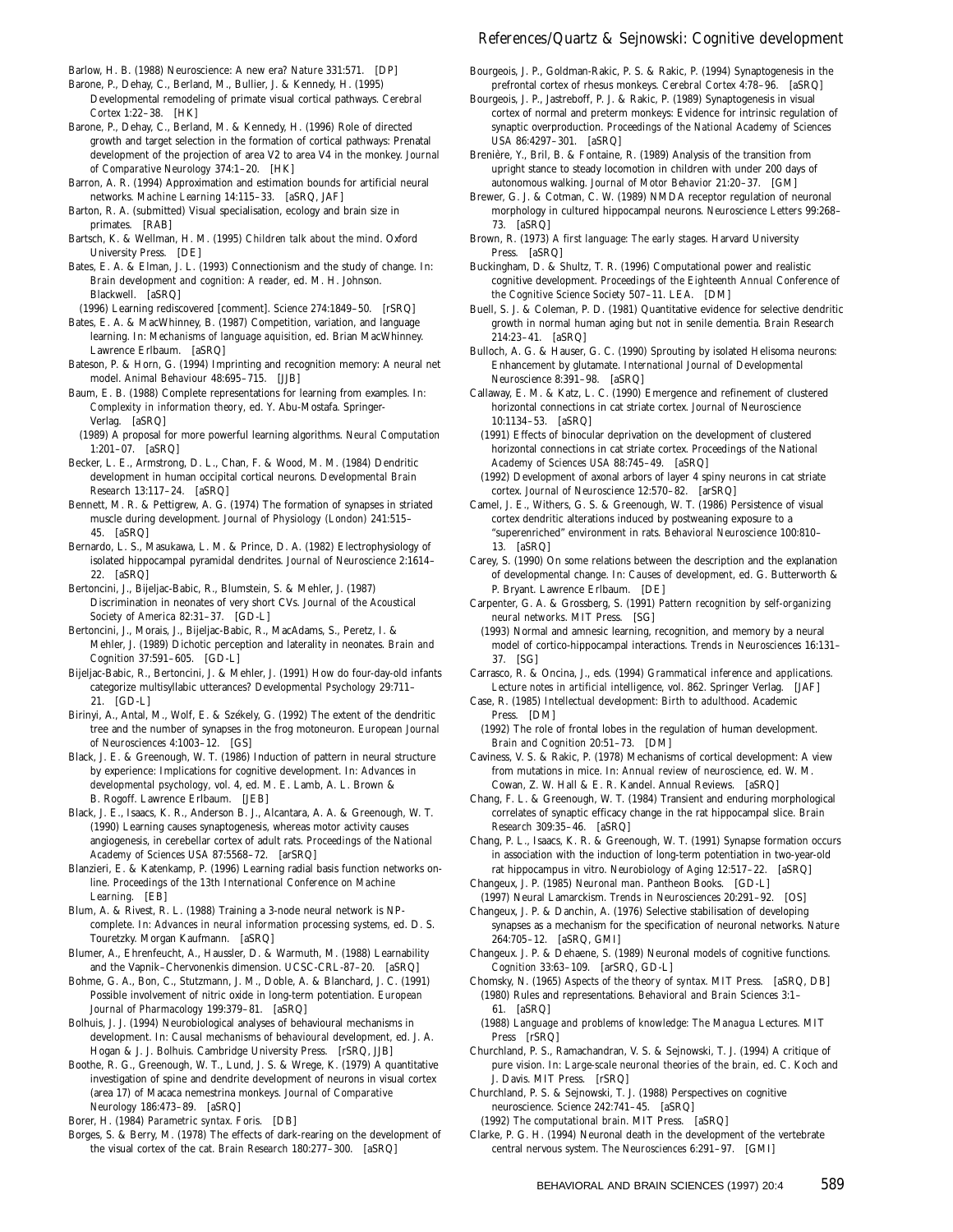- Cline, H. T. (1991) Activity-dependent plasticity in the visual systems of frogs and fish. *Trends in Neurosciences* 14:104–11. [aSRQ]
- Coggeshall, R. E. (1992) A consideration of neural counting methods. *Trends in Neurosciences* 15:9–13. [aSRQ]
- Coggeshall, R. E. & Lekan, H. A. (1996) Methods for determining numbers of cells and synapses: A case for more uniform standards of reviews. *Journal of Comparative Neurology* 364:6–15. [aSRQ]
- Cohen-Cory, S. & Fraser, S. E. (1995) Effects of brain-derived neurotrophic factor on optic axon branching and remodelling *in vivo. Nature* 378:192– 96. [TE, OS]
- Cohen-Tannoudji, M., Babinet, C. & Wassef, M. (1994) Early determination of a mouse somatosensory cortex marker. *Nature* 368:460–63. [HK]
- Coleman, P. D., Flood, D. G., Whitehead, M. C. & Emerson, R. C. (1981) Spatial sampling by dendritic trees in visual cortex. *Brain Research* 214:1– 21. [aSRQ]
- Conlee, J. W. & Parks, T. N. (1983) Late appearance and deprivation-sensitive growth of permanent dendrites in the avian cochlear nucleus (Nucleus
- Magnocellularis). *Journal of Comparative Neurology* 217:216–26. [aSRQ] Constantine-Paton, M. & Law, M. I. (1978) Eye-specific termination bands in tecta of three-eyed frogs. *Science* 202:639–41. [aSRQ]
- Cragg, B. G. (1975) The development of synapses in kitten visual cortex during visual deprivation. *Experimental Neurology* 46:445–51. [aSRQ]
- Cramer, K. S. & Sur, M. (1995) Activity-dependent remodeling of connections in the mammalian visual system. *Current Opinion in Neurobiology* 5:106– 11. [HK]
- Crick, F. (1989) Neural Edelmanism. *Trends in Neurosciences* 7:240– 47. [rSRQ, DP]
- Crutchfield, J. P. (1994) The calculi of emergence: Computation, dynamics and induction. *Physica* D 75:11–54. [MEJR]
- Curtiss, S. (1989) Abnormal language acquisition and the modularity of language. In: *Linguistics: The Cambridge survey,* vol. 2, ed. F. J. Newmeyer. Cambridge University Press. [DB]
- Cybenko, G. (1989) Approximation by superpositions of a sigmoid function. *Mathematics of Control, Signals, and Systems* 2:303–14. [aSRQ]
- Dailey, M. E. & Smith, S. J. (1996) The dynamics of dendritic structure in developing hippocampal slices. *Journal of Neuroscience* 16:2983– 94. [aSRQ]
- Dehaene, S. & Changeux, J. P. (1993) Development of elementary numerical abilities: A neuronal model. *Journal of Cognitive Neuroscience* 5:390– 407. [GD-L]
- Dehaene-Lambertz, G. & Dehaene, S. (1994) Speed and cerebral correlates of syllable discrimination in infants. *Nature* 370:292–95. [GD-L]
- Dehay, C., Giroud, P., Berland, M., Killackey, H. & Kennedy, H. (1996a) The contribution of thalamic input to the specification of cytoarchitectonic cortical fields in the primate: Effects of bilateral enucleation in the foetal monkey on the boundaries and dimensions of striate and extrastriate cortex. *Journal of Comparative Neurology* 367:70–89. [HK]
- (1996b) Phenotypic characterisation of respecified visual cortex subsequent to prenatal enucleation in the monkey: Development of acetylcholinesterase and cytochrome oxydase patterns. *Journal of Comparative Neurology* 376:386–402. [HK]
- Dekaban, A. S. & Sadowsky, D. (1978) Changes in brain weights during the span of human life: Relation of brain weights to body heights and body weights. *Annals of Neurology* 4:345–56. [aSRQ]
- Diamond, A. (1988) Abilities and neural mechanisms underlying A*B* performance. *Child Development* 59:523–27. [GD-L]
- Diamond, M. C. (1988) *Enriching heredity*. The Free Press. [ABS]
- Diamond, M. C., Johnson, R. E. & Ingham, C. A. (1975) Morphological changes in the young, adult and aging rat cerebral cortex, hippocampus and diencephalon. *Behavioral Biology* 14:163–74. [ABS]
- Diamond, M. C., Krech, D. & Rosenzweig, M. (1964) The effect of an enriched environment on the histology of the rat cerebral cortex. *Journal of Comparative Neurology* 123:111–20. [ABS]
- Diederich, J., ed. (1990) *Artificial neural networks: Concept learning*. IEEE Computer Society Press. [JAF]
- Dietterich, T. G. (1990) Machine learning. *Annual Review of Computer Science* 4:255–306. [aSRQ]
- Durack, J. C. & Katz, L. C. (1996) Development of horizontal projections in layer 2–3 of ferret visual cortex. *Cerebral Cortex* 6:178–83. [aSRQ]
- Durbin, R. & Mitchison, G. J. (1990) A dimension reduction framework for understanding cortical maps. *Nature* 343:644–47. [aSRQ]
- Durbin, R. & Rumelhart, D.E. (1989) Product units: A computationally powerful and biologically powerful extension to backpropagation networks. *Neural Computation* 1:133–42. [aSRQ]
- Easter, S. S., Jr., Purves, D., Rakic, P. & Spitzer, N. C. (1985) The changing view of neural specificity. *Science* 230:507–11. [aSRQ]
- Ebrahimi-Gaillard, A. & Roger, M. (1996) Development of spinal cord projections from neocortical transplants heterotopically placed in the

neocortex of newborn hosts is highly dependent on the embryonic locus of the origin of the graft. *Journal of Comparative Neurology* 365:129– 40. [rSRQ, HK]

- Edelman, G. M. (1978) Group selection and phasic reentrant signaling: A theory of higher brain function. In: *The mindful brain: Cortical organization and the group-selective theory of higher brain function,* ed. G. M. Edelman & V. B. Mountcastle. MIT Press. [GNR]
	- (1987) *Neural Darwinism: The theory of neuronal group selection*. Basic Books. [arSRQ, SG, GD-L, GMI, GNR, OS]
- (1993) Neural Darwinism: Selection and reentrant signaling in higher brain function. *Neuron* 10:115–25. [rSRQ, OS]
- Edelman, G. M. & Reeke, G. N. Jr. (1982) Selective networks capable of representative transformations, limited generalizations, and associative memory. *Proceedings of the National Academy of Sciences USA* 79:2091– 95. [GNR]
- Edelman, G. M., Reeke, G. N., Gall, W. E., Tononi, G., Williams, D. & Sporns, O. (1992) Synthetic neural modeling applied to a real-world artifact. *Proceedings of the National Academy of Sciences USA* 89:7267–71. [OS]
- Eimas, P. D., Siqueland, E. R., Jusczyk, P. W. & Vigorito, J. (1971) Speech perception in infants. *Science* 171:303–06. [GD-L]
- Elliott, T., Howarth, C. I. & Shadbolt, N. R. (1996) Axonal processes and neural plasticity. I: Ocular dominance columns. *Cerebral Cortex* 6:781–88. [TE] (1997) Axonal processes and neural plasticity. III: Competition for dendrites. *Philosophical Transactions of the Royal Society of London, B* (in
	- press). [TE]
- Elman, J. L. (1991) *Incremental learning or the importance of starting small* (Report no. 9101). University of California, San Diego, CA: Center for Research in Language. [GH]
- (1993) Learning and development in neural networks: The importance of starting small. *Cognition* 48:71-99. [GH]
- Elman, J. L., Bates, E. A., Johnson, M. H., Karmiloff-Smith, A., Parisi, D. & Plunkett, K. (1996) *Rethinking innateness: A connectionist perspective on development*. MIT Press. [arSRQ, JAF, MHJ]
- Estes, D., Wellman, H. W. & Woolley, J. (1989) Children's understanding of mental phenomena. In: *Advances in child development and behavior,* ed. H. W. Reese. Academic Press. [DE]
- Fahlman, S. E. & Lebiere, C. (1990) The cascade-correlation architecture. In: *Advances in neural information processing systems,* ed. D. S. Touretzky. Morgan Kaufmann. [aSRQ]
- Feldman, J. A. & Ballard, D. H. (1982) Connectionist models and their properties. *Cognitive Science* 6:205–54. [aSRQ]
- Fiala, B. A., Joyce, J. N. & Greenough, W. T. (1978) Environmental complexity modulates growth of granule cell dendrites in developing but not adult hippocampus of rats. *Experimental Neurology* 59:372–83. [aSRQ]
- Finlay, B. L. & Darlington, R. B. (1995) Linked regularities in the development and evolution of mammalian brains. *Science* 268:1578–84. [aSRQ, BLF]
- Fischer, K.W. (1980) A theory of cognitive development: The control and construction of hierarchies of skills. *Psychological Review* 87:477- 531. [aSRQ, DM]
- (1994) Dynamic development of coordination of components in brain and behavior. In: *Human behavior and the developing brain,* ed. G. Dawson & K. W. Fischer. Guilford Press. [DM]
- Flood, J. F., Held, R. & Hein, A. (1963) Development and segmentation of visually controlled movement by selective exposure during rearing. *Journal of Comparative Physiological Psychology* 73:181–87. [JEB]
- Fodor, J. (1975) *The language of thought*. Harvard University Press. [rSRQ] (1980) On the impossibility of acquiring "more powerful" structures. In: *Language and learning: The debate between Jean Piaget and Noam Chomsky,* ed. M. Piattelli-Palmarini. Routledge & Kegan Paul. [rSRQ, ME<sub>IR</sub>]
- (1983) *The modularity of mind*.. MIT Press [arSRQ, BJS]
- (1992) Précis of *The modularity of mind. Behavioral and Brain Sciences* 8:1-42. [BLF]
- Fodor, J., Bever, T. & Garrett, M. (1974) *The psychology of language*. McGraw-Hill. [rSRQ]
- Fodor, J. & Pylyshyn, Z. (1981) How direct is visual perception? Some reflections on Gibson's "ecological approach." *Cognition* 9:139–96. [rSRQ]
- Frasconi, P., Gori, M., Maggini, M. & Soda, G. (1996) Representation of finite state automata in recurrent radial basis function networks. *Machine Learning* 23(1):5–32. [EB]
- Frean, M. (1990) The upstart algorithm: A method for constructing and training feedforward neural networks. *Neural Computation* 2:198–209. [aSRQ]
- Friedlander, M. J. & Martin, K. A. C. (1989) Development of Y axon innervation of cortical area 18 in the cat. *Journal of Physiology (London)* 416:183– 213. [aSRQ]
- Friedlander, M. J., Martin, K. A. C. & Vahle, H. C. (1985) The structure of the terminal arborizations of physiologically identified retinal ganglion cell Y axons in the kitten. *Journal of Physiology (London)* 359:293–313. [aSRQ]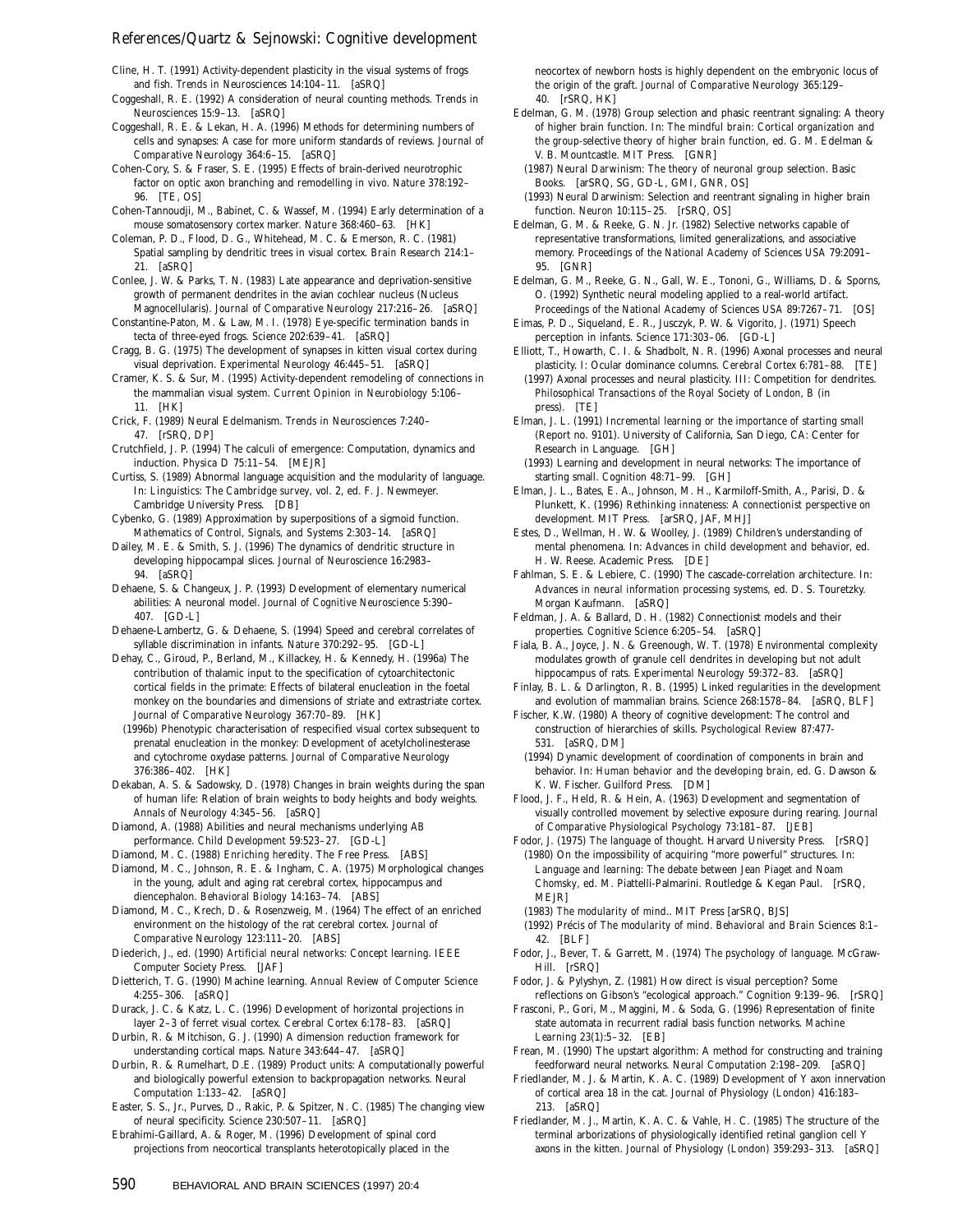- Friedlander, M. J., Martin, K. A. C. & Wassenhove-McCarthy, D. (1991) Effects of monocular visual deprivation on geniculocortical innervaton of area 18 in cat. *Journal of Neuroscience* 11:3268–88. [aSRQ]
- Friston, K. J., Tononi, G., Reeke, G. N., Jr., Sporns, O. & Edelman, G. M. (1994) Value-dependent selection in the brain: Simulation in a synthetic neural model. *Neuroscience* 59:229–43. [OS]
- Fritzke, B. (1994) Growing cell structure A self-organizing network for un supervised and supervised learning. *Neural Networks* 7(9):1441–60. [EB]
- Frost, D. O. (1982) Anomalous visual connections to somatosensory and auditory systems following brain lesions in early life. *Brain Research* 255:627– 35. [aSRQ]
- Gally J. A., Montague, P. R., Reeke, G. N., Jr. & Edelman, G. M. (1990) The NO hypothesis: Possible effects of a short-lived, rapidly diffusible signal in the development and function of the nervous system. *Proceedings of the National Academy of Sciences USA* 87:3547–51. [aSRQ, GNR]
- Gardner, H. (1983) *Frames of mind: The theory of multiple intelligences*. Basic Books. [GM]
- Garfield, J. (1994) Modularity. In: *A companion to the philosophy of mind,* ed. S. Guttenplan. Blackwell. [BJS]
- Gazzaniga, M. S. (1992) *Nature's mind*. Basic Books. [arSRQ] (1995) On neural circuits and cognition. *Neural Computation* 7:1–13. [aSRQ]
- Geman, S., Bienenstock, E. & Doursat, R. (1992) Neural networks and the bias/variance dilemma. *Neural Computation* 4:1–58. [aSRQ]
- Gibson, J. J. (1979) *The ecological approach to visual perception.* Houghton Mifflin. [rSRQ]
- Gibson, K. R. (1990) New perspectives on instincts and intelligence: Brain size and the emergence of hierarchical mental constructional skills. In: *"Language" and intelligence in monkeys and apes: Comparative developmental perspectives,* ed. S. T. Parker & K. R. Gibson. Cambridge University Press. [aSRQ]
- Girosi, F. & Poggio, T. (1990) Networks and the best approximation property. *Biological Cybernetics* 63:169–76. [aSRQ]
- Globus, A., Rosenzweig, M. R., Bennett, E. L. & Diamond, M. C. (1973) Effects of differential experience on dendritic spine counts in rat cerebral cortex. *Journal of Comparative and Physiological Psychology* 82:175–81. [aSRQ]
- Globus, A. & Scheibel, A. B. (1967) The effect of visual deprivation on cortical neurons: A Golgi study. *Experimental Neurology* 19:331–245. [aSRQ]
- Gold, E. M. (1967) Language identification in the limit. *Information and Control* 10:447–74. [arSRQ, DB]
- Goldowsky, B. N. & Newport, E. L. (1993) Modeling the effects of processing limitation on the acquisition of morphology: The less is more hypothesis. In: *Proceedings of the Twenty-fourth Annual Child Language Research Forum,* ed. E. V. Clark. Stanford CA, CSLI, and University of Chicago Press. [GH]
- Goldreich, O., Goldwasser, S. & Micali, S. (1984) How to construct random functions. *Journal for the Association of Computing Machinery* 33:792– 807. [aSRQ]
- Goodhill, G. J. (1992) Correlations, competition and optimality: Modelling the development of topography and ocular dominance. Cognitive Science research paper 226, University of Sussex. [aSRQ]
- Goodman, C. & Shatz, C. (1991) The development of ocular dominance columns. In: *Development of the visual system,* ed. D. M.-K. Lam & C. J. Shatz. MIT Press. [aSRQ]
- (1993) Developmental mechanisms that generate precise patterns of neuronal connectivity. *Cell* 72:77–98. [HK]
- Goodwin, B. C., Kauffman, S. & Murray, J. D. (1993) Is morphogenesis an intrinsically robust process? *Journal of Theoretical Biology* 163:135– 44. [rSRQ]
- Gottlieb, G. (1976) Conceptions of prenatal development: behavioral embryology. *Psychological Review* 83: 215–34. [aSRQ]
- (1991) Experiential canalization of behavioral development: Theory. *Developmental Psychology* 27:4–13. [aSRQ]
- Greenfield, P. M. (1991) Language, tools and brain: The ontogeny and phylogeny of hierarchically organized sequential behavior. *Behavioral and Brain Sciences* 14:531–95. [rSRQ]
- Greenough, W. T., Black, J. E. & Wallace, C. S. (1987) Experience and brain development. *Child Development* 58:539–59. [aSRQ, JJB]
- Greenough, W. T. & Chang, F. L. (1988) Dendritic pattern formation involves both oriented regression and oriented growth in the barrels of mouse somatosensory cortex. *Brain Research* 471:148–52. [aSRQ, JEB]
- Greenough, W. T. & Chang, F. L. (1988) Plasticity of synapse structure and pattern in the cerebral cortex. In: *Cerebral cortex,* vol. 7: *Development and maturation of cerebral cortex,* ed. A. Peters & E. G. Jones. Plenum Press. [OS]
- Greenough, W. T. & Volkmar, F. R. (1973) Pattern of dendritic branching in occipital cortex of rats reared in complex environments. *Experimental Neurology* 40:491–504. [aSRQ]

Grinnell, A. D. (1995) Dynamics of nerve-muscle interactions in developing and mature neuromuscular junctions. *Physiological Reviews* 75:789–834. [TE]

- Grossberg, S. (1975) A neural model of attention, reinforcement, and discrimination learning. *International Review of Neurobiology* 18:263– 327. [SG]
	- (1978a) A theory of human memory: Self-organization and performance of sensory-motor codes, maps, and plans. In: *Progress in theoretical biology,* ed. R. Rosen & F. Snell. Academic Press. [SG]
	- (1978b) Communication, memory, and development. In: *Progress in theoretical biology,* eds. R. Rosen & F. Snell. Academic Press. [SG]
- (1987) *The adaptive brain,* vols. 1 and 2. North Holland. [SG]
- (1988) *Neural networks and natural intelligence*. MIT Press. [SG]
- (1995) The attentive brain. *American Scientist* 83:438–49. [SG]
- (1997) Neural models of reaching. *Behavioral and Brain Sciences* 20(2):310. [SG]
- Grossberg, S. & Kuperstein, M. (1986) *Neural dynamics of adaptive sensorymotor control: Ballistic eye movements*. Elsevier. [SG]
- Grossberg, S. & Merrill, J. W. L. (1996) The hippocampus and cerebellum in adaptively timed learning, recognition, and movement. *Journal of Cognitive Neuroscience* 8:257–77. [SG]
- Grossberg, S., Roberts, K., Aguilar, M. & Bullock, D. (1996) A neural model of multimodal adaptive saccadic eye movement control by superior colliculus. Technical Report CAS/CNS TR-96–029, Boston University. [SG]
- Grossberg, S. & Schmajuk, N. (1987) Neural dynamics of Pavlovian conditioning: Conditioned reinforcement, inhibition, and opponent processing. *Psychobiology* 15:195–240. [SG]
- Haley, J. E., Wilcox, G. L. & Chapman, P. F. (1992) The role of nitric oxide in hippocampal long-term potentiation. *Neuron* 8:211–16. [aSRQ]
- Halford, G. & Simon, T., eds. (1995) *Developing cognitive competence: New approaches to process modeling*. LEA. [DM]
- Harris, R. M & Woolsey, T. A. (1981) Dendritic plasticity in mouse barrel cortex following postnatal vibrissa follicle damage. *Journal of Comparative Neurology* 196:357–76. [aSRQ]
- Hata, Y. & Stryker, M. P. (1994) Control of thalamocortical afferent rearrangement by postsynaptic activity in developing visual cortex. *Science* 265:1732–35. [TE]
- Haussler, D. (1989) Quantifying inductive bias: AI learning algorithms and Valiant's learning framework. *Artificial Intelligence* 36:177–222. [aSRQ]
- Hayes, W. P. & Meyer, R. L. (1988) Optic synapse number but not density is constrained during regeneration onto a surgically halved tectum in goldfish: HRP-EM evidence that optic fibers compete for fixed numbers of postsynaptic sites on the tectum. *Journal of Comparative Neurology* 274: 539–59. [BLF]
- Hebb, D. O. (1949) *The organization of behavior: A neuropsychological theory.* Wiley. [aSRQ, JF, ABS]
- Heiligenberg, W. (1991) *Neural nets in electric fish*. MIT Press. [rSRQ]
- Helmholtz, H. L. F. von (1924) *Helmholtz's treatise on physiological optics,* translated from the Third German Edition by Southall, J. P. C., vols. 1–3. George Banta. [DP]
- Herrmann, K. & Shatz, C. J. (1995) Blockade of action potential activity alters initial arborization of thalamic axons within cortical layer 4. *Proceedings of the National Academy of Sciences USA* 92:11244–48. [aSRQ]
- Hinton, G. & Nowlan, S. (1987) How learning can guide evolution. *Complex Systems* 1:495–502. [JH]
- Hirose, Y., Yamashita, K. & Hijiya, S. (1991) Back-propagation algorithm which varies the number of hidden units. *Neural Networks* 4:61–66. [aSRQ]
- Hirschfeld, L. A. & Gelman, S. A., eds. (1994) *Mapping the mind: Domain specificity in cognition and culture*. Cambridge University Press. [aSRQ, DE]
- Holly, J. E. & McCollum, G. (submitted) Timing of secondary vestibular neuron responses to a range of angular head movements. [GM]
- Horn, G. (1985) *Memory, imprinting, and the brain*. Clarendon Press. [JJB]
- Hornik, K., Stinchcombe, M. & White, H. (1989) Multilayer feedforward
- networks are universal approximations. *Neural Networks* 2:359–66. [aSRQ] Hubel, D. & Wiesel, T. (1962) Receptive fields, binocular interaction and functional architecture in the cat's visual cortex. *Journal of Physiology (London)* 160:106–54. [aSRQ]
	- (1963) Receptive fields of cells in striate cortex of very young, visually inexperienced kittens. *Journal of Neurophysiology* 26:994–1002. [aSRQ]
- (1965) Binocular interactions in striate cortex of kittens reared with artificial squint. *Journal of Neurophysiology* 28:1041–59. [aSRQ]
- (1972) Laminar and columnar distribution of geniculo-cortical fibers in the macaque monkey. *Journal of Comparative Neurology* 146:421–50. [aSRQ]
- Humphrey, A. L., Sur, M., Uhlrich, D. J. & Sherman, S. M. (1985) Projection patterns of individual X- and Y-cell axons from the lateral geniculate nucleus to cortical area 17 in the cat. *Journal of Comparative Neurology* 233:159– 89. [aSRQ]
- Huttenlocher, P. R. (1979) Synaptic density in human frontal cortex-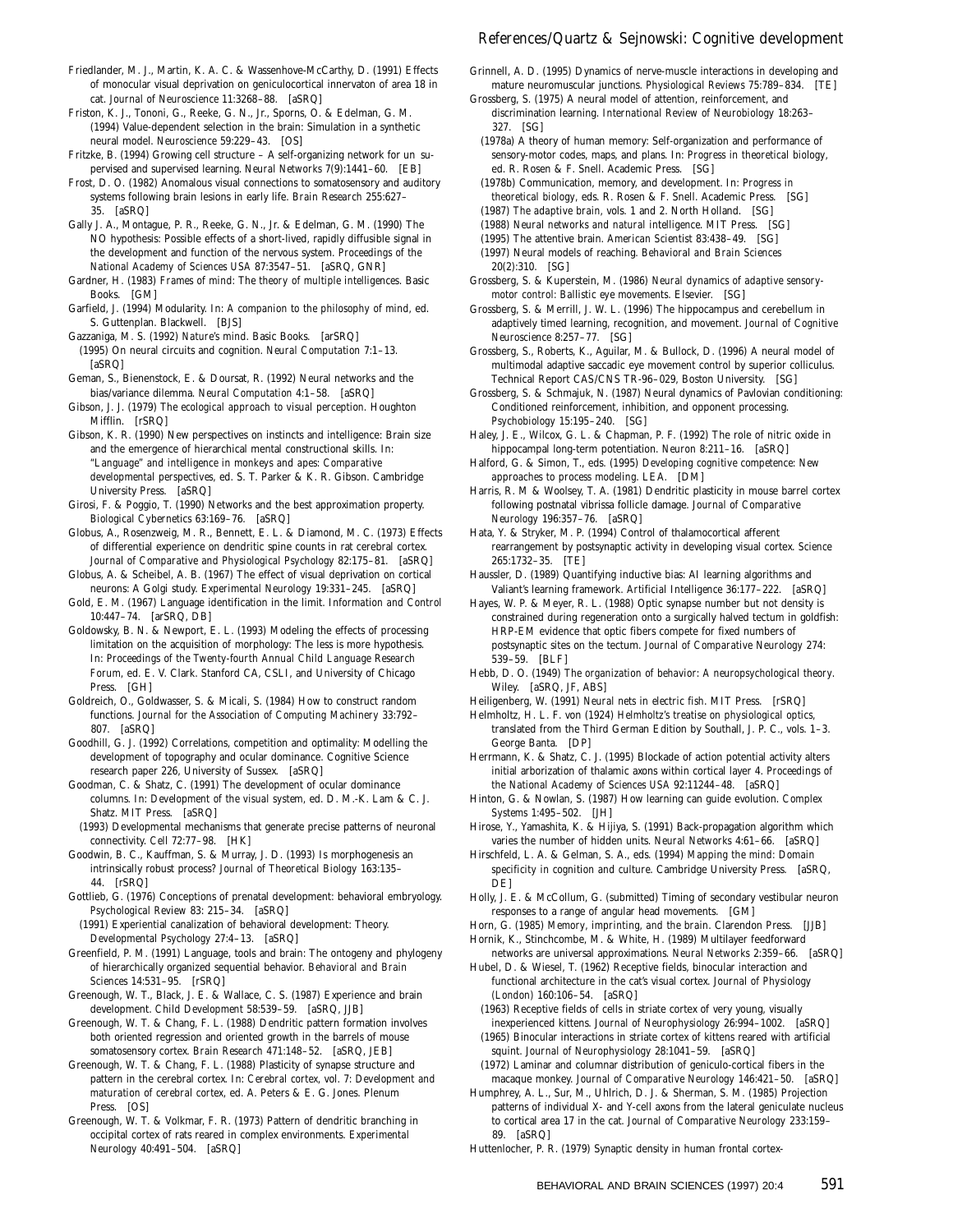developmental changes and effects of aging. *Brain Research* 163:195– 205. [arSRQ, GD-L]

- (1990) Morphometric study of human cerebral cortex development. *Neuropsychologia* 28:517–27. [aSRQ]
- Huttenlocher, P. R. & de Courten, C. (1987) The development of synapses in striate cortex of man. *Human Neurobiology* 6:1–9. [aSRQ]

Huttenlocher P. R., de Courten, C., Garey, L. J. & Van der Loos, H. (1982) Synaptogenesis in human visual cortex: Evidence for synapse elimination during normal development. *Neuroscience Letters* 13:247–52. [aSRQ]

- Innocenti, G. M. (1991) The development of projections from cerebral cortex. In: *Progress in sensory physiology,* vol. 12. Springer-Verlag. [GMI] (1995) Exuberant development of connections, and its possible permissive role
- in cortical evolution. *TINS* 18:397–402. [GMI] Innocenti, G. M. & Tettoni, L. (in press) Exuberant growth, specificity, and selection in the differentiation of cortical axons. In: *Normal and abnormal development of the cortex,* ed. A. Galaburda & Y. Christen. Springer-Verlag. [GMI]

Iriki, A., Nozaki, S. & Nakamura, Y. (1988) Feeding behavior in mammals: Corticobulbar projection is reorganized during conversion from sucking to chewing. *Developmental Brain Research* 44:189–96. [GMI]

Iverson, P. & Kuhl, P. K. (1995) Mapping the perceptual magnet effect for speech using signal detection theory and multidimensional scaling. *Journal of the Acoustical Society of America* 97:553–62. [rSRQ]

Jacobs, B., Schall, M. & Scheibel, A. B. (1993) A quantitative dendritic analysis of Wernicke's area in humans. II. Gender, hemispheric, and environmental factors. *Journal of Comparative Neurology* 327:97–111. [aSRQ]

Jaslove, S. W. (1992) The integrative properties of spiny distal dendrites. *Neuroscience* 47:495–519. [aSRQ]

- Jerne, N. (1967) Antibodies and learning: Selection versus instruction. In: *The neurosciences: A study program,* ed. G. C. Quarton, T. Melnechuk, F. O. Schmitt. Rockefeller University Press. [aSRQ]
- Jernigan, T. L., Archibald, S. L., Berhow, M. T., Sowell, E. R., Foster, D. S. & Hesselink, J. R. (1991) Cerebral structure on MRI, Part I: Localization of age-related changes. *Biological Psychiatry* 29:55–67. [aSRQ]

Johnson, M. (1996) *Developmental cognitive neuroscience*. Blackwell. [JAF]

- Johnson, M. H. (1990) Cortical maturation and the development of visual attention in early infancy. *Journal of Cognitive Neuroscience* 2:81– 95. [aSRQ]
- Johnson, M. H. & Morton, J. (1991) *Biology and cognitive development: The case of face recognition*. Blackwell. [MHJ]
- Jones, O. T., Kunze, D. L. & Angelides, K. J. (1989) Localization and mobility of omega-conotoxin-sensitive  $Ca^{2+}$  channels in hippocampal CA1 neurons. *Science* 244:1189–93. [aSRQ]
- Judd, S. (1988) On the complexity of loading shallow neural networks. *Journal of Complexity* 4:177–92. [aSRQ]

Juraska, J. M. & Fifkova, E. (1979) A Golgi study of the early postnatal development of the visual cortex of the hooded rat. *Journal of Comparative Neurology* 183:247–56. [aSRQ]

- Juraska, J. M., Greenough, W. T., Elliott, C., Mack, K. J. & Berkowitz, R. (1980) Plasticity in adult rat visual cortex: An examination of several cell populations after differential rearing. *Behavioral and Neural Biology* 29:157–67. [aSRQ]
- Kaas, J. (1995) The reorganization of sensory and motor maps in adult mammals. In: *The cognitive neurosciences,* ed. M. S. Gazzaniga. MIT Press. [HK]
- Kadirkamanathan, V. & Niranjan, M. (1993) A function estimation approach to sequential learning with neural networks. *Neural Computation* 5:954– 75. [aSRQ]

Kalil, R. E., Dubin, M. W., Scott, G. & Stark, L. A. (1986) Elimination of action potentials blocks the structural development of retinogeniculate synapses. *Nature* 323:156–58. [aSRQ]

- Karmiloff-Smith, A. (1992) *Beyond modularity: A developmental perspective on cognitive science*. MIT Press. [arSRQ, RAB, DE, BJS]
- Kasper, E. M., Larkman, A. U., Lubke, J. & Blakemore, C. (1994) Pyramidal neurons in layer 5 of the rat visual cortex. II. Development of electrophysiological properties. *Journal of Comparative Neurology* 339:475– 94. [aSRQ]
- Katz, L. C. & Constantine-Paton, M. (1988) Relationships between segregated afferents and postsynaptic neurones in the optic tectum of three-eyed frogs. *Journal of Neuroscience* 8:3160–80. [aSRQ]

Katz, L. C., Gilbert, C. D. & Wiesel, T. N. (1989) Local circuits and ocular dominance columns in monkey striate cortex. *Journal of Neuroscience* 9:1389–99. [aSRQ]

- Katz, L. C. & Shatz, C. J. (1996) Synaptic activity and the construction of cortical circuits. *Science* 274:1133–38. [GD-L]
- Katz, M. J., George, E. B. & Gilbert, L. J. (1984) Axonal elongation as a stochastic walk. *Cell Motility* 4:351–70. [aSRQ]

Kauffman, S. (1992) *The origins of order.* Oxford University Press [rSRQ]

Kelso, S. R., Ganong, A. H. & Brown, T. H. (1986) Hebbian synapses in hippocampus. *Proceedings of the National Academy of Sciences USA* 83:5326–30. [aSRQ]

- Kempermann, G., Kuhn, H. G. & Gage, F. H. (1997) More hippocampal neurons in adult mice living in an enriched environment. *Nature* 386:493– 95. [rSRQ]
- Kennedy, H. & Dehay, C. (1993a) Cortical specification of mice and men. *Cerebral Cortex* 3(3):27–35. [HK]
- (1993b) The importance of developmental timing in cortical specification. *Perspectives in Developmental Neurobiology* 1:93–100. [HK]

Kennedy, H., Salin, P., Bullier, J. & Horsburgh, G. (1994) Topography of developing thalamic and cortical pathways in the visual-system of the cat. *Journal of Comparative Neurology* 348(2):298–319. [HK]

- Killackey, H. (1990) Neocortical expansion: An attempt toward relating phylogeny and ontogeny. *Journal of Cognitive Neuroscience* 2:1–17. [HK]
- Kirby, S. & Hurford, J. (1997) The evolution of incremental learning: Language, development and critical periods. Occasional Paper EOPL-97–2, Department of Linguistics, University of Edinburgh, Edinburgh. [JH]
- Knight, R. T. & Grabowecky, M. (1995) Escape from linear time: Prefrontal cortex and conscious experience. In: *The cognitive neurosciences,* ed. M. S. Gassaniga. MIT Press. [DE]
- Koch, C. & Poggio, T. (1992) Multiplying with synapses and neurons. In: *Single neuron computation,* ed. T. McKenna, J. Davis, S. Zornetzer. Academic Press. [aSRQ]
- Koch, C., Poggio, T. & Torre, V. (1982) Retinal ganglion cells: A functional interpretation of dendritic morphology. *Philosophical Transactions of the Royal Society of London, B: Biological Sciences* 298:227–63. [aSRQ]
	- (1983) Nonlinear interactions in a dendritic tree: Localization, timing, and role in information processing. *Proceedings of the National Academy of Sciences USA* 80:2799–802. [aSRQ]
- Koechlin, E., Dehaene, S. & Mehler, J. (submitted) Numerical transformations in five-month-old human infants. [GD-L]
- Koester, S. E. & O'Leary, D. D. (1992) Functional classes of cortical projection neurons develop dendritic distinctions by class-specific sculpting of an early common pattern. *Journal of Neuroscience*12:1382–93. [aSRQ]
- Konishi, M. (1991) Deciphering the brain's codes. *Neural Computation* 3:1– 18. [rSRQ]
- Kossel, A., Lowel, S. & Bolz, J. (1995) Relationships between dendritic fields and functional architecture in striate cortex of normal and visually deprived cats. *Journal of Neuroscience*15:3913–26. [arSRQ]

Krech, D., Rosenzweig, M. & Bennett, E. (1960) Effects of environmental complexity and training on brain chemistry. *Journal of Comparative and Physiological Psychology* 53:509–19. [ABS]

Kuhl, P. K., Williams, K. A., Lacerda, F., Stevens, K. N. & Lindblom, B. (1992) Linguistic experiences alter phonetic perception in infants by 6 months of age. *Science* 255:606–08. [rSRQ, GD-L]

Lee, K. S., Schottler, F. Oliver, F. & Lynch, G. (1980) Brief bursts of highfrequency stimulation produce two types of structural change in rat hippocampus. *Journal of Neurophysiology* 44:247–58. [aSRQ]

- Lenneberg, E. H. (1967) *Biological foundations of language*. Wiley. [aSRQ]
- LeVay, S. & Stryker, M. P. (1979). The development of ocular dominance columns in the cat. In: *Society for neuroscience symposium: Aspects of developmental neurobiology,* ed. J. A. Ferrendelli. Society for Neuroscience. [aSRQ]
- LeVay, S., Wiesel, T. N. & Hubel, D. H. (1980) The development of ocular dominance columns in normal and visually deprived monkeys. *Journal of Comparative Neurology* 191:1–51. [aSRQ]
- Levine, M. (1966) Hypothesis behaviour by humans doing discrimination learning. *Journal of Experimental Psychology* 71:331–36. [JH]
- Lichtman, J. W. (1977) The reorganization of synaptic connexions in the rat submandibular ganglion during post-natal development. *Journal of Physiology (London)* 320:121–30. [aSRQ]
- Lightfoot, D. (1989) The child's trigger experience: Degree-0 learnability. *Behavioral and Brain Sciences* 12:321–75. [aSRQ]
- (1991) *How to set parameters: Arguments from language change*. MIT Press. [arSRQ]
- Linsker, R. (1986) From basic network principles to neural architecture: Emergence of orientation-selective cells. *Proceedings of the National Academy of Sciences USA* 83:8390–4. [aSRQ]
- Lubke, J. & Albus, K. (1989) The postnatal development of layer VI pyramidal neurons in the cat's striate cortex, as visualized by intracellular Lucifer yellow injections in aldehyde-fixed tissue. *Developmental Brain Research* 45:29–38. [aSRQ]
- Lund, J. S. & Holbach, S. M. (1990) Postnatal development of thalamic recipient neurons in the monkey striate cortex: I. Comparison of spine acquisition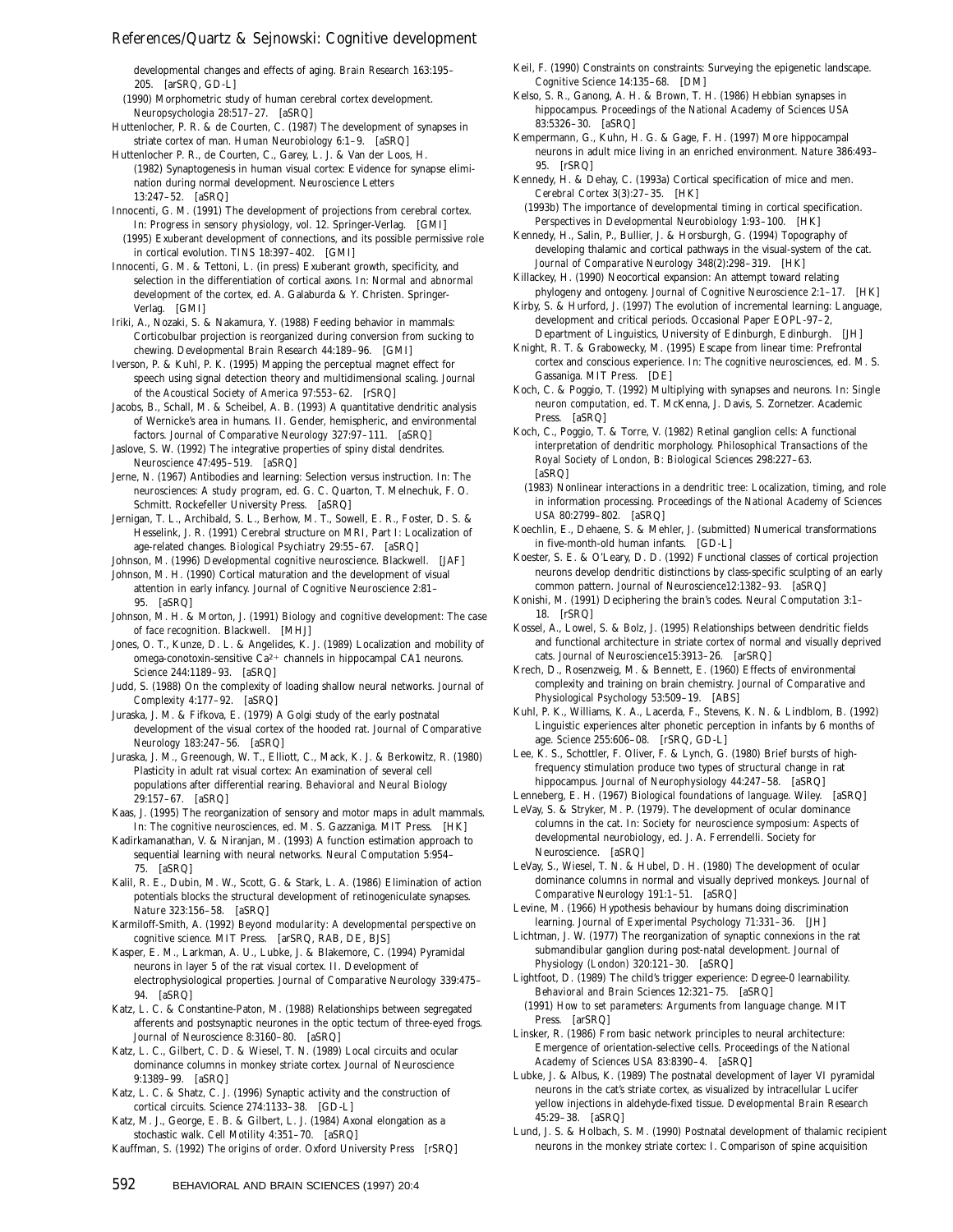and dendritic growth of layer 4C alpha and beta spiny stellate neurons. *Journal of Comparative Neurology* 309:115–28. [aSRQ]

- Lund, J. S., Holbach, S. M., & Chung, W. W. (1990) Postnatal development of thalamic recipient neurons in the monkey striate cortex: II. Influence of afferent driving on spine acquisition and dendritic growth of layer 4C spiny stellate neurons. *Journal of Comparative Neurology* 309:129– 40. [aSRQ]
- Macnamara, J. (1982) *Names for things: A study of child language*. MIT Press.
- Maffei, L. & Galli-Resta, L. (1990) Correlation in the discharges of neighboring rat retrial ganglion cells during prenatal life. *Proceedings of the National Academy of Sciences USA* 87:2861–64. [aSRQ]
- Mainen, Z. F., Joerges, J., Huguenard, J. R. & Sejnowski, T. J. (1995) A model of spike initiation in neocortical pyramidal neurons. *Neuron* 15:1427– 39. [aSRQ]
- Manzoni, O., Prezeau, L., Marin, P., Deshager, S., Bockaert, J. & Fagni L. (1992) Nitric oxide-induced blockade of NMDA receptors. *Neuron* 8:653– 62. [aSRQ]
- Marcus, M. (1995) New trends in natural language processing: Statistical natural language processing. *Proceedings of the National Academy of Sciences USA* 92:10052–59. [rSRQ]
- Mareschal, D. & Shultz, T. R. (1996) Generative connectionist networks and constructivist cognitive development. *Cognitive Development* 11:571– 603. [DM]
- Mariani, J., Crepel, F., Mikoshiba, K., Changeux, J. P. & Sotelo, C. (1977) Anatomical, physiological and biochemical studies of the cerebellum from Reeler mutant mouse. *Philosophical Transactions of the Royal Society of London, B* 281:1–28. [aSRQ]
- Marr, D. (1982) *Vision*. W. H. Freeman. [rSRQ]
- Matesz, C., Birinyi, A., Kothalawala, D. S. & Székely, G. (1995) Investigation of the dendritic geometry of brain stem motoneurons with different functions using multivariant statistical techniques in the frog. *Neuroscience* 65:1129– 44. [GS]
- Mathers, L. J. (1979) Postnatal dendritic development in the rabbit visual cortex. *Brain Research* 168:21–29. [aSRQ]
- McAllister, A. K., Katz, L. C. & Lo, D. C. (1996) Neurotrophin regulation of cortical dendritic growth requires activity. *Neuron* 17:1057–64. [rSRQ, HK]
- McAllister, A. K., Lo, D. C. & Katz, L. C. (1995) Neurotrophins regulate dendritic growth in developing visual cortex. *Neuron* 15:791–803. [rSRQ, TE]
- McCabe, B. J. & Horn, G. (1988) Learning and memory: Regional changes in N-methyl-D-aspartate receptors in the chick brain after imprinting. *Proceedings of the National Academy of Sciences USA* 85:2849–53. [JJB]
- McCasland, J. S., Bernardo, K. L., Probst, K. & Woolsey, T. A. (1992) Cortical local circuit axons do not mature after early deafferentation. *Proceedings of the National Academy of Sciences USA* 89:1832–36. [aSRQ]
- McCollum, G. (1992) Rules of combination that generate climbing fiber tactile receptive fields. *Neuroscience* 50:707–25. [GM]
- (1993) Reciprocal inhibition, synergies, and movements. *Journal of Theoretical Biology* 165:291–311. [GM]
- (1994) Dissonance: A nervous system analogue to quantum incompatibility. *International Journal of Theoretical Physics* 33:41–52. [GM]
- McCollum, G., Holroyd, C. & Castelfranco, A. M. (1995) Forms of early walking. *Journal of Theoretical Biolog*y 176:373–90. [GM]
- Mead, C. (1989) *Analog VLSI and neural systems*. Addison-Wesley. [aSRQ]
- Mehler, J. (1985) Language related dispositions in early infancy. In: *Neonate cognition: Beyond the blooming, buzzing confusion,* ed. J. Mehler & R. Fox. Lawrence Erlbaum. [arSRQ]
- Mehler, J. & Christophe, A. (1995) Maturation and learning of language during the first year of life. In: *The cognitive neurosciences,* ed. M. S. Gazzaniga. Bradford Books/MIT Press. [GD-L]
- Mehler, J., Jusczyk, P., Lambertz, G., Halsted, N., Bertoncini, J. & Amiel-Tison, C. (1988) A precursor of language acquisition in young infants. *Cognition* 29:143–78. [GD-L]
- Meissirel, C, Dehay, C. & Kennedy, H. (1993) Transient cortical pathways in the pyramidal tract of the neonatal ferret. *Journal of Comparative Neurology* 338:193–213. [HK]
- Meister, M., Wong, R., Baylor, D. & Shatz, C.J. (1991) Synchronous bursts of action potentials in ganglion cells of the developing mammalian retina. *Science* 252:939–43. [aSRQ]
- Mel, B. W. (1992a) NMDA-based pattern discrimination in a modeled cortical neuron. *Neural Computation* 4:502–17. [aSRQ]
- (1992b) Information processing in an excitable dendritic tree. *CNS Memo 17,* Computational and Neural Systems Program, California Institute of Technology. [aSRQ]
- (1994) Information processing in dendritic trees. *Neural Computation* 6:1031– 85. [aSRQ]
- Mel, B. W. & Koch, C. (1990) Sigma-Pi learning: On radial basis functions and

### *References*/Quartz & Sejnowski: Cognitive development

cortical associative learning. In: *Advances in neural information processing systems,* ed. D. S. Touretzky. Morgan Kaufmann. [aSRQ]

- Miller, K. D., Keller, J. B. & Stryker, M. P. (1989) Ocular dominance column development: Analysis and simulation. *Science* 245:605–15. [aSRQ]
- Mitchison, G. J. & Durbin, R. (1986) Optimal numberings of an N X N array. *S.I.A.M. Journal on Algebraic and Discrete Methods* 7:571– 82. [aSRQ]
- Mollgard, K., Diamond, M. C., Bennett, E., Rosenzweig, M. & Lindner, B. (1971) Quantitative synaptic changes with differential experience in rat brain. *International Journal of Neuroscience* 2:113–28. [rSRQ, ABS]
- Montague, P. R. (1996) The resource consumption principle-attention and memory in volumes of neural tissue. *Proceedings of the National Academy of Sciences USA* 93:3619–23. [aSRQ]
- Montague, P. R., Gally, J. A. & Edelman, G. M. (1991) Spatial signaling in the development and function of neural connections. *Cerebral Cortex* 1:199– 220. [aSRQ, GNR]
- Montague, P. R., Gancayco, C. D., Winn, M. J., Marchase, R. B. & Friedlander, M. J. (1994) Role of NO production in NMDA receptor-mediated neurotransmitter release in cerebral cortex. *Science* 263:973–7. [aSRQ]
- Montague, P. R. & Sejnowski, T.J. (1994) The predictive brain: Temporal coincidence and temporal order in synaptic learning mechanisms. *Learning and Memory* 1:1–33. [aSRQ]
- Mooney, R. D., Nikoletseas, M. M., King, T. D., Savage, S. V., Weaver, M. T. & Rhoades, R. W. (1992) Structural and functional consequences of neonatal deafferentation in the superficial layers of the hamster's superior colliculus. *Journal of Comparative Neurology* 315:398–412. [aSRQ]
- Moore, D., Benenson, J., Reznick, J. S., Peterson, M. & Kagan, J. (1987) Effect of auditory numerical information on infant's looking behavior:
- Contradictory evidence. *Developmental Psychology* 23:665–70. [GD-L] Natarajan, B. (1991) *Machine learning: A theoretical approach*. Morgan Kaufmann. [aSRQ]
- Nazzi, T., Bertoncini, J. & Mehler, J. (in press) Language discrimination by newborns: Towards an understanding of the role of rhythm. *Journal of Experimental Psychology: Human Perception and Performance*. [GD-L]
- Neville, H. (1991) Neurobiology of cognitive and language processing: effects of early experience. In: *Brain maturation and cognitive development,* ed. K. R. Gibson & A. C. Peterson. Aladine de Gruyter Press. [aSRQ]
- Newport, E. L. (1990) Maturational constraints on language learning. *Cognitive Science* 14(1):11–28. [GH]
- Noback, C. R., & Purpura, D. P. (1961) Postnatal ontogenesis of neurons in cat neocortex. *Journal of Comparative Neurology* 171:291–308. [aSRQ]
- Nottebohm, F. (1991) Reassessing the mechanisms and origins of vocal learning in birds. *Trends in Neurosciences* 14:206–11. [JJB]
- O'Dell, T. J., Hawkins, R. D., Kandel, E. R. & Arancio O. (1991) Tests of the roles of two diffusible substances in long-term potentiation: Evidence for nitric oxide as a possible early retrograde messenger. *Proceedings of the National Academy of Sciences USA* 88:11285–89. [aSRQ]
- O'Kusky, J. & Colonnier, M. (1982a) Postnatal changes in the number of neurons and synapses in the visual cortex (area 17) of the macaque monkey: A stereological analysis in normal and monocularly deprived animals. *Journal of Comparative Neurology* 210:307–15. [aSRQ]
- (1982b) Postnatal changes in the number of astrocytes, oligodendrocytes, and microglia in the visual cortex (area 17) of the macaque monkey: A stereological analysis in normal and monocularly deprived animals. *Journal of Comparative Neurology* 210:307–15. [aSRQ]
- O'Leary, D. D. M. (1990) Do cortical areas emerge from a protocortex? *Trends in Neurosciences* 12:400–406. [aSRQ, HK]
- (1992) Development of connectional diversity and specificity in the mammalian brain by the pruning of collateral projections. *Current Opinion in Neurobiology* 2:70–77. [aSRQ, GMI]
- O'Leary, D. D. M., Schlaggar, B. L. & Stanfield, B. B. (1992) The specification of sensory cortex: lessons from cortical transplantation. *Expermental Neurology* 115:121–26. [aSRQ]
- O'Rourke, N. A., Cline, H. T. & Fraser, S. E. (1994) Rapid remodeling of retinal arbors in the tectum with and without blockade of synaptic transmission. *Neuron* 12:921–34. [aSRQ]
- O'Rourke, N. A. & Fraser, S. E. (1986) Dynamic aspects of retinotectal map formation revealed by a vital-dye fiber-tracing technique. *Developmental Biology* 114:265–76. [aSRQ]
- (1990) Dynamic changes in optic fiber terminal arbors lead to retinotopic map formation: An in vivo confocal microscopic study. *Neuron* 5:159– 71. [aSRQ]
- Osherson, D. N., Stob, M. & Weinstein, S. (1986) *Systems that learn*. MIT Press. [aSRQ]
- Oudega, M., Varon, S. & Hagg, T. (1994) Distribution of corticospinal motor neurons in the postnatal rat. Quantitative evidence for massive collateral elimination and modest cell death. *Journal of Comparative Neurology* 347:115–26. [HK]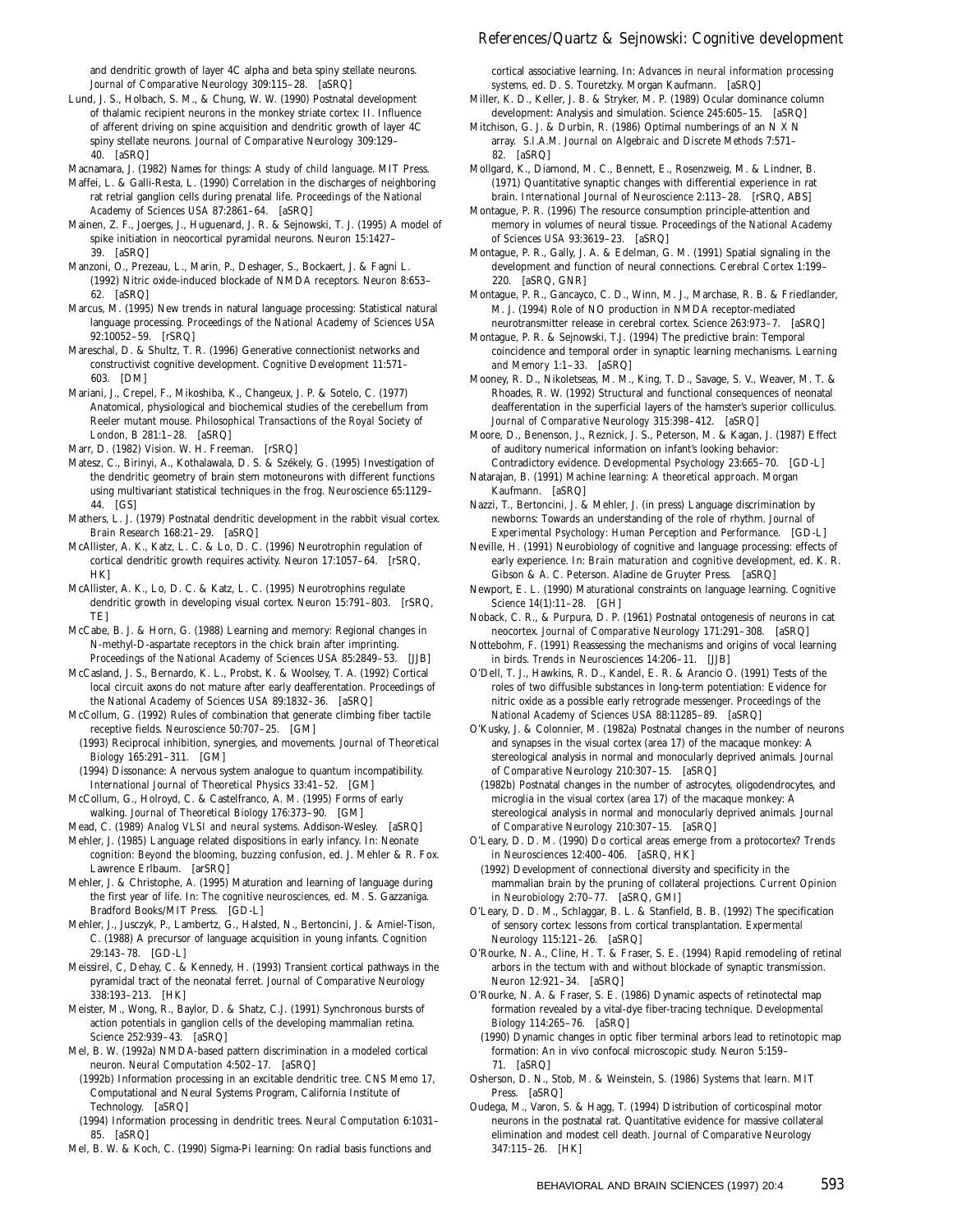Pallas, S. L. & Finlay, B. L. (1989) Conservation of receptive field properties of superior colliculus cells after developmental rearrangements of retinal input. *Visual Neuroscience* 2:121–35. [BLF]

Pallas, S. L., Roe, A. W. & Sur, M. (1990) Visual projections induced into the auditory pathway of ferrets. Novel inputs to primary audtory cortex (AI) 59 from the LP/pulvinar complex and the topography of the MGN-AI projection. *Journal of Comparative Neurology* 298:50–68. [aSRQ]

Parnavelas, J. G. & Uylings, H. B. (1980) The growth of non-pyramidal neurons in the visual cortex of the rat: A morphometric study. *Brain Research* 193:373–82. [aSRQ]

Patel, S. N., Rose, S. P. R. & Stewart, M. G. (1988) Training induced dendritic spine density changes are specifically related to memory formation processes in the chick, Gallus domesticus. *Brain Research* 463:168– 73. [JJB]

Pearce, I. A., Cambray-Deakin, M. A. & Burgoyne, R. D. (1987) Glutamate acting on NMDA receptors stimulates neurite outgrowth from cerebellar granule cells. *Febs Letters* 223:143–47. [aSRQ]

Peters, A. & Payne, B. R. (1993) Numerical relationships between geniculocortical afferents and pyramidal cell modules in cat primary visual cortex. *Cerebral Cortex* 3:69–78. [HK]

Petit, T. L., LeBoutillier, J. C., Gregorio, A. & Libstug, H. (1988) The pattern of dendritic development in the cerebral cortex of the rat. *Brain Research* 469, 209–19. [aSRQ]

Piaget, J. (1970) *Genetic epistemology*. Columbia University Press. [DM] (1980) *Adaptation and intelligence: Organic selection and phenocopy*. University of Chicago Press. [DM]

Piattelli-Palmarini, M. (1989) Evolution, selection and cognition: From "learning" to parameter setting in biology and in the study of language. *Cognition* 31:1–44. [arSRQ]

Pinker, S. (1979) Formal models of language learning. *Cognition* 1:217– 83. [aSRQ]

(1984) *Language learnability and language development*. Harvard University Press. [aSRQ, HK]

(1994) *The language instinct*. W. Morrow. [arSRQ]

Pinker, S. & Bloom, P. (1990) Natural language and natural selection. *Behavioral and Brain Sciences* 13:707–84. [rSRQ]

Pinto-Lord, M. C. & Caviness, V. S., Jr. (1979) Determinants of cell shape and orientation: A comparative Golgi analysis of cell-axon interrelationships in the developing neocortex of normal and reeler mice. *Journal of Comparative Neurology* 187:49–69. [aSRQ]

Platt, J. C. (1991) A resource-allocating network for function interpolation. *Neural Computation* 3:213–25. [aSRQ]

Plunkett, K. & Elman, J. (1997) *Exercises in rethinking innateness. A handbook for connectionist simulations.* MIT Press [rSRQ]

Plunkett, K. & Sinha, C. (1992) Connectionism and developmental theory. *British Journal of Developmental Psychology*10:209–54. [aSRQ]

Pollack, J. B. (1991) The induction of dynamical recognizers. *Machine Learning* 7:227–52. [MEJR]

Price, D. J. & Blakemore, C. (1985) The postnatal development of the association projection from visual cortical area 17 to area 18 in the cat. *Journal of Neuroscience* 5(9):2443–52. [HK]

Purves, D. (1988a) *Body and brain: A trophic theory of neural connections*. Harvard University Press. [aSRQ, DP]

(1988b) A new theory of brain function (review of G. Edelman's book, *Neural Darwinism*). *Quarterly Review of Biology* 63:202–04. [DP]

(1994) *Neural activity and the growth of the brain*. Cambridge University Press (UK). [aSRQ, TE, DP, OS]

Purves, D. & Hadley, R. D. (1985) Changes in the dendritic branching of adult mammalian neurones revealed by repeated imaging in situ. *Nature* 315:404– 06. [aSRQ]

Purves, D., Hadley, R. D. & Voyvodic, J. T. (1986) Dynamic changes in the dendritic geometry of individual neurons visualized over periods of up to three months in the superior cervical ganglion of living mice. *Journal of Neuroscience* 6:1051–60. [aSRQ]

Purves D. & Lichtman, J. W. (1985). *Principles of neural development*. Sinauer. [aSRQ, JH]

Purves, D., Voyvodic, J., Magrassi, L. & Yawo, H. (1987) Nerve terminal remodeling visualized in living mice by repeated examination of the same neuron. *Science* 238:1122–26. [aSRQ]

Purves, D., White, L. E. & Riddle, D. R. (1996) Is neural development Darwinian? *Trends in Neurosciences* 19:460–64. [rSRQ, DP, OS]

Purvis, A. (1995) A composite estimate of primate phylogeny. *Philosophical Transactions of the Royal Society of London, B* 348:405–21. [RAB]

Purvis, A. & Rambaut, A. (1995) Comparative analysis by independent contrasts (CAIC): An Apple Macintosh application for analysing comparative data. *Computer Applications in the Biosciences* 11:247–51. [RAB]

Pylyshyn, Z. (1984) *Computation and cognition: Toward a foundation for cognitive science*. Bradford Books. [arSRQ]

(1985) Plasticity and invariance in cognitive development. In: *Neonate cognition,* ed. J. Mehler & R. Fox. Lawrence Erlbaum. [BJS]

Quartz, S. R. (1993) Nativism, neural networks, and the plausibility of constructivism. *Cognition* 48:123–44. [arSRQ, MEJR]

Quartz, S. R. & Sejnowski, T. J. (1994) Beyond modularity: Neural evidence for constructivist principles in development. *Behavioral and Brain Sciences* 17:725–26. [aSRQ, BJS]

Raijmakers, M. E. J., van der Maas, H. L. J. & Molenaar, P. C. M. (1996) Numerical bifurcation analysis of distance-dependent on-center off-surround shunting neural networks. *Biological Cybernetics* 75:495– 507. [MEJR]

Raijmakers, M. E. J., van Koten, S. & Molenaar, P. C. M. (1996) On the validity of simulating stagewise development by means of PDP-networks: Application of catastrophe analysis and an experimental test of rule-like network performance. *Cognitive Science* 20–1:101–36. [MEJR]

Rakic, P. (1982) Early developmental events: Cell lineages, acquisition of neuronal positions, and areal and laminar development. *Neurosciences Research Program Bulletin* 20:439–51. [HK]

(1988) Specification of cerebral cortical areas. *Science* 241:170–76. [HK]

Rakic, P., Bourgeois, J. P., Eckenhoff, M. F., Zecevic, N. & Goldman-Rakic, P. S. (1986) Concurrent overproduction of synapses in diverse regions of the primate cerebral cortex. *Science* 232:232–35. [arSRQ]

- Rakic, P., Bourgeois, J. P. & Goldman-Rakic, P. S. (1994) Synaptic development of the cerebral cortex: Implications for learning, memory, and mental illness. *Progress in Brain Research* 102:227–43. [aSRQ, JH]
- Rakic, P. & Sidman, R. L. (1973) Weaver mutant mouse cerebellum: defective neuronal migration secondary to abnormality of Bergmann glia. *Proceedings of the National Academy of Sciences USA* 70:240–44. [aSRQ]

Rakic, P., Suner, I. & Williams, R. W. (1991) A novel cytoarchitectonic area induced experimentally within the primate visual cortex. *Proceedings of the National Academy of Sciences USA* 88(6):2083–87. [HK]

Rall, W. (1964) Theoretical significance of dendritic trees for neuronal inputoutput relations. In: *Neural theory of modelling,* ed. R.F. Reiss. Stanford University Press. [aSRQ]

Ramon y Cajal, S. (1952) *Histologie du systeme nerveux de l'homme et des vertebres*. Reprinted in 2 vols. by Consejo Superior de Investigaciones Cientificas, Madrid. [ABS]

Redding, N. J., Kowalczyk, A. & Downs, T. (1993) Constructive higher-order network algorithm that is polynomial time. *Neural Networks* 6:997– 1010. [aSRQ]

Reeke, G. N., Jr., Finkel, L. H., Sporns, O. & Edelman, G. M. (1990) Synthetic neural modeling: A multilevel approach to the analysis of brain complexity. In: *Signal and sense: Local and global order in perceptual maps,* ed. G. M. Edelman, W. E. Gall & W. M. Cowan. Wiley. [GNR, OS]

Regehr, W. G., Connor, J. A. & Tank, D. W. (1989) Optical imaging of calcium accumulation in hippocampal pyramidal cells during synaptic activation. *Nature* 341:533–36. [aSRQ]

Regier, T. (1996) *The human semantic potential*. MIT Press. [JAF]

Riddle, D., Richards, A., Zsuppan, F. & Purves, D. (1992) Growth of the rat somatic sensory cortex and its constituent parts during postnatal development. *Journal of Neuroscience* 12:3509–24. [rSRQ, DP]

Riddle, D. R., Gutierrez, G., Zheng, D., White, L., Richards, A. & Purves, D. (1993) Differential metabolic and electrical activity in the somatic sensory cortex of juvenile and adult rats. *Journal of Neuroscience* 13:4193– 4213. [rSRQ, DP]

Roberts, P. D. & McCollum, G. (1996) The stomatogastric nervous system: A formal approach. *Neuroscience* 72:1089–1105. [GM]

Roe, A. W., Pallas, S. L., Hahm, J. & Sur, M. (1990) A map of visual space induced in primary auditory cortex. *Science* 250:818–20. [aSRQ]

Roe, A. W., Pallas, S. L., Kwon, Y. H. & Sur, M. (1992) Visual projections routed to the auditory pathway in ferrets: Receptive fields of visual neurons in primary auditory cortex. *Journal of Neuroscience* 12:3651–64. [aSRQ]

Roux, W. (1883) Beiträge zur Morphologie der functionellen Anpassung: Nr. 1. Uber die Strukter eines hochdifferenzierten bindegewebigen Organ (der ¨ Schwanzflosse des Delphins). *Arch. Anat. Physiol. Anat. Abtlg*. 76– 160. [aSRQ]

Rowe, M. H. (1991) Functional organization of the retina. In: *Neuroanatomy of visual pathways and their development,* vol. 3, ed. B. Dreher & S. R. Robinson. CRC Press. [BLF]

Rucci, M., Tononi, G. & Edelman, G. M. (1997) Registration of neuronal maps through value-dependent learning: Modeling the alignment of auditory and visual maps in the barn owl's optic tectum. *Journal of Neuroscience* 17:334– 52. [OS]

Ruiz-Marcos, A. & Valverde, F. (1970) Dynamic architecture of the visual cortex. *Brain Research* 19:25–39. [aSRQ]

Rumelhart, D., McClelland, J. & the PDP research group. (1986). *Parallel distributed processing: Explorations in the microstructure of cognition*. Bradford Books. [aSRQ, SG]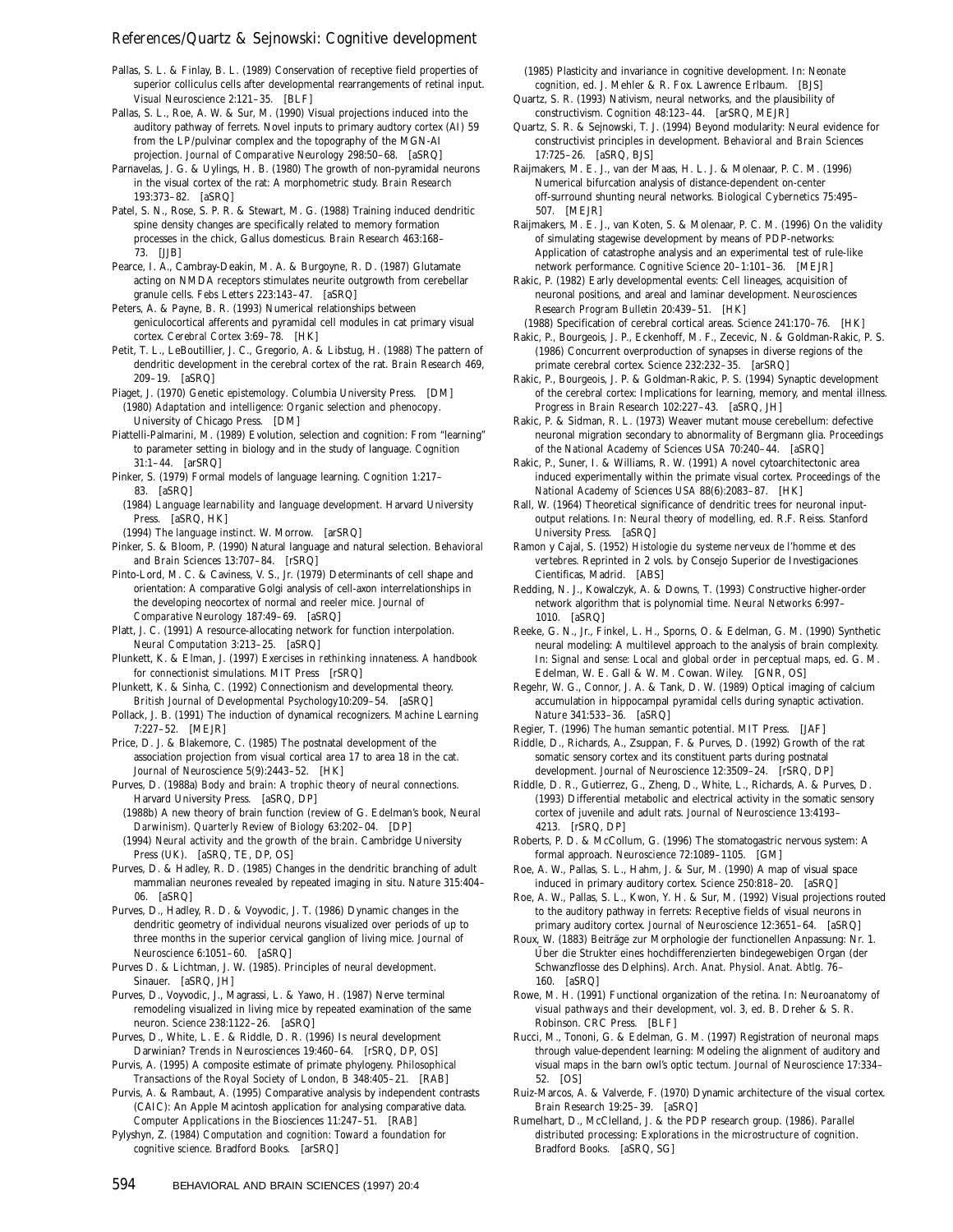- Saffran, J. R., Aslin, R. N. & Newport, E. L. (1996) Statistical learning by 8-month-old infants. *Science* 274:1926–28. [rSRQ]
- Sarter, M., Bernston, G. & Cacioppo, J. (1996) Brain imaging and cognitive neuroscience: Toward strong inference in attributing function to structure. *American Psychologist* 51:13–21. [BJS]
- Schade, J. P. & van Groenigen, W. B. (1961) Structural organization of the human cerebral cortex. I. Maturation of the middle frontal gyrus. *Acta Anatomica* 47:72–111. [arSRQ]
- Scheibel, A. B. (1993) Dendritic structure and language development. In: *Developmental neurocogniton: Speech and face processing in the first year of life,* ed. B. de Boysson-Bardies. Kluwer. [aSRQ]
- Scheibel, A. B., Conrad, T., Perdue, S., Tomiyasu, U. & Wechsler, A. (1990) A quantitative study of dendrite complexity in selected areas of the human cerebral cortex. *Brain and Cognition* 12:85–101. [ABS]
- Scheibel, A. B., Paul, L., Fried, I., Forsythe, A., Tomiyasu, U., Wechsler, A., Kao, A. & Slotnick, J. (1985) Dendritic organization of the anterior speech area. *Experimental Neurology* 87:109–17. [ABS]
- Scheich, H. (1996) Auditory imprinting is related to synaptic selection in the chick. Paper presented at Avian Brain and Behaviour Meeting, Tihany, Hungary, August 1996. [JJB]
- Schilling, K., Dickinson, M. H., Connor, J. A. & Morgan, J. I. (1991) Electrical activity in cerebellar cultures determines Purkinje cell dendritic growth patterns. *Neuron* 7:891–902. [aSRQ]
- Schlaggar, B. L. & O'Leary, D. D. M. (1991) Potential of visual cortex to develop an array of functional units unque to somatosensory cortex. *Science* 252:1556–60. [aSRQ]
- Schuman, E. M. & Madison, D. V. (1991) A requirement for the intercellular messenger nitric oxide in long-term potentiation. *Science* 254:1503– 06. [aSRQ]
- Segal, G. (1996) The modularity of theory of mind. In: *Theories of theories of mind,* ed. P. Carruthers & P. Smith. Cambridge University Press. [BJS]
- Segev, I., Rinzel, J. & Shepherd, G.M. (1995). *The theoretical foundations of dendritic function: Selected papers by Wilfrid Rall with commentaries*. MIT Press. [aSRQ]
- Seidenberg, M. S. Language acquisition and use: Learning and applying probabilistic constraints. *Science* 275:1599–603. [rSRQ]
- Sejnowski, T. J. & Tesauro, G. (1989) The Hebb rule for synaptic plasticity: Algorithms and implementations. In: *Neural models of plasticity,* ed. J. H. Byrne & W. O. Berry. Academic Press. [aSRQ]
- Sengelaub, D. R. (1989) Cell generation, migration, death and growth in neural systems mediating social behavior. In: *Advances in comparative and environmental physiology,* vol. 3, ed. J. Balthazart. Springer-Verlag. [BLF]
- Shastri, L. & Ajanagadde, V. (1993) From simple associations to systematic reasoning: A connectionist representation of rules, variables and dynamic bindings using temporal synchrony. *Behavioral and Brain Sciences* 16(3):417–94. [JAF]
- Shatz, C. J. (1990) Impulse activity and the patterning of connections during CNS development. *Neuron* 5:745–56. [aSRQ]
- (1992) How are specifc connections formed between thalamus and cortex? *Current Opinion in Neurobiology* 2:78–82. [aSRQ]
- Shatz, C. J., Lindstrom, S. & Wiesel, T. N. (1977) The distribution of afferents representing the right and left eyes in the cat's visual cortex. *Brain Research* 131:103–16. [aSRQ]
- Shatz, C. J. & Stryker, M. P. (1978) Ocular dominance in layer IV of the cat's visual cortex and the effects of monocular deprivation. *Journal of Physiology* 281:267–83. [aSRQ]
- Shepherd, G. M. & Brayton, R. K. (1987) Logic operations are properties of computer-simulated interactions between excitable dendritic spines. *Neuroscience* 21:151–65. [aSRQ]
- Shin, Y. & Ghosh, J. (1995) Ridge polynomial networks. *IEEE Transactions on Neural Networks* 6:610–22. [aSRQ]
- Shoukimas, G. M. & Hinds, J. W. (1978) The development of the cerebral cortex in the embryonic mouse: An electron microscopic serial section analysis. *Journal of Comparative Neurology* 179:795–830. [aSRQ]
- Shultz, T. R., Mareschal, D. & Schmidt, W. C. (1994) Modeling cognitive development on balance scale phenomena. *Machine Learning* 16:57– 86. [aSRQ, DM]
- Shultz, T. R., Schmidt, W. C., Buckingham, D. & Mareschal, D. (1995) Modeling cognitive development with a generative connectionist algorithm. In: *Developing cognitive competence: New approaches to process modeling,* ed. T. J. Simon & G. S. Halford. LEA. [DM]
- Shulz, H-D. (1967) *Metrische untersuchungen an den schichten des corpus geniculatum laterale tag- und nachtaktiver primaten*. Doctoral dissertation, Johann Wolfgang Goethe-Universität (Frankfurt). [RAB]
- Siegler, R. S. (1989) Mechanisms of cognitive development. *Annual Review of Psychology* 40:353–79. [aSRQ]
- Simon, H. A. (1962) The architecture of complexity. *Proceedings of the American Philosophical Society* 106:467–82. [GS]

- Simmonds, R. J. & Scheibel, A. B. (1989) The postnatal development of the motor speech area: A preliminary study. *Brain and Language* 37:42– 58. [aSRQ, ABS]
- Singer, W. (1995) Development and plasticity of cortical processing architectures. *Science* 270:758–64. [HK]
- Sperry, R. (1943) Effect of  $180^\circ$  rotation of the retinal fields on visuomotor coordination. *Journal of Experimental Zoology* 92:263–79. [aSRQ] (1963) Chemoaffinity in the orderly growth of nerve fiber patterns and
- connections. *Proceedings of the National Academy of Science USA* 50:703– 10. [aSRQ, GS]
- Sporns, O. (1997a) Biological variability and brain function. In: *Binding the mind: Consciousness and human identity,* ed. J. Cornwell. Oxford University Press. [OS]
- (1997b) Variation and selection in neural function. *Trends in Neuroscience* 20:291. [OS]
- Sporns, O. & Edelman, G. M. (1993) Solving Bernstein's problem: A proposal for the development of coordinated movement by selection. *Child Development* 64:960–81. [OS]
- Sporns, O. & Tononi, G. (1994) *Selectionism and the brain*. Academic Press. [OS]
- Stanfield, B. B. & O'Leary, D. D. (1985) Fetal occipital cortical neurones transplanted to the rostral cortex can extend and maintain a pyramidal tract axon. *Nature* 313:135–37. [aSRQ]
- Starck, D. (1982) *Vergleichende Anatomie der Virbeltiere,* vol. 3. Springer-Verlag. [GS]
- Starkey, P. & Cooper, R. G. J. (1980) Perception of numbers by human infants. *Science* 210:1033–35. [GD-L]
- Starkey, P., Spelke, E. S. & Gelman, R. (1983) Detection of intermodal numerical correspondences by human infants. *Science* 222:179–81. [GD-L] (1990) Numerical abstraction by human infants. *Cognition* 36:97–127. [GD-L]
- Stephan, H., Frahm, H. D. & Baron, G. (1981) New and revised data on volumes of brain structures. *Insectivores and Primates. Folia Primatology* 35:1–29. [RAB]
- Stryker, M. (1991) Activity-dependent reorganization of afferents in the developing mammalian visual system. In: *Development of the visual system,* eds. D. Lam & C. Shatz. MIT Press. [aSRQ]
- Stuart, G. J. & Sakmann, B. (1994) Active propagation of somatic action potentials into neocortical pyramidal cell dendrites. *Nature* 367:69– 72. [aSRQ]
- Sur, M., Garraghty, P. E. & Roe, A. W. (1988) Expermentially induced visual projections into auditory thalamus and cortex. *Science* 242:1437– 41. [aSRQ]
- Sur, M., Humphrey, A. L. & Sherman, S. M. (1982) Monocular deprivation affects X- and Y-cell retinogeniculate terminations in cats. *Nature* 300:183– 85. [aSRQ]
- Sur, M., Pallas, S. L. & Roe, A. W. (1990) Cross-modal plasticity in cortical development: Differentiation and specification of sensory neocortex. *Trends in Neuroscience* 13:227–33. [aSRQ]
- Swindale, N. V. (1980) A model for the formation of ocular dominance stripes. *Proceedings of the Royal Society of London, B* 208:243–64. [aSRQ]
- Székely, G. & Czéh, G. (1976) Organization of locomotion. In: *Frog neurobiology, ed. L. Llinás & W. Precht. Springer-Verlag.* [GS]
- Székely, G. & Matesz, C. (1993) The efferent system of cranial nerve nuclei: A comparative neuromorphological study. In: *Advances in Anatomy Embryology and Cell Biology,* vol. 128. Springer-Verlag. [GS]
- Thoenen, H. (1995) Neurotrophins and neuronal plasticity. *Science* 270:593– 98. [TE]
- Tieman, S. B. & Hirsch, S. (1982) Exposure to lines of only one orientation modifies dendritic morphology of cells in the visual cortex of the cat. *Journal of Comparative Neurology* 211:353–62. [aSRQ]
- Tononi, G., Sporns, O. & Edelman, G. M. (1992) Reentry and the problem of integrating multiple cortical areas: Simulation of dynamic integration in the visual system. *Cerebral Cortex* 2:310–35. [OS]
- (1994) A measure for brain complexity: Relating functional segregation and integration in the nervous system. *Proceedings of the National Academy of Sciences USA* 91:5033–37. [OS]
- (1996) A complexity measure for selective matching of signals by the brain. *Proceedings of the National Academy of Science USA* 93:3422–27. [GNR, OS]
- Tooby, J. & Cosmides, L. (1992) The psychological foundations of culture. In: *The adapted mind: Evolutionary psychology and the generation of culture,* eds. J. H. Barkow, L. Cosmides & J. Tooby. Oxford University Press. [aSRQ]
- (1995) Mapping the evolved functional organization of mind and brain. In: *The cognitive neurosciences,* ed. M. Gazzaniga. MIT Press. [rSRQ]
- Trehub, S. E. (1976) The discrimination of foreign speech contrasts by infants and adults. *Child Development* 47:466–72. [GD-L]